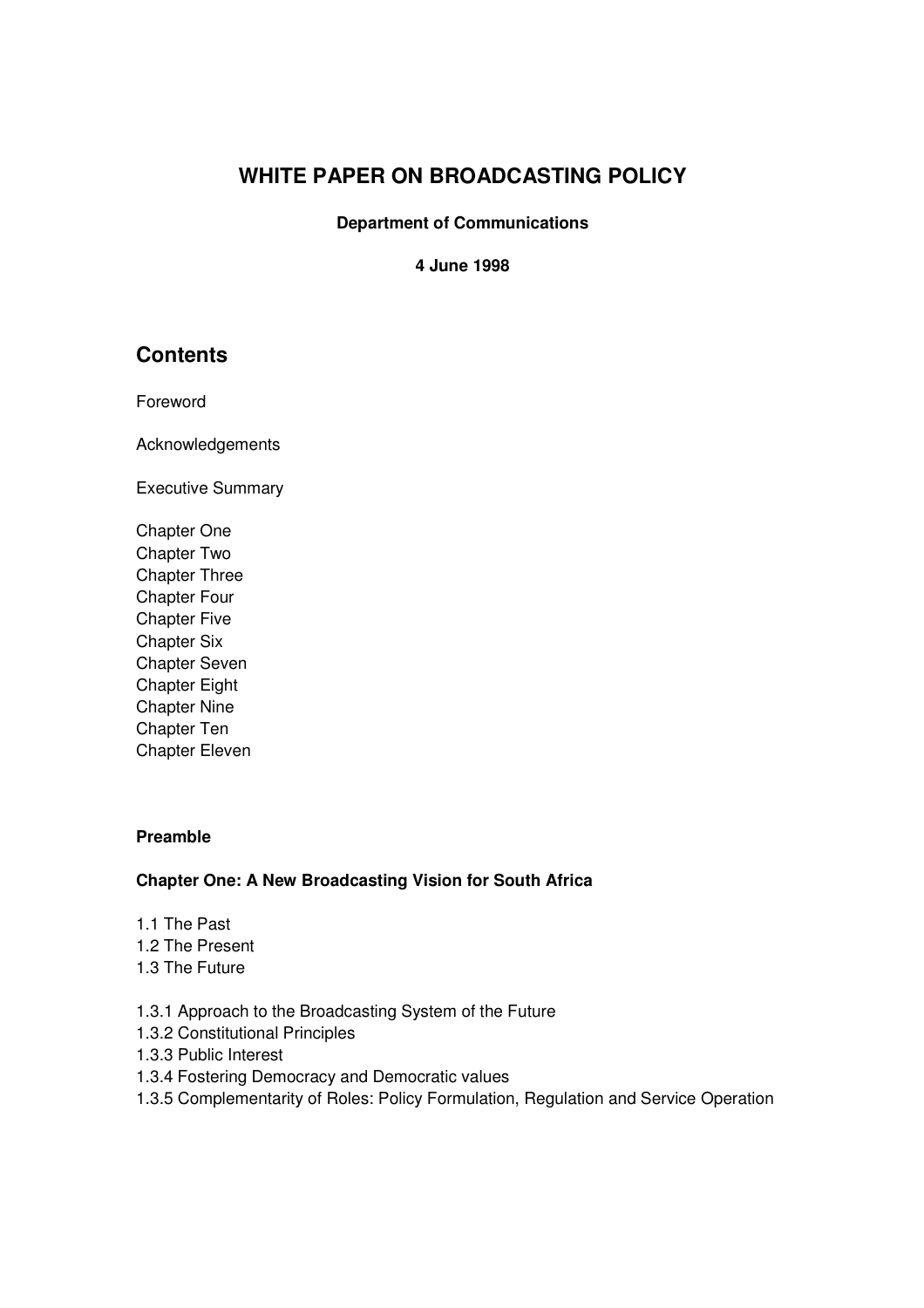1.3.5.1 Parliament 1.3.5.2 Government 1.3.5.3 The Regulator

1.3.6 Diversity of Media Outlets and Ownership

1.3.7 Promotion of Overall Economic Growth

1.3.8 Reflection of National Identity, Culture and Character

1.3.9 Redressing the Past and Universal Access

## **Chapter Two: Public Broadcasting**

2.1 The Broadcasting Act 1976

- 2.2 A Statutory Charter for Public Broadcasting
- 2.3 Proposed Mandate for SABC Commercial

2.3.1 Objectives

2.3.2 Functions

# **Chapter Three: Commercial Broadcasting**

- 3.1 Objectives for Private Broadcasting
- 3.2 Economic and Regulatory Issues
- 3.3 The Responsibilities of the Commercial Broadcaster

3.3.1 Radio

- 3.3.2 Private Television
- 3.4 Licensing Framework Schedule

3.5 South African Content

3.5.1 Local Content Challenges

- 3.5.2 Local content production, multi-media and convergence
- 3.5.3 Policy Framework
- 3.5.4 Inquiry into Local Content

## **Chapter Four: Community Broadcasting**

- 4.1 Community Radio's Performance
- 4.2 The Geographic Community
- 4.3 Future Priorities in Community Radio
- 4.4 National Community Radio Strategy
- 4.5 Community Development Trust
- 4.6 Community Broadcasting Service Mandate
- 4.7 Regulatory Issues
- 4.8 Community Television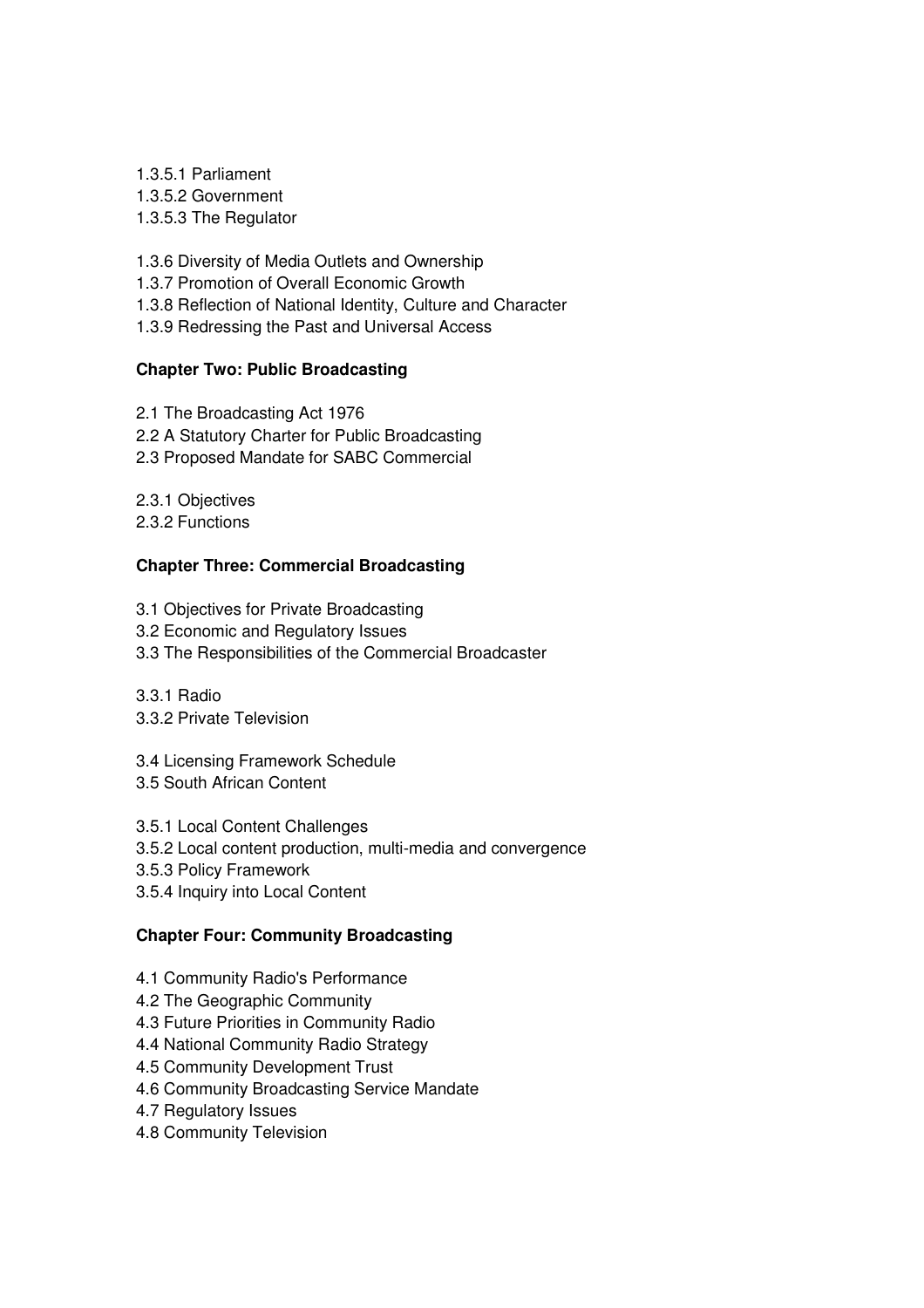## **Chapter Five: The Classification of Broadcasting Services**

- 5.1 Licensing
- 5.2 Three Tiers of Broadcasting Licence
- 5.3 More Differentiation in Licensing
- 5.3.1 Public Service Broadcaster
- 5.3.2 Community Broadcasters
- 5.3.3 Private Broadcasters

## **Chapter Six: Signal Distribution**

- 6.1 Signal Distribution Objectives
- 6.2 Policy Initiatives
- 6.2.1 Enterprise Reform
- 6.2.2 Options for restructuring Sentech
- 6.2.3 Spectrum Management Agency
- 6.3 Policy Framework

## **Chapter Seven: Digital Convergence and Multi - Media**

- 7.1 Cable and other Multi-Channel Distribution Services
- 7.2 The Objectives for Multi-Channel Distribution Systems
- 7.3 Policy Framework
- 7.4 Signal Carriage
- 7.5 The Internet
- 7.5.1 Objectives of the Internet
- 7.6 Digital Broadcasting
- 7.6.1 Digital Television
- 7.6.2 Options for the Future
- 7.6.3 Transmission Standards
- 7.6.4 Conversion of Free-to-Air Networks from Analogue to Digital Transmission
- 7.6.5 Digital Television
- 7.6.6 Digital Receivers
- 7.6.7 Digital Radio
- 7.6.8 Objectives for Digital Broadcasting
- 7.6.9 Digital Broadcasting Advisory Council
- 7.6.9.1 Terms of Reference for the Council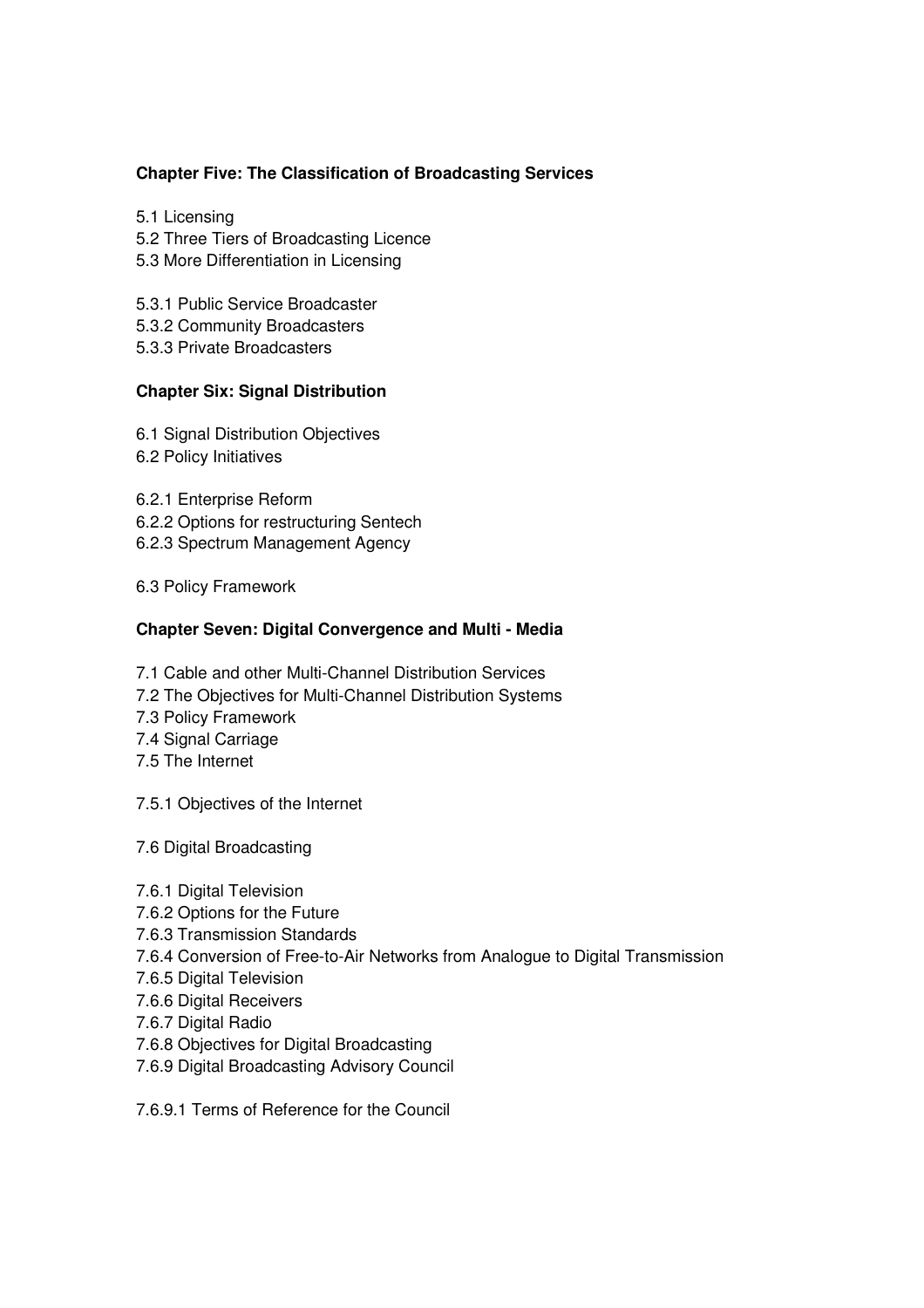## **Chapter Eight: Broadcasting and Human Resources Development**

- 8.1 Role of Broadcasting in Human Resources Development
- 8.2 Objectives of Broadcasting in Human Resources Development
- 8.3 Roles of the Different Players in HR Development
- 8.3.1 The Public Broadcaster
- 8.3.2 The Commercial Sector
- 8.3.2.1 The Commercial Educational Services 8.3.2.2 Social Contributions
- 8.3.3 The Community Sector
- 8.3.4 The Dedicated Educational Channel
- 8.3.5 Skills Development and Broadcasting
- 8.3.5.1 National Framework
- 8.3.5.2 Sector Education and Training Authority

## **Chapter Nine: Ownership and Control**

- 9.1 Ownership by Historically Disadvantaged
- 9.2 Policy Framework
- 9.3 Cross Media Control
- 9.3.1 International Experience and Broad Principles
- 9.3.2 The South African Situation
- 9.4 Limits on Foreign Ownership

## **Chapter Ten: Financing Production in South Africa**

- 10.1 The Objectives for South African Production
- 10.2 Growing South African Productions
- 10.3 The Television Production and Community Radio Fund

10.3.1 Television 10.3.2 Community Radio Fund

10.3.2.1The financial Operations of the Fund

# **Chapter Eleven: A New Regulatory Framework**

11.1 Government's Objectives for Broadcasting Regulation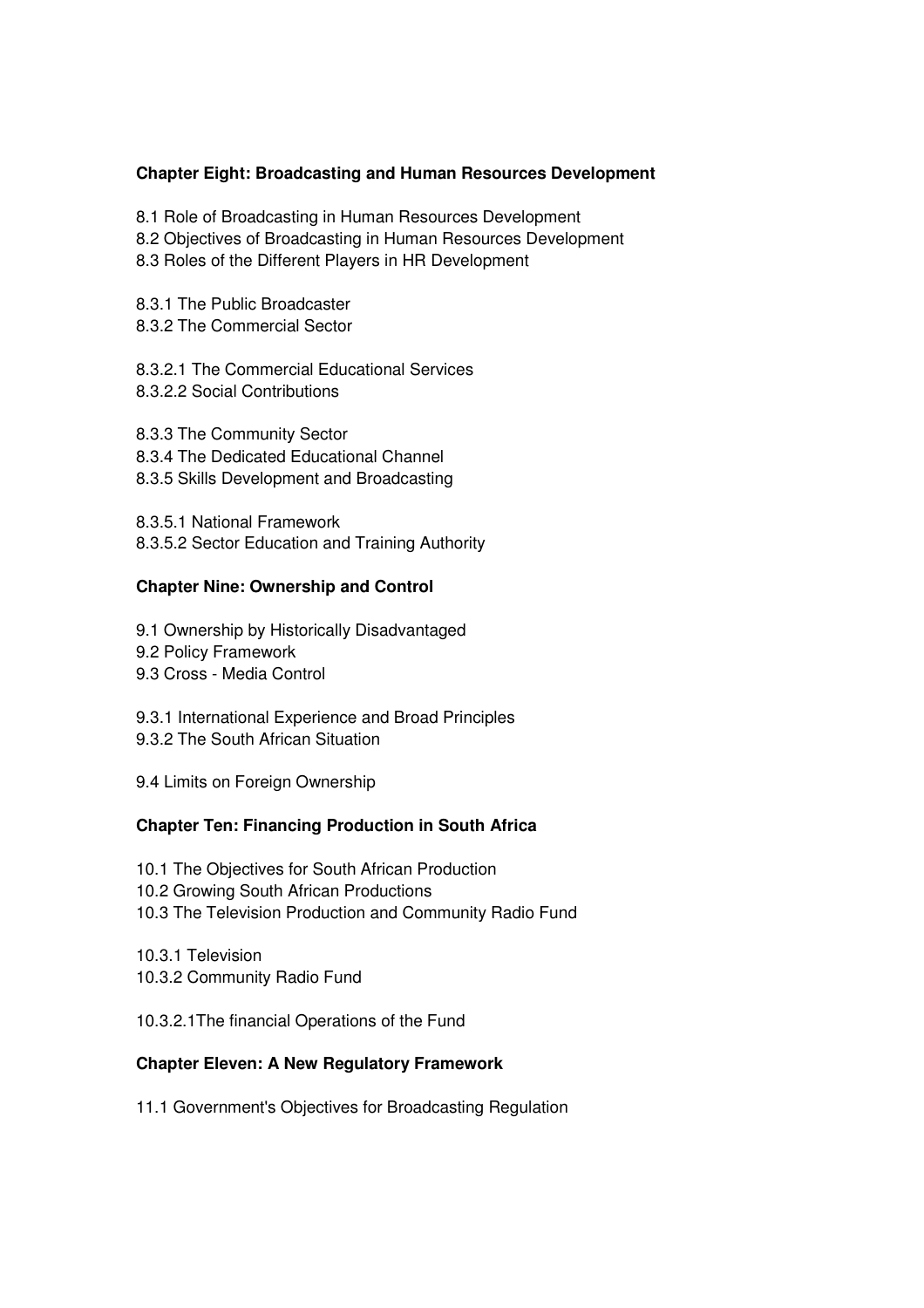11.1.1 The Parliament 11.1.2 The Executive 11.1.3 The Regulator

11.2 Policy Framework

11.2.1 The Parliament 11.2.2 The Minister 11.2.3 The Regulator 11.2.4 The Courts

11.3 A Single Regulator for Broadcasting and Telecommunications

#### **Conclusion**

**Glossary of Terms**

#### **Foreword**

#### **By Jay Naidoo, Minister for Posts, Telecommunications and Broadcasting**

The Independent Broadcasting Act 153 of 1993 commenced on 30 March 1994 and South Africa adopted, for the first time in its history, a democratic broadcasting dispensation.

On behalf of the Government it is now a great honour for me to present to the people of South Africa, a set of policy objectives and principles which underline the first policy framework for broadcasting in this country.

The IBA Act does not provide for a clear policy framework which should take into account the diverse needs of the South African society or the rapid changes in broadcasting technology.

A primary object of this White Paper on Broadcasting Policy is to ensure that the South African system is imbued with the important public interest values of access, diversity, equality, independence and unity as well as fundamental human rights contained in the **Constitution** 

The White Paper also seeks to ensure that the frequency spectrum which is a valuable natural resource, remains an asset that belongs to society at large. And that frequencies are allotted such that broadcasting is available, universally, to all of the people and that it caters for the diverse needs of the total population.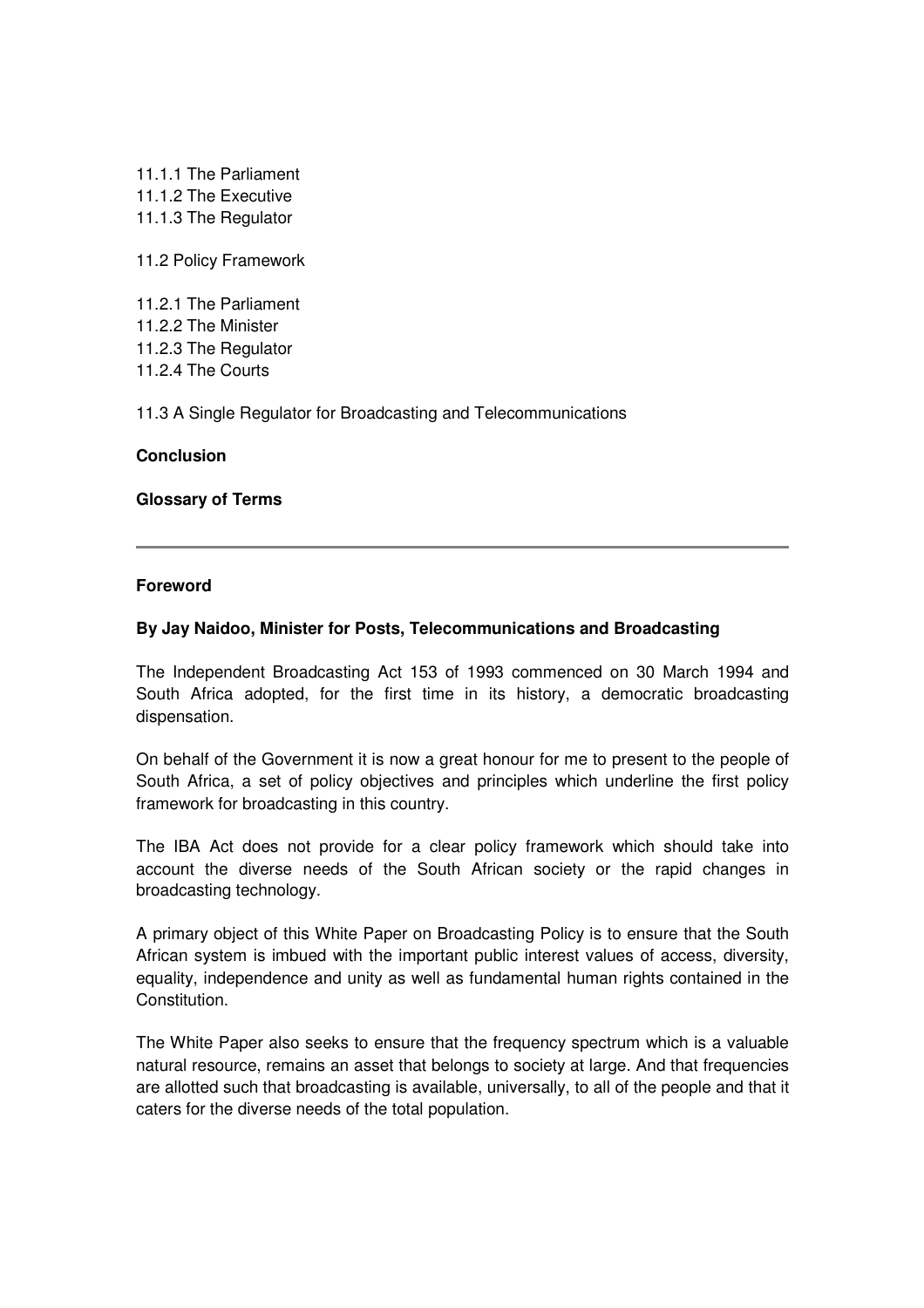The policy framework in the White Paper is a culmination of wide public consultation through a Green Paper process and a colloquium involving all major stakeholders in the broadcasting industry as well as international experts.

A Technical Task Team was appointed on 25 August 1997 to formulate the Broadcasting Policy framework. Following the Colloquium, responses to the Green Paper and meetings with the stakeholders, the White Paper was drafted, again discussed with stakeholders and finally formulated as the formal White Paper to reflect the broadcasting policy for South Africa.

I would like to thank the many people who gave so much of their time to contribute to the formulation of this extremely important and historical document. There are too many to single out names. Suffice to say that they have given invaluable service to their country and to lay the foundation for broadcasting in the future South Africa.

Jay Naidoo Minister for Posts, Telecommunications and Broadcasting

#### **Acknowledgements**

The Minister for Posts, Telecommunications and Broadcasting would like to acknowledge the contributions of all individuals and organisations who participated in the production of the Green and White Papers on Broadcasting Policy. In particular, he would like to acknowledge the following :

Professor Njabulo Ndebele

We would like to extend a special word of thanks to Prof. Njabulo Ndebele who chaired the Stakeholders' meetings throughout the process.

## **Technical Task Team**

Mr. SJ Miwara (Leader)

#### **International:**

| Mr. PJ de Klerk | Mr. P Fleming |
|-----------------|---------------|
| Ms M Keshupilwe | Mr. S Jack    |
| Mr. J Matlou    | Mr. P Lyman   |
| Mr. Z Makalima  | Mr. RC Mishra |
| Mr. S Mokoetle  | Mr. E Voigt   |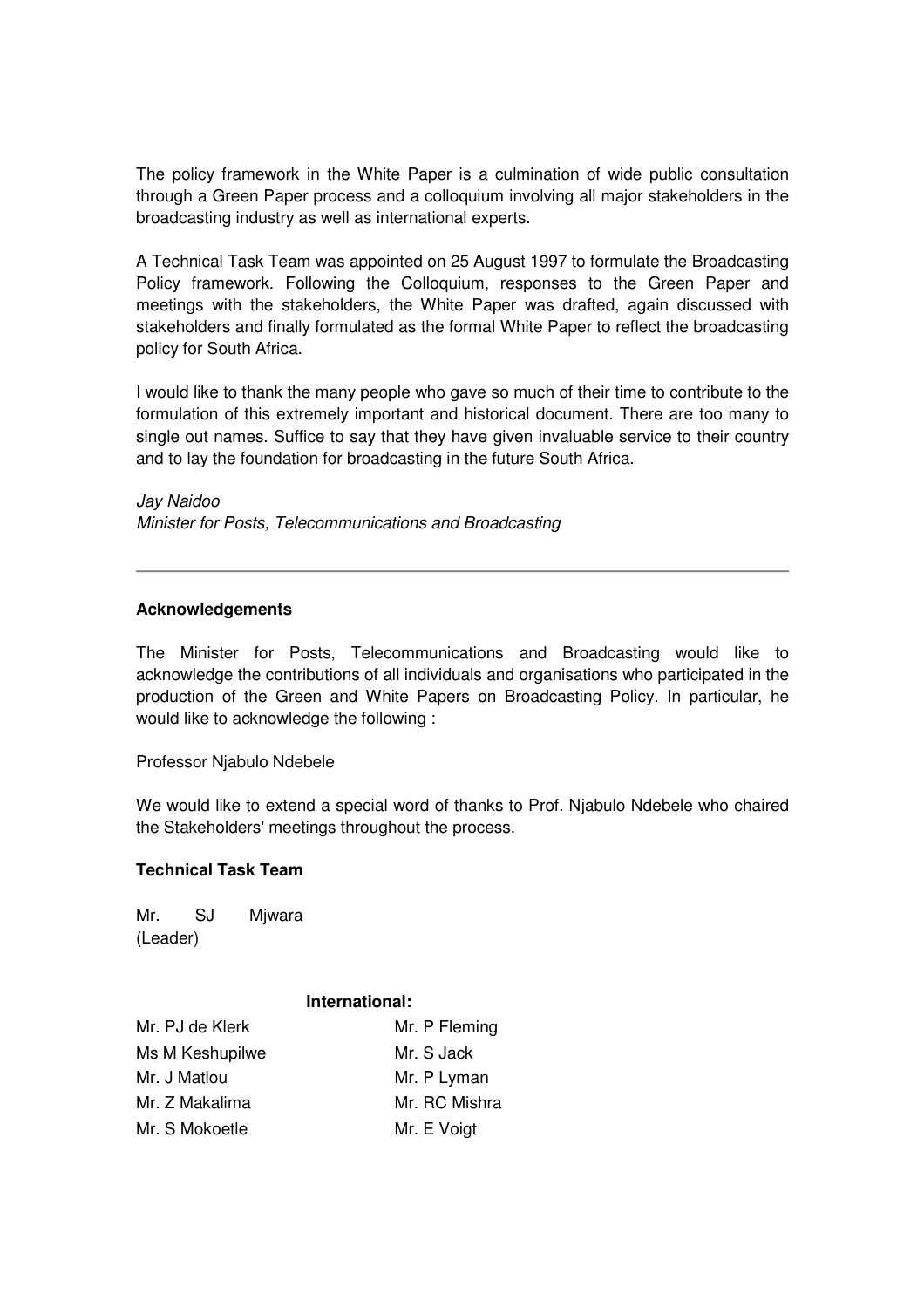#### Ms N Nkosi Mr. P Webb

# **Department of Communications**

| Mr. A A Ngcaba | <b>Communication Services</b> |
|----------------|-------------------------------|
| Mr. C Molusi   | <b>Postal Business Unit</b>   |

# **Stakeholders Committee**

| Mr. H Bopalamo    | Mr. A Karrim          | Mr. T Rantho       |
|-------------------|-----------------------|--------------------|
| Prof. G Berger    | Mr. S Khala           | Mr. T Sanderson    |
| Mrs. D Beukes     | Mr. M Kwape           | Ms. F Sekha        |
| Mr. M Booi        | Ms. L Lloyd           | Mr. Z Sisulu       |
| Mr. S Cullis      | Mr. N Maepa           | Mr. E Sithole      |
| Mr. G de Villiers | Ms. C Mahlati         | Mr. N Smuts        |
| Mr. D Dison       | Mr. N Maphiri         | Mr. C Thondlana    |
| Mr. N Douglas     | Mr. P Matlare         | Mr. D van der Berg |
| Ms. C Ehlers      | Ms. P Moholi          | Prof. J van Zyl    |
| Ms. A Gillwald    | Mr. M Mokhine         | Ms. N Viljoen      |
| Dr. J Higgens     | Dr. S Mokone-Matabane | Mr. M Vundla       |
| Mr. M Hlongwane   | Mr. V Naidoo          | Mr. P Vundla       |
| Mrs. L Jordaan    | Mr. P P Ngwenya       | Mr. L Zim          |
| Ms. L Kaplan      | Mr. D Niddrie         | Prof. P Zulu       |

## **Submissions.**

We thank the following organisations who made submissions to the Green Paper:

| Advertising Standards Authority of SA          | National Council for Persons with Physical<br><b>Disabilities</b> |
|------------------------------------------------|-------------------------------------------------------------------|
| Catholic<br>Advisory<br>Committee<br>on.       |                                                                   |
| broadcasting                                   | <b>National Community Media Forum</b>                             |
| <b>Applied Broadcasting Centre</b>             | National Community Radio Forum                                    |
| Association of Advertising Agencies            | New Channel TV                                                    |
| Association of Christian Broadcasters          | News Paper Press Union of SA                                      |
| Association of Marketers                       | Open Society Foundation for SA                                    |
| <b>Bernard Spong</b>                           | Orbicom                                                           |
| <b>Broadcasting Industry Liaison Committee</b> | Peninsula Technikon                                               |
| <b>CAN 98.7 FM</b>                             | Pretoria College                                                  |
| <b>Channel Africa</b>                          | Primedia                                                          |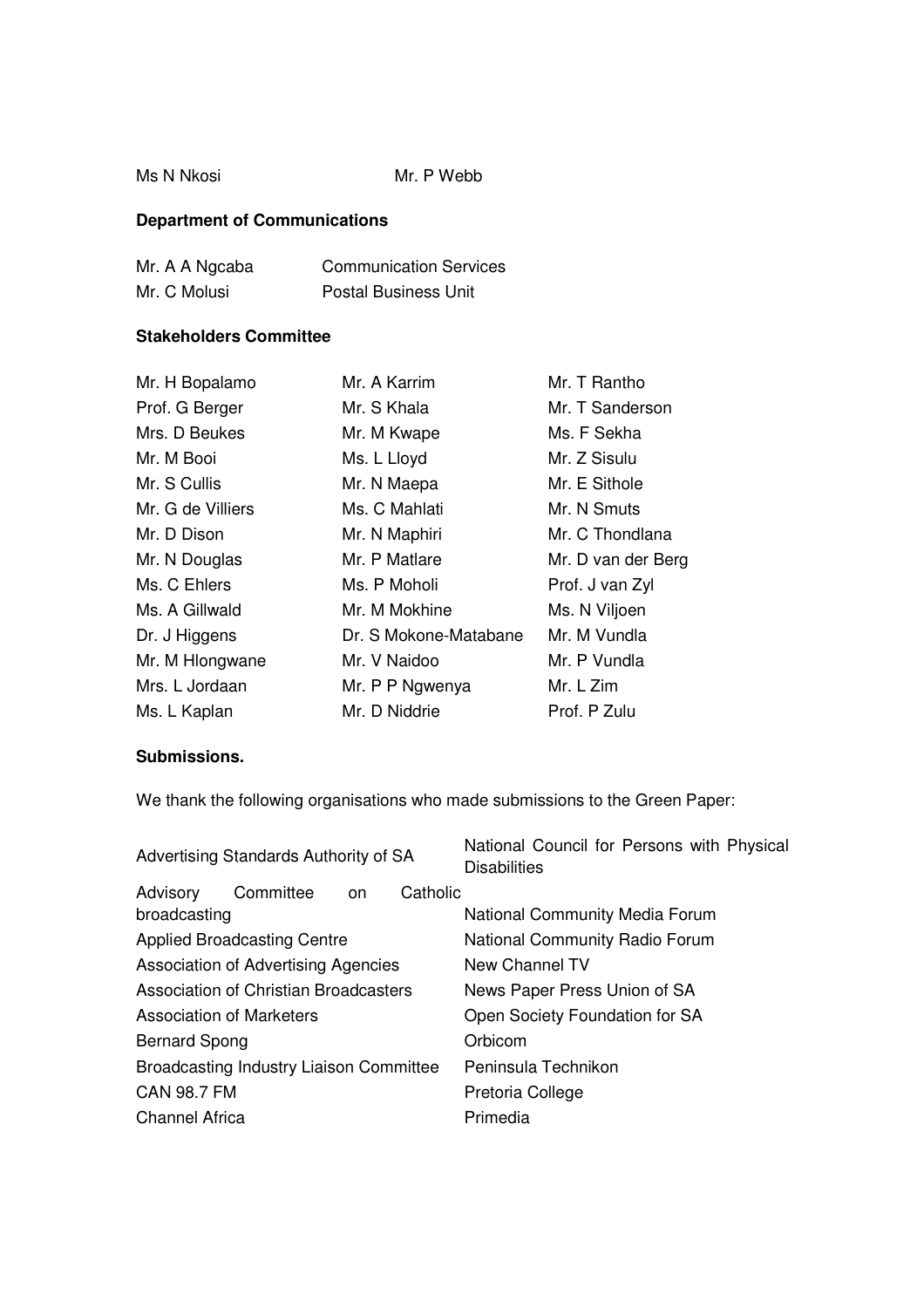| <b>Classic FM</b>                                         | Potchefstroom Universiteit vir Christelike<br>Opleiding                        |
|-----------------------------------------------------------|--------------------------------------------------------------------------------|
| <b>Consumer Electronics Association</b>                   | Qwa-Qwa Radio                                                                  |
| C-Talk                                                    | Radio Adullam                                                                  |
| David Blood and Associates                                | Radio Alpha                                                                    |
| Development Bank of South Africa                          | Radio Buschbuckridge                                                           |
| DEAF People of SA                                         | Radio Grensboer                                                                |
| Dept.<br>Arts, Culture,<br>Science<br>and<br>Technology   | Radio Kwezi                                                                    |
| Dept. of Education                                        | Radio Morester                                                                 |
| Dept. of Environmental Affairs and Tourism Radio Pretoria |                                                                                |
| Dept. of Finance                                          | Radio Pulpit                                                                   |
| Dept. of Sports and Recreation                            | <b>Rand Afriaanse University</b>                                               |
| Disabled People of SA                                     | Rhodes: Dept. of Journalism and Media<br><b>Studies</b>                        |
| Freedom of Expression                                     | <b>SA Catholic Bishops Conference</b>                                          |
| Good News Community Radio                                 | <b>SA FM/Seniors</b>                                                           |
| <b>Independent Broadcasting Authority</b>                 | <b>SA National union of Seniors</b>                                            |
| Independent<br>Forum<br>for<br>Religious<br>Broadcasting  | South African Broadcasting Corporation                                         |
|                                                           |                                                                                |
| Independent Film and Television                           | South African Broadcasting Corporation<br>Education                            |
| Institute for the Advancement of Journalism               | African<br>Digital<br>South<br>Audio<br>and<br><b>Broadcasting Association</b> |
| <b>Internet Service Providers</b>                         | South<br>African<br>Telecommunications<br><b>Regulatory Authority</b>          |
| Independent Producers' Organisation                       | Sentech                                                                        |
| John Tsesmelis                                            | <b>Station For The Nation</b>                                                  |
| <b>JOHNNIC</b>                                            | St Vincent School for the Death                                                |
| Joint Enrichment Project                                  | <b>TABEMA</b>                                                                  |
| <b>Kaiser Family</b>                                      | Telkom                                                                         |
| Kameelpos Vereeniging                                     | <b>Times Newspapers</b>                                                        |
| <b>Limpopo Community Radio</b>                            | Transtel                                                                       |
| Link FM                                                   | <b>Trinity</b>                                                                 |
| Mangosuthu Technikon                                      | University of the North West                                                   |
| <b>Media Monitoring Project</b>                           | <b>Uplink</b>                                                                  |
| M-Net                                                     | Vaalharts Comm. Radio                                                          |
| <b>MultiChoice</b>                                        | <b>Witcliff Enterprises</b>                                                    |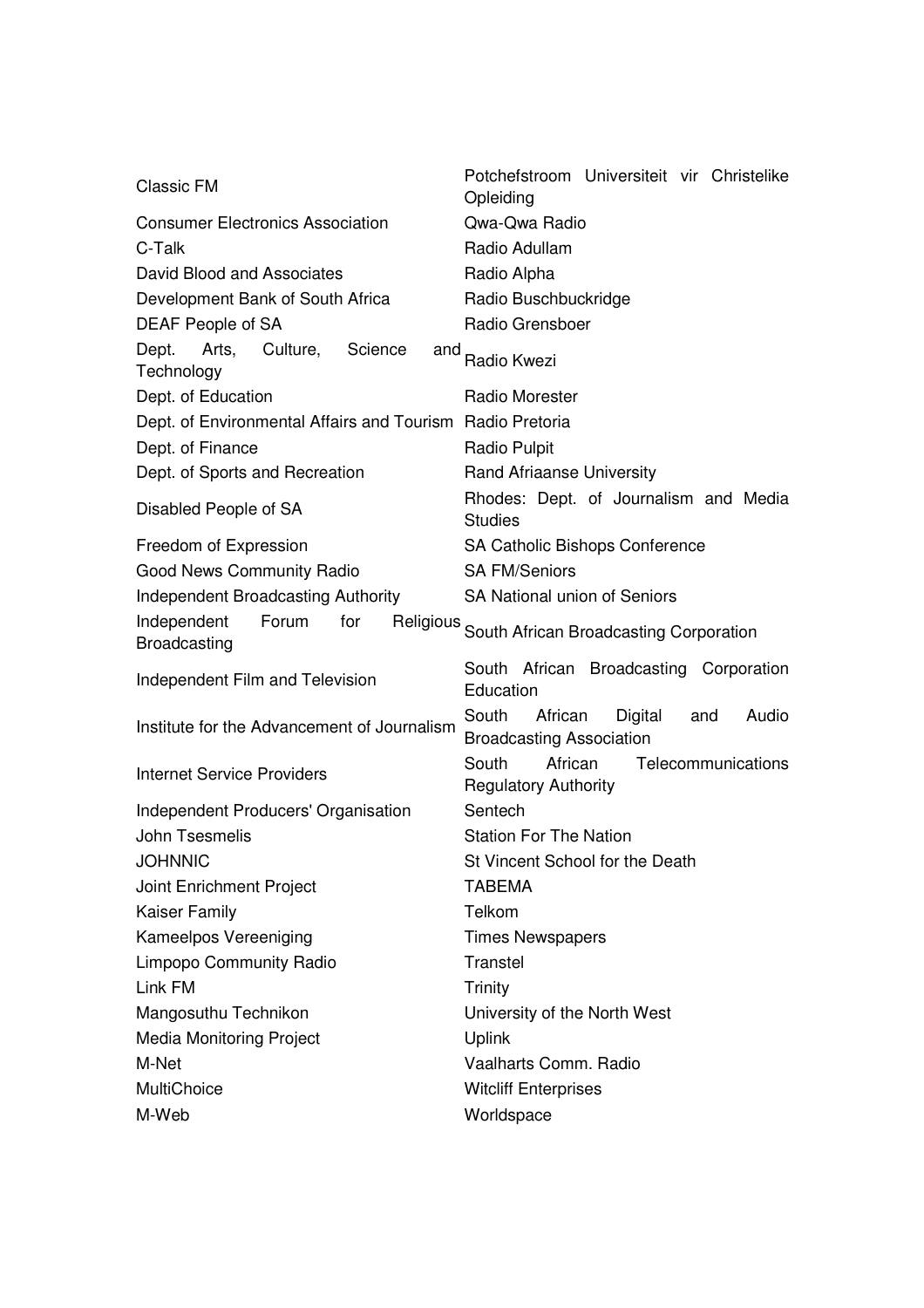National Association Broadcasters Yfm

## **Editing and Proof Reading**

Mrs Brenda Kali Prof A Stavrou

## **Secretariat**

Mr. T Ndlovu Ms N Mtana Mr. J. Koekemoer Ms L Mbhele Ms P le Roux Mr. M van Niekerk

## **Executive Summary**

## **Chapter One: A New Broadcasting Vision for South Africa.**

The history of broadcasting in South Africa, had since inception, been characterised by politicisation of the broadcasting system. Broadcasting was, thus, used to entrench an oppressive political system that kept a large section of the population out of the public life of the country.

With the inauguration of a new democratic political system in the early 1990's, a process was set into motion to re-regulate the broadcasting system, introduce new broadcasting players and place the regulation of the broadcasting system into the hands of an independent broadcasting authority.

The broadcasting policy process underway seeks to set up a broadcasting system based on universal access, diversity within a framework of national unity, democratisation of the airwaves, national building, education and strengthening the moral fibre of society.

This policy process is underpinned by constitutional principles of freedom of expression, equality, equality of all languages, multi-culturalism, choice and diversity within a framework of national unity .

The new broadcasting policy seeks to establish a three-tier system for the broadcasting industry; namely, policy formulation and development for the government, licensing and regulation for the independent broadcasting authority, and service provision by broadcasters.

## **Chapter Two: Public Broadcasting**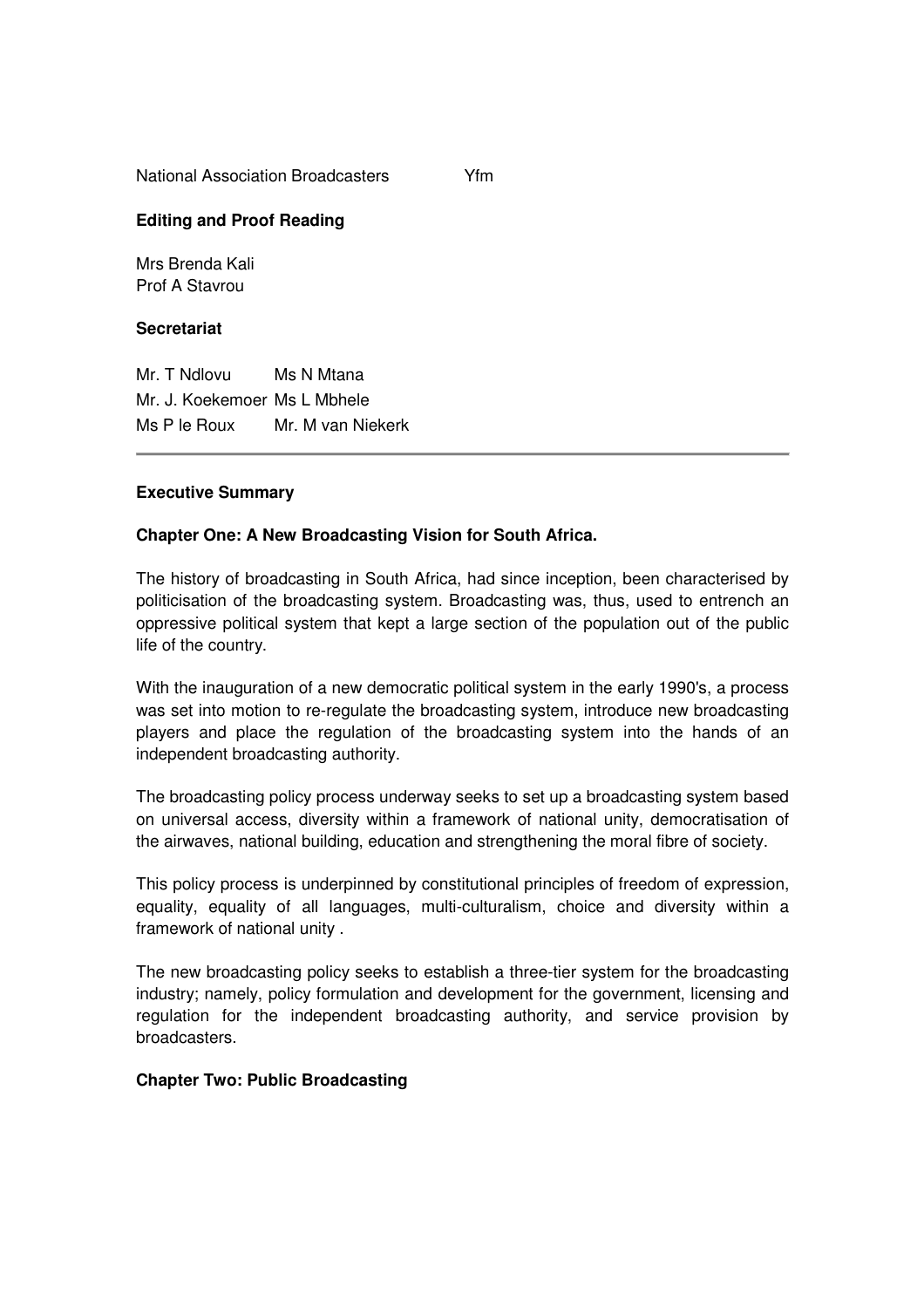This chapter outlines policy initiatives that are required to re-position public broadcasting services in South Africa, in the light of the increasing entry of new broadcasting players and delivery platforms into the market.

A Statutory Charter for governing the public broadcaster, the South African Broadcasting Corporation, is recommended. A hybrid model - of generating funds from both public coffers and the private sector - is recommended for the SABC to enable the corporation to withstand competition in the market.

## **Chapter Three: Private Broadcasting**

Private investment in broadcasting differs from ordinary business activity. Broadcasting involves the transmission of values and attitudes, and therefore the regulation of private broadcasting has to balance off investments on the one hand, and the role, duties and responsibilities of broadcasters, on the other.

Policy calls for the imposition of specific broadcasting licence conditions on private broadcasters to make a contribution either through programming or funding of educational and information programmes, the production of South African programme material, promotion of all languages and the multi-cultural nature of our society.

Issues such as limitations on foreign ownership and investment, as well as cross ownership of various media affect private broadcasting.

However, policy acknowledges the different services offered by private broadcasting. Satellite services, pay services and free-to-air services - all these different services require specific licence conditions and obligations commensurate to the nature of their operations.

## **Chapter Four: Community Broadcasting**

Community broadcasting has been introduced to give access to needy areas with little resources, skills, expertise and funding. The Regulator, the IBA has granted eighty-five community radio licenses and, to date, sixty-seven of these are on air. However the majority of these community stations are based in urban areas and the least developed parts of the country have the least number of community radio stations. The challenge of the national strategy to roll out the community sector is to give greater access to the needy areas in order to provide equal opportunity to the public at large.

The current IBA Act has two types of community licenses. These are defined as a community of interest and one that is geographically founded. Community broadcasting must be inclusive of whatever common interest need is expressed by a potential licensee. It should be geographically founded and serve the specific community within a determined geographic area. It must represent all the people in the community both in ownership and control and in decision making.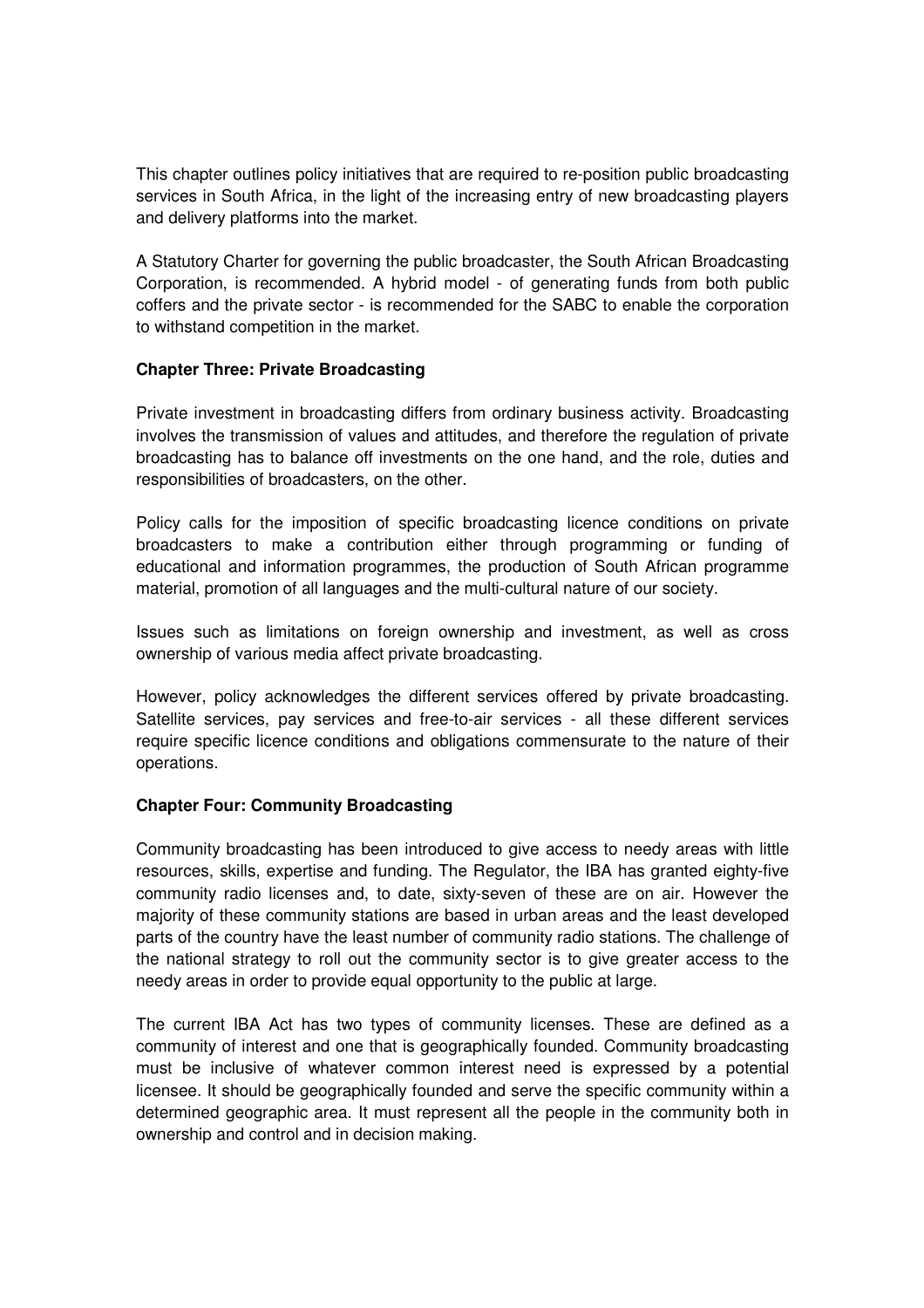Community broadcasting must provide a distinct broadcasting service dealing specifically with community issues that are normally not addressed by other broadcasting services in the particular region. Community broadcasters will be expected to draw their revenues from advertising, sponsorships, grants and donations from their respective communities. They will have no restrictions to accessing local advertising. National advertising will be restricted through regulations of the IBA.

Whilst community radio has steadily expanded over the past three years, community television has not yet been introduced to this sector. The IBA will be asked to investigate the viability and impact of community television in a public process.

## **Chapter Five: Classification of Broadcasting Services**

There is a need to adopt a more comprehensive definition of broadcasting and broadcasting services, as the IBA Act definition is inadequate. As a result DSTV operates without a license granted by the IBA and is exempted from obligations imposed by the IBA on other broadcasters.

A new definition of broadcasting needs to be in line with international practices and technological developments. All broadcasting services such as distribution, satellite and terrestrial are to be licensed and regulated by the IBA. Public service broadcasting will be classified into the following license categories:

- Free to air terrestrial radio broadcasting service;
- Free to air terrestrial television broadcasting service;
- Free to air satellite radio and television broadcasting service.

Community broadcasting will be licensed in the free to air terrestrial radio broadcasting service.

Private broadcasters will be licensed in the following categories:

- free to air terrestrial radio broadcasting service;
- terrestrial television broadcasting service;
- satellite radio and television service;
- direct to home delivery service;
- local delivery service.

Mandatory public obligations will be imposed on all distribution services.

## **Chapter Six: Signal Distribution**

The television broadcast network in South Africa reaches only 60% of the population, which means that 40% of the people have no access to television. The regulatory strategy for the signal distribution sector is to achieve universal access to service and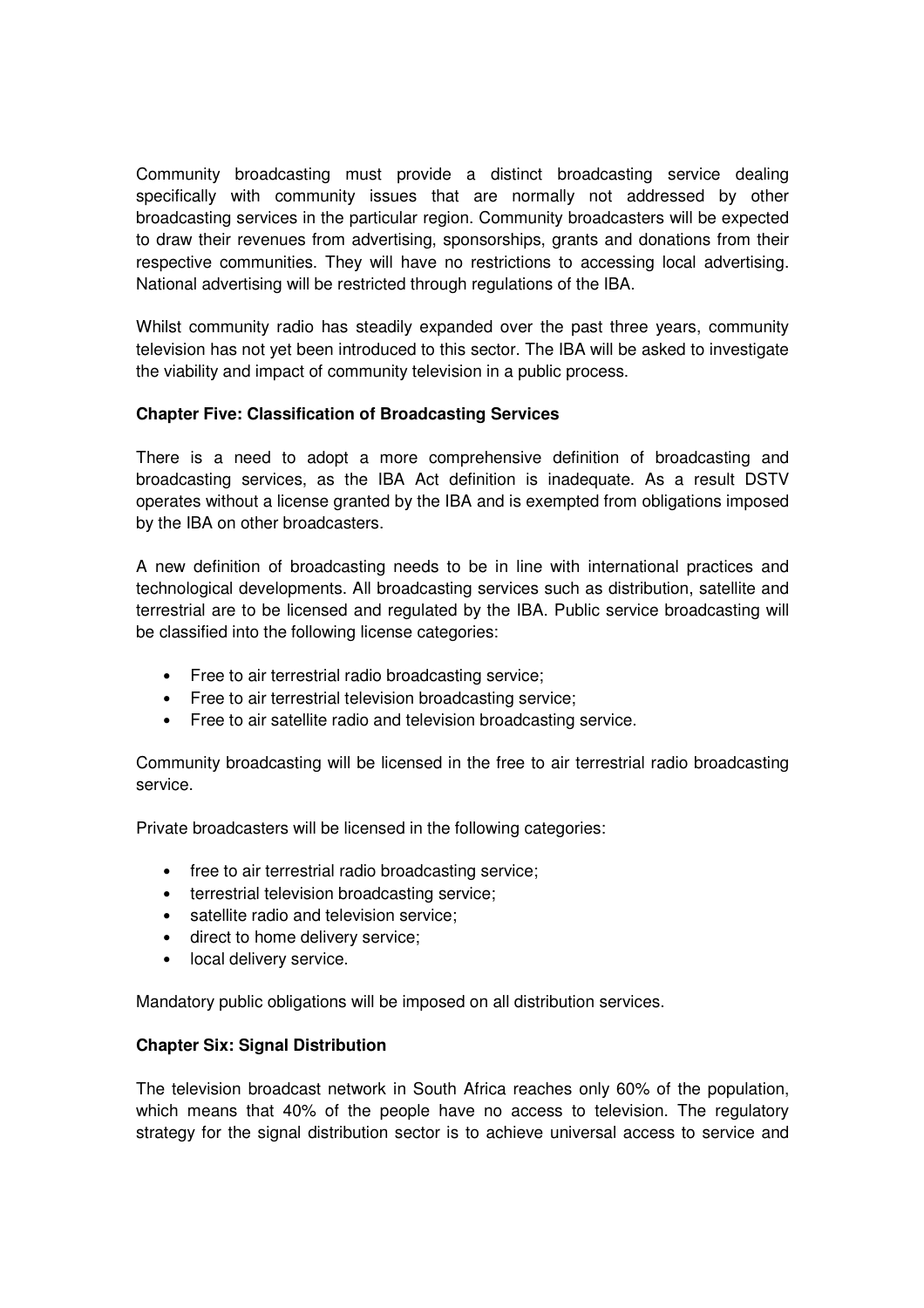facilities. There must be access by content providers and access by end users to content (broadcasters and viewers). Signal distribution must be made affordable and a flexible tariff structure must be put in place for services where public interest imperatives apply.

Access to high sites will be afforded to all signal distributors upon the opening of the signal distribution market to competition in the year 2000. Different licenses of signal distribution will be granted and the regulator will be asked to develop a scheme for tariff regulation. Priorities for signal distribution should reflect South Africa's social goals and needs of the broadcasting community, and the needs of the end users of the broadcasting services. South African channels will be prioritized in pursuit of this objective. South African control of signal distribution will be retained.

Government feels that a Spectrum Management Agency should be established to be responsible for the overall function of policy development, research and planning of the use of the spectrum. It is targeted that this agency will commence operations by the year 2000.

## **Chapter Seven: Digital Convergence and Multi-Media**

Multi-channel delivery systems should be introduced to serve social goals, cost efficiency and effectiveness. These systems should play a significant role in meeting the following goals:

- Universal access by all South Africans to broadcasting and multi-media services
- Delivery of educational services
- Diversity in programme content and services in all official languages.

Economic advantages in the introduction of multi-media services include the provision of employment and training, opportunities for the manufacturing industry and the provision of services to marginalised groups.

The Regulator is to conduct a public inquiry and report on a regulatory regime for multichannel distribution systems. There will be competition in the delivery of services between satellite and terrestrial. All providers of multi-channel services will be required to hold a license. Non-broadcast services, i.e. data transmission will be required to hold a license. The service provider will pay license fees to the Regulator. Access to the Internet should be provided to as wide a population base as possible.

## **Chapter Eight: Broadcasting and Human Resource Development**

Broadcasting has a role to play in human resource development through:

- the provision of education and information to the South African population;
- the development of broadcasting practitioners and skills.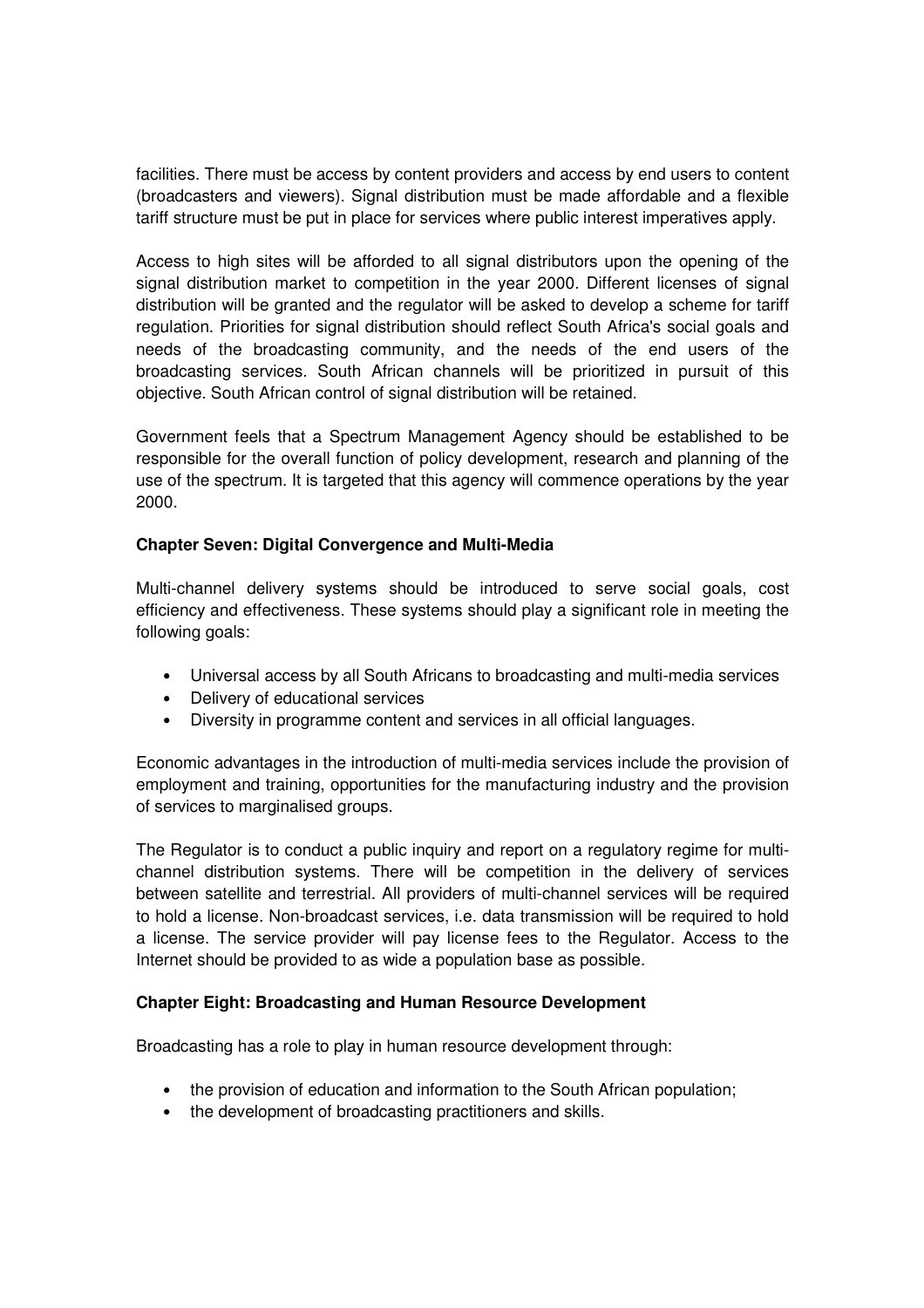Different players in the broadcasting industry; such as the public broadcaster, the commercial, community and education sectors, have different responsibilities to fulfill to ensure that this role is achieved effectively and efficiently.

#### **Chapter Nine: Ownership and Control**

Policy in broadcasting must achieve the objectives of empowerment through the transformation of the broadcasting sector. This transformation will encourage the ownership and control, active involvement in managerial and operations levels and professional skills development of the previously disadvantaged in the broadcasting sector.

Furthermore policy will look for means to increase foreign investment while ensuring that control remains in the hands of South Africans. Policy will also control cross media ownership. The regulator will design relevant licence obligations and monitor performance with regard to these issues.

## **Chapter Ten: Financing Broadcasting in South Africa**

The government will support the production of local film and television so that there is sufficient quality local programming to provide sufficient level for South African windows. A fund will be established to achieve these goals.

## **Chapter Eleven: A New Regulatory Framework**

South Africa's regulatory framework for broadcasting is based on the democratic principles where the Parliament, the executive and the courts have shared responsibilities.

This framework has definite social and economic outcomes it seeks to achieve. Moreover, this framework calls for the broadcasting and telecommunications regulatory functions to be merged into a single body.

#### **Preamble**

Broadcasting can make an inestimable contribution towards the social, political and economic development of South Africa.

Broadcasting can disseminate information, provide education and create empowerment which leads to economic growth.

Broadcasting can promote democracy and nation building which will enhance the development process.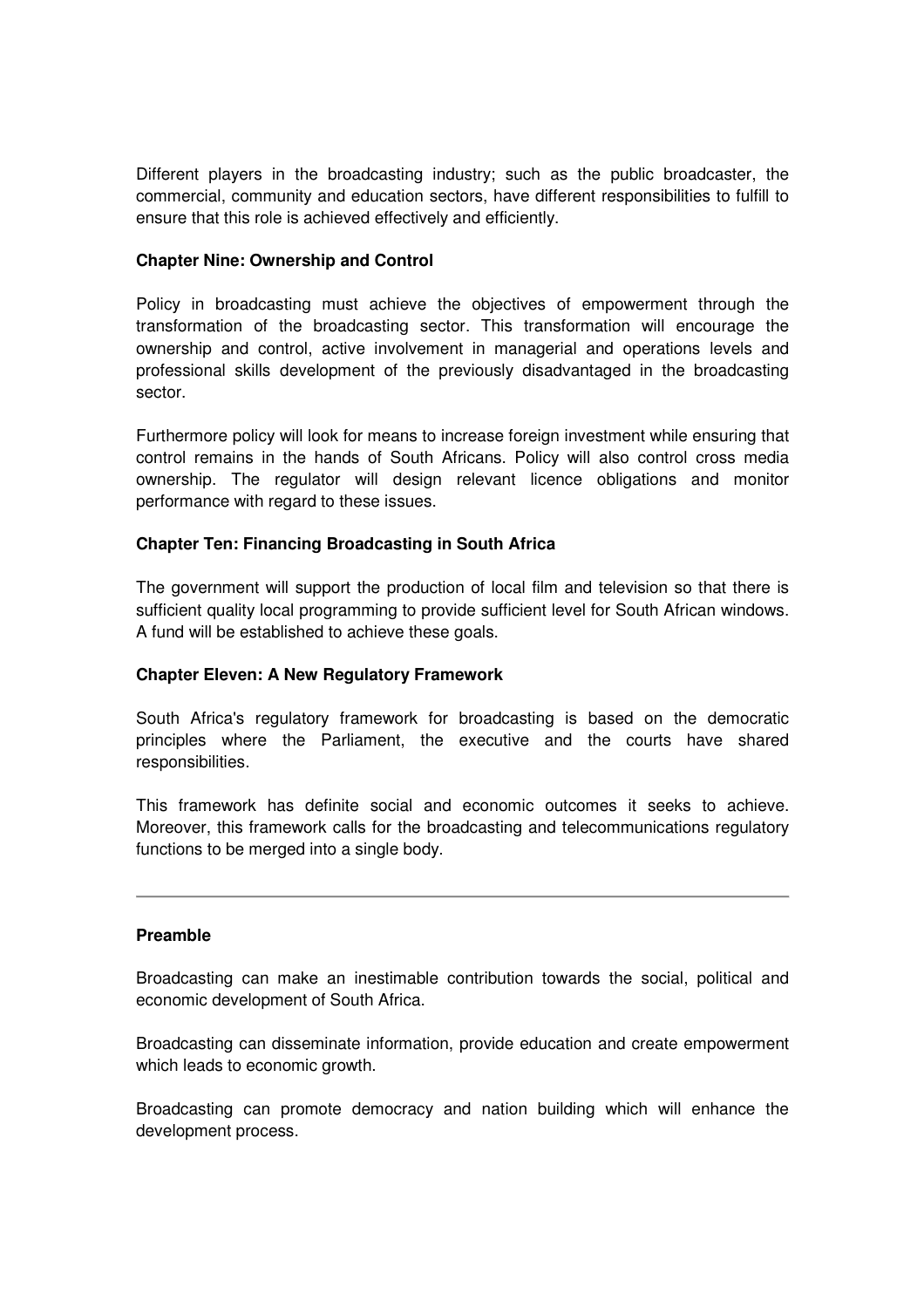Involvement in the broadcasting industry has hitherto been the preserve of the privileged few. Meaningful participation by historically disadvantaged groups and the development of skills will inject greater mobility in the industry and the generating effect of that will feed the national economy.

A clear broadcasting human resource development programme involving the nurturing and development of young talent will grow the local production capacity.

An increase in South African content in the broadcasting system in both programming and the production process will grow the total broadcasting production industry to the benefit of the economy at large.

There must be minimum news and actuality programme delivery required of all broadcasters; the appropriate amounts should be determined for each sector in turn.

Public interest must be protected and reflected in access, diversity within the framework of national unity, equality and independence.

The policy framework must cater for meaningful involvement of the historically disadvantaged groups in the broadcasting sector through tangible ownership and control.

Clear, integrated human resource development programmes with performance indicators and monitoring standards must be laid down.

Broadcasting policy must promote free and fair competition and that the South African broadcasting system can be competitive in the global society.

The new broadcasting policy framework must define intermediate and long-term policy ends and allocate roles and assignment of tasks.

## **BROADCASTING POLICY FRAMEWORK**

#### **Chapter One : A New Broadcasting Vision for South Africa**

#### **1.1 The Past**

The South African broadcasting system existed for decades as one of the most politicised broadcasting systems in the world.

The politicisation of the broadcasting system was institutionalised and manifested itself at a variety of levels, including: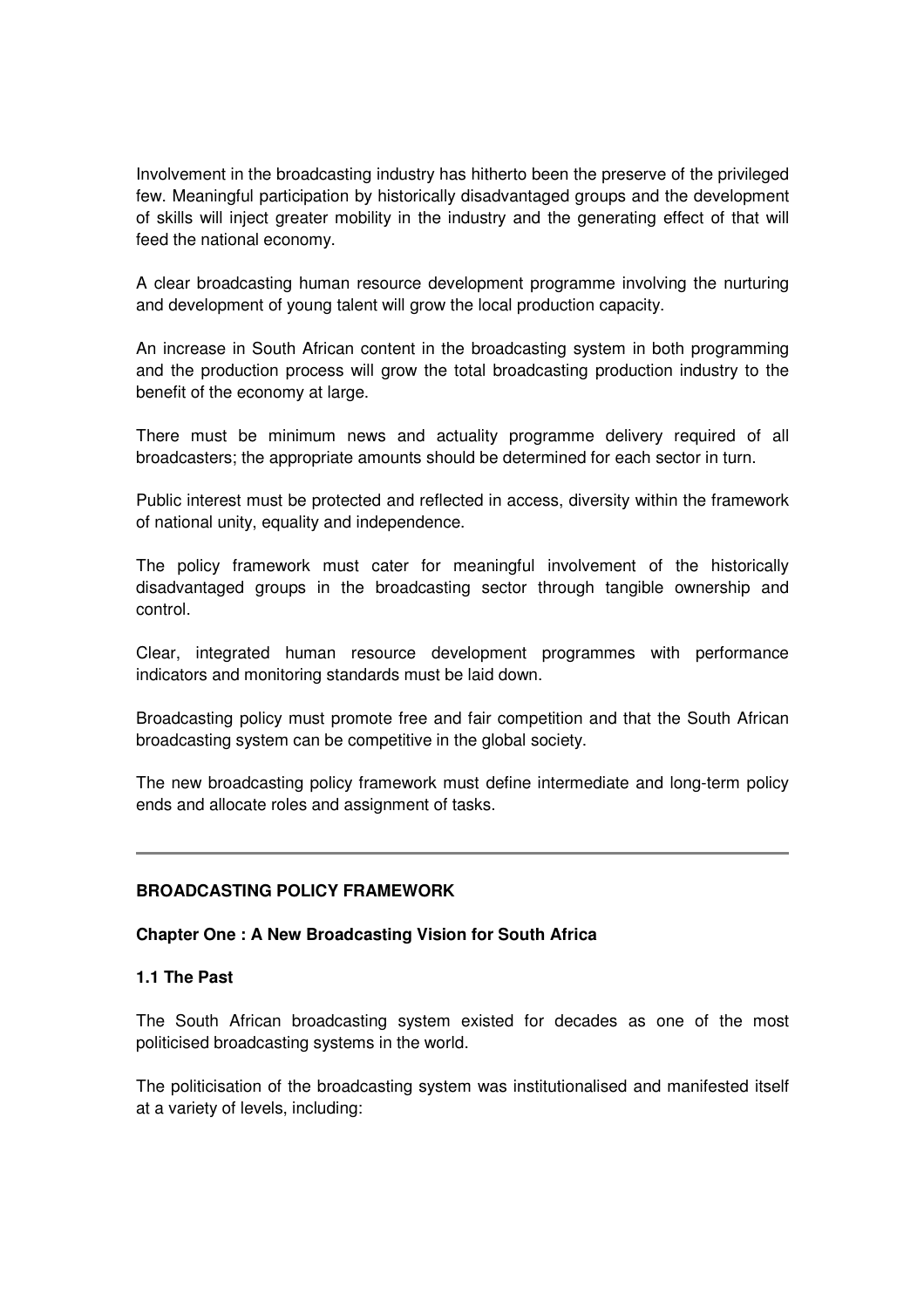- policy determination and regulation
- service provision
- employment practices and recruitment strategies, and
- content production

A government department set policies, created monopoly conditions and directed the activities of the sole broadcaster.

In line with the apartheid philosophy, service provision was meant to favour the advantaged according to the criteria of colour, class, geographic location and language.

Employment practices and recruitment strategies had to fit into this distorted broadcasting system. People who were trained as broadcasters were not representative of various segments of the population. In fact they represented a community segment of a particular political belief.

Apart from disseminating racial stereotypes and fragmenting the South African population on racial lines, content provided by the system was often political, particularly in the coverage of news and political events. The hallmarks of this broadcasting system were political censorship and the dissemination of propaganda on all services.

The reforms of the last four years have been built upon legal foundations established just prior to the first democratic election in 1994.

The Independent Broadcasting Authority Act of 1993 put in place a new framework for the growth and regulation of broadcasting in South Africa.

The Independent Broadcasting Authority was created to reform and regulate the whole of the broadcasting sector.

The IBA's administration of this task has been such that South Africa now has a much more developed broadcasting sector.

The country now has a number of private radio stations, offering commercial services, and a larger number of community radio stations.

The South African Broadcasting Corporation has been reformed internally, although the Broadcasting Act 1976, which created the SABC as a statutory corporation, has not been amended.

The first privately-owned free-to-air television service was recently licensed by the IBA.

These reforms, and others, have been aimed at putting in place a range of more diverse services to help overcome the practices of the past.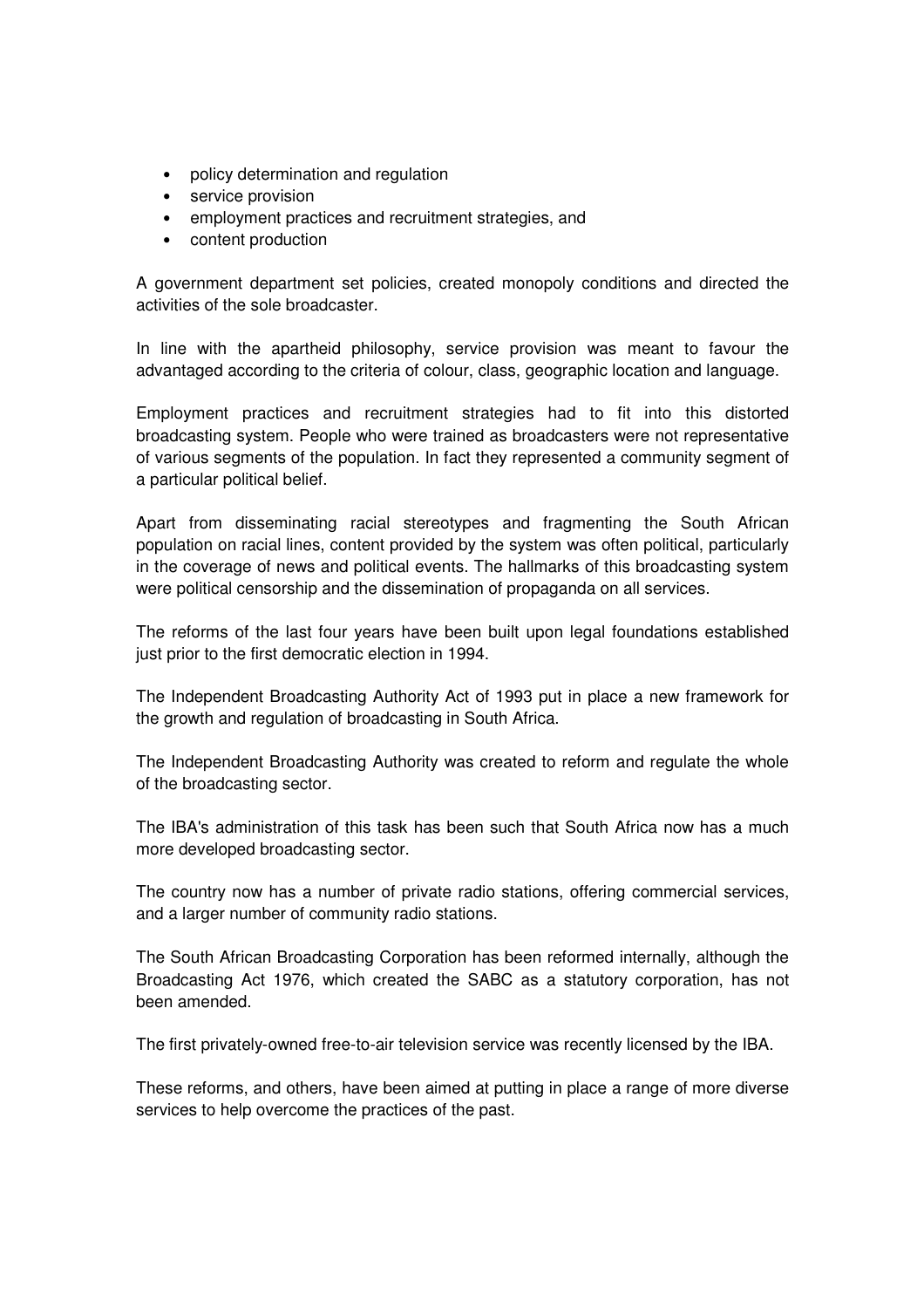The establishment of the IBA - to regulate broadcasting in the public interest - was a step prompted also in part by the need for effective, non-partisan monitoring of democratic elections in the country.

The appointment of a new SABC Board in 1994 was also aimed at freeing the SABC from political control.

The Triple Inquiry by the IBA into the Protection and Viability of the Public Broadcaster, Cross Media Control, and Local Content provided the first symbolic evidence that South African broadcasting was capable of being integrated into the international broadcasting system.

## **1.2 The Present**

Despite these initiatives there continue to be many inequalities in the broadcasting sector, and some of these include:

- inequality in access
- inequality in resource allocation (frequencies, human resources and finance)
- inequality in language, cultural and educational programming
- lack of diversity and choice, in services and in programmes
- lack of empowerment for the historically disadvantaged

Although the IBA Act of 1993 started the process of reforming the system, service provision and other elements of the system still continue, in the main, along the structured lines of the past. Many services which were catering to particular segments of the population continue to do so.

Access to broadcasting, whether by service providers or by end users, has not improved sufficiently.

The IBA's Triple Inquiry Report did recommend that the SABC should act to upgrade language services to be on a par for the country's official languages. The SABC initiated this endeavour only to cut back due to financial constraints.

For television the IBA recommended the inclusion of all eleven South African languages, but the SABC's television is structured along national lines and some language groups are concentrated in discreet parts of the country.

As well as encountering these impediments to overcoming inequalities, South Africa's only subscription television service remains targeted at the wealthy, predominantly white segment of the population. A satellite-delivered subscription service has since entered the sector, but it also generally targets that same segment.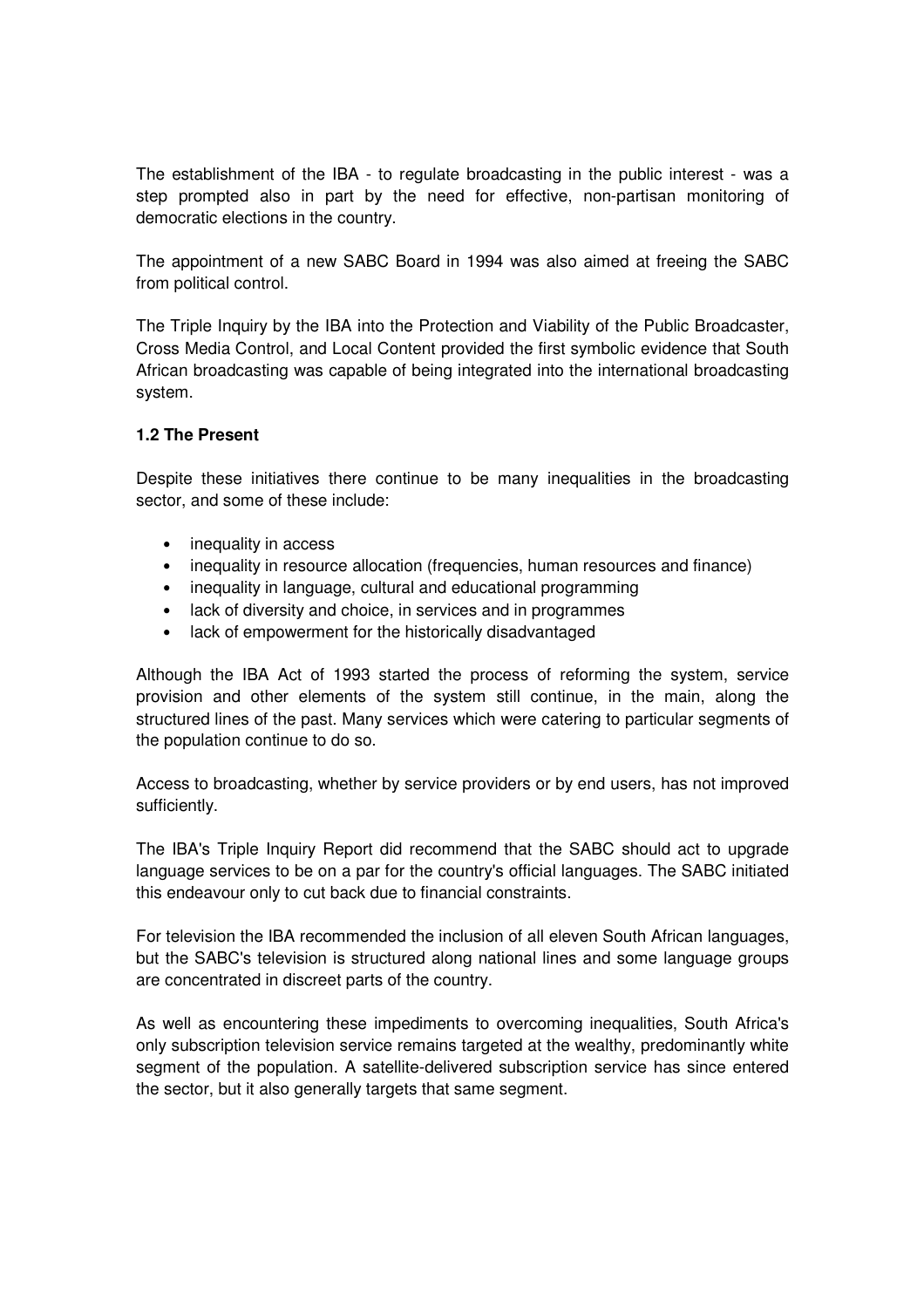New radio licences also mainly target the upper echelons of South African society. Of the four stations in Gauteng, one targets the upper echelons of the black segment, one is serving the 16-24 age group (higher end of that market), one is a classical station, and the fourth serves the Afrikaans community.

Out of three licences in the Western Cape, one is a talk station in English serving the high end of the market, one is a niche jazz music station and the third is a talk station broadcasting in Afrikaans.

In Durban the only newly licensed service is also a niche jazz music service in English.

Even though community broadcasting has flourished over the past two years, there has so far been no viable plan to roll out this sector to reach the most needy and all geographic areas of the country. Its growth thus far has been sporadic and not according to any national plan. Licence applications have been dealt with on the basis of demand, rather than focussed on needs.

The upshot of all of this is that, for the majority of South Africans, there has as yet been little or no change to the number and choice of services available, or the type and diversity of programming on offer.

The South African broadcasting system currently exists within a context characterised by two factors.

On the one hand, is the quest of a new democratised nation to utilise the unique and powerful broadcasting media in the task of nation building, and to construct a vibrant and democratic dispensation fostering national and cultural identity, and equality and respect for the fundamental rights of all South Africans.

On the other hand, South Africa is still shackled by its past; a society deeply divided between haven's and have-not's, which divisions are clearly characterised along ethnic, racial, linguistic, gender and cultural lines.

These divisions still define the essence of the social, political, economic and cultural transformation that will be required to redress the legacy of apartheid in order to create a democratic and completely inclusive society.

The South African broadcasting system mirrors this duality.

Externally, the system displays levels of sophistication that favourably compare with any developing country in the world. The number of broadcasting services in the private, public and community broadcasting sectors, offering a variety of programmes, appears to offer real choices to South Africans.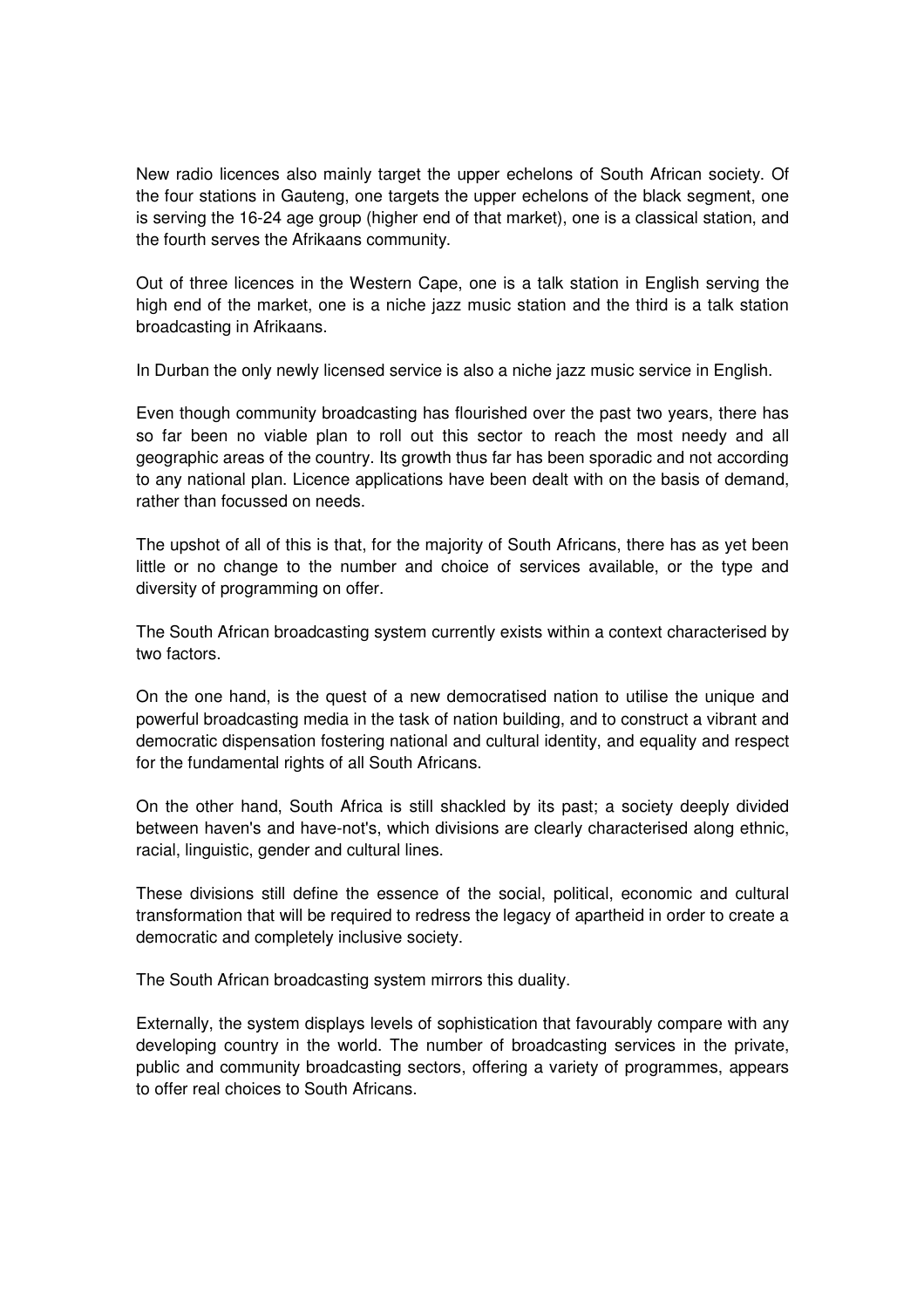But large sections of the population have no choice of services and programming, and sometimes receive no services at all. A majority of South Africans rely on a single service, usually radio, to meet their broadcasting needs. This is very unsatisfactory.

The pattern of deployment of broadcasting transmission networks and other facilities in the country underpins the lack of availability of services to under-privileged people and under-developed regions. In rural areas, a single radio station and a single television service might, at best, define the choice of services.

Moreover, the services are not inclusive of all South African languages and culture. English is the dominant language of broadcast in South Africa. All three SABC television channels offer a diet of programming which, until very recently, was mainly in English. English and Afrikaans radio services maintain the most extensive network and the most developed broadcasting service in the country. Private broadcasters, with the exception of a few new entrants who offer very little programming in marginalised languages, all offer programmes in English.

South Africa now has eleven official languages. Many people who speak these languages are clearly not adequately served by the broadcasting system. The situation is compounded by the fact that while services in English increase, a major part of the South African society does not use English as a language of communication and interaction in daily life.

And in the field of programme production, South African content plays a secondary role to foreign programming. This places South African talent - creative, technical, artistic and administrative - at a significant disadvantage, and threatens further marginalisation of South African culture in the future.

Even though South Africa has spawned a small independent production sector, policies of the apartheid era have ensured that this sector draws talent mainly from one segment of the population.

Ownership patterns in this sector, as in the service provision sector, are skewed in favour of certain segments of the population.

These are the two worlds of the South African broadcasting system.

The regulatory framework, until now serving as policy on broadcasting needs a major revamp. The regulatory framework does not contain principles that enable South Africans to deal with the globalisation of the broadcasting industry as part of communications industries. At the same time no coherent framework exists to deal with the convergence of broadcasting, information technologies and telecommunications.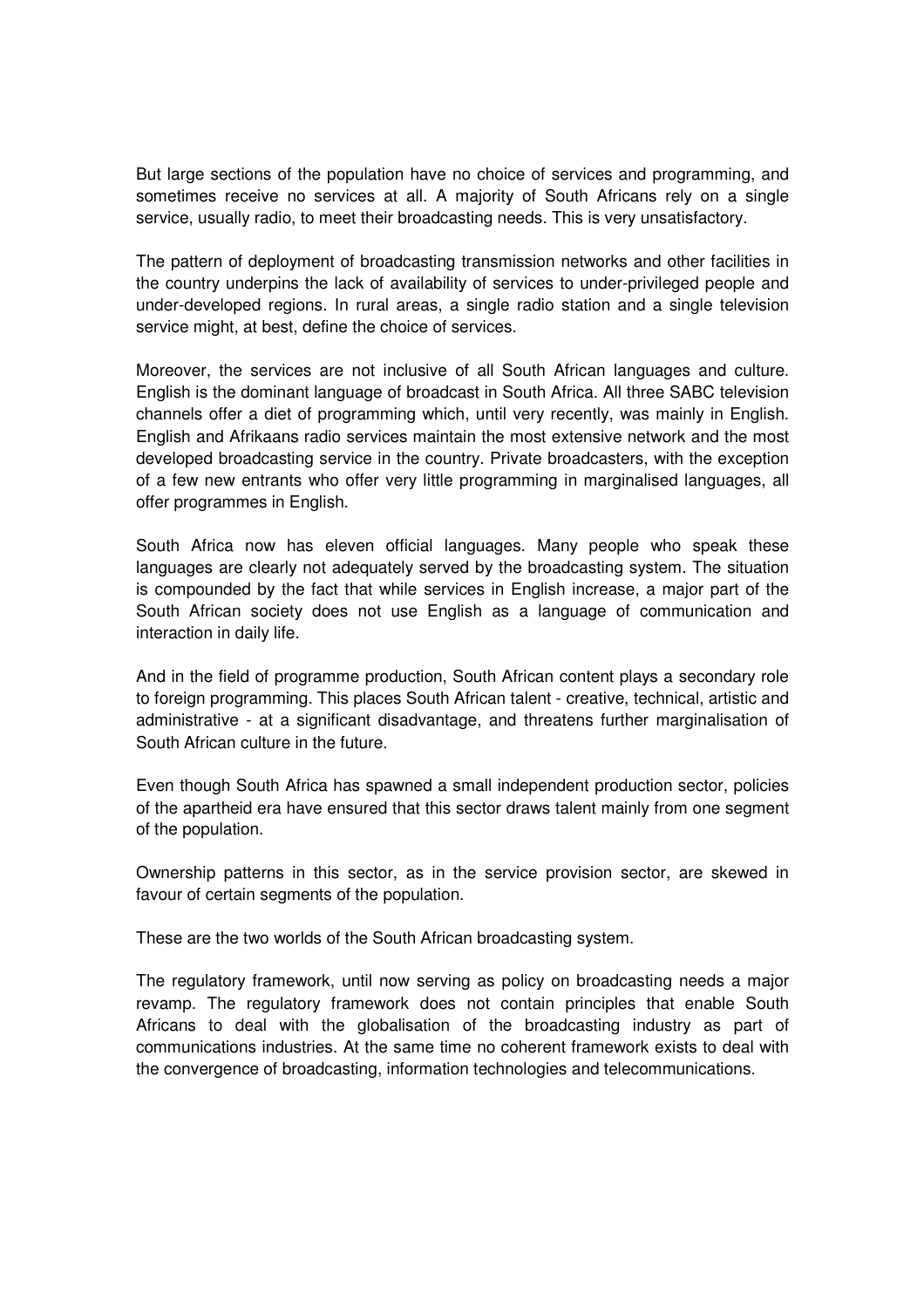Government wishes to make it clear however that it does not wish to explore ways and means of diminishing services available to those that have been favoured by the policies of the past.

It is, though, intent on pursuing every opportunity to promote the historically disadvantaged in all of the sectors of broadcasting, and in related industries.

The Government appreciates that the broadcasting sector is reasonably healthy in economic terms, and that projections for advertising growth are very good. The Government acknowledges that this growth is good for the economy and has general benefits for the whole community. It also seems clear that there is significant untapped potential in broadcasting, and that there is plenty of scope for new services, particularly radio services, throughout the country.

Private broadcasting must contribute directly to the social wellbeing of the country, and not just indirectly to its economic well being. In order to achieve progress in the Government's campaign to offer more and better broadcasting services, so that all South Africans can access those services equally, private broadcasters will have to assume certain obligations in return for the privilege of a broadcasting licence.

## **1.3 The Future**

## **1.3.1 Approach to the Broadcasting System of the Future.**

The majority of responses to the Green Paper reiterate the need for the broadcasting system to operate in the interest of the people of South Africa through supporting the following areas:

- Universal access
- Diversity
- Democratisation of the airwaves
- Nation building
- Education
- Strengthening the spiritual and moral fibre of society

The objectives of the South African broadcasting system are outlined in Section 2 of the IBA Act. It is clear that these policy objectives were developed for the first phase of instituting transformation in broadcasting and did not thoroughly formulate policy ends. As a result, the following areas require clarification:

- Policy development and formulation
- Allocation of roles and proper assignment of tasks
- The definition of intermediate and long term policy ends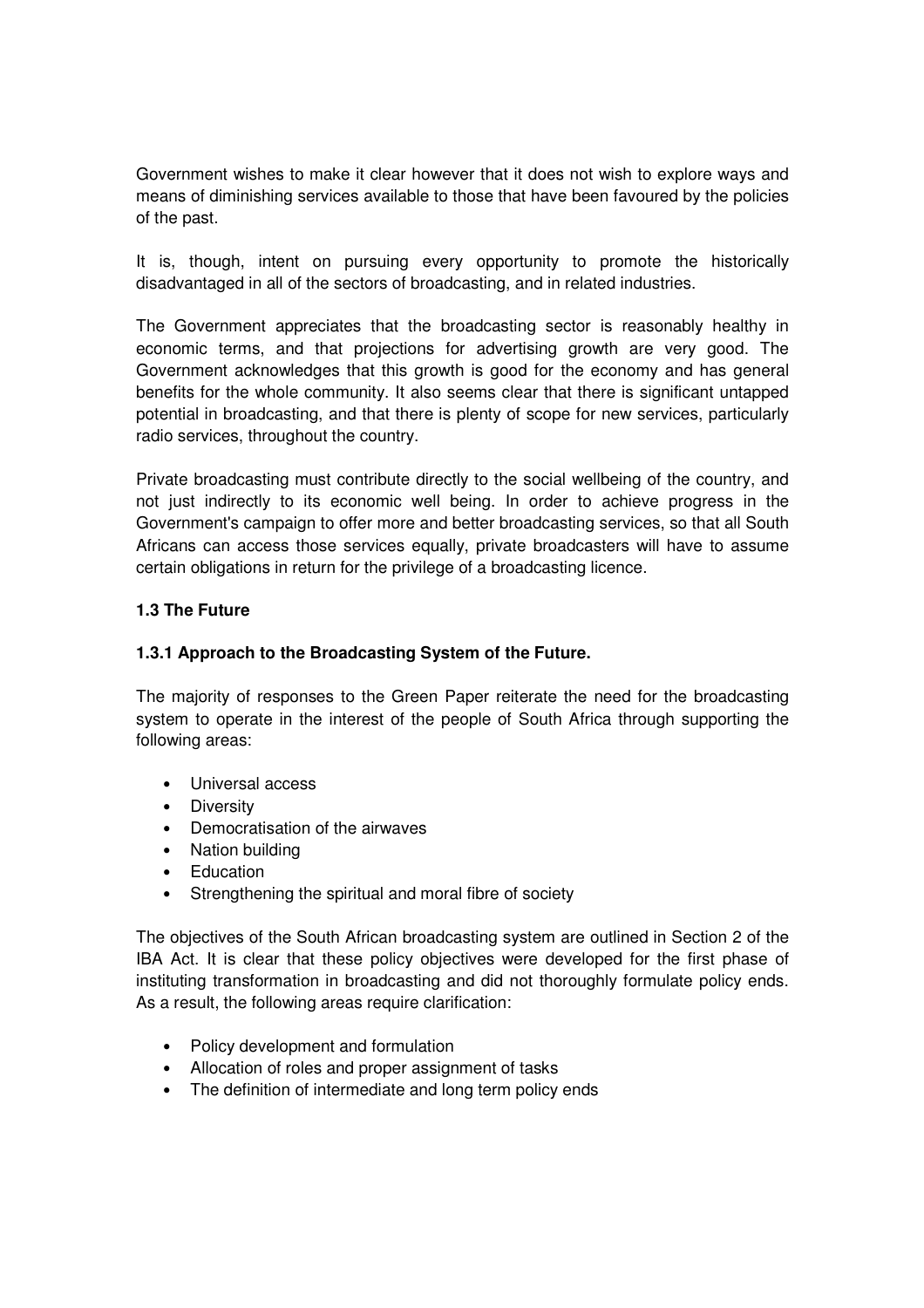Policy ends should help the public to visualise the desired state of the broadcasting system and the objectives of the various actions undertaken in pursuit of policy. Policy statements should be able to adapt to changing conditions, yet at no time should the public be left in doubt as to what it is that must be achieved by the broadcasting system over a period of time.

A reformulation of the policy statements must guide the South African broadcasting system. This will be based on the principles laid out below.

# **1.3.2 Constitutional Principles**

It is of vital importance, that the new Broadcasting Law should contain constitutional principles that have since evolved, for broadcasting to exist within the legal and constitutional provisions. The South African constitution guarantees a number of fundamental rights, which should be taken into account in determining broadcasting policy and its regulation. Amongst these are:

- Freedom of expression for all South Africans
- The right to equality
- The equality of all languages
- The multi-cultural nature of SA and the right of all South Africans to the promotion of their cultures
- Choice and diversity

## **1.3.3 Public Interest**

The frequency spectrum is a valuable natural resource, which is an asset that belongs to society at large. The use of the spectrum is, therefore, a privilege and it is in the public interest that the frequencies are allotted such that broadcasting is available, universally, to all of the people and that it caters for the diverse needs of the total population**.** 

Broadcasting Media uses airwaves, which are a limited public resource and to which there cannot be unlimited access by individuals. Airwaves should be utilised for maximisation of the public good. In case of any conflict between public interest and private commercial interest, public interest should prevail. The public also legitimately expects returns for the use of its property.

The IBA Act proclaims that broadcasting should be regulated in the public interest. This important policy end is not supported by any policy principle establishing the need for this consideration. This is an important omission in the development of public policy

The public character of the radio frequencies is the single important principle that should feature in broadcast policy, establishing the need for public intervention and consideration.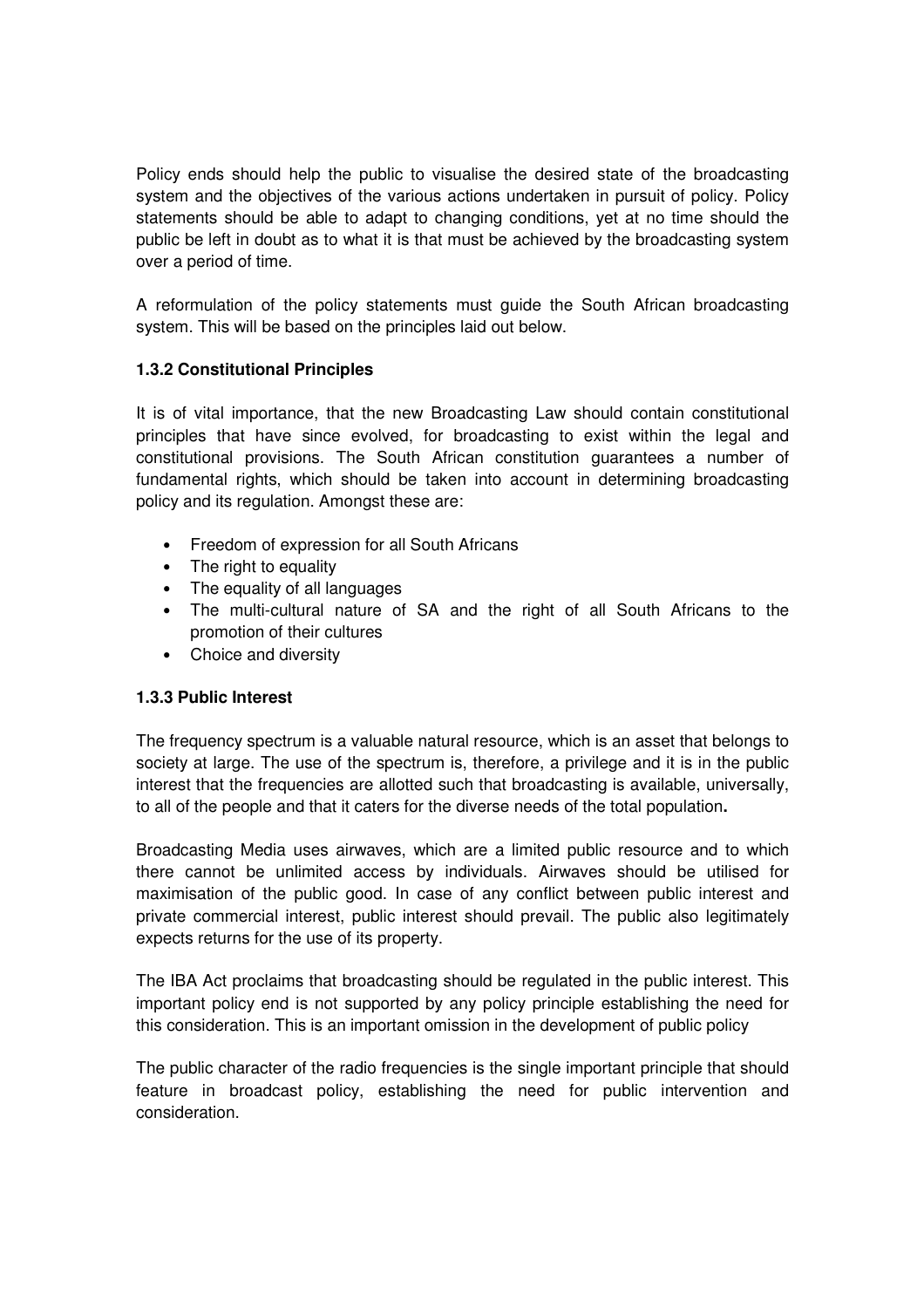The advent of technological means to distribute more than one signal through an assigned frequency reinforces the need for the public nature of radio frequencies to be restated as a matter of policy. Unless, this important principle is contained in policy statement, disputes will arise as to the right of the public institutions to determine policy on the allocation of frequencies in the digital age.

While policies to assign frequencies and those governing spectrum usage may change from time to time, the important fact that it is the public interest that must be safeguarded in such usage, must still underpin choices of policy direction.

Regulating the use of radio frequencies in the public interest also stems from other considerations, including:

- The need to define broadcasting parameters to avoid interference with consumer services
- The need for radio frequencies for other socially important activities such as the defence of the country, emergency and other communication services
- The need to affirm the role of the previously disadvantaged in the broadcasting system
- The international responsibilities of the South African government
- That in its social, cultural and economic dimensions, the public interest is served through the provision of broadcasting services to the entire range of diverse interests in the South African community. And that broadcasting plays an integral role in developing and reflecting a South African identity, its character and cultural diversity within the framework of national unity.
- Broadcasting policy formulation functions in the context of the identified national goals of democracy, development and nation building. The national goals provide the framework for the development of regulatory policy which recognises the role of broadcasting in society.
- The need to ensure that the public is adequately compensated for the use of the broadcasting spectrum. Operators must, therefore, pay license fees for the use of the spectrum. This excludes the cost of administering the IBA's processes.

It is vital that our emerging broadcasting system is imbued with a strong sense of public interest. These public interest values of access, diversity within the framework of national unity, equality, independence and unity are pervasive.

A central public interest principle in broadcasting is that of universal access, that is, the availability of broadcasting services to all citizens. In South Africa it is also desirable to expand the concept of access from the right to receive information to include greater access to the means of production in broadcasting.

The question of access relates directly to the principle of diversity. Access to choice and diversity of choice includes access to a diverse range of language, cultural, religious and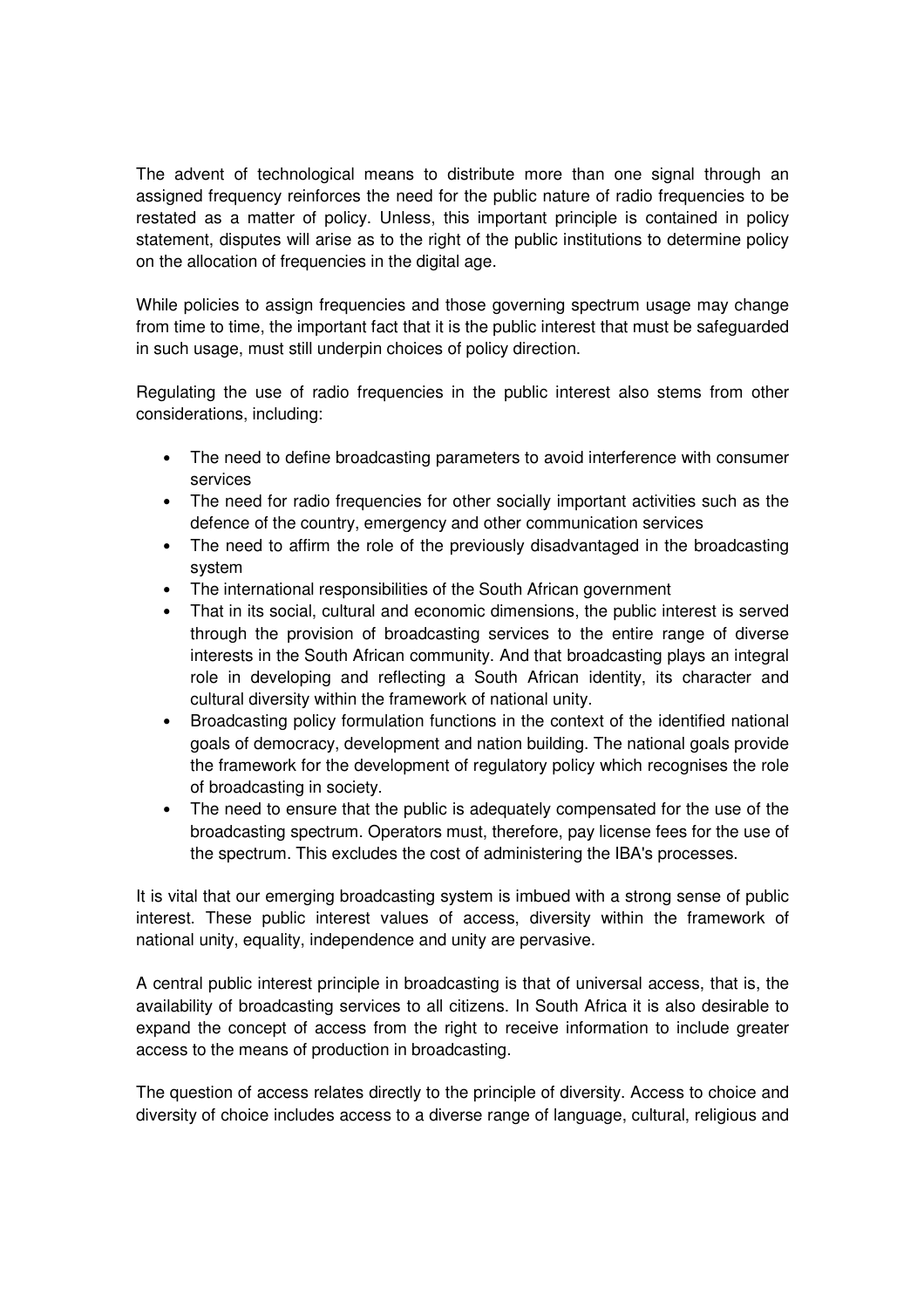regional programming. The real significance of diversity within the framework of national unity is that it secures other benefits for society such as a substantial degree of media pluralism. At least five dimensions of diversity are:

- Media functions
- Content
- Representation of different groups and people
- Geography or locale
- Media ownership limitations

A further expansion is that of equality which is impossible to realize in practice in absolute terms. Thus the concept of proportionality is often used whereby media should reflect the different groups in society in relation to their size. This extends to encouraging new entrants through affirmative action and fair employment practices.

Diversity of opinion is intimately related to the principle of independence, which is central to ensure editorial freedom, particularly on broadcasting services.

The South African broadcasting system in contributing to unity should serve to safeguard enrich and strengthen the cultural, political, social and economic fabric of South Africa. It does so by encouraging the development of South African expression and displaying South African talent.

Consequent upon this role, it is appropriate that all broadcasters contribute to meeting the public interest.

This brings into focus the need for a strong and committed Public Broadcasting Service. Such a service should cater for the needs and aspirations of all sections of our society, particularly the underprivileged and historically disadvantaged. It should ensure universal availability and access and should meet the education, information and entertainment needs of all of the people of South Africa. It should also meet the needs for children's programming and human resource development. Above all it should contribute to nation building.

Issues pertaining to the restructuring of the SABC to make it an effective Public Broadcaster are dealt with the Chapter on Public Broadcasting Services.

The principle of public interest also imposes obligations on the part of the private broadcasters. These are dealt with in detail in the Chapter on private broadcasting.

The community sector also faces obligations and responsibilities because of the principle of public interest. These are discussed in detail in the Chapter on community broadcasters.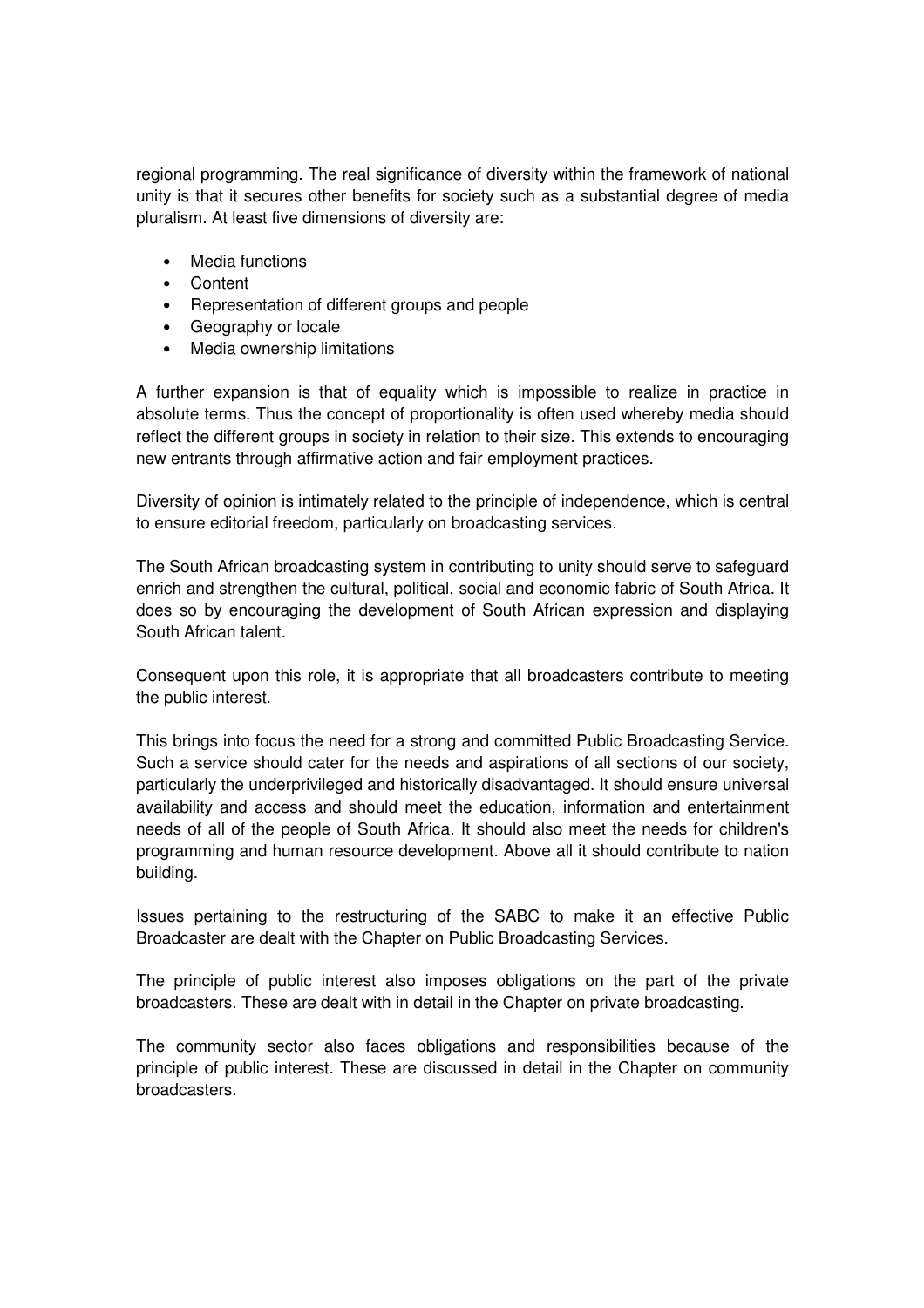## **1.3.4 Fostering Democracy and Democratic Values**

A well-founded broadcasting system should ensure pluralism in the provision of news, views and information. It should give wide and enlightened choices to the citizens and thereby contribute significantly to an effective and vibrant democracy**.** 

Such a system should also enhance and protect the fundamental rights of the citizens as enshrined in the new constitution. The broadcasting system plays a more fundamental role than any other form of media does in the life of our country. The majority of South Africans rely on broadcasting for their participation in socio-political developments in the country.

Against this backdrop is the reality that broadcasting as a system has not as yet delivered the desired objectives. The majority of South Africans still rely on a single service in Radio and in Television to satisfy their programming needs. The need for reforms in the broadcasting system in order to bring it in line with the democratic values of the constitution stem from the Government's intentions to enable the citizens to interact better with the institutions of society and to deepen the democratisation of the country.

# **1.3.5 Complementarity of Roles: Policy Formulation, Regulation and Service Operation.**

The enactment of the IBA Act laid the foundations for the separation of powers to formulate policy, and to regulate and provide services. However, in as much as the State was the sole player in all of the three areas of governance, this did not materialise in practice. New problems arose because the Act merged the processes of policy formulation and regulation into a single structure. In fact, the IBA Act is totally silent on the issue of the development of policy. It asserts the primary object of the Act as the regulation of broadcasting activities in the Public interest. As such, national policy formulation has been treated as a sub-task of the IBA's regulatory functions.

This structural organisation of the broadcasting system is not in accordance with the best international practice, obscures the different roles and responsibilities, and fundamentally undermines public accountability. The International Telecommunications Union has recommended three roles in the governance of the communications sector, namely policy formulation, regulation and service operation.

Policymaking is a shared responsibility of public authorities and institutions, Parliament, Government and the Regulatory Authority. However, legitimate interaction between the IBA and the Government of the day has not been provided for in the IBA Act. No clear processes and mechanisms are detailed. Mechanisms to resolve policy disputes are also not provided for. The IBA, a statutory body is left free to decide on some fundamental policy issues without being required to consult with government. The law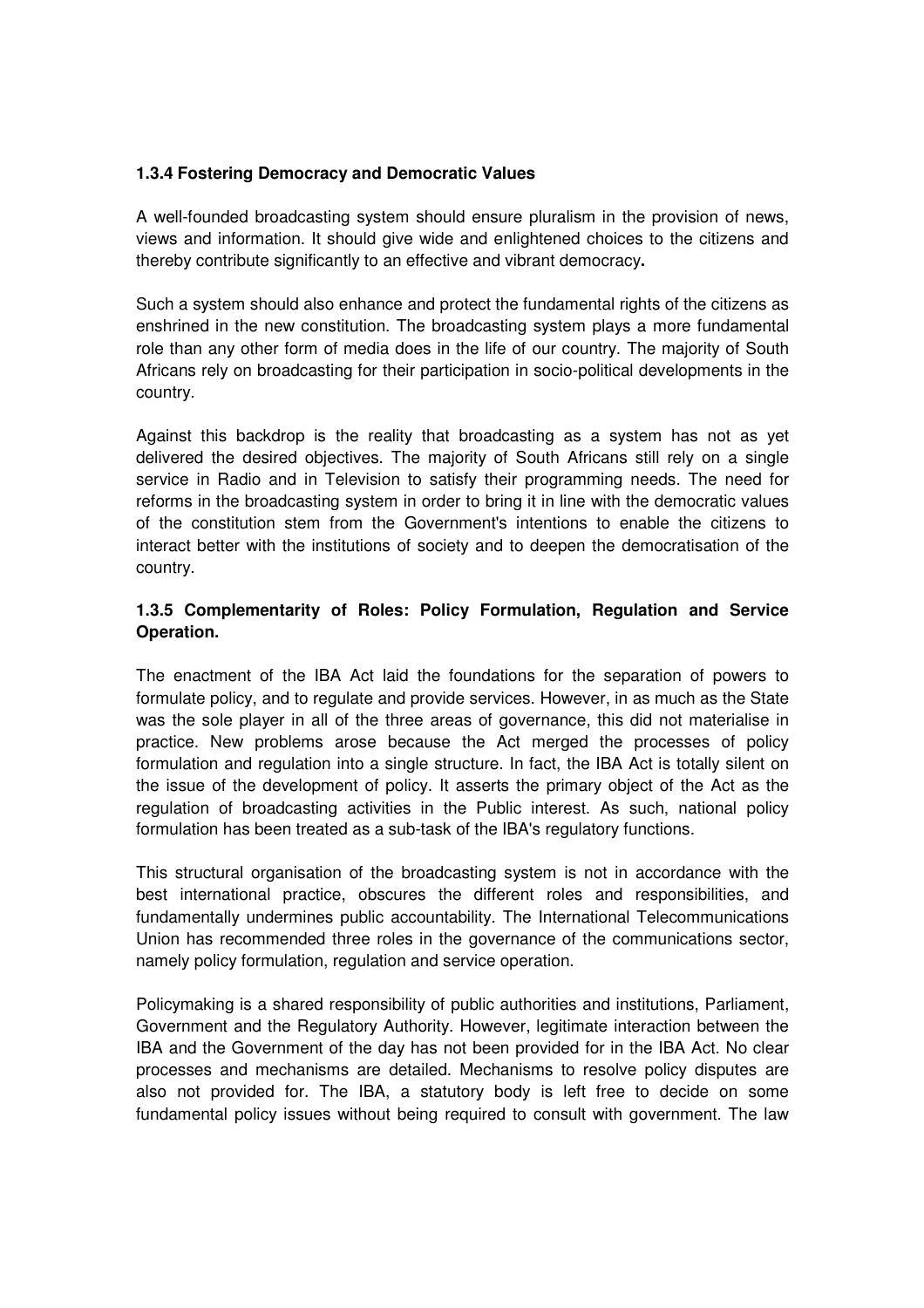needs to allow for some form of interaction between Government and the Regulatory Authority.

In broadcasting, just like in other areas of activity, regulations are part of statutory instruments that set standards and cannot therefore be regarded as operating in a vacuum. The standards that govern the behaviour of all of those involved in broadcasting are established by:

- The Constitution
- The Acts of Parliament
- Government policy directives (subject to the Act and the Constitution)
- Regulations by the Authority
- Conditions of license
- Self- regulation
- Corporate regulations

The South African broadcasting system should therefore be restructured along the same lines, as is the case globally in virtually all democracies. This would call for laying down clearly the roles of different players and providing for a transparent mechanism for their interaction.

For the effective functioning of the entire broadcasting system, and keeping in mind the fact that the whole broadcasting system should be geared towards the public interest, the roles and functions for the Parliament, Government and the Regulator should be as follows:

## **1.3.5.1 Parliament**

Parliament will be asked to amend the Independent Broadcasting Authority Act so that:

- Responsibility for the achievement of the objects of the Act is better defined.
- The Minister will be responsible through the Parliamentary system for the formulation of policy and the development of the broadcasting sector as a whole.
- Within this framework the IBA will implement policy through regulations specifically for the public, community and private broadcasters and to ensure the development of the three tiers of the broadcasting system.
- The SABC Board will be responsible for the delivery of public service and operation of the public broadcasting system in accordance with the statutory charter which should be legislated for.
- It is the responsibility of the Minister to promote public broadcasting services, and the shared responsibility of the Minister and the IBA to promote private and community broadcasting services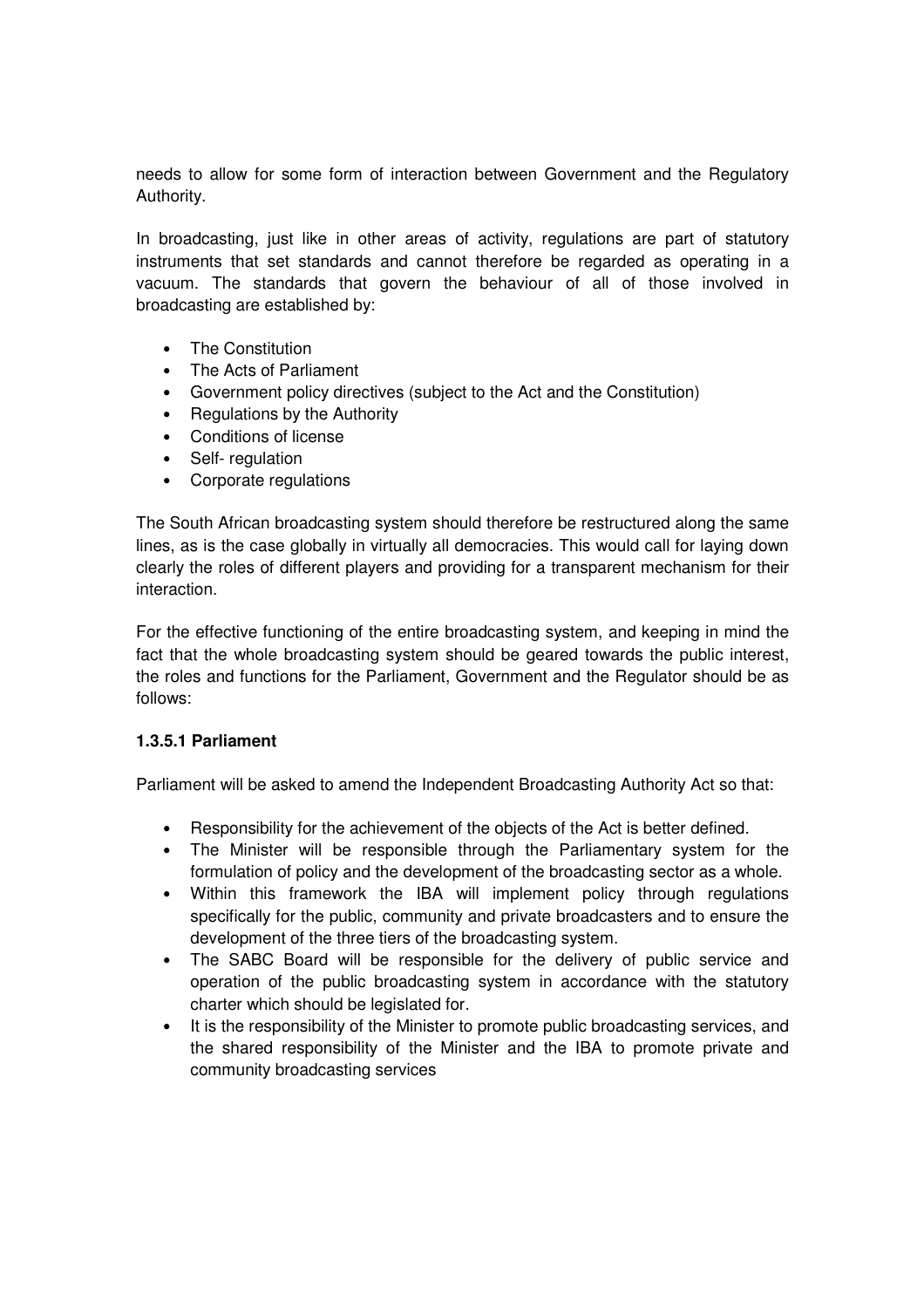- It is the shared responsibility of the Minister and the IBA, but principally that of the Minister, to protect the financial accountability of public broadcasting services.
- The obligation to ensure that certain needs are taken into account in public broadcasting services, is also applied to private and community broadcasting services.
- Public broadcasting responsibilities relating to protecting the integrity and viability of public broadcasting services and ensuring that in the provision of public services, the needs of language, culture and religious groups, the constituent regions of the Republic and local communities and those for educational programmes will be a shared responsibility of the SABC Board and the Minister.
- The specific nature of limitations on cross-media control and foreign ownership of private broadcasting licenses should be outlined in the Act.
- Parliament is entitled to determine how any grants of public monies by the State to the SABC are deployed.
- A statutory charter for the SABC should be legislated for, and this charter should place appropriate stress on the obligations of the SABC to provide a comprehensive service of wide geographic coverage.
- The charter should incorporate the responsibility for the development of public broadcasting services, which are responsive to the needs of the public and the viability of the public broadcasting services.
- The SABC should have, along with the Minister, responsibility to ensure that the needs of language, cultural, religious groups, the constituent regions of the Republic and local communities and those for educational programmes are duly taken into account in the provision of public broadcasting services.
- Parliament will retain its powers of appointment in relation to the IBA.
- The concept of two co-chairpersons of the IBA will be abolished in favour of a single chairperson.
- A number of other changes to the Act will be made to eliminate a variety of problems that hinder the efficient operation of the IBA. These include:
- The definition of quorum will be amended to allow a quorum to be the majority of the appointed Councillors.
- The IBA will be given power to create sub-committees of Council.
- The IBA will be given the discretion to determine whether it will hold a public hearing or not.
- A number of amendments to the IBA Act proposed by the Authority will be taken into account.
- The power of the IBA to remunerate employees at levels considered as being competitive in the open employment market, which confers a very wide discretion on the IBA, will be curtailed. The IBA will be required to offer salaries consistent with public sector standards.
- The IBA will be funded directly by government, and not be allowed to retain funds obtained from any other source.
- No statutory authority should be permitted to profit from fines it might impose.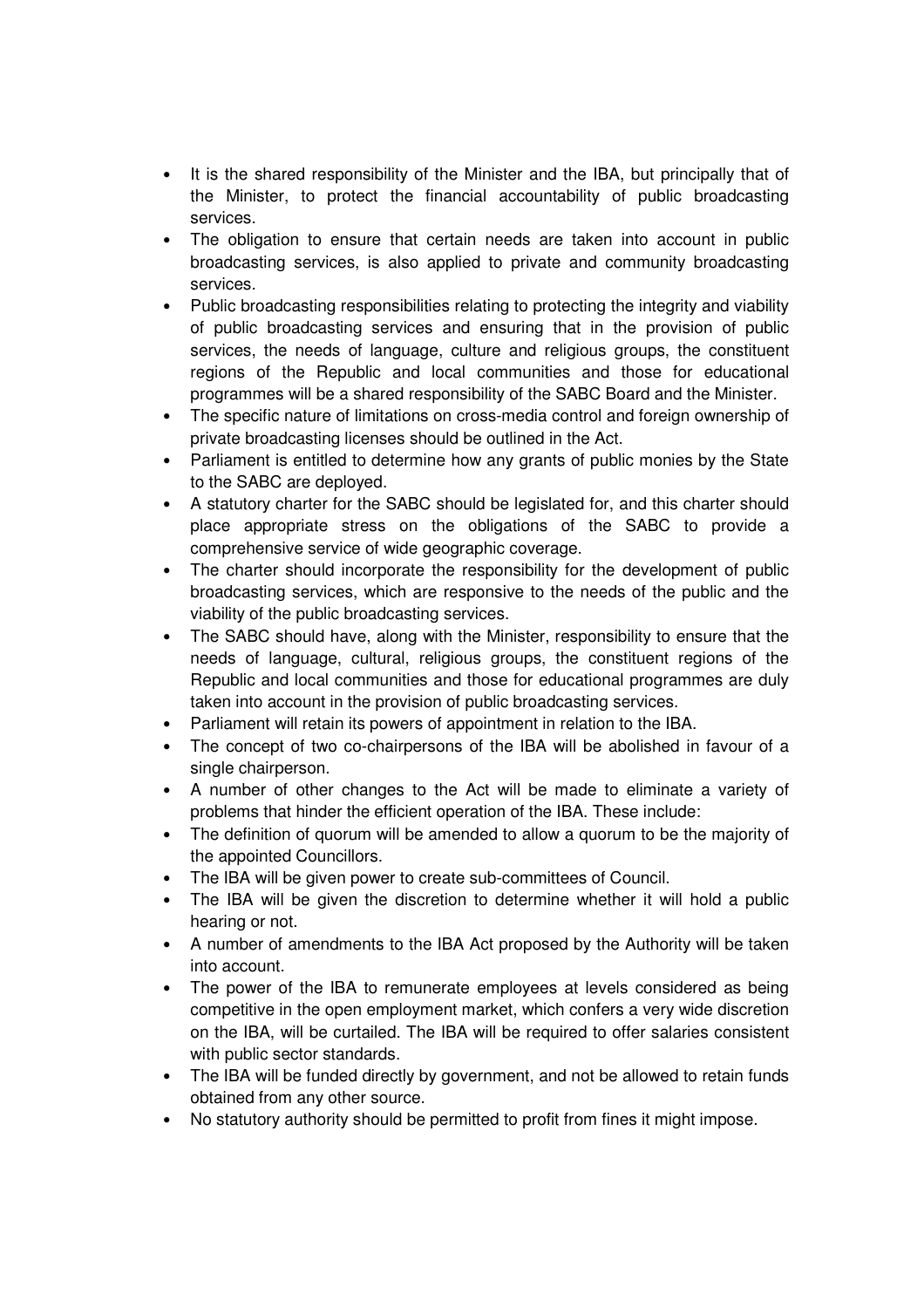- Surplus funds will not be allowed to accumulate in the IBA.
- The IBA's Annual Report obligations will be broadened; in particular the IBA will be required to report on operational as well as financial matters. These matters should include comprehensive statements about:
- Licensing
- Planning
- Supervision of standards
- Ownership and control issues
- Industry compliance with license and other obligations
- Local content issues
- Technological developments, including the Internet and multi-media

# **1.3.5.2 Government**

- The Government should have the right to issue policy directives to the IBA on policy matters.
- These policy directives should not be retroactive
- These policy directives should be of a broad policy nature
- The IBA should enjoy the independence to implement these broad policy directives in its regulatory activities in accordance with a public process.
- The issuing of these directives should be in accordance with transparent public processes namely:
	- $\circ$  The Minister responsible must interact with the IBA before issuing policy directives and publish those through a government gazette.
	- o The Parliament of the Republic of South Africa should also be notified of the policy changes and directives
- The Government is entitled to be consulted by the South African Broadcasting Corporation about the management and financial affairs of the Corporation
- The Government's responsibilities for matters relating to broadcasting that are of significant economic, cultural and social importance to the people of South Africa include:
- The determination of overall priorities for planning broadcasting services by category of service, by geographical identification and by means of delivery.
- The allocation, on the advice of the Regulatory Agencies, of radio-frequency spectrum to the regulator for the purposes of planning broadcasting and other services.
- The universal service responsibilities and obligations of public broadcasters.
- The Government's obligations under international treaties and conventions.
- General Government policies as they relate to broadcasting, including policies on:
	- o Empowerment
	- o the Internet
	- o online services and
	- o multi-media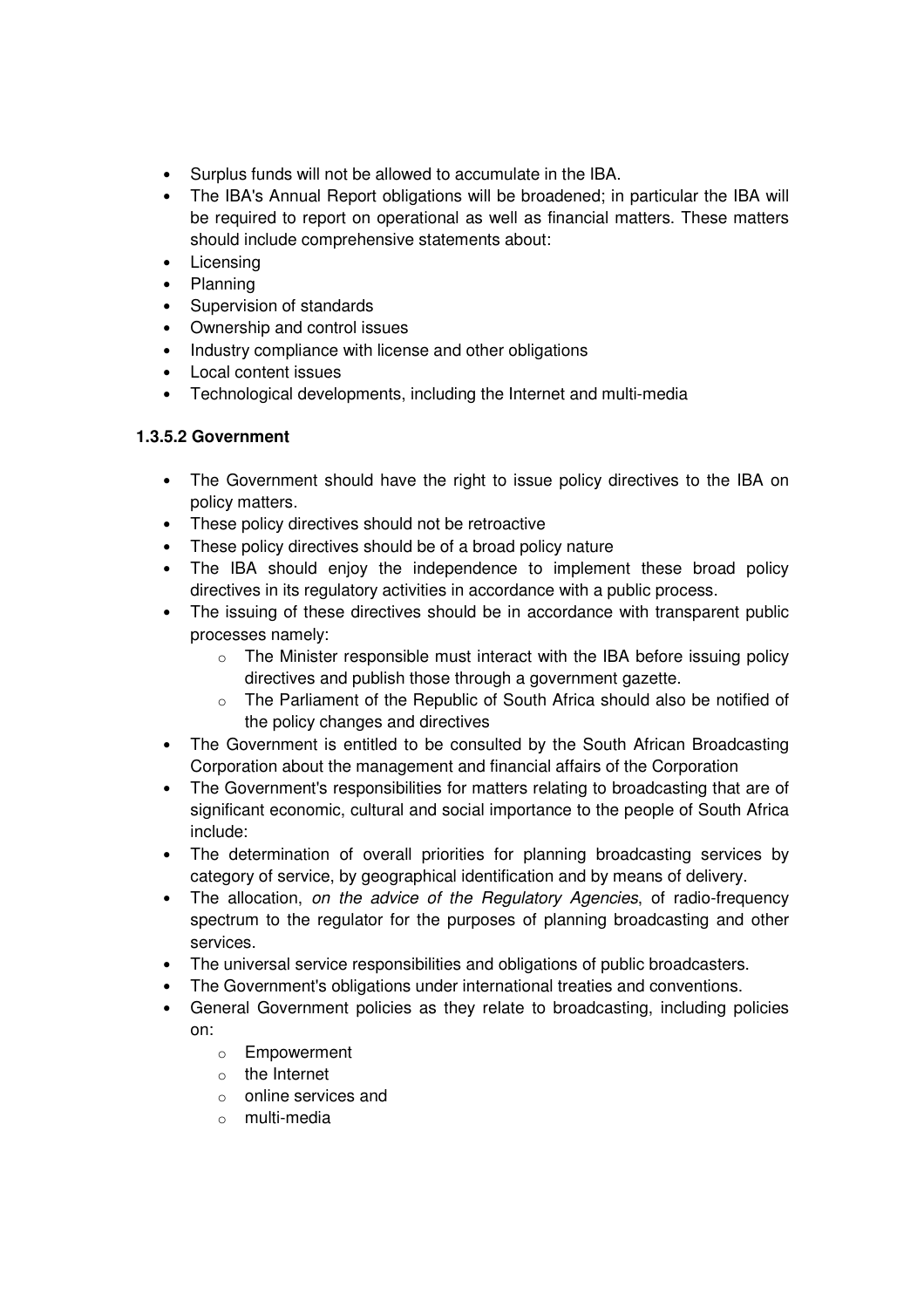The Minister responsible will periodically request the IBA to furnish him with advice and recommendations about these matters.

# **1.3.5.3 The Regulator**

The IBA came into operation in April 1994 and has since made a major contribution in opening up the airwaves in South Africa. Amongst other things, it has:

- Provided for the transformation of the state broadcaster into a public broadcasting service and the establishment of an entirely new community radio broadcasting sector;
- Expanded the private broadcasting industry with the sale of six of the SABC's commercial radio stations and the grant of nine private radio licenses as well as the licensing of a new private free-to-air national television service; and
- Created a framework for further policy development for the South African broadcasting system.

The perception that the IBA is not accountable to anyone in its activities regarding the implementation of public policy is wide spread and a source of concern. Consideration of the roles of different players in the governance of the broadcasting system departs form a notion of public accountability. While the basic assumption is that there will be an effective Regulatory Authority capable of basing its activities on public policies, it is nonetheless important that the regulatory authority retains public trust.

The publishing of a Working Plan, a Regulatory Strategy and a Licensing Schedule at least at the beginning of every two years, will help the public understand the processes of the IBA and, more importantly, link these to the achievement of policy objectives.

- The principal roles of the regulator include:
- Administration of the statutory scheme for granting and renewing broadcasting licenses.
- Management of the broadcasting services frequency bands and other parts of the radio-frequency spectrum properly delegated by the Parliament and the Minister to broadcasting purposes.
- Design and implementation of regulatory policies and license conditions for different categories of broadcasting service, including conditions relating to:
	- o Local content quotas and compliance and the strategies that evolve from it.
	- o Service provision, including coverage obligations and language service provision
	- o Formulation of regulations for ownership and control compliance
	- o Code of Conduct compliance
	- o Empowerment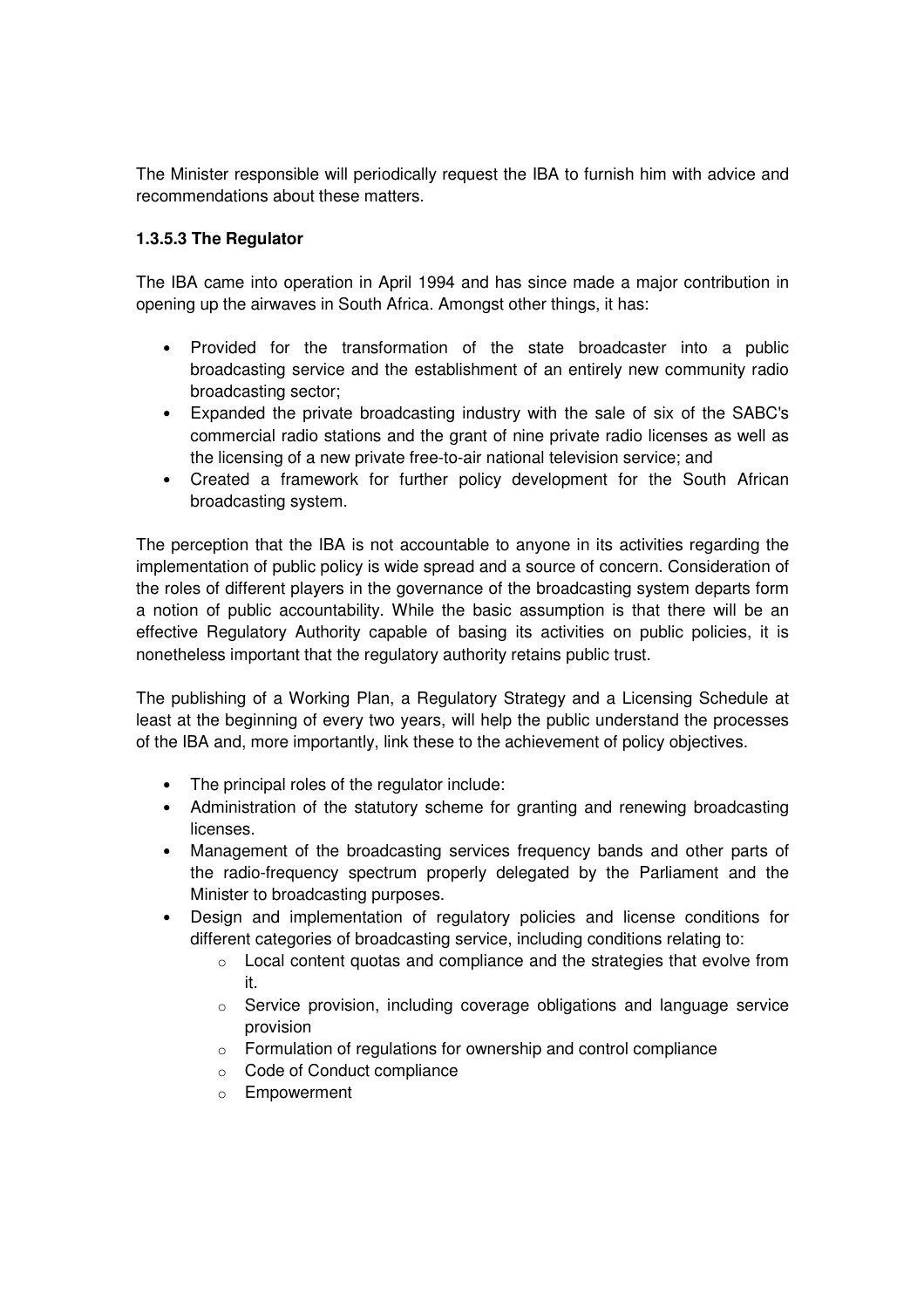- o Monitoring the broadcasting industry to ensure compliance with broadcasting laws and regulations
- o The conduct of research, including research into community standards to inform its regulatory role
- o The enforcement, where appropriate and necessary, of broadcasting laws and regulatory requirements
- o An appropriate accountability to the Parliament, the Minister and the system of judicial review.
- The functions of the regulator will include, but not be limited to:
	- o Planning, in accordance with the overall national plan, the availability of segments of the radio-frequency spectrum on a national and area basis, including the preparation of a frequency allocation plan for South Africa. Efficiency and effectiveness should be the hallmarks of frequency allocation planning
	- o The granting and renewal of broadcasting licenses
	- o Th maintenance of a register of licensees which should be available to the public at all times.
	- o Monitoring the operation of the IBA Act and technological developments and service trends in the broadcasting sector, and reporting to the Minister from time to time
	- o Dealing with complaints about broadcasters' observance of community standards in programming and advertising
	- $\circ$  Dealing with and prescribing the appropriate radio-frequency spectrum engineering characteristics of broadcasting services
	- o The making of regulations necessary to give effect to broadcasting policy through due public processes.

## **1.3.6 Diversity of Media Outlets and Ownership**

Media influences public opinion and plays a fundamental role in the political destiny of the country. This is particularly so in respect of broadcasting media due to its wide reach, as the most pervasive means of communication.

Any consideration of limiting media ownership to a few hands would be detrimental to the democratisation of South Africa. Concentration and control in a few hands, particularly in foreign hands, might even undermine the sovereignty of the country.

It is important to devise appropriate policy frameworks to ensure wide dispersal of media ownership and to prevent their concentration in few hands. The media ownership patterns of the past that concentrated media ownership in the hands of a small segment of the population should not be duplicated. Limits on permissible ownership by foreign nationals or entities should be clearly laid down.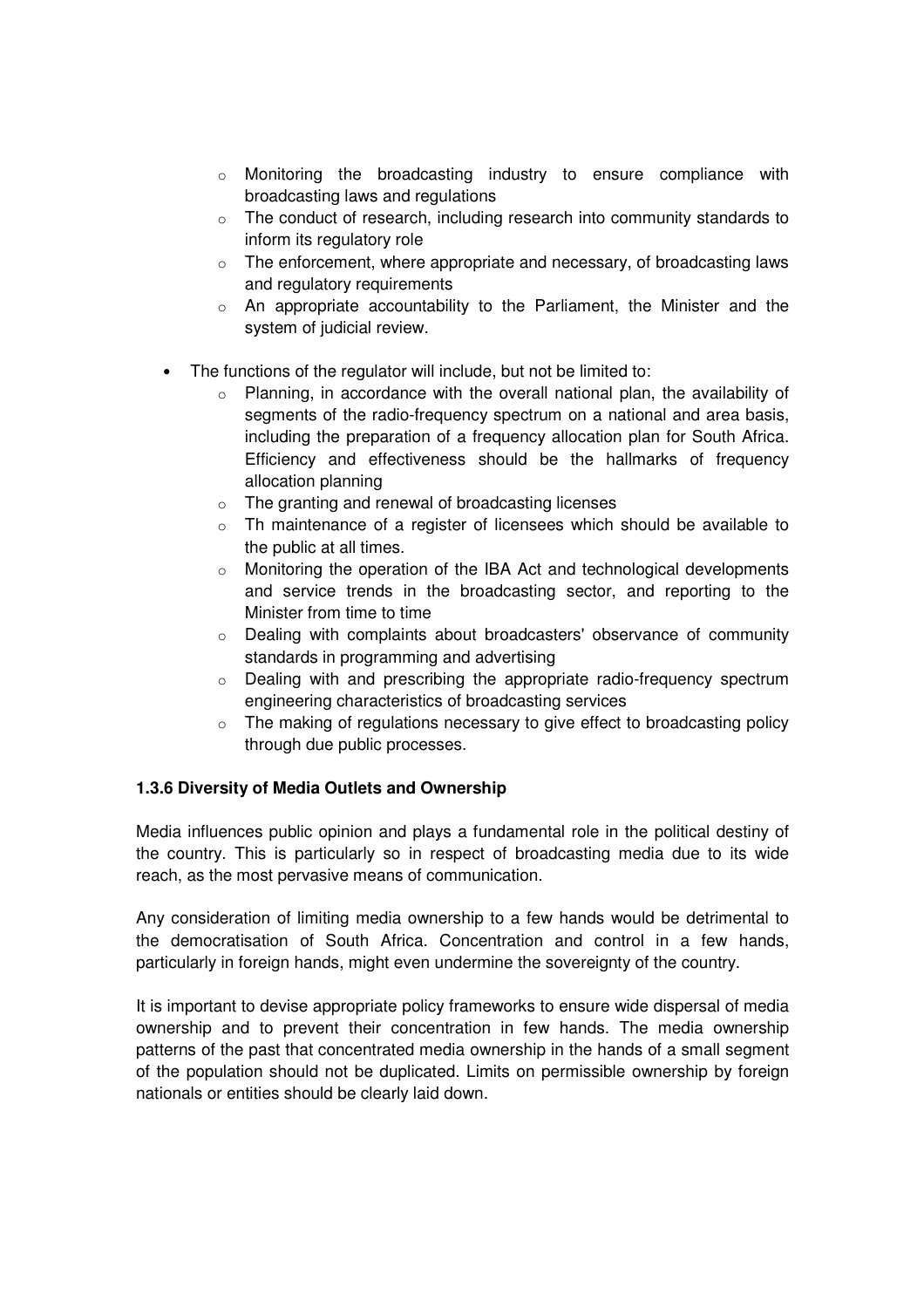These and other related issues are discussed in detail in the Chapter on Ownership and Cross-media Restrictions.

# **1.3.7 Promotion of Overall Economic Growth**

Government will create conditions to promote the development of the private sector by:

- Creating certainty through the national policy framework;
- Reviewing policy from time to time to meet on-going technological and other changes;
- Encouraging investments in the broadcasting sector through introducing new players to the broadcasting system; and
- To make industry more competitive

The growth of the broadcasting system will result from increased investments, which will be stimulated by the policy framework. It will position the private sector favourably for development in a global environment.

The policy framework will ensure:

- Quick adaptability to new and changing technologies;
- Efficient use of the spectrum and fair competition,
- Growth in South African productions and the expansion of the South African Cultural Industries.
- Global competitiveness and the creation of jobs.

These issues are addressed in the Chapters on Digital Broadcasting, Internet, Spectrum Management, Cable and other multi-channel distribution systems, South African content and the private commercial sector.

## **1.3.8 Reflection of National Identity, Culture and Character**

The technological evolution has ushered in a diversity of channels that can be received from throughout the world. While this technological change has increased the choice of programmes that can be received and enjoyed by South Africans, it has thrown up challenges which must be addressed relating to the cultural and economic aspects of the broadcasting system.

At a cultural level, the reflection of the cultural realities of South Africa decreases at a rate that is proportional to the increase of foreign programmes in the South African broadcasting system. Simply stated, the more our broadcasting system is defined by programmes about other cultures and from the creative output of others, the less it is defined by programmes about the South African way of life, values and context.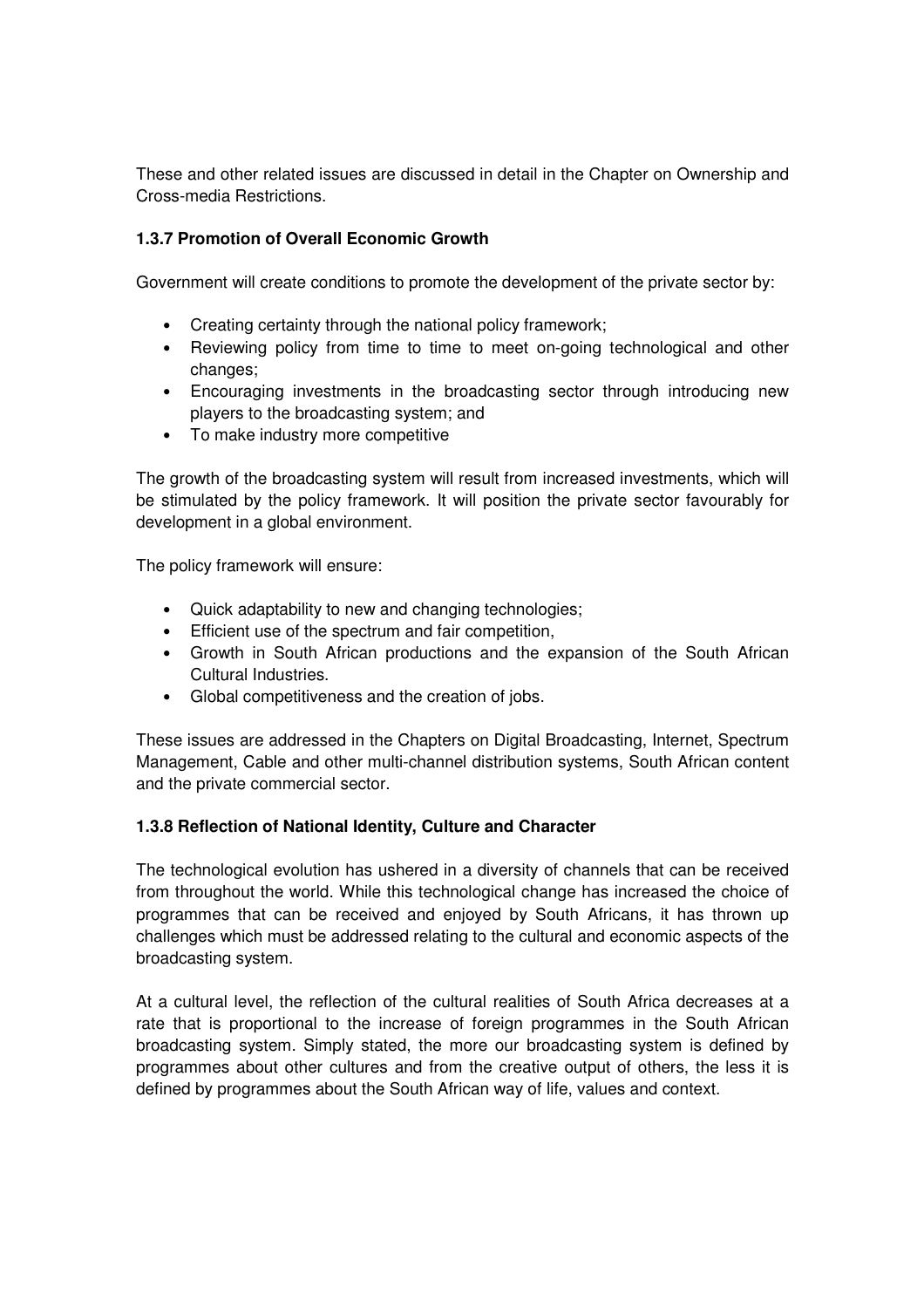At an economic level the production capacity and therefore the employment opportunities for South African cultural producers and creative artists, is influenced by the level of South African programming in the broadcasting system. The development of the cultural sector is therefore influenced by policy considerations that determine the extent to which the South African broadcast content is prioritised.

The South African broadcasting system should reflect the identity and the multi-cultural nature of South Africa by promoting the entire spectrum of cultural backgrounds in South Africa. To ensure this, it is necessary that broadcasting entities in South Africa are owned and controlled by South Africans and that ownership patterns of the past are reformed.

The requirement that South Africans must own broadcasting services goes a long way to securing the tools for South African cultural determination. Yet on its own, it does not and can never ensure appropriate South African content. Local content should also be addressed and policy principles for its development included in law. This is a policy function and not a regulatory function. The policy ends must define the regulatory and other strategies that may be adopted.

The choice of programming should entail a choice of South African programming. This calls for a deliberate policy to ensure that the South African broadcasting system offers South African programmes about the conditions, life styles, behaviour and cultural heritage of all South Africans. This policy should encourage the presentation of entertainment, educational and informational programming from the South African perspective in whatever format and distribution mechanism.

## **1.3.9 Redressing the Past and Universal Access**

The Green Paper and this White Paper trace the roots of the broadcasting system to deliberate discriminatory policies of the previous government, which ensured an under development of broadcasting services targeting the broadcasting needs of the historically disadvantaged, languages and cultures.

Many responses to the Green Paper pointed to economic and demographic reasons for the uneven development of the broadcasting services. The main reasons advanced are the social and economic profile as well as the living standards, which make these audiences unattractive to advertisers. The practise of 'first-come first-serve' in the allocation of frequencies also helps to explain the lack of development of services in languages other than English.

A policy position, which requires the IBA to prioritise the allocation of frequencies to serve language needs that were neglected in the past, will help direct resources to the areas of greatest need.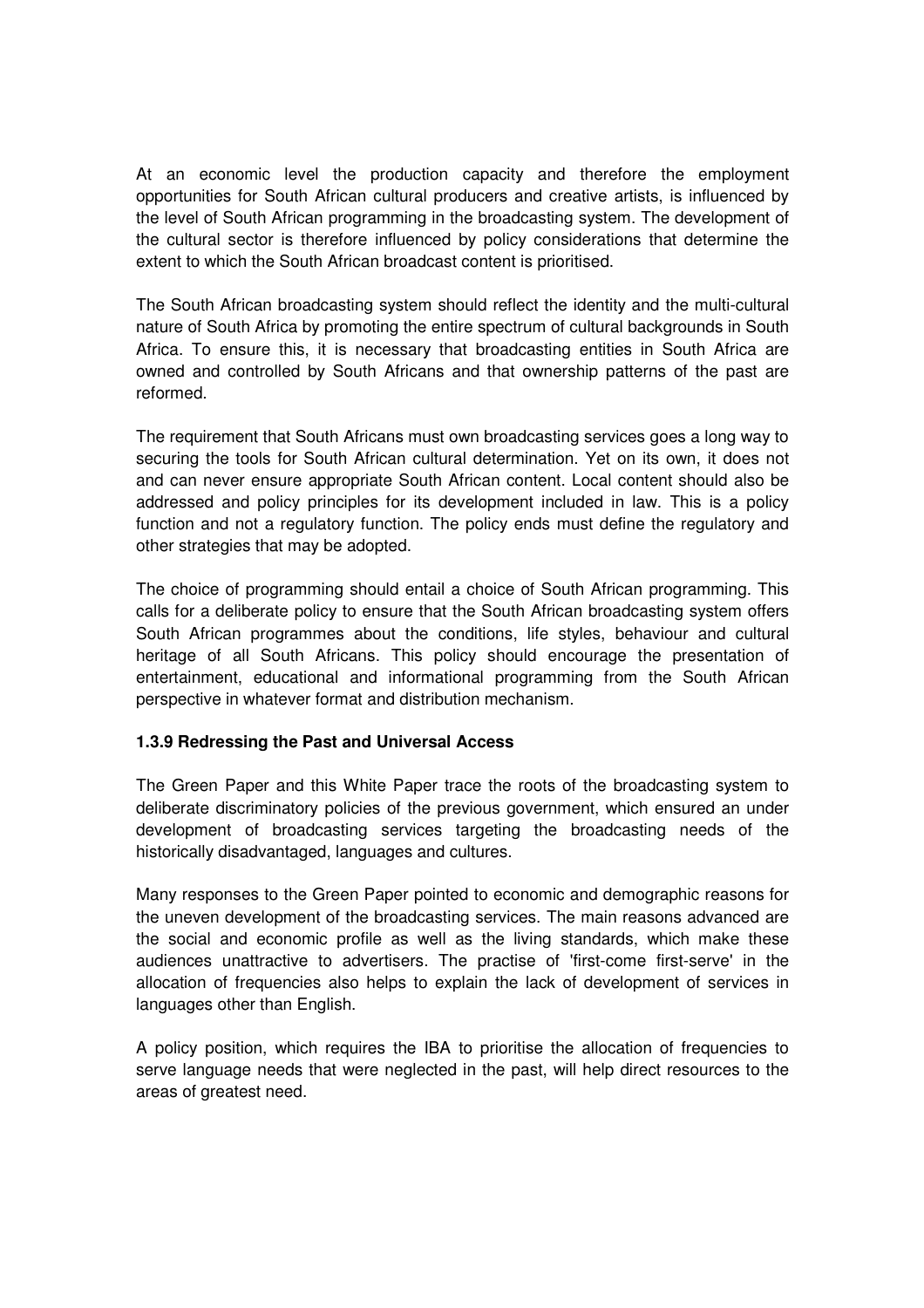The uniform manner in which frequency allocation is carried out and parameters and footage drawn, seems to ignore the important dynamics influencing the survival and viability of services using the different languages. Policy consideration, rather than being regarded as an end in itself, should drive frequency allocation. If policy requires that language choice and diversity in terms of broadcast services should be comparable for all South Africans, technical considerations should adapt to this policy by ensuring a large enough geographic coverage so as to reach the critical number of audiences required to make the licensed services viable.

Policy should :

- recognise the special character of language broadcasting and provide for technical parameters that suit the different languages;
- prioritise the provision of services in languages of choice where applicable.

However, programming alone will not solve the problems of addressing all South African broadcasting needs. Access is a critical area that needs urgent address through appropriate policy intervention. In the area of signal distribution, the network and infrastructure must be extended to cover the entire country.

## **Chapter Two : Public Broadcasting**

# **2.1 The Broadcasting Act 1976**

The South African Broadcasting Act 1976 created the statutory corporation we know as the South African Broadcasting Corporation.

Regrettably, the Act did not set out what the role of the SABC would be. The Parliament of the day obviously preferred not to follow international precedent and outline the role, functions, obligations and responsibilities of the State-owned broadcaster.

This clearly suited the undemocratic government of the day, and the SABC never lacked for political direction.

As South Africa's sole broadcaster for many years, the SABC made insufficient efforts to provide a comprehensive service, catering for all South Africans. Programming was geared to the tastes of the enfranchised ruling class, and coverage was geared to areas where those people lived.

The terms of reference for the South African Broadcasting Act was to consolidate and amend certain laws relating to the South African Broadcasting Corporation and the control of broadcasting in the Republic; to authorise the South African Broadcasting Corporation to issue certain licences. The objects of the corporation were described as: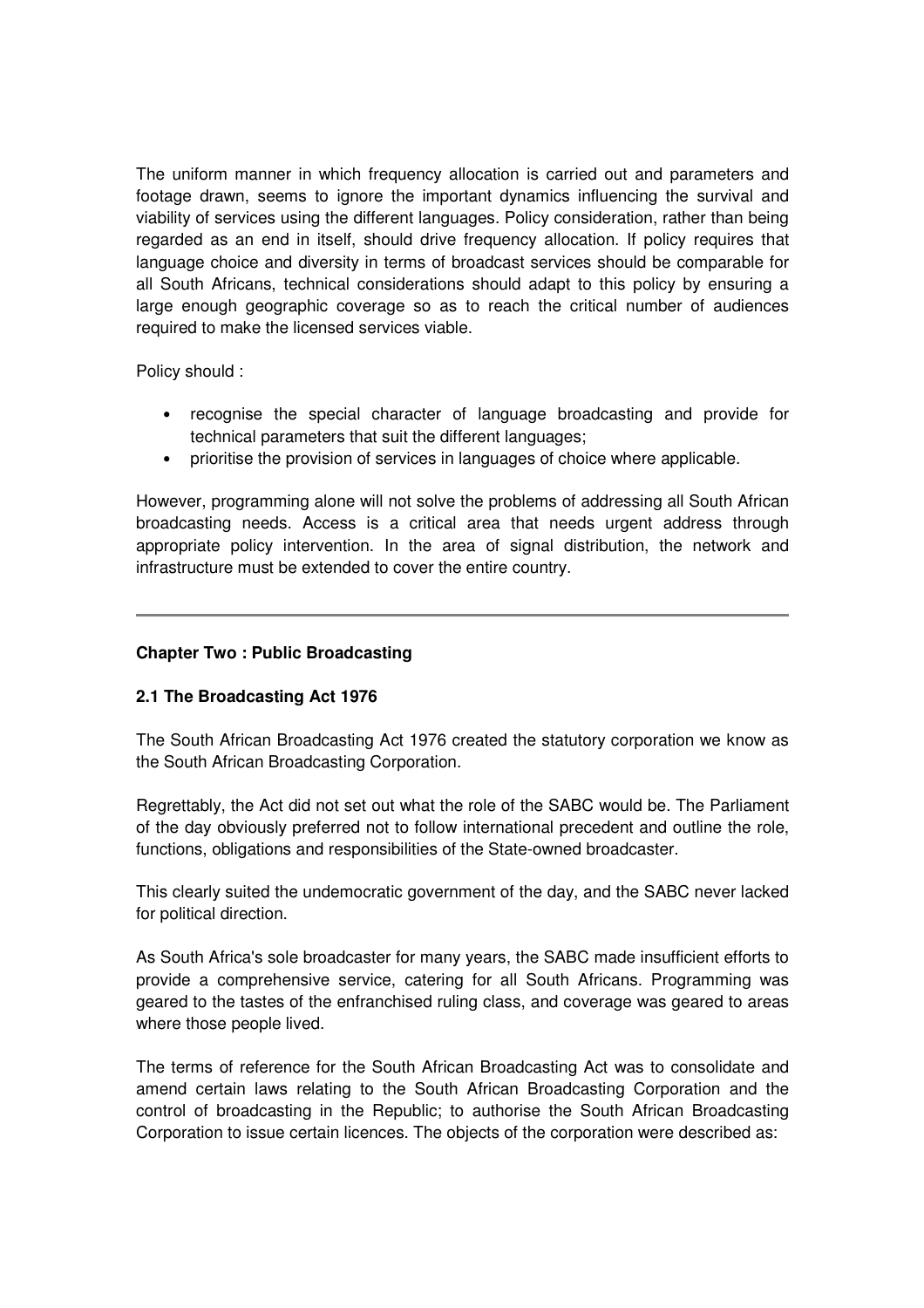- To carry on a broadcasting service in the Republic;
- At the request of the Minister and subject to such conditions as he may determine, to broadcast programs for reception in a country or territory outside the Republic;
- To transmit programmes by means of cables or wires for the reception by members of the public in general or of any category of persons in a particular area or at a particular place;
- To transmit programmes by means of radio for reception by any category of persons in a particular area or at a particular place.

## **2.2 A Statutory Charter for Public Broadcasting**

The Green Paper identified a number of alternative models for restructuring the SABC. The consultative process established that there was a willingness to consider restructuring of some kind, but in a way that took account of the realities of the commercial market place in both television and radio, and of the present state of the SABC.

Another factor identified during the consultative process was the relationship between the IBA and the SABC. Clearly the IBA should be responsible for the regulation of the broadcasting industry but is not responsible for the formulation of the Charter of the public broadcaster.

The Charter is decided by Parliament as part of the broad national policy formulation. The IBA monitors compliance of the SABC to the Charter and complaints arising from it.

The SABC is to be accountable to Government for the expenditure programmes, budgetary outlays and financial performance.

Parliament will enact a statutory charter for the SABC. This charter will relate to public broadcasting and not to the commercial arm of the SABC. It is recommended this charter place appropriate stress on the obligations of the SABC to provide a comprehensive service (i.e., a service that caters to as many community interests as possible) of the whole country.

A statutory charter for the public broadcasting arm of the SABC will have the following features –

- an account of its principal objectives. These will include:
- an obligation to be a comprehensive broadcaster, offering services to the whole country.
- obligations to be innovative, and to offer programming of a high standard
- enriching the cultural heritage of South Africa through support for the arts.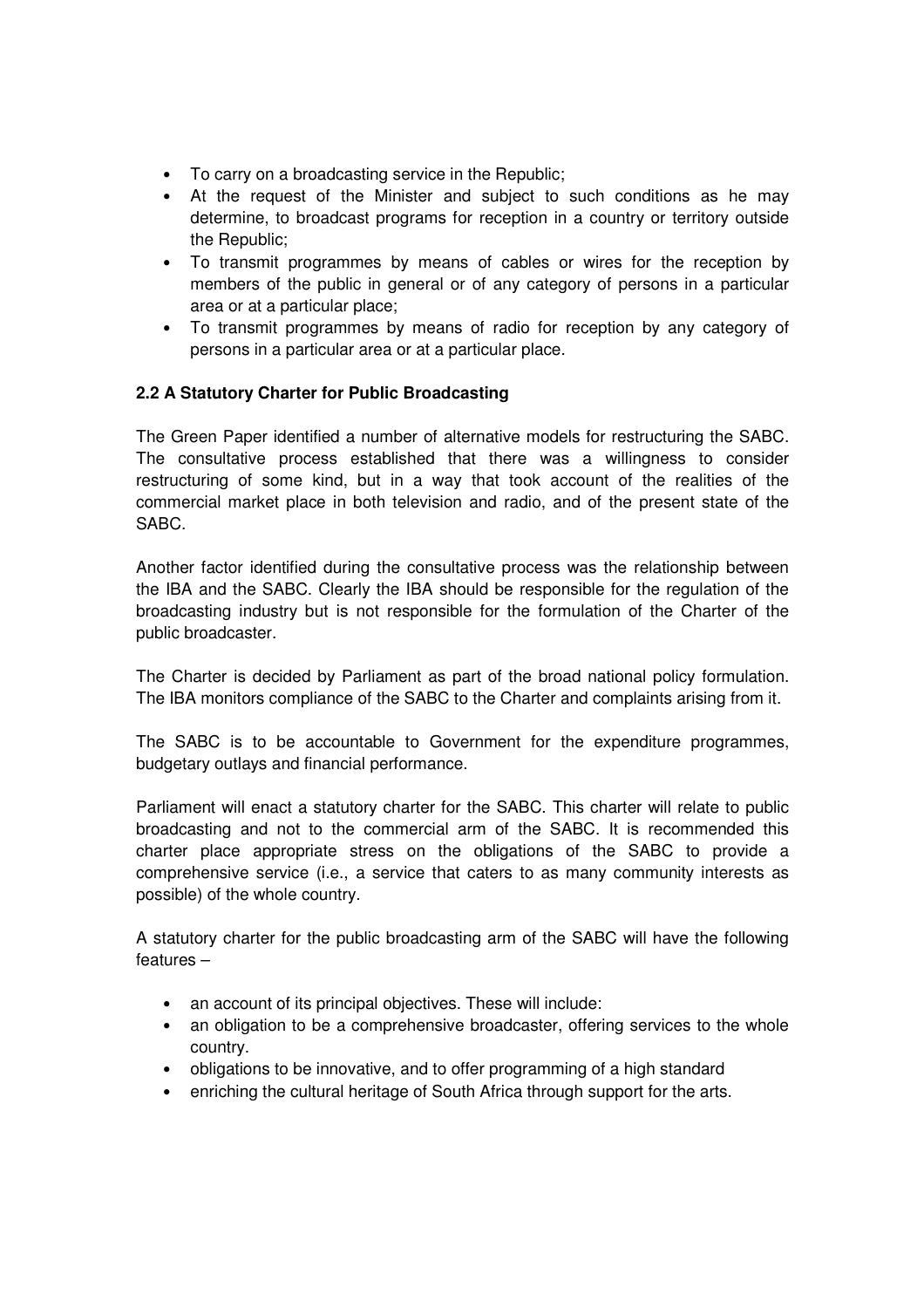- a responsibility to contribute, through its programming, to a sense of national identity
- a responsibility to inform, educate and entertain
- a responsibility to reflect South Africa's cultural diversity within the framework of national unity
- an obligation to report news and current affairs fairly, impartially and in a balanced fashion
- an account of its functions and powers. These will include:
- an obligation to comply with any relevant regulatory supervision, and with broadcasting and community standards
- the establishment of relevant broadcasting facilities for the purposes of its broadcasting operations
- the entitlement to enter into commercial and other arrangements which will help promote its objectives
- making programmes, or commissioning the making of programs by others, particularly by the independent production sector, for the purpose of promoting its objectives
- operating through its Board of directors, which will independently exercise management of the SABC through the management team it chooses

Funding sources for the public broadcaster will consist of licence fees, grants advertising and sponsorship. Advertising revenue of the public arm of the SABC will be less than that of the commercial arm. It is likely that cross-subsidisation of this arm from dividends paid by the commercial arm of the SABC will also be required, as may be some degree of budget supplementation from the general revenues of the Government. The public broadcasting arm of the SABC will also be allowed to sell advertising time, but such services cannot obtain their predominant form of revenue from advertising.

The public broadcasting arm of the SABC will be required to report to the Minister from time to time on the profile of its revenues, in order to maintain a check on performance in this area.

In the event of dispute or uncertainty about the extent of revenues obtained by the public broadcasting arm of the SABC from advertising, the Minister will be given a power to request the IBA to recommend and proclaim, with the Minister's concurrence, an advertising time limit for those services.

The Government does not wish to leave the commercial activities of the SABC unregulated, with the attendant risk that it will have considerable advantages over other private broadcasters.

Accordingly, the Government will restructure the SABC in order to achieve tangible internal separation of commercial from public broadcast activities.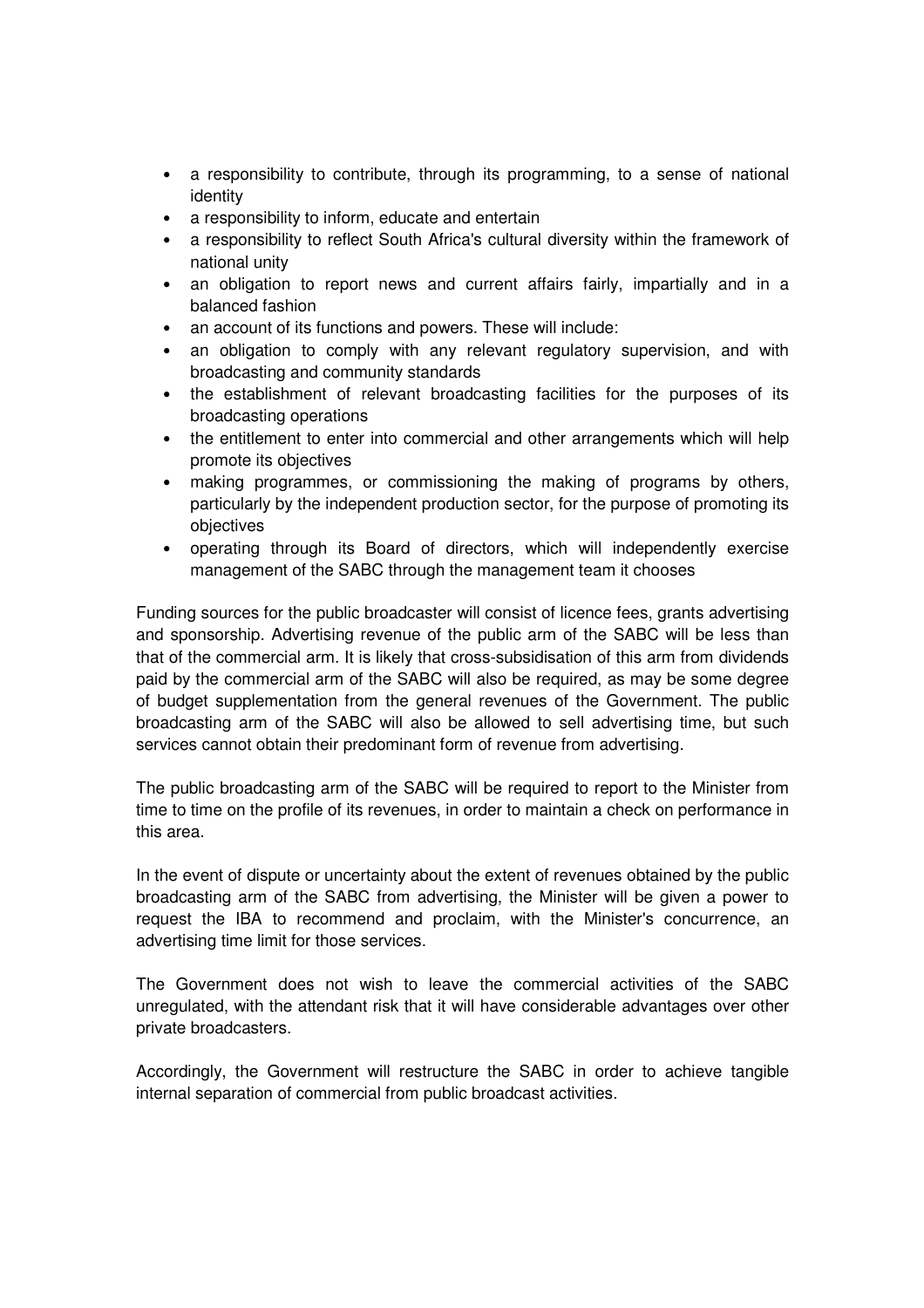This separation will be a precursor to a later, more complete restructuring of the SABC operational activities, which will review the scope and size of SABC commercial activities and investigate the possible privatisation of, or the introduction of private equity to, the SABC's commercial services. This review will not take place until the impact on the market of the private free-to-air television service can be properly assessed.

The internal separation that is required will involve a detailed, activity-based cost accounting study, leading to arms length contractual agreements about the sharing of common infrastructure and services between the two arms of the Corporation. The rationalisation of redundant SABC production facilities is likely to be a by-product of this work.

The commercial services of the SABC will be licensed as 'public commercial broadcasting services', and the other services as 'public broadcasting services'. Amendment of the present definitions in the IBA Act will be effected.

In order to ensure that the proposed separation of activities of the SABC will lead to distinct, definite and different management of each arm, separate management teams will take key responsibilities within each arm. The sharing of facilities and services from a common pool (e.g., studios and equipment, information technology, corporate support and administration etc) will be the subject of enforceable agreements between the two arms approved by the Minister.

The commercial arm of the SABC will be expected to conduct itself in a fully commercial fashion and to provide dividend payments to the portfolio Minister. Reallocation of these dividends to the public broadcasting arm of the SABC will be in the hands of the Minister. Any surplus will be paid into the National Revenue Fund.

The predominant form of revenue for the commercial arm of the SABC will be sourced from the sale of audiences to advertisers.

The commercial arm of the SABC will be subject to the same regulation as the private broadcasting industry. The IBA will impose licence conditions, including local content obligations and the like, on the commercial arm of the SABC. The IBA will monitor the commercial arm of the SABC according to a promise of performance laid down by the Regulator.

It is anticipated that one television channel and four radio stations presently operated by the SABC qualify as commercial services, along with merchandising, programme sales and other commercial activities relating to those services.

The former BOP broadcasting shall be re-organised under the SABC as a separate forprofit business unit with a programming line-up of the existing satellite service. Its local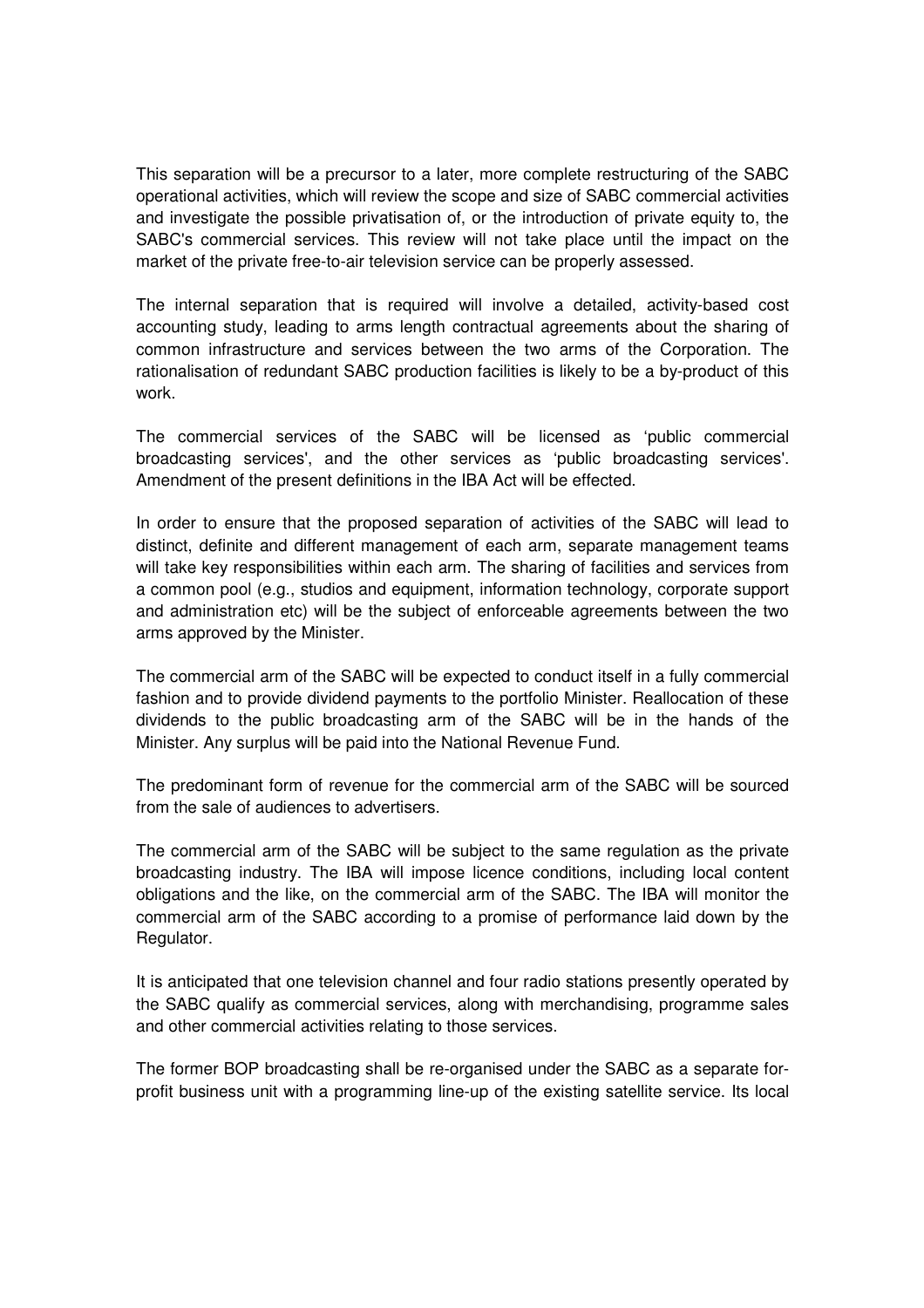content obligations shall be comparable to private broadcasters operating in this class of license.

The satellite service shall be a satellite service carried on SABC's Astrasat. The service shall also be available free-to-air in the Gauteng region. A public hearing shall deal with the possible extension of the service to other regions via Sentech's distribution network. The distribution of this service shall be negotiated with carriers on a commercial basis.

## **2.3 Proposed Mandate for SABC Commercial**

## **2.3.1 Objectives :**

- to render commercial services to the broadest possible public;
- to deliver revenue to the public broadcasting arm;
- to support empowerment for the sector.

## **2.3.2 Functions:**

- obligations to comply with the values of the PBS in the provision of programs and services;
- to comply with the regulatory framework and conditions of the commercial sector;
- an obligation to support the independent production sector through commissioning of programs;
- to enter into joint ventures with South African companies for exploitation of foreign markets.
- to observe the directions of the Parliament and the Minister in relation to budgetary planning and allocations, but not in relation to Ministerial directions or controls over editorial matters or programming.

The SABC will also be given the authority to operate international, particularly Continental, services.

## **Chapter Three : Commercial Broadcasting**

The Green Paper indicated that in many countries, private broadcasting operators are required by law to work towards realising defined policy principles and objectives laid down by Parliament. These objectives have to be balanced against the profit motivation of private broadcasters.

The public response to the Green Paper indicated that private broadcasters expect to be treated differently by Parliament and the regulator because they represent investments by private citizens. It also recognised that obligations might vary by the type of service provided. At the same time private broadcasters should be expected to play a significant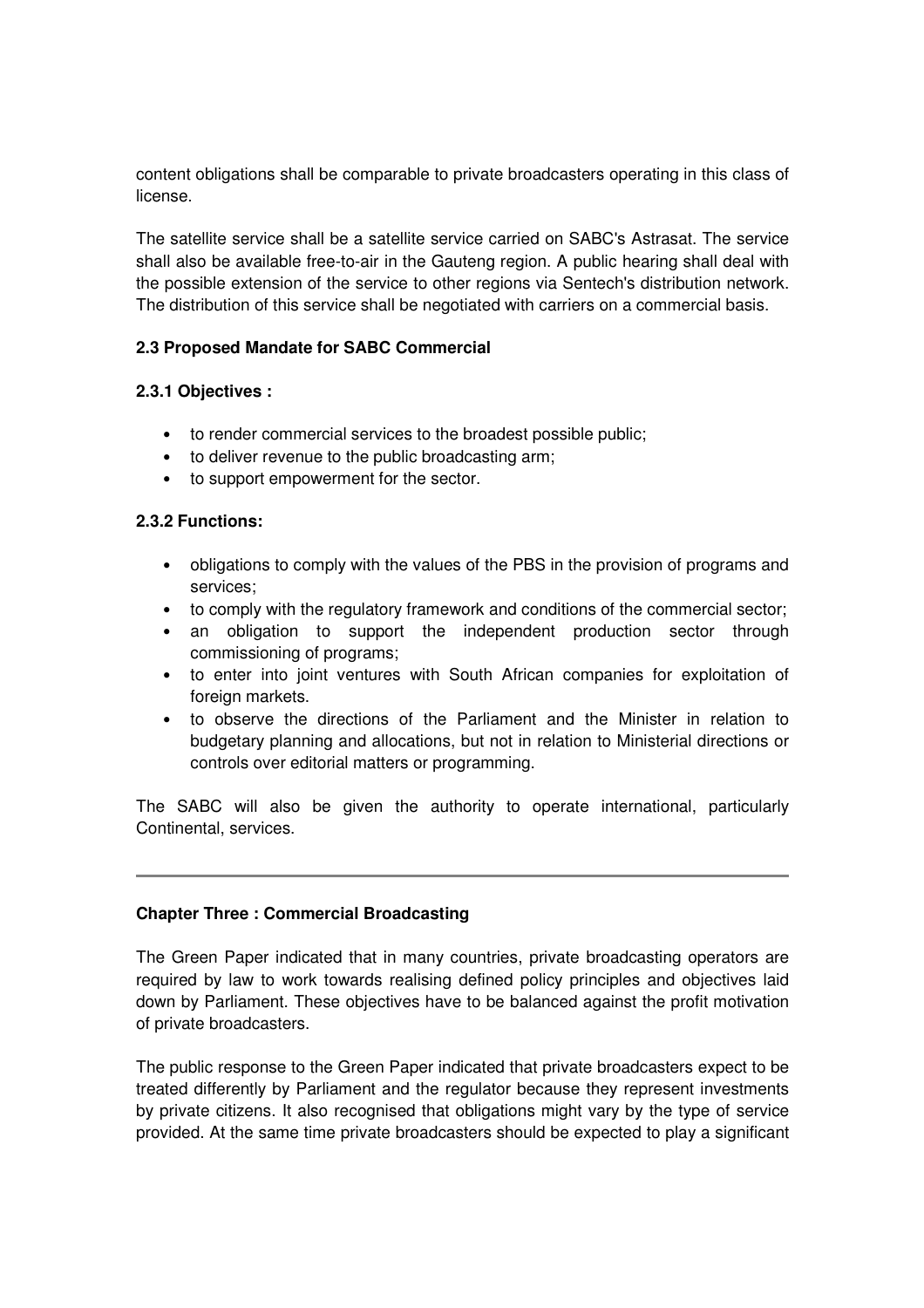role in providing services to minority groups and the disadvantaged. Similarly, it could be expected that private broadcasters would be required to meet defined and realistic population coverage goals.

Government understands that this sector should play a far more fundamental role in the broadcasting system. Government is taking direct initiatives to expand the commercial broadcasting sector so as to stimulate investment, growth and provide for employment opportunities.

## **3.1 Objectives for Private Broadcasting**

The Government recognises the important role that private broadcasting plays in providing services for the public.

There are two types of private broadcasters operating in South Africa at present – private free-to-air radio and television, and subscription television, delivered both terrestrially and by Direct to Home satellites. Private free-to-air broadcasting has only one source of revenue – advertising revenues that are derived from delivering audiences to advertisers. These broadcasters must compete with each other, with public broadcasters, with community radio broadcasters, with private subscription broadcasters and with the non-regulated media such as the press and outdoor advertising for the advertisers' spending.

This competition and the needs to derive advertising revenues put some limitations on their ability to meet public service goals.

At the same time, in most countries, private operators are required by law to work towards realising defined policy principles and objectives laid down for them by Parliament. These specific rules and regulations take into consideration the need to balance public objectives and the profit motivation of private broadcasters. But private operators are commonly seen as having a responsible role to play in contributing to public policy objectives.

The Government wishes to create an environment whereby the private free-to-air broadcasting sector can meet the important responsibilities that it is expected to play while being able to attract the investment needed to flourish. It recognises that the freeto-air sector of private broadcasting can meet public policy goals in a way that the subscription sector cannot. Accordingly, in a number of sections of this paper, the Government proposes measures to ensure that free-to-air broadcasters are able to meet their responsibilities. These measures are summarised later in this chapter.

Radio is the most important way of extending services throughout South Africa. Many of our citizens do not have access to television and many more do not have the financial resources to purchase either terrestrial or satellite television services. Public policy must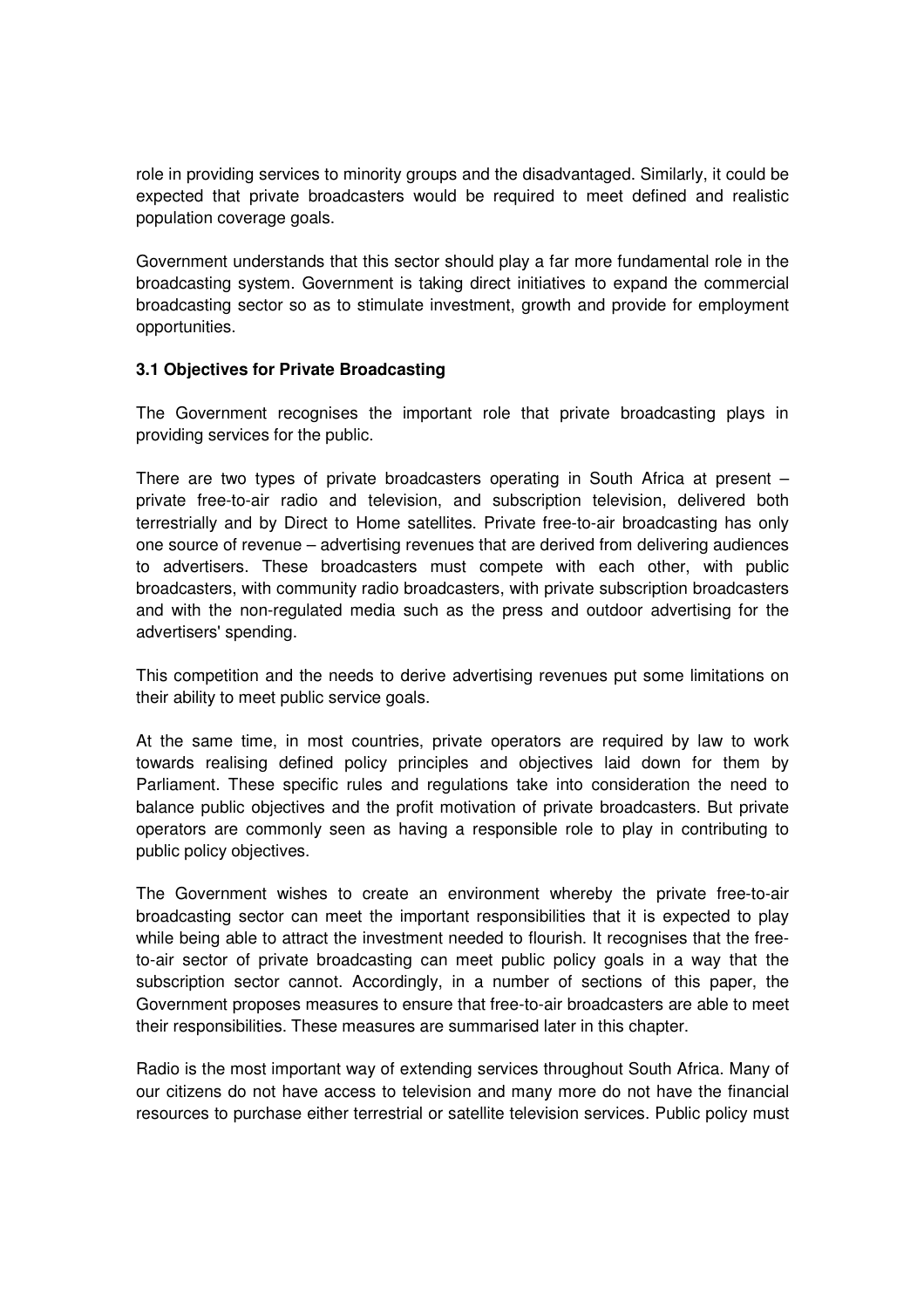prioritise the provision of free-to-air services, and in the first place, radio services, for the extension of services. This is a shared responsibility between the public, private and community sectors. Private radio focuses its programming on relatively large market segments, neither addressing all sectors of the public nor focussing on the smallest segments.

Private free-to-air television has now been introduced to South Africa. Free-to-air television must have priority over subscription services as it is better able to serve the widest number of South Africans. Private television is particularly expected to play a key role in the provision of South African drama, in providing a new source of national and provincial news and other information programming to the general public, and in providing programming for children. It is expected to extend services to all of South Africa over a reasonable time frame.

The Government acknowledges the substantial investment needed to introduce a television service. For this reason, it wishes to ensure the viability of both the public broadcaster and the private broadcaster before new services are introduced. At the same time, it wishes to see new television services introduced as soon as it is economically feasible to do so.

The Government has the following objectives for private broadcasting:

- Private broadcasting has a key role to play in the forging of a new South African identity. A healthy and vibrant broadcasting industry can play an important role in building nationhood by reflecting the rich cultural, language, religious and regional diversity of South Africa within the framework of national unity by:
- Providing a diverse range of programming free over-the-air.
- Providing diverse services addressing a wide cross-section of the South African public, particularly disadvantaged and minority groups
- Providing programming directed specifically to all of South Africa's official language groups
- Developing national sports programming so as to provide a shared national experience of pulling together for a common cause. This must include the broadcast and promotion of developmental and amateur sports. Such broadcasts must be available to most South Africans.
- Private broadcasting services must be extended to all South Africans and provide comprehensive coverage within a reasonable period of time.
- Private services should reflect the culture, character, needs and aspirations of the peoples of all of South Africa's provinces and regions and meet the special requirements of the regions, at the time that regional services become available, by developing a sense of regional identity.
- Private broadcasters have a particular role to play in the provision of programs of entertainment. It is expected that they will be the leaders in providing South African drama of all kinds.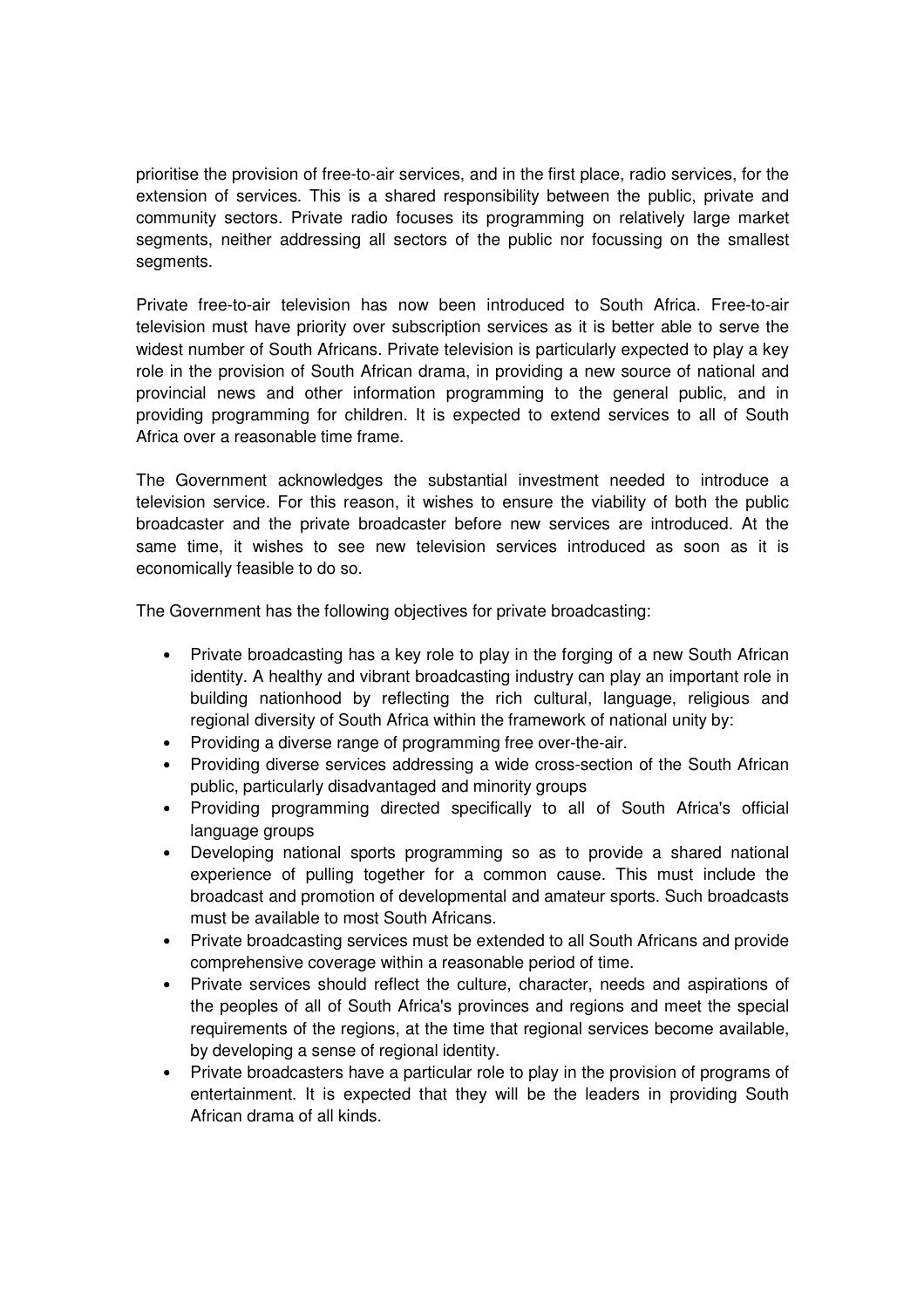- Private broadcasters must make a significant contribution to the broadcast of South African programming by:
- Providing predominantly South African content.
- By broadcasting South African drama, documentaries and children's programmes that reflect South African themes, literature and historical events and that make significant use of South African writers, directors, musicians, actors and craftspeople.
- Acquiring appropriate amounts of their programming from the independent production industry.
- There will be a separate class of license for each broadcasting activity. If a broadcaster wishes to operate in another category, the broadcaster must seek a license and be bound by the conditions of that class category.
- All broadcasters in the pay television sector will be subject to the same license conditions. The introduction of new players to subscription television will trigger off a new set of conditions for this segment. Accordingly, the IBA will be asked to draw regulations for this eventuality, bearing in mind that these regulations should be phased in over the license period to ensure fair competition in this segment with the existing player.
- As a way of promoting fair competition there will be a separation between broadcasting licensees and signal distribution licensees. Vertical integration between broadcasting and signal distribution licensees will be discouraged to draw investments into the signal distribution sector and also to introduce new players and services.
- Private radio and television stations have an important role to play in the ongoing democratisation of South Africa. In particular, they must provide news and commentary that allow the participation of all sectors of the population in our national life. They must do so by:
- Broadcasting news and information programmes on a regular basis. In particular, it is expected that they would provide in-depth reporting and discussion on matters of national significance such as general elections and national commissions and inquiries.
- Meeting the highest standards of journalistic professionalism and integrity.
- Ensuring that their programming provides a balance and wide variety of points of view on matters of public concern. Radio in particular has an important role to play in this context as it can be provided at lower cost. Radio programming and open-line programs in particular, if properly done, can contribute greatly to the public's understanding of and participation in debates on important public issues.
- Private broadcasting must contribute to the development of pro-social values by:
- Providing programmes of specific interest to all ethnic groups, men, women, and persons with disabilities as well as portraying them in programs of general interest. Such programmes should portray these groups in an accurate and fair manner.
- Making particular efforts to broadcast high quality domestic and international programmes for children and youth at times that are appropriate for them.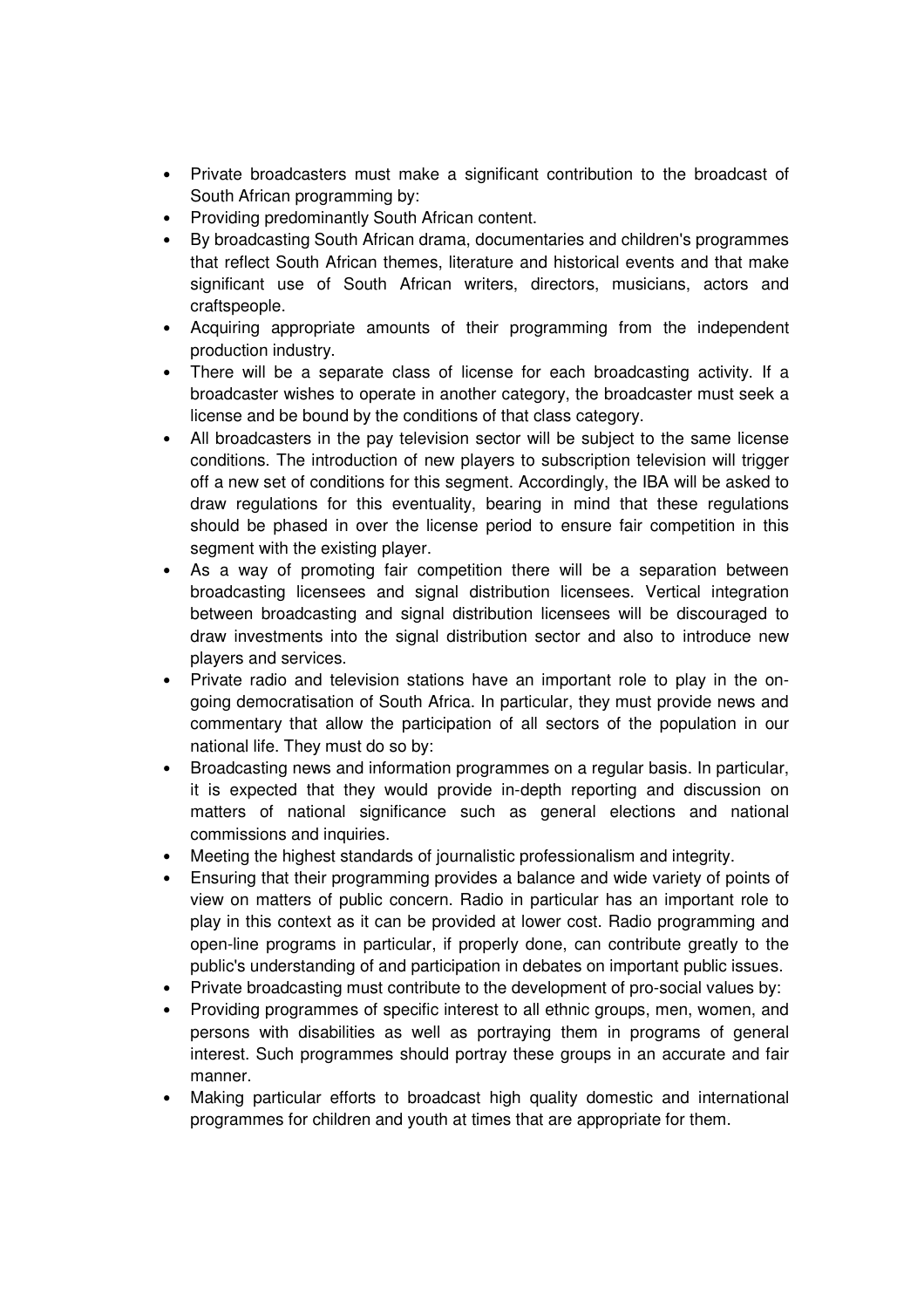• Ensuring that the portrayal of violence in its programming is done in a responsible and non-sensational manner and that particular care be exercised in programming intended for children and youth.

### **3.2 Economic and Regulatory Issues**

Private broadcasting shall play an important role in the economic development of South Africa. It can do so in a number of ways:

- There should be fair and sustainable competition in the provision of services. New services should be added to increase diversity in the programming mix available to the public in a manner such that the ability of existing services to meet their public service obligations will not be unduly jeopardised.
- All broadcasting services doing business in South Africa should hold a licence from the IBA and pay appropriate licence fees to the public treasury.
- Private broadcasters must provide an appropriate level of employment to the historically disadvantaged and to minorities. In doing so, plans must be developed to train them.
- In order to meet the Government's priorities for broadcasting enunciated above, priority in the assignment of over-the-air broadcast frequencies must be accorded to free, unencrypted services.
- Revenues for private broadcasting should come primarily from advertising and sponsorships for free-to-air broadcasters whereas the primary source of revenues for subscription services should come from subscription fees.
- Free-to-air services must have access to revenues that are sufficient to allow them to meet their public service obligations.

#### **3.3 The Responsibilities of Commercial Broadcasters**

As was mentioned earlier private broadcasters need access to adequate amounts of capital to launch and sustain their services. A particularly attractive way of accessing this capital is to have a degree of foreign investment.

At the same time, the Government wishes to ensure control of South African broadcasting by South Africans.

At present, these competing concerns are addressed by requiring that no more than 20% of the ownership of a licensee be held by non-South Africans and by requiring that control be held by South Africans.

The Government will request the IBA to investigate and report on the appropriate level of foreign ownership that will increase broadcasters' access to foreign capital while ensuring control by South Africans.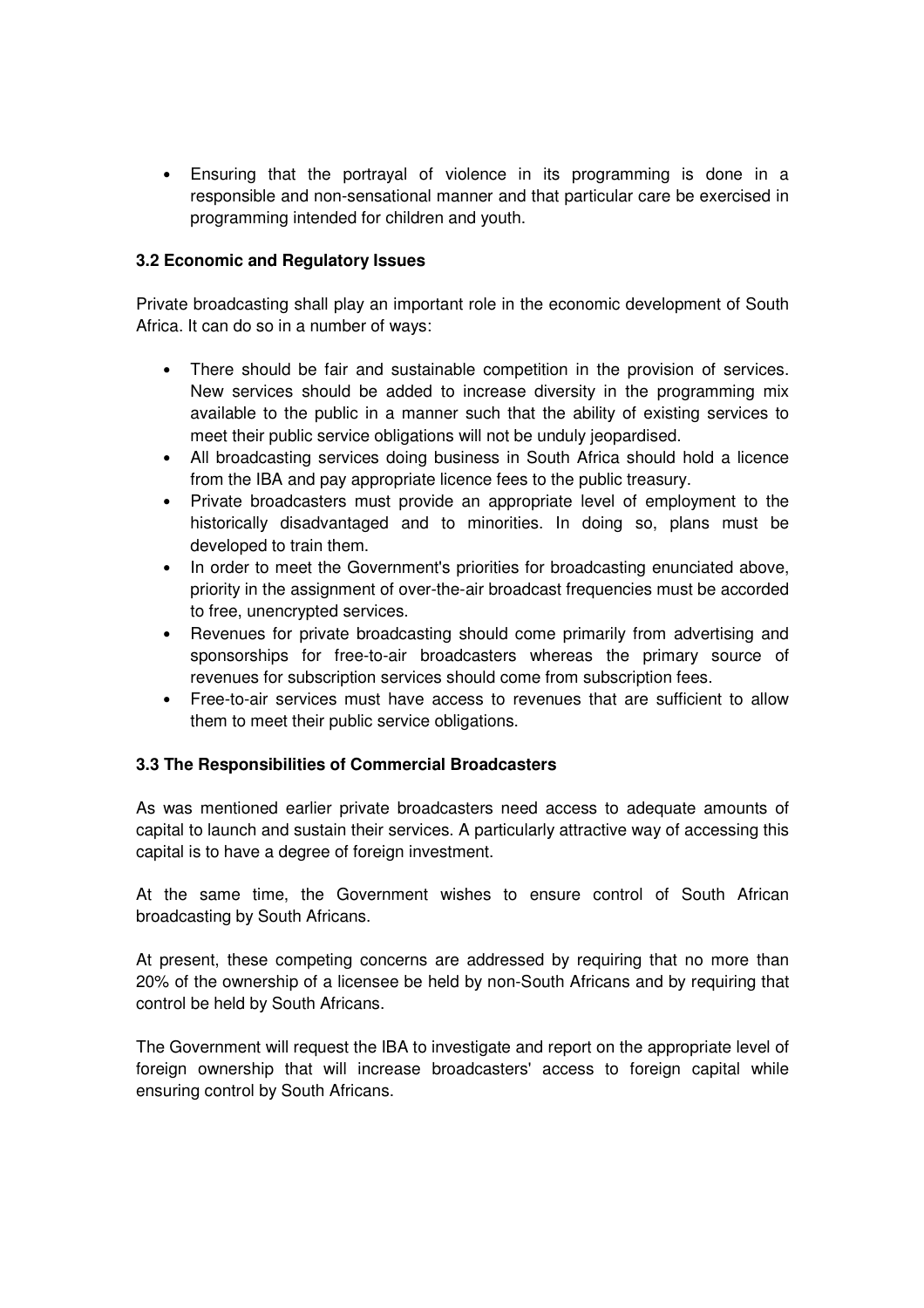At the same time, the Regulator will be expected to continue to scrutinise all applications, for new stations or for the renewal of licenses, to ensure that South Africans hold effective control.

The Government will expect the Regulator to continue to favour applications with significant levels of ownership by persons from the historically disadvantaged groups.

In addition, applications should be reviewed to consider whether real economic, managerial and operational control resides in the hands of such groups. The Regulator should favour applicants that can demonstrate such control.

## **3.3.1 Radio**

Radio is the most cost effective way to provide services. The expansion of the radio sector must therefore receive priority. This expansion should ensure:

- diversity of services to all South Africans;
- the choice of services
- the diversity of program content
- the diversity of ownership
- access to the broadcasting system.

The Government will ask the Portfolio Committees on Communications and on Arts and Culture to undertake a review of the Sound Recording Industry in South Africa. Included in the topics for review are the following:

- The current status of the industry and its capacity
- Various means to stimulate the growth of the industry and the roles of each of the following:
- The recording business
- The Government
- The radio industry.

Following the review, the Government may ask the Regulator to review whether the current levels of South African music are appropriate and whether there is need for any other contribution by the radio industry.

#### **3.3.2 Private Television**

After radio, free-to-air television has the greatest ability to meet the public policy goals for broadcasting. Presently free-to-air television is limited to national services with the exception of BOP TV which, as indicated elsewhere in this paper, would become a separate for-profit service to be provided by SABC nationally via Astrasat and free-to-air in the Gauteng region.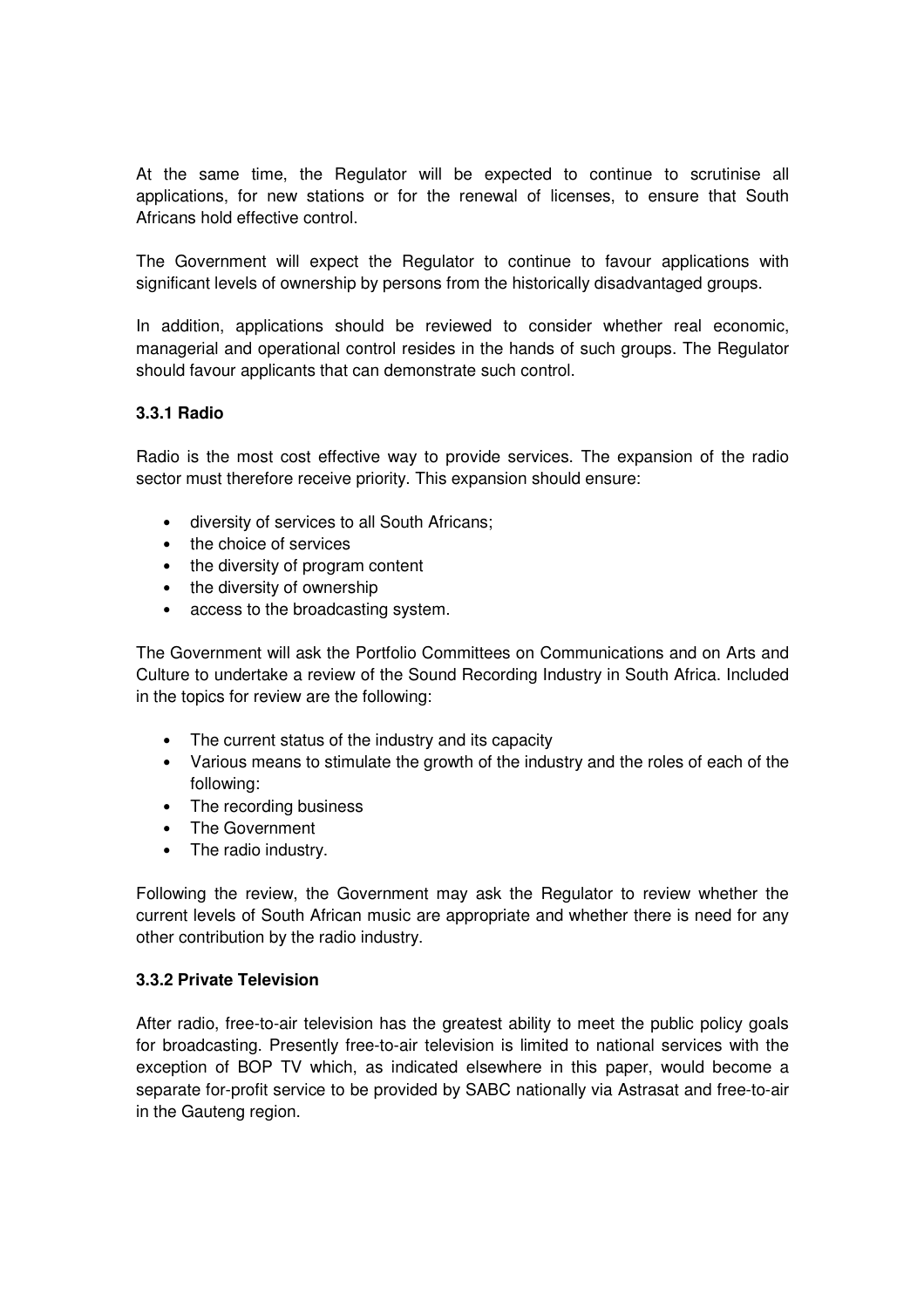The Government wants the existing national services to be extended to at least 80% of the population over the next 3 years. It will direct the Regulator to ensure that SABC's commercial service and the new private broadcaster extend their services in accordance with this wish.

The Government recognises that private television uses substantial amounts of risk capital and must have sufficient revenues to be able to meet its obligations. The Government favours the expansion in the number of free-to-air television stations via the awarding of additional private licences. At the same time it recognises that the system will take some time to adjust to the arrival of the new player and the changes to the structure of the SABC's television services. It will therefore direct the Regulator to monitor the development of the industry and make recommendations to the Minister as to the appropriate time for the issuing of further licenses. The Minister will then decide if it is appropriate to issue a call for licences.

The Government will direct the Regulator to formulate a strategy to achieve a broadcasting system, which is predominantly South African in content. The Regulator should include a timetable to meet this requirement. In no case should this period be more than 10 years.

Fair competition between broadcasting services should prevail. All broadcasting services drawing advertising or subscription revenues from South Africans should be subjected to a regulatory scheme. Therefore, the Regulator will enforce a requirement that all services distributed in South Africa, whether free-to-air, delivered by Satellite or by terrestrial distributors such as cable or wireless cable technologies must hold a licence.

The Government's commitment to the provision of national sports to all South Africans must find expression in policy and regulation. The IBA Act must be amended to provide a framework prohibiting the acquisition of exclusive rights for national sporting events by subscription services. The IBA and the Minister of Sports must collaborate through consultation in a public process designed to identify specific events that should be subject to this provision. In addition, the SABC should broaden its coverage of sports to include minority sports.

The Government will also instruct the IBA to review the broadcast of sports by private television broadcasters, both free-to-air and subscription, with a view to maximising the broadcast of developmental sports.

Competition should be allowed in all of the areas of private radio and television operations. Licensing conditions should promote competition on and equal footing and remove obstacles to entry.

Since free-to-air services provide the greatest social contribution to the largest number of South Africans, they should have priority access to the advertising cake.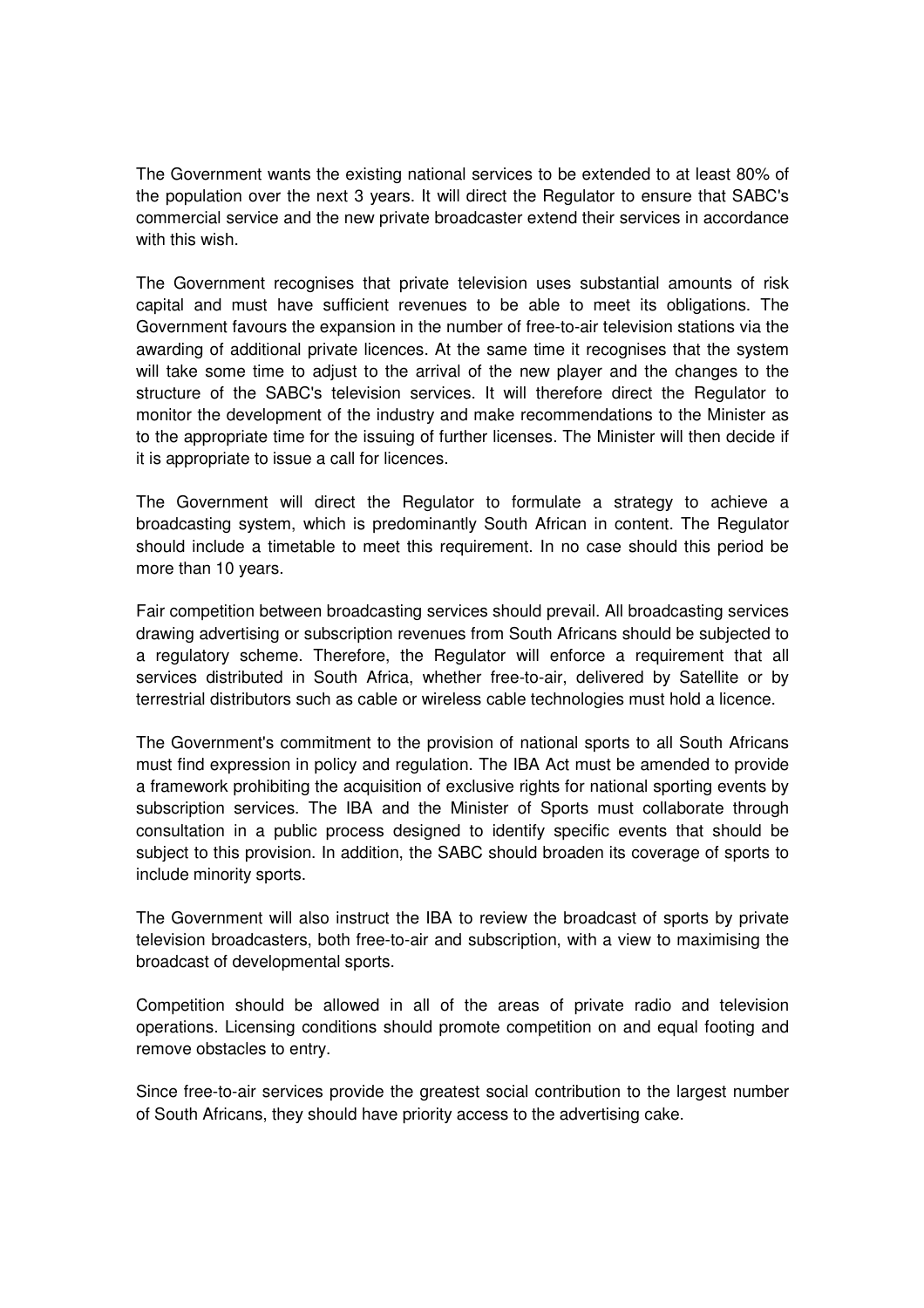The Regulator will review the hourly limits on advertising for free-to-air stations to determine whether they are set at an appropriate level every two years.

The Regulator will further review whether the share of advertising revenue by subscription services is appropriate and not detrimental to the survival and viability of the free-to-air services. It will consider whether a lower hourly limit should be imposed upon subscription services.

The development of competition and entry of new players in the free-to-air segment of Television will be determined by the availability of the frequency spectrum. As the freeto-air services provide the greatest social contribution to the largest number of South Africans, they should have the first right of refusal over the use of terrestrial frequencies.

## **3.4 Licensing Framework Schedule**

There is a need to grow investment in the broadcasting industry and to increase the role played by the private sector in broadcasting in the context of its contribution to diversity, access and economic and social empowerment.

To achieve these objectives:

- The pay television market will be opened up to more players
- Regional television operations will be licensed
- The private radio network will be expanded to cover neglected geographic areas and programming needs.

### **3.5 South African Content**

Local content as a concept in broadcasting, generally refers to the imposition of licence conditions on broadcasters to oblige them to carry broadcasting programme material which originates from and/or reflects all aspects of public life in their respective countries.

Cultural products such as films, television and radio programmes as well as music are commonly affected by local content provisions and conditions.

Local content provisions arise out of a need to protect national cultural heritages, attitudes, norms, ways of behaviour and values from undue influence that cultural products from other countries may have on a nation's public life.

Local content seeks to protect all of those socio-cultural, political and economic traits that could be characterised as unique to a sovereign nation and therefore make it distinct from another.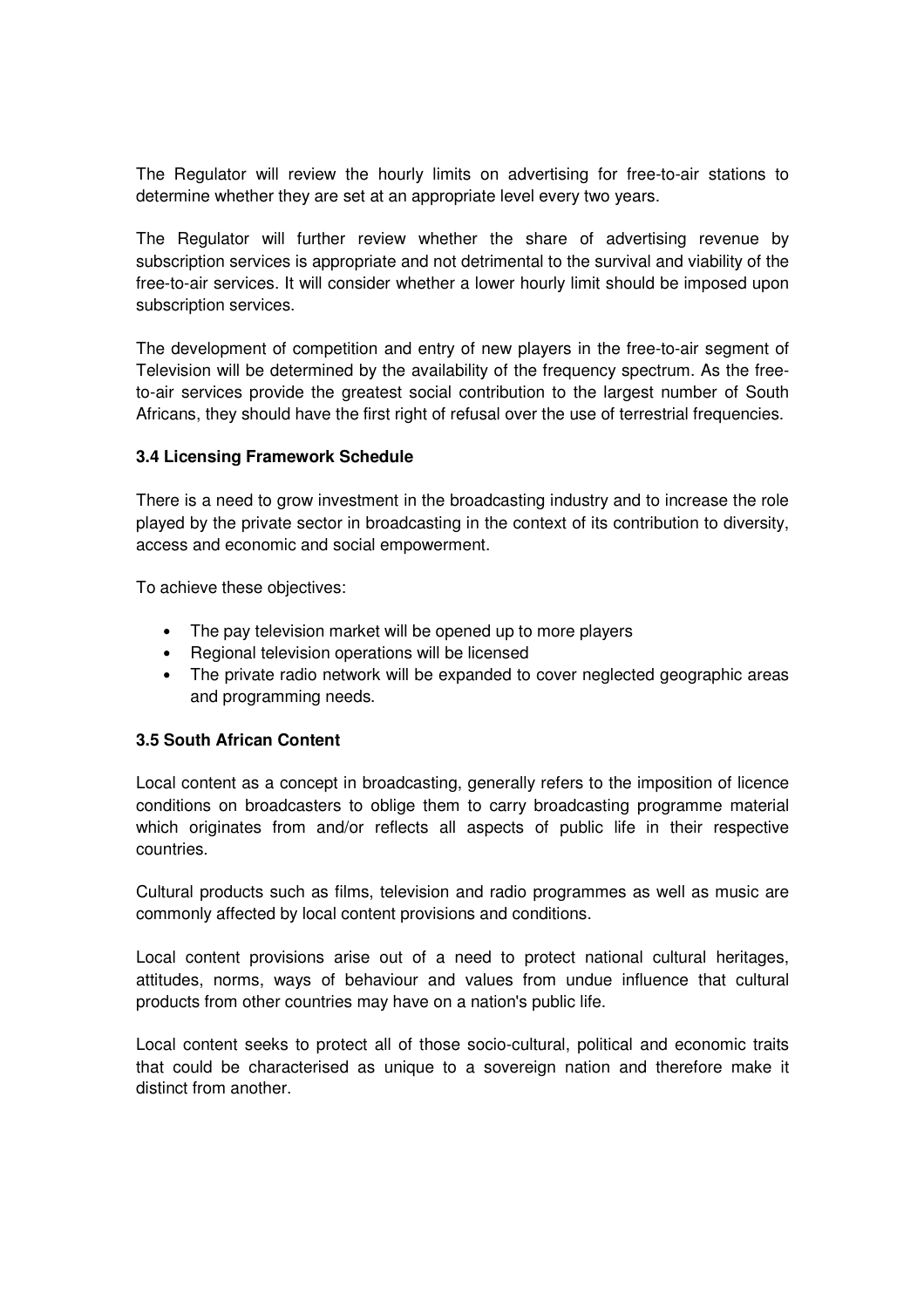Accordingly, a sovereign nation/country is in a position to define and maintain its identity - unique from the rest - by providing for local content conditions in the issuing of broadcasting licences and the regulation of its cultural industry as a whole.

Local content seeks to balance out the scales in an environment increasingly opening-up to the inflow and outflow of cultural products, with the purpose of stemming a dependency syndrome in the consumption of films, television programmes and music.

Accordingly, if provisions are not made to protect locally-produced cultural content, a sovereign nation runs the risk of evolving into a consumer of cultural products produced elsewhere.

As a result, such a nation cannot be said to be sovereign in the cultural sense. The ideal environment should be one in which nations and countries enrich themselves by exchanging cultural products on an equal footing with other peoples in the world.

Many countries around the world have come to embrace local content on issues relating to broadcasting as a result of the deficiencies that characterise the broadcasting market in each country, as well as the traffic of cultural products on the international market.

Countries with larger broadcasting markets, stand a better chance of flooding the international market with their cultural products, and those with smaller markets - out of a desire to evade production costs - end up on the customer counter, purchasing cheaper cultural products from other countries.

The danger that local content seeks to prevent, is that poorer countries run the risk of being relegated to consumer status in the cultural / entertainment market.

The flip-side of this argument is that with an increasing trend of broadcasters acquiring programmes off the shelf of international markets, the foreign programme makers will have at their disposal the best resources to draw on in making programmes which go on to sell internationally.

A solid financial base of international studios is thus built, allowing foreign programmers to produce at higher levels.

The quality of such productions, ultimately comes to define international production standards which many producers in the least developed countries cannot easily match.

As a result of the above exposition, local content programming and production has become part of the broadcasters' responsibility towards meeting Public Interest programming. As part of their licensing conditions, broadcasters are required to commit some air-time to local content programmes or contribute a percentage of their revenue towards the production of local content.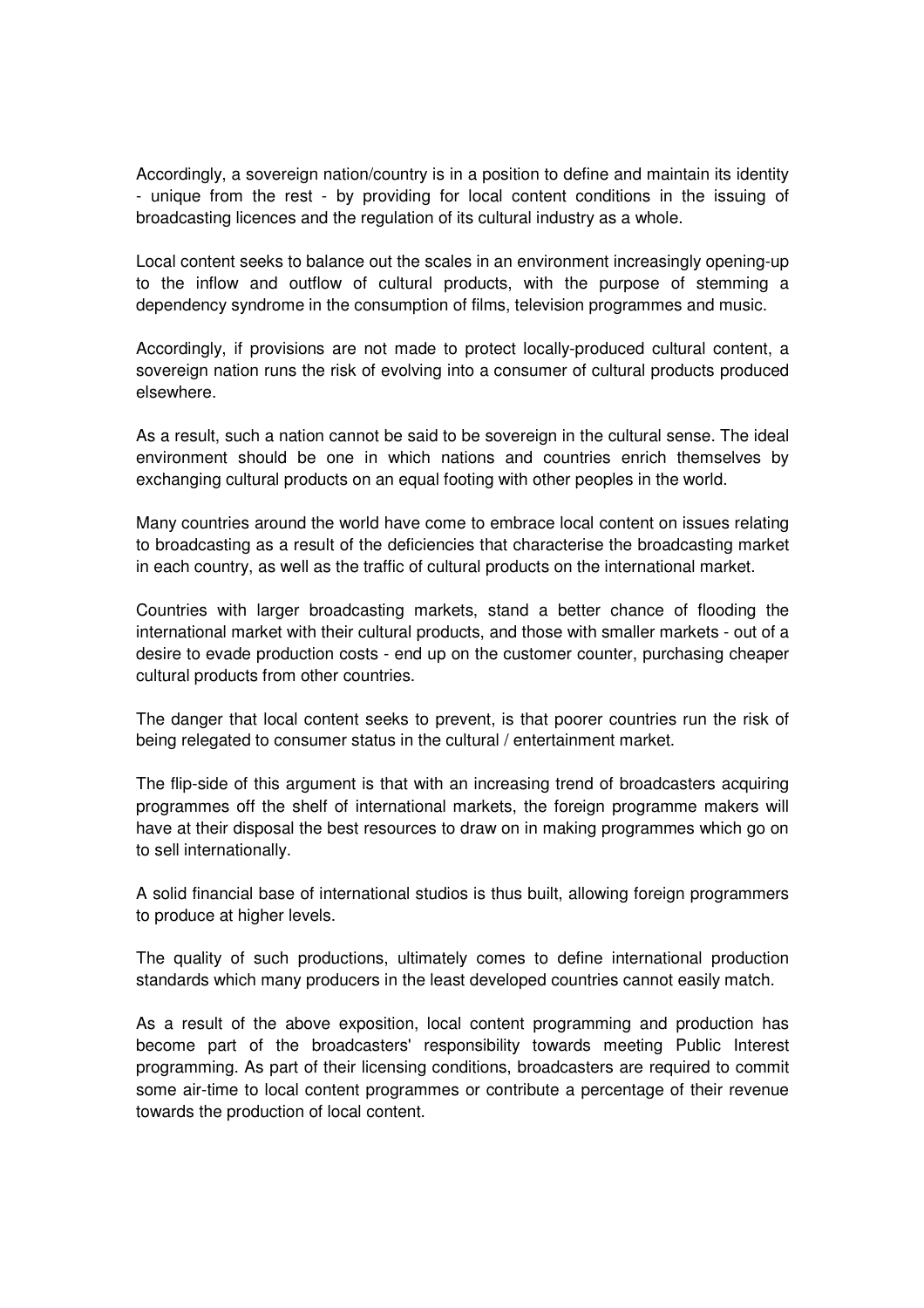However, local content is defined differently from one country to another - depending on the dynamics that exist in the cultural industry of a particular country.

In many European countries, for example, local content has evolved beyond the confines of political boundaries, to include cultural products from other European countries.

#### **3.5.1 Local Content Challenges**

Local content poses a number of challenges to a broadcasting system, and these relate to:

- Financing local content production;
- Development of a multi-channel broadcasting environment;
- The introduction of multi-media and convergence of technologies.

One of the main reasons cited by broadcasters for their preference of purchasing programmes from the international market is that the production of local programmes is costly.

Programmes purchased from international shelves are relatively cheaper because many have recouped the production costs in their respective countries, and are already generating surplus from sales made to other broadcasters elsewhere.

This rationale makes it imperative that if South Africa views the production of local content as cardinal in the development of the broadcasting and cultural industry - policy should support the funding of local content production.

Secondly, the emergence and evolution of a multi-channel broadcasting environment in South Africa will have a bearing on the local production sector.

A properly regulated multi-channel environment, promoting South African content will increase the demand for local content and offer more economic opportunities to the producers.

National Policy must help prepare the country for this multi-channel environment so that all sectors of the broadcasting industry should bear their fair share of responsibility for promoting South African culture and the national identity.

#### **3.5.2 Local Content Production, Multi-Media and Convergence**

Technological innovations and convergence of broadcasting, telecommunications and IT raises some policy issues that need resolution.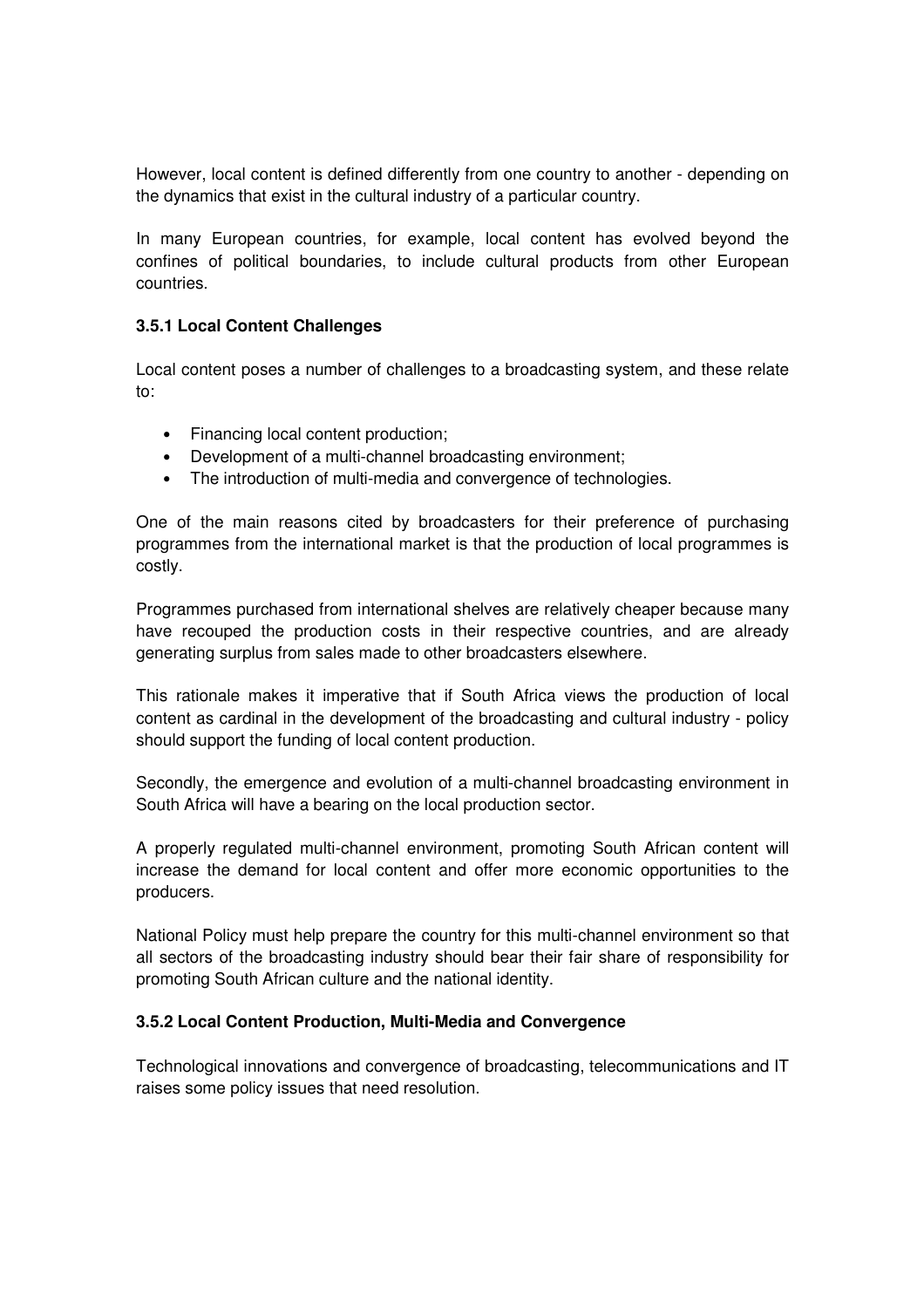The digitisation of the means of production means that voice, data and images may be combined, accessed, transformed and distributed over many platforms. At this level technology offers a possibility to distribute South African products through a combination of many platforms.

On the other hand this digitisation raises more vexing problems about the production and dissemination of South African content in this converging world.

In so much as technology offers opportunities, it presents challenges in the form of foreign cultural products increasing their share of dominance of the South African market. CD-ROM's are an example of multimedia applications which deserve attention.

Content driven new media, created from an integration of any two traditional media, will mean an added advantage to those with content databases and libraries. The present lack of capacity of the country to produce adequate levels of local content will translate into further disadvantage in the era of convergence and new media.

Regulation covering local content will be severely tested by the emergence of new distribution platforms. New distribution techniques make content quota requirements difficult to monitor and implement.

The major barriers to local production are cost, skills and the limited availability of infrastructure, including trained personnel, and other necessary facilities like production studios and training centres.

The fact that production facilities are not easily accessible by small independent producers is a structural issue. One way of addressing this problem is to encourage coproductions with international partners.

Co-productions in South Africa appear to be an under-utilised means of stimulating the making of local programmes.

#### **3.5.3 Policy Framework**

The technological evolution is ushering in a diversity of channel as well as media platforms to deliver a variety of services. However, changes in technology also bring along challenges, both cultural and economic for the broadcasting system.

At a cultural level, the reflection of the cultural realities of South Africa is decreasing at a proportional rate to the increase of foreign programs. The empowerment of previously disadvantaged individuals may not necessarily lead to an increase in local content. Policy on content should be addressed, and developed positions enacted in law.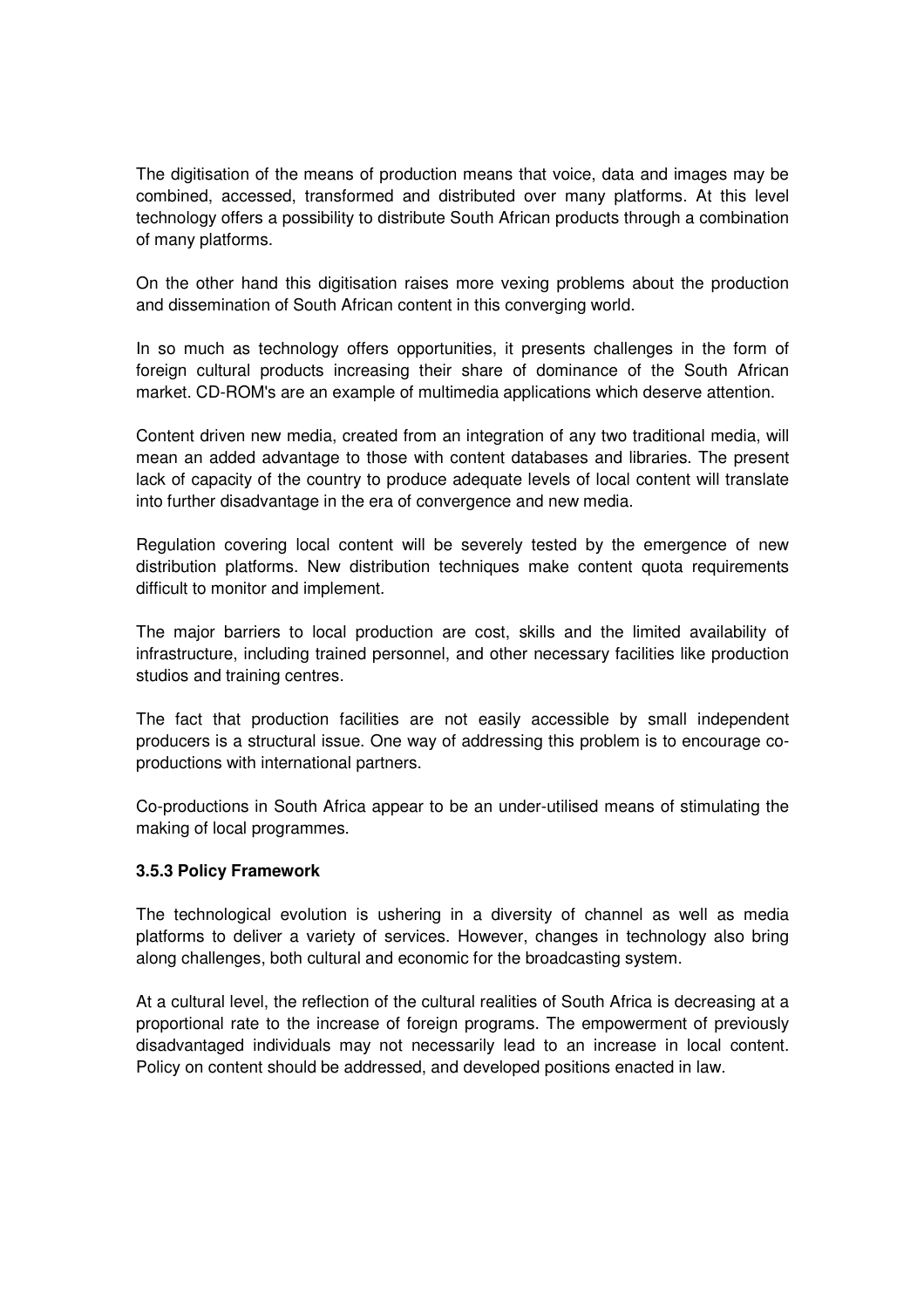Policy should ensure that choice of programming should favour South African programmes. Policy should encourage the presentation of entertainment, educational and informational programming from the South African perspective.

At an economic level, the production capacity is relative to chances of employment of South African creative artists. The development of the arts sector is therefore relative to policy considerations that determine the extent to which the South African broadcast content is prioritised.

The music industry has relatively high local production capacity, and South African music is very popular, but the operators of commercial radio stations continue to maintain that their mass audiences prefer high levels of foreign, or international, music. They are also critical of South African music production quality, maintaining that it is not of a sufficiently high standard to compete with international music.

It will be a policy position that the South African broadcasting system should display a predominantly South African content.

#### **3.5.4 Inquiry into Local Content:**

- The IBA must draw a plan for local content carriage by broadcasters for South African broadcasters to reach a predominant local content in all genres within a target period of 10 years;
- A South African Broadcast Production Agency will be established to support and promote local content production in radio and television.( details regarding this Agency are outlined in the chapter of this document covering the financing of the broadcasting system);
- The Minister will ask the Parliamentary Portfolio Committee to investigate the record industry's situation, with the intent of improving the quality and quantity of South African music.

#### **Chapter Four : Community Broadcasting**

The IBA Act of 1993 allows for three tiers of broadcasting: Public, private and community. The latter is a new phenomenon in South Africa. It is based on the premise that community broadcasting is for the community, by the community, through the community.

The IBA has granted 85 community radio licenses since 1994. Today 67 stations are on air. These stations are largely centred in the urban areas and immediate environs. They are unequally distributed within the country's nine provinces and the least developed provinces have the least number of community radio stations.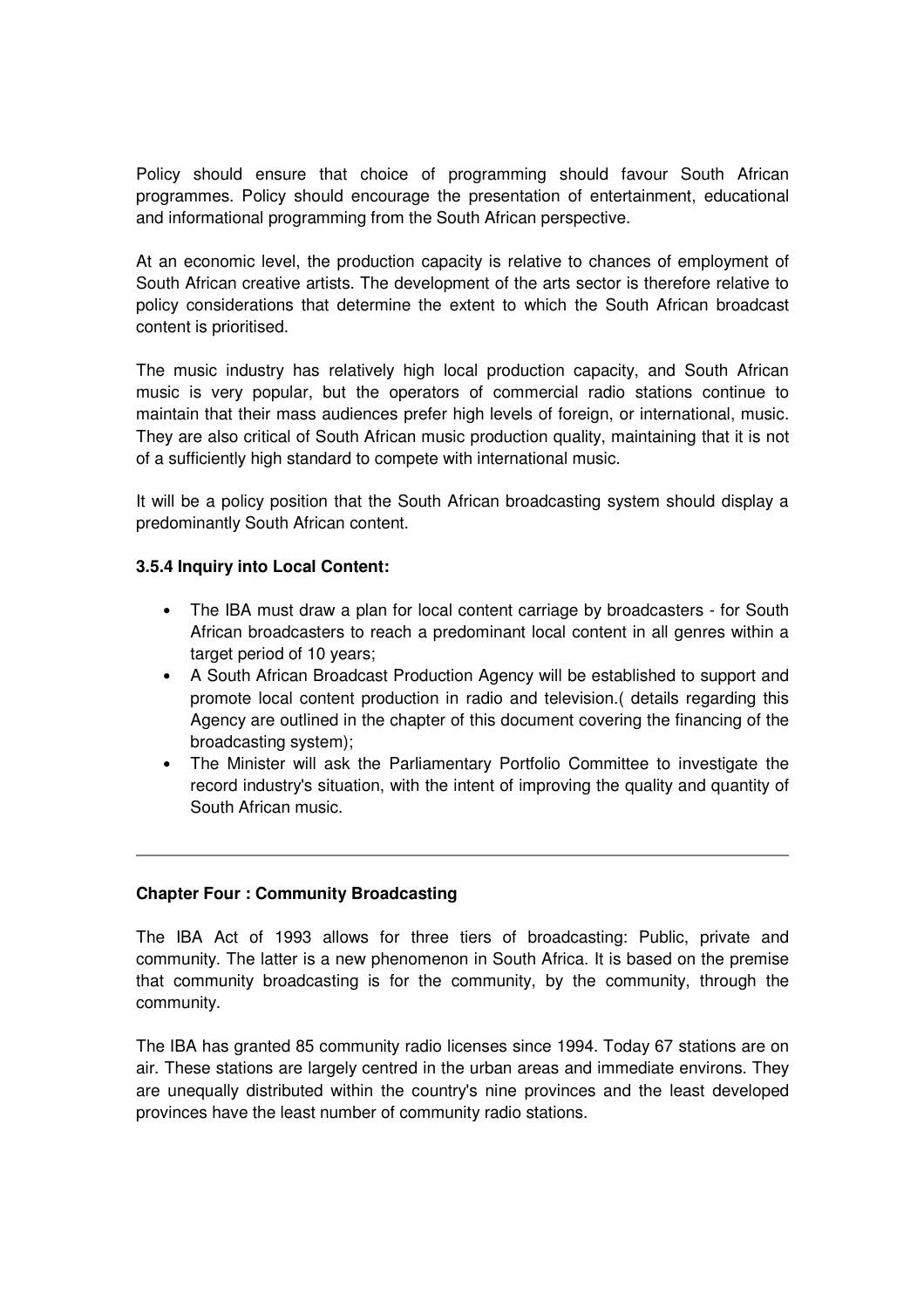The challenge is to give greater access to the needy areas in order to provide equal opportunity to the public at large.

Most of the unserved areas do not have their own resources, expertise and skills to develop local community broadcasting. Nor do they have access to, or the means to tap, whatever assistance may be available to them.

The development of the community sector throughout the country will require resources.

The community sector offers considerable prospects for community empowerment and nation building. Clear policy guidelines for community services are imperative to meet all of the community needs

These, and many other questions point to the necessity for a national strategy for the roll out of the community sector. These national goals will be binding on the Minister who will create priorities for meeting those goals and on the IBA for regulating accordingly.

#### **4.1 Community Radio's Performance**

Licenses which have been granted thus far were categorised as twelve month temporary, and short term. The former were renewed after the first 12 month term. The latter were for a maximum of 30 days and catered particularly for special events. The IBA has planned to start the process for four-year community licenses during mid-1998.

The community radio sector in South Africa has on the whole been commendably resilient. Some small number of the stations has buckled under the financial strain of maintaining the service with limited resources. Most of those who have gone on air have weathered the storm and kept afloat.

Income is derived from a variety of sources, including: advertising, sponsorships, grants, donations and membership fees. A number of stations, particularly in the metropolitan areas and environs, have quite effectively tapped the advertising market. Unfortunately the pursuit of advertising revenue can place strains on the delivery of a truly community service. Many, however, who do not have access to funds are living from hand to mouth.

Some stations are sharing frequencies in areas where, initially, demand exceeded supply. This is not an ideal arrangement. If services are not compatible, which is usually the case, getting audience loyalty is very difficult. The radio audience generally prefers one service on a single frequency. All indications are that those stations sharing frequencies would sooner compete for a sole license than perpetuating a frustrating situation.

Religious stations are a dominant component of the community sector, reflecting the importance of religion to South Africans across the full spectrum of society. Given the need to expand community broadcasting and the satisfaction of a broad variety of needs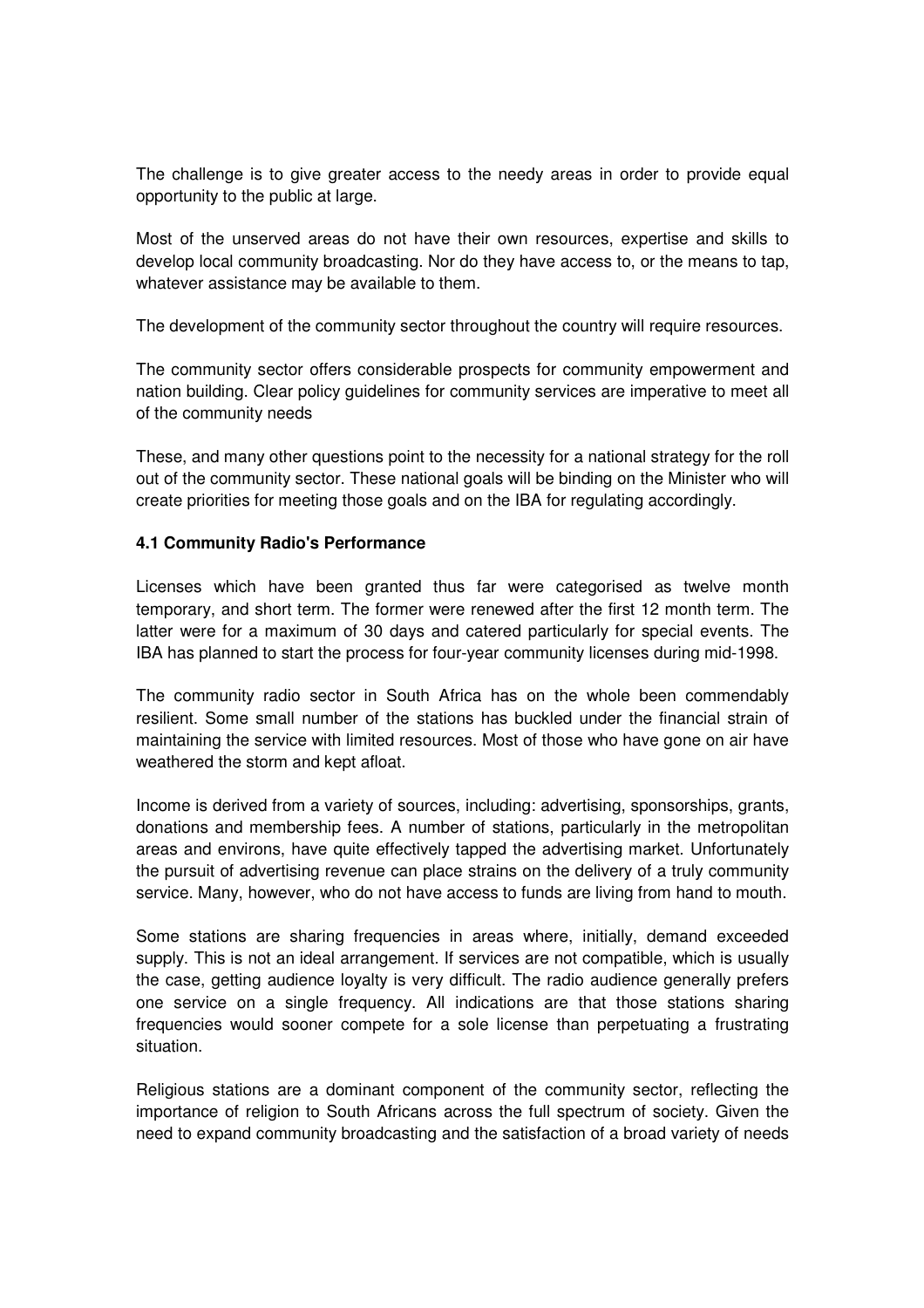and aspirations it is necessary to thoroughly investigate the balance of licensees within the sector and the possibility of adopting a secular approach to the challenge of ensuring equity in the treatment of this very important new tier of broadcasting.

The recognition and development of all languages and cultures is fundamental to society and a prerequisite in a democratic dispensation. This too is a fairly dominant niche in the existing community broadcasting arrangement and requires particular consideration in the new divide.

## **4.2 The Geographic Community**

The current IBA Act includes two types of community licenses. These licenses are defined as a community of interest and one, which is geographically founded. A number of services operate in either of the two sub-categories.

This definition of a community license "as any group of persons or sector of the public having a specific, ascertainable, common interest" is open-ended and unlimited. This formulation needs to be changed.

Community broadcasting must be inclusive. Whatever common interest need is , therefore, expressed by a potential licensee must be catered for in the framework of a geographically founded community within which all of the common or specific needs of the community can be satisfied to the benefit of, and with the participation of, all of the people in the community. The interests identified within the community must be catered for in one license for a given geographic area of local concentration. The recognition and protection of these interests must be monitored in a promise of performance audit by the regulator.

All community broadcasting licenses should be geographically founded in that they should serve the specific community within a determined geographic area. This area should be determined by the IBA and should be consistent with its frequency allocation and license area plans.

The structure and mandate of the religious services will be redefined to operate within the terms and conditions of the geographically founded community category.

#### **4.3 Future Priorities in Community Radio**

The community broadcasting sector has an important role to play in nation building, the recognition of a diverse range of cultures, needs and aspirations and the delivery of all of the languages within relevant communities.

Community broadcasting must be for the community by the community, through the community. It must truly represent all of the people in the community in ownership and control and decision making.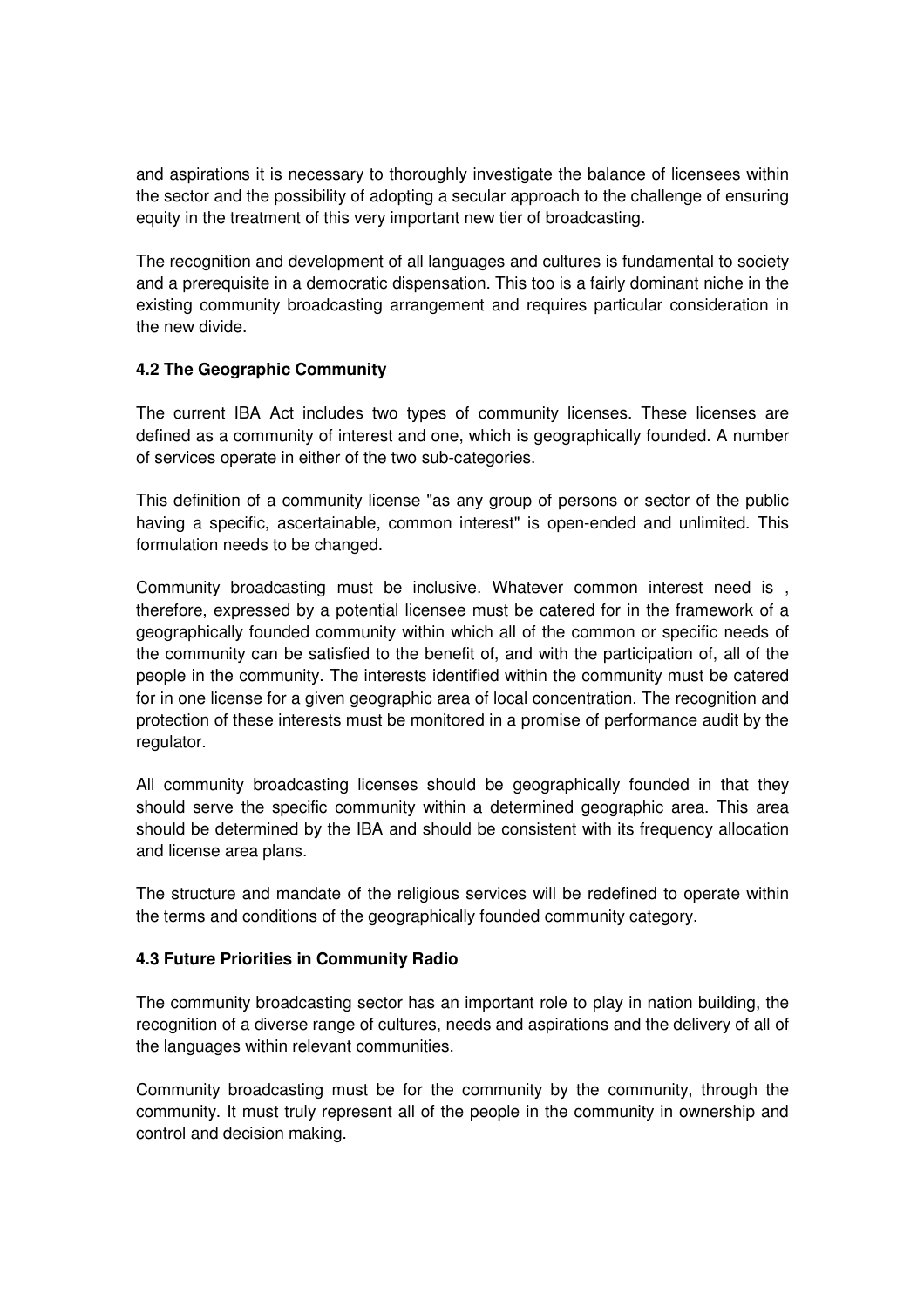The prime objective and vision of community broadcasting and its related activities is to promote development of a sense of community whilst addressing the particular needs of communities.

There are millions of people in South Africa who have not had an equal opportunity to improve their quality of life. People who desperately need basic information and education and the means to interact and enrich their communities but who do not have the resources or access to infrastructures and facilities.

A vibrant community broadcasting industry can make an immeasurable contribution towards achieving those goals and the improvement of the living standards of all South Africans.

Particular attention must be given to needy communities in especially rural areas, for the further expansion of the community broadcasting sector.

## **4.4 National Community Radio Strategy**

The national strategy for the community sector will therefore especially account for the extension of broadcasting to the needy areas. Elements of this strategy will include;

- The setting aside of frequencies specifically for the maintenance and expansion of community broadcasting.
- Community broadcasting stations in needy areas will pay less than the normal rates for signal distribution services. The IBA will be required to report to Government on the tariff structure.
- A resource strategy which includes; training, human resource development and financing.

#### **4.5 Community Development Trust**

Community broadcasting in particular, binds communities, keeps people informed, caters for diversity, is not controlled by the State, enhances democracy and serves to contribute to national goals.

Government will act as a catalyst to help community broadcasting to fulfil its mission to inspire the growth and development potential of the sector to the benefit of South Africa as a whole.

In the final analysis, the responsibility for funding rests with the community broadcasting sector. However, government will act as a catalyst and inject at least some modest capital by way of an independently administered Community Development Trust to assist particularly the unserved, needy communities. The trust will provide funds on merit for the establishment and maintenance of community broadcasting stations in unserved and needy areas where communities do not have access to resources and are in need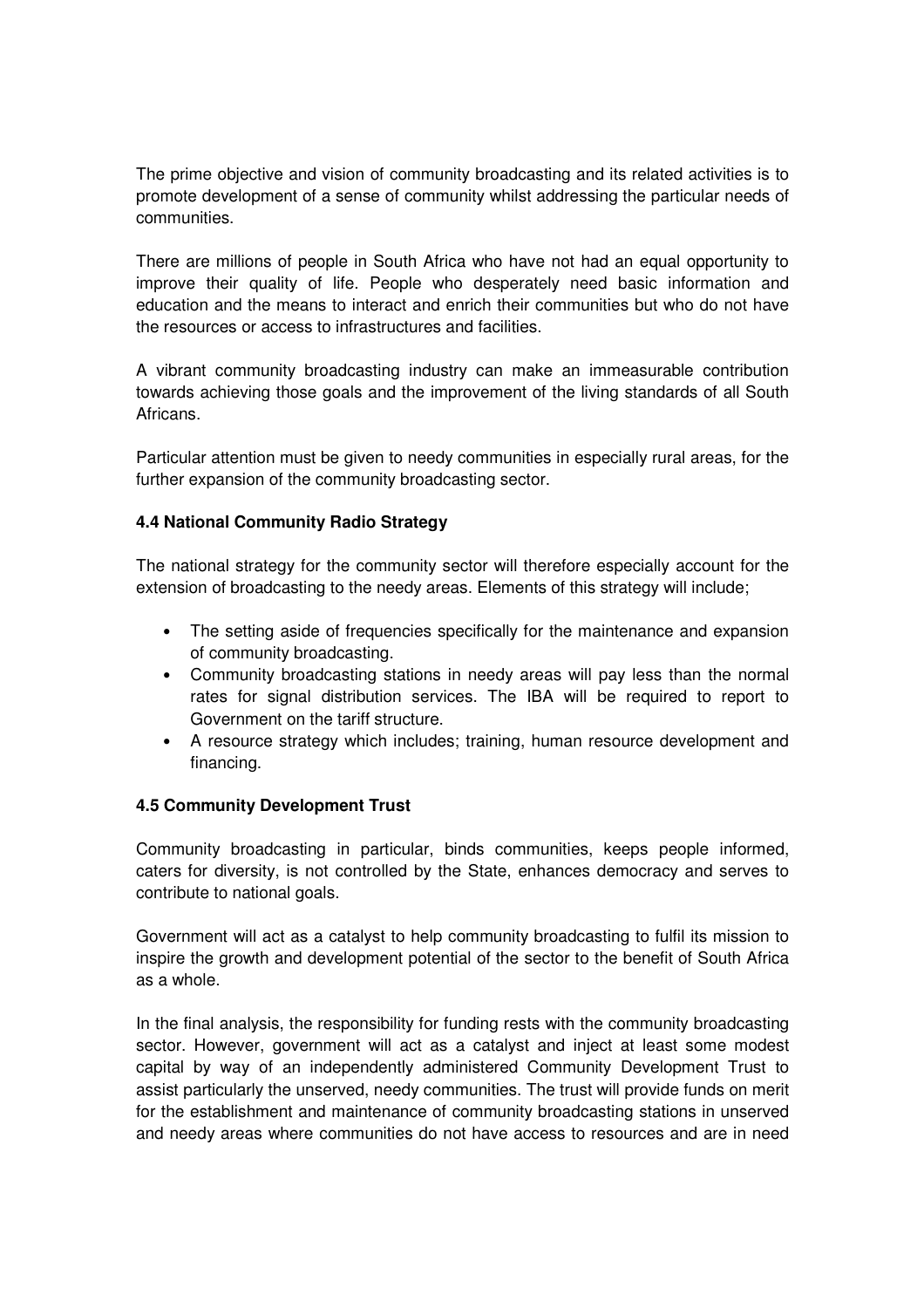of development. Trustees will be appointed by Government and will be people of high rank.

The Government will help the community sector to interact more effectively with other development agencies and facilitate the beneficial work they are doing in the different communities.

Likewise, Government will facilitate a closer relationship with other government departments, such as agriculture, health and water to see how community broadcasting and the people in question can promote and benefit from the developmental programmes of those Ministries.

#### **4.6 Community Broadcasting Service Mandate**

The community broadcasting sector must provide a distinct broadcasting service dealing specifically with community issues which are not normally dealt with by other broadcasting services covering the area in question. It will be informational, educational, educative and entertaining.

It will focus on the provision of programmes that highlight grass-roots community issues, including developmental issues, health care, basic information and general education, environmental affairs, local interest matters and the reflection of local culture.

#### **4.7 Regulatory Issues**

- Sharing of frequencies will be avoided wherever possible.
- A nominal transmission fee will be levied and account for needy communities. Application fees for the grant of a community license should be minimised.
- Community broadcasters will be expected to draw their revenues from advertising, sponsorships, grants, community contributions and donations.
- Community broadcasters will have access to local advertising and no restrictions will apply with respect to this access.
- National advertising time will be restricted through regulations of the IBA.
- All surplus funds emanating from the running of the broadcasting station will be ploughed back to the benefit of the particular community and monitored by the regulator.
- Community broadcasters will access the government assistance training programme to develop their broadcasting trainers.

# **4.8 Community Television**

Whilst community radio has expanded considerably over the past three years, community television has not yet been introduced to this sector. A number of interests groups have made submissions about community television. These include various models but no in-depth study has been conducted to support the viability of the different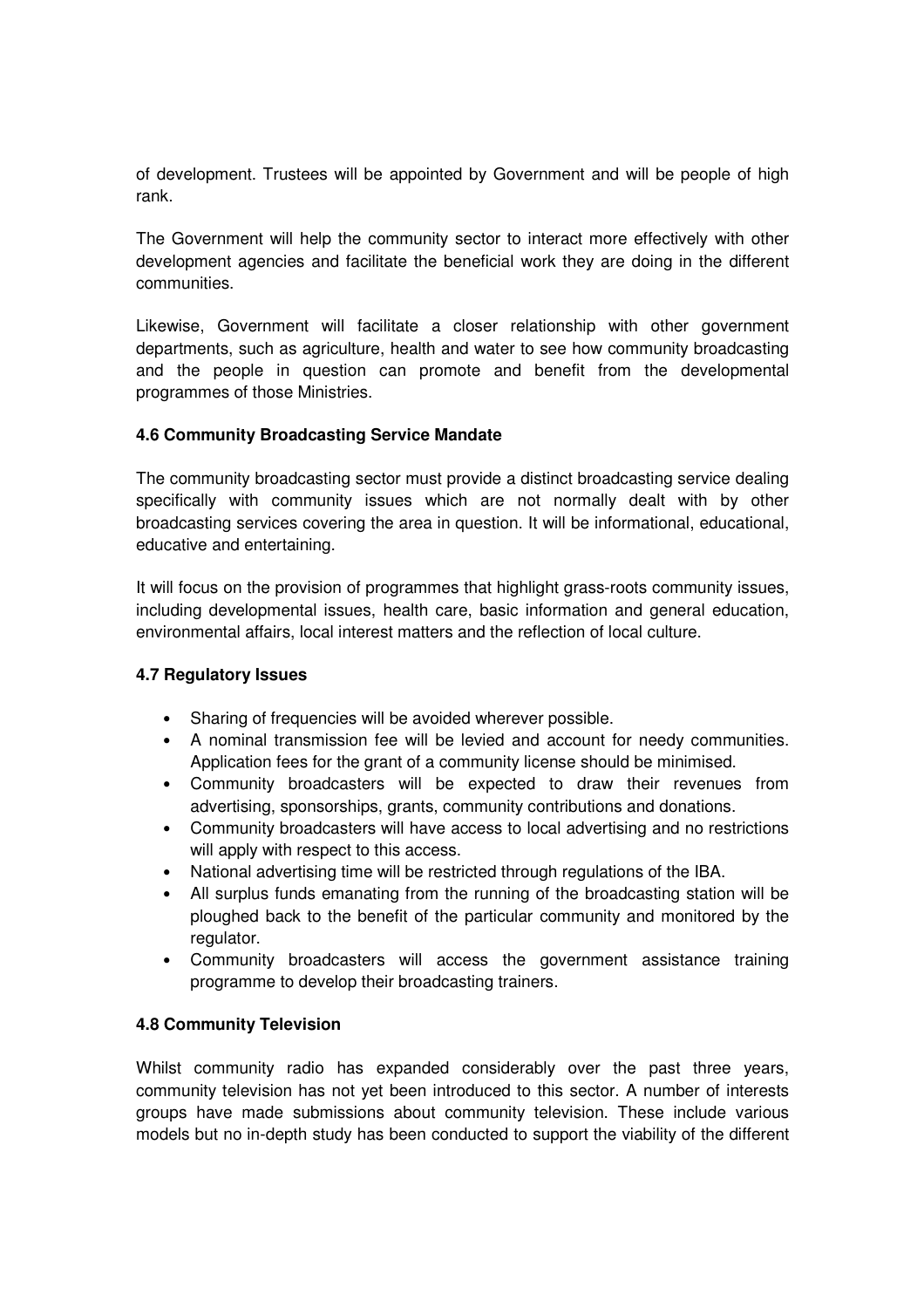proposals. The IBA will be asked to investigate the viability and impact of community television in a public process. Under consideration will be inter alia:

- Defining community Television
- Access to frequencies
- Sustainability.
- Ownership and control
- Legal framework

#### **Chapter Five : The Classification of Broadcasting Services**

The IBA Act defines broadcasting as any form of unidirectional telecommunication intended for the public or sections of the public or subscribers to any broadcasting service having appropriate facilities, whether carried by means of radio or any other means of telecommunication or any combination of the aforementioned.

A considerable debate has occurred since the advent of satellite and the DTH services. Some have argued that DTH services cannot be considered as broadcasting activities and therefore do not require a broadcasting license for their operations. One operator continues to provide a service without a license granted by the IBA.

However, there are obligations that stem from associating with broadcasting activity and these obligations must be shared, to varying degrees, by all of those involved in activities that resemble very closely activities considered to be broadcasting by the above definition. It is unfair that some individuals or companies must face the obligations attached to undertaking broadcasting activities while others offering similar services are exempted from shouldering these obligations because they fall outside the legal definitions.

There is a need to adopt a more comprehensive definition of broadcasting and broadcasting services in line with international practices and technological developments. There should be no ambiguity as to which services fall within this definition.

It is difficult to separate distribution services from broadcasting services. For example, a satellite broadcasting service would not reach people unless integrated with an appropriate distribution system. It would not be possible to have any meaningful regulation for satellite broadcasting services particularly those originating from outside the country, unless the associated distribution services are also brought under the regulatory framework. Moreover, the distribution services have the capability of broadcasting or narrowcasting whether they are satellite based (DTH) or terrestrial based (cable/MMDS/LMDS). They should be permitted to utilise these capabilities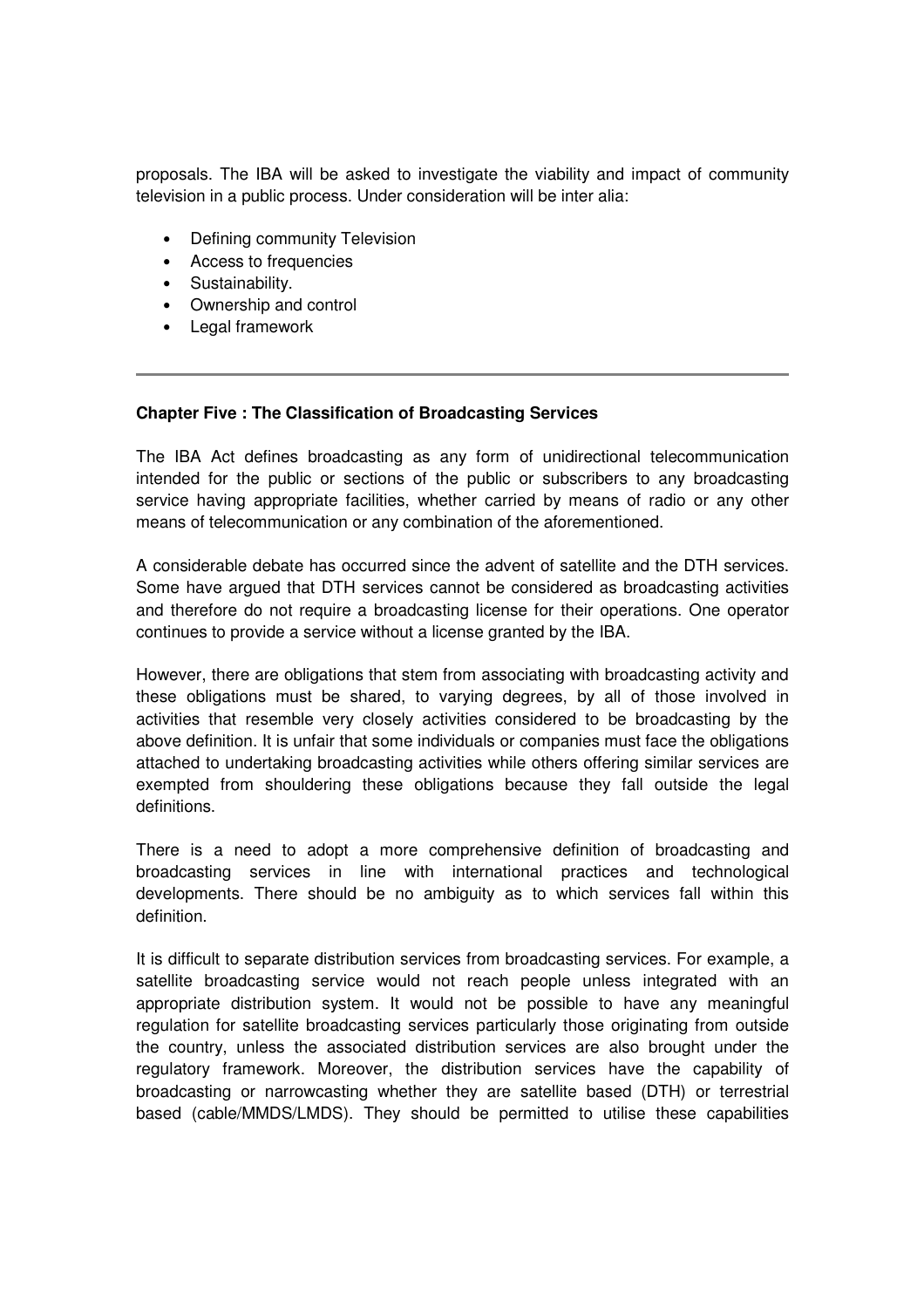without affecting their basic role as service distributor. For example, cable and DTH operators can be permitted to use a couple of channels for their own programming. Cable news bulletins focussing on local events and happenings are becoming very popular in India. In Canada all cable operators above a certain size are required to provide and fund a community channel.

Another important reason as to why the distribution services should be brought under the purview of regulation is that they too have to carry a certain obligatory public service mandate

There is a need to re-define and widen the scope of broadcasting services so as to include distribution services as well. For this purpose South Africa will adopt the following definition for broadcasting services:

Broadcasting service will mean a service that delivers television programmes or radio programmes to a person having equipment appropriate for receiving that service, whether the delivery uses radio frequency spectrum, cable, optical fibre, satellite or a combination of those means but does not include:

- A service ( including a text service) that provides no more than data, or no more than text ( with or without associated still images); or
- A service that makes programmes available on demand on a point-to-point basis, including a dial-up service; or
- A service or a class of service that the Minister determines, by notice in the gazette not to fall within this definition.

# **5.1 Licensing**

All broadcasting services, including distribution services, satellite or terrestrial, which offer programming to the South African public, will be brought under the regulatory system and be required to obtain a license before undertaking broadcasting activities.

Appropriate license conditions will be enforced on them to achieve the basic objectives of the South African broadcasting system.

In addition to requiring all broadcasting services to obtain licenses before operating, all channels offered to the South African public by the distributors of services will also be licensed as individual channels.

This will create the conditions for setting public interest obligations on all of the services at an appropriate level.

#### **5.2 The Three Tiers of Broadcasting License**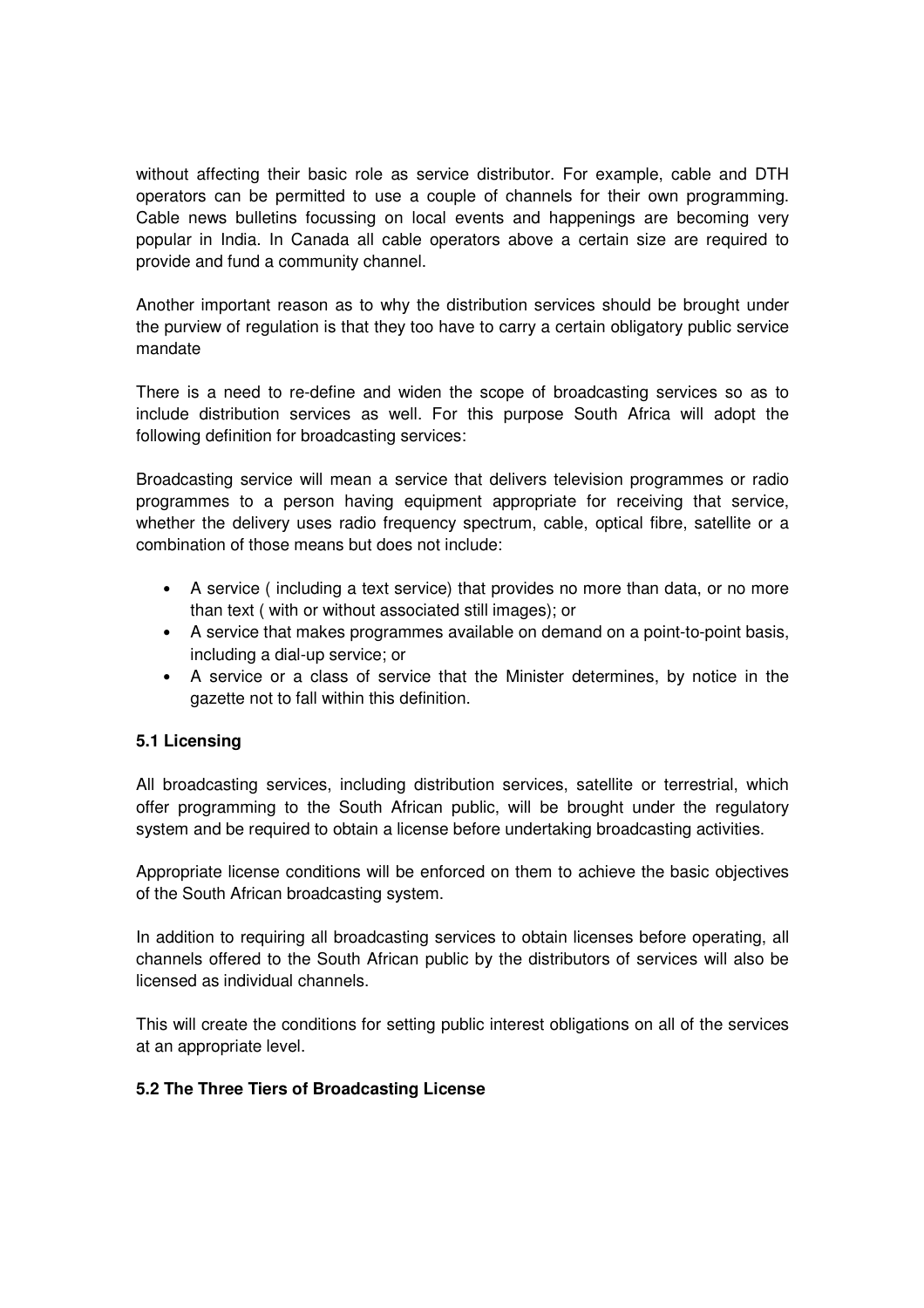There is wide spread consensus that the categorisation of different classes of licenses in the IBA Act is inadequate. Furthermore, the way services are differentiated on the basis of ownership e.g. public, private and community obscures the differences in the nature of services and therefore prevents the setting of appropriate regulation and obligations. Similarly, the classification in terms of "free to air" and "pay " services is not adequate.

These classifications do not recognise the difference between basic broadcasting services and distribution services. A broadcasting service has to carry an entirely different set of obligations as compared to a distribution service. Moreover, it is necessary to draw a distinction between basic broadcasting services and distribution services if their integration is to be avoided to ensure diversity and fair competition. Similarly, obligations of free to air terrestrial broadcasting services need not be the same as those of a free to air satellite broadcasting.

Spectrum constraints and limitations on the number of possible channels are much more relevant to terrestrial than satellite broadcasting. Terrestrial broadcasting, therefore, has to carry a much higher social responsibility as compared to satellite broadcasting. In fact there may be no justification for permitting a pay terrestrial broadcasting service at the cost of a free to air terrestrial service which would serve the social cause better.

## **5.3 More Differentiation in Licensing**

The classification of broadcasting licenses will be functional, convenient for regulating and licensing, related to the generic form of licensing and helpful in laying obligations and enforcing compliance with various regulations. The present classification for the ownership basis and that for free to air and pay does not adequately meet any of those requirements. In order to meet those requirements the following classes of broadcasting licenses are proposed:

- Basic broadcasting services
- Free-to- Air radio broadcasting service
- Free-to Air television broadcasting service
- Satellite free-to-air radio and television broadcasting service
- Subscription broadcasting services
- Basic distribution services
- Direct to Home delivery service (multi-channel satellite distribution)
- Local delivery services (multi-channel terrestrial distribution such as Cable, MMDS, LMDS)

Basic broadcasting services can be further categorised in terms of free to air or pay services depending upon the context and requirements. The delivery mechanism will determine the obligations to be imposed in term of Public Interest. Considering the role and responsibilities of public, community and private broadcasters the following classification of licenses is proposed.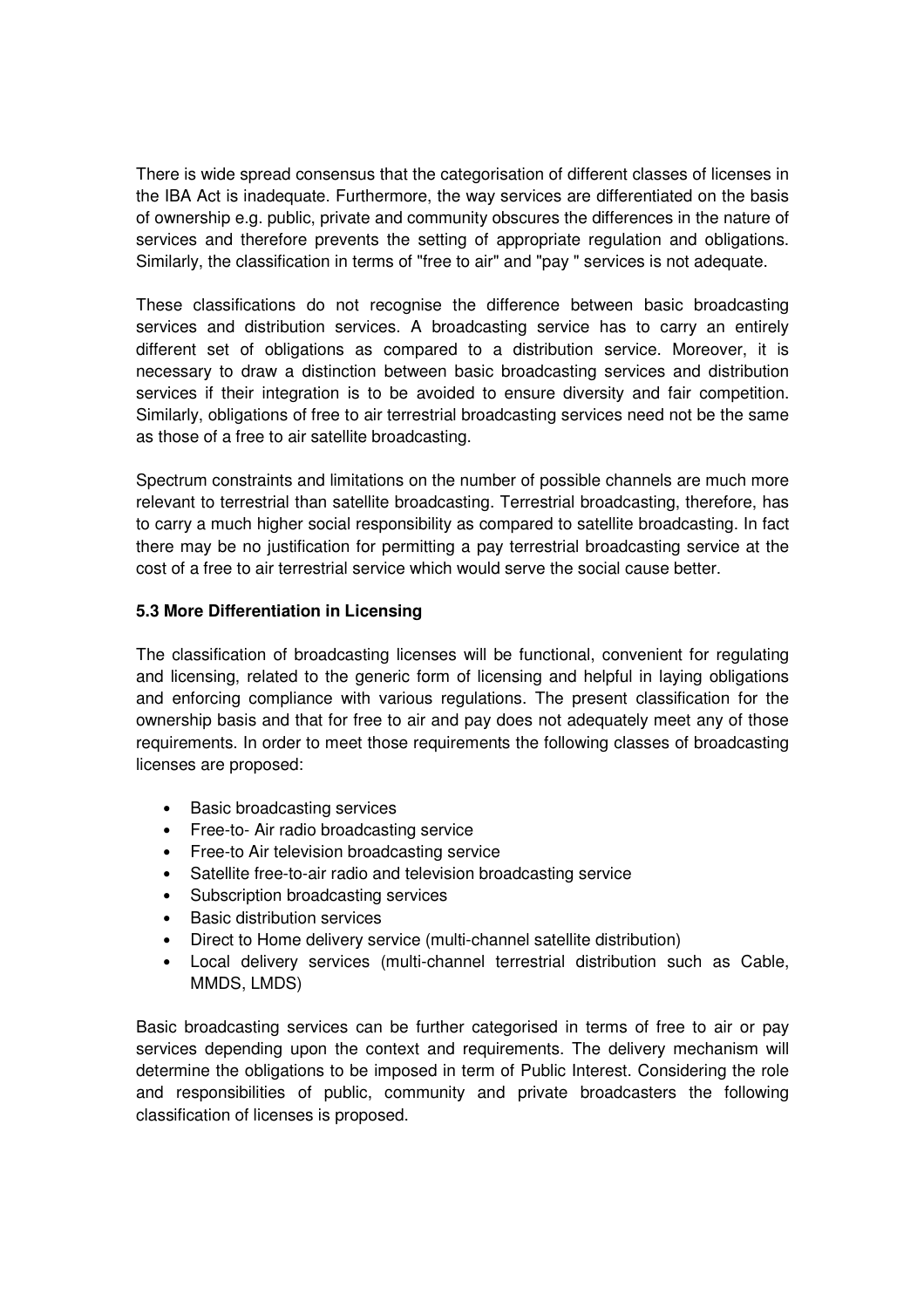### **5.3.1 Public Service Broadcaster**

The Public Service Broadcaster has to operate its services in the interest of the broader public. Its services should be available to each and everyone without any discrimination of the recipients' geographical location or his ability to pay for the service.

The Public service broadcaster should therefore, be granted licenses in the following categories:

- Free to air terrestrial radio broadcasting service
- Free to air terrestrial television broadcasting service this includes both the Public Service channels and the Public commercial services
- Free to air satellite radio and television broadcasting service

## **5.3.2 Community broadcasters**

The basic objective of community broadcasting is to meet the broadcasting needs of a community or communities living in a specific geographic area at the local level. Community broadcasting services should be free to air as in case of public broadcasting services. There may be no reason for them to operate a satellite broadcasting service or enter into the business of distribution of broadcasting services. Even though local television at the community level may not be viable as of now, a license provision for this category should be made now for the future. Community broadcasting should, therefore, be granted a license in the following categories:

- Free to air terrestrial radio broadcasting service.
- Free-to-air terrestrial television service

#### **5.3.3 Private broadcasters**

Private broadcasters may be granted licenses in the following categories:

- Free to air terrestrial radio broadcasting service
- Free to air terrestrial television broadcasting service
- Satellite radio and television broadcasting service (it should be left to the broadcaster to decide whether he should provide this service on free to air or pay basis or a combination of both)
- Direct to Home delivery service (multi-channel satellite distribution broadcaster should be free to choose the technology mix to distribute the services subject to the condition that the receiving equipment should be inter-operable)
- Local delivery service (multi-channel terrestrial distribution broadcaster should be free to choose the technology mix to distribute a service subject to the condition that the receiving equipment should be interoperable)
- Public service obligations should be imposed on all distribution services. These obligations should include the carriage of public service channels.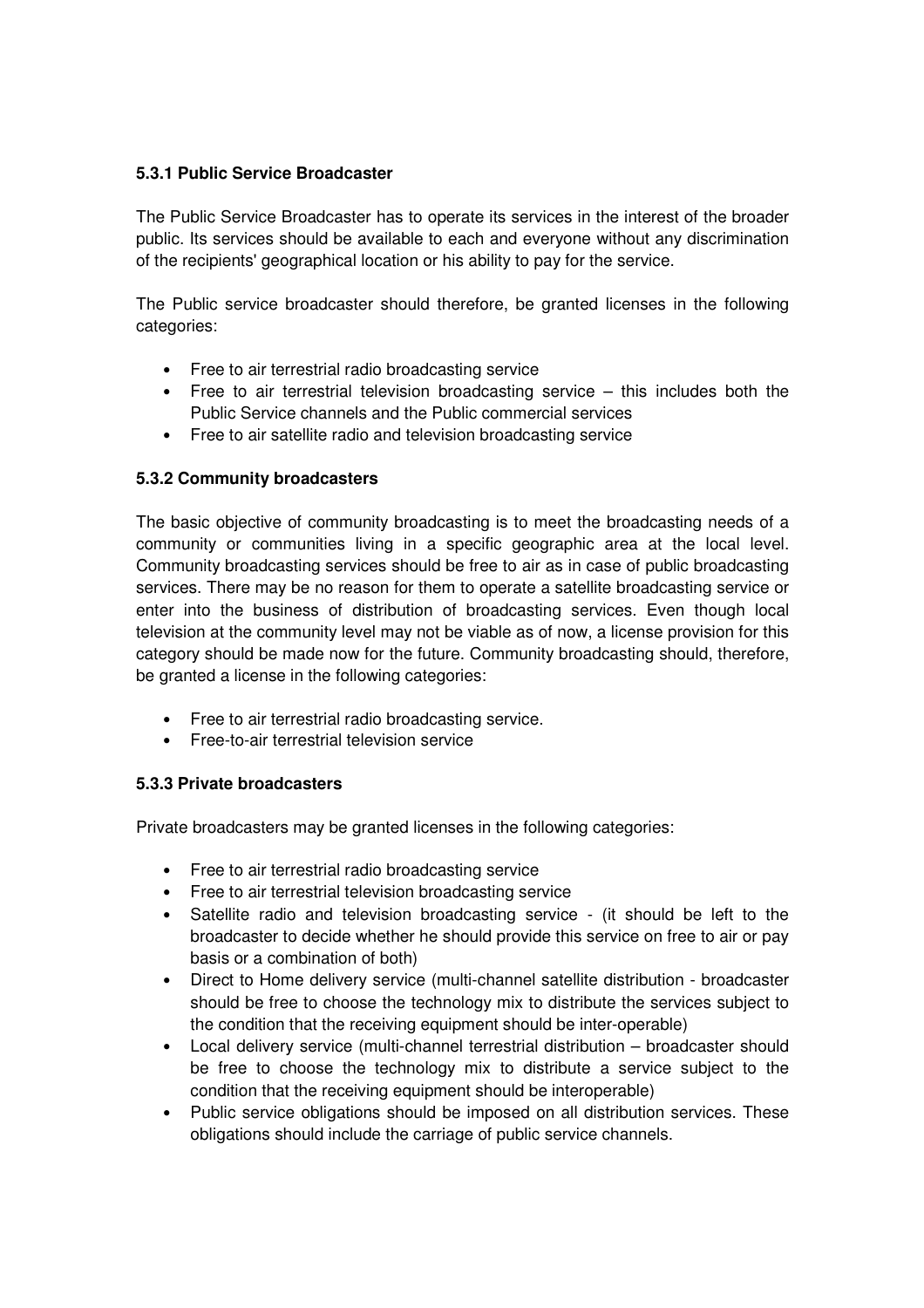## **Chapter Six : Signal Distribution**

The IBA Act provided for three categories of signal distributors. They are, by definition:

- A common carrier who shall be obliged, subject to its technological capacity, to provide broadcasting signal distribution to broadcasting licensees upon their request on an equitable, reasonable, non-preferential and non-discriminatory basis.
- A person who is to provide broadcasting signal distribution for broadcasting licensees on a selective and preferential basis.
- A broadcasting licensee who chooses to provide, either wholly or partly, broadcasting signal distribution for himself or herself but who does not provide the same for any other broadcasting licensee.

The broadcast network reaches large segments of the South African population but there are still major gaps in the provision of, particularly, a basic, free television service to the country at large. Television penetration, on the whole, is only about 60%, which means that some 40% of the people have no access to television. This is compounded by nearly half of the population not having access to receivers.

There are other technologies, such as satellite, which can be used to distribute and receive broadcast services. They are, however, costly now but will increasingly play an important role in the future.

#### **6.1 Signal Distribution Objectives**

The regulatory strategy for the signal distribution sector must achieve the following objectives:

- There must be access to signal distribution services and facilities
- Access by content providers to distribution facilities, and
- Access by end users to content (broadcasters and viewers)
- Signal distribution must be affordable
- Flexible tariffs structure for services where, for example, public interest imperatives apply
- A scheme for tariff regulation
- Signal distribution systems must be open and interoperable, harmonised with the region and able to meet international distribution standards
- Regulatory accountability by signal distributors
- License for signal distribution taking into consideration the license conditions and regulatory requirements.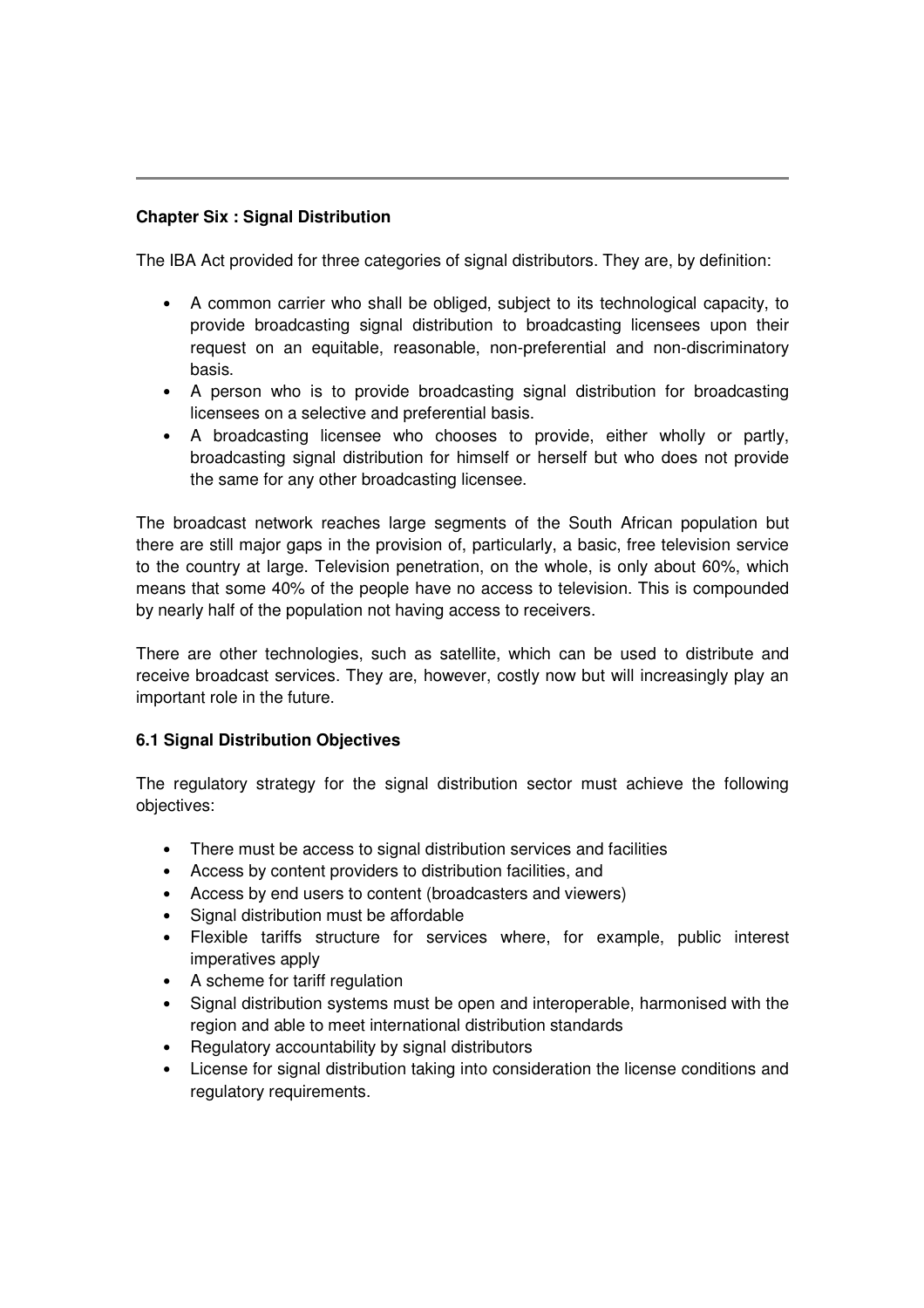- Market inefficiencies in the business of signal distribution will be minimised to the greatest practicable extent, and the South African distribution environment will be opened up to competition by the year 2000
- access to high sites will be afforded to all signal distributors upon the opening of the signal distribution market to competition.
- South African channels will be prioritised and in pursuit of this objective the Regulator will encourage and facilitate a must-carry regime for South African channels.
- Priorities for signal distribution should reflect:
	- o South Africa's social goals
	- o The needs of the broadcasting community
	- o The needs of end users of broadcasting services
	- $\circ$  The need to strategically position the signal distribution sector for the Multimedia future.
	- o The need to enhance the skills and talent of operators in order to develop a capacity to compete in global markets
- South Africa's radio frequency spectrum allocation plans should reflect South Africa's social goals
- Vertical integration of signal distribution and broadcasting services will be minimised to encourage empowerment, investments and diversity.
- South African control of signal distribution services will be retained.

# **6.2 Policy Initiatives**

# **6.2.1 Enterprise Reform**

Sentech is licensed as a common carrier in terms of the IBA Act. Sentech is a public company. The Green Paper identified the need to restructure the operations of Sentech in order to achieve the following ends:

- Restructure the signal distribution sector and make it more competitive
- To implement universal service
- To enhance the skills and technological options available to the enterprise
- To strategically position the signal distribution sector and Sentech for the Multimedia future.

Public response and consultation has indicated the need for this restructuring exercise.

Sentech will be repositioned and restructured within 2 years. A process is underway to achieve these reform policy proposals.

#### **6.2.2 Options for restructuring Sentech**

• Retention of status quo.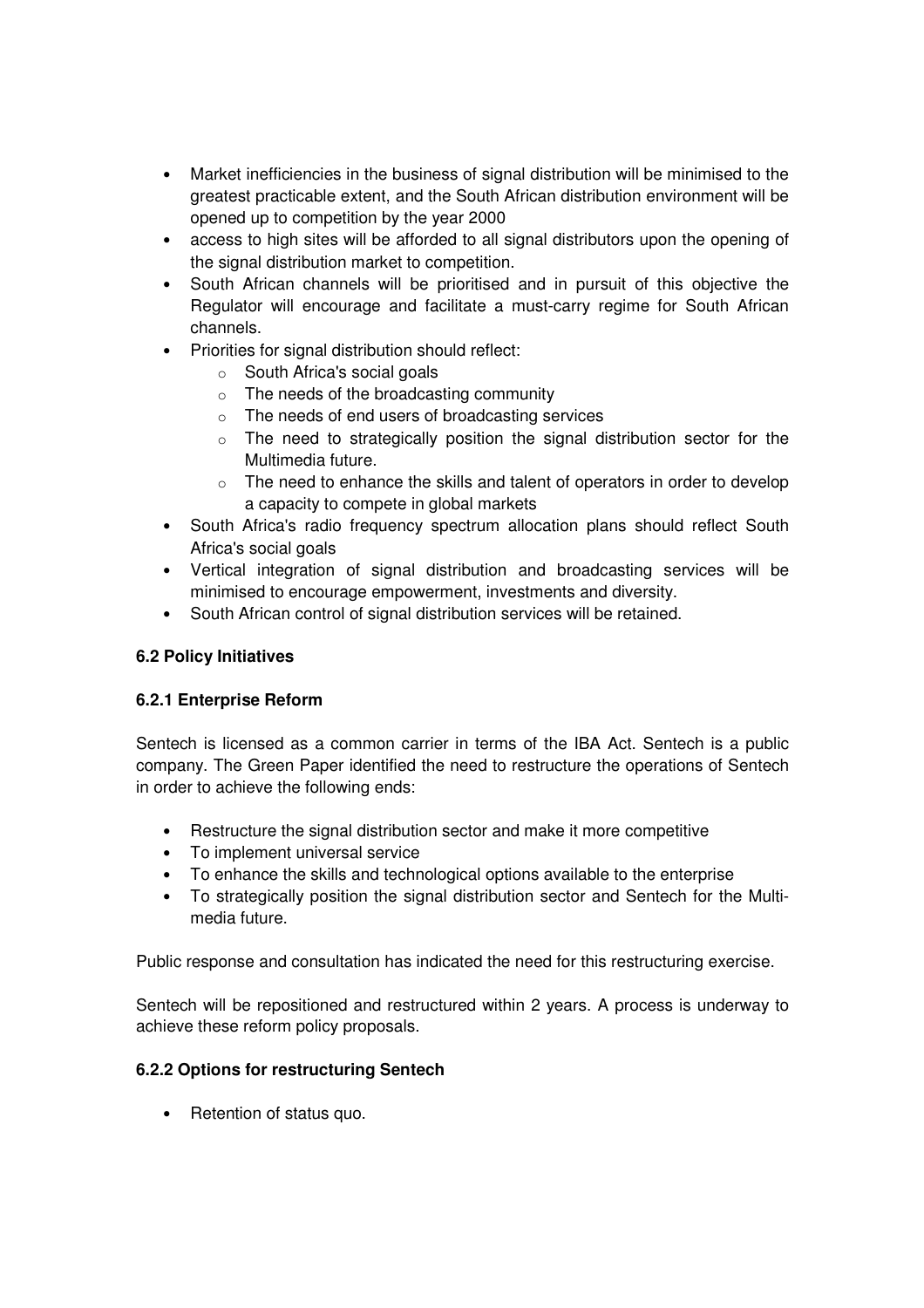- Partnerships
- privatisation

### **6.2.3 Spectrum Management Agency**

Technological innovations have put added emphasis on the need for the proper management of the spectrum. The frequency spectrum can now be used to deliver a variety of services including education, communication, commerce, health and emergency services.

The Government is of the view that spectrum management in South Africa must be administered by a body that is not also responsible for the provision of services utilising spectrum.

In other words spectrum management and allocation decisions should not be taken by the armed services, the police, telecommunications companies, broadcasters, signal distributors, airline interests or the like.

A body needs to exist that retains overall responsibility for the efficient, effective and economic use of the country's spectrum assets. These assets are immensely valuable and should be exploited in ways, which best meet the needs of the country as a whole.

No sectional interest should be preferred above another. A body independent of sectional interests is best placed to make major management and allocation decisions and to rule over demarcation disputes.

Many other countries have specialist regulatory agencies of this kind. And whether they have a separate specialist agency or, as an alternative, the function of spectrum management is merged in an agency with other, related functions, most countries acknowledge the need to separate spectrum management from spectrum use. The conflicts of interest that inevitably arise when a spectrum user is also the spectrum manager are impossible to resolve in a publicly acceptable way.

Spectrum allocation is, as well, an international affair. In order to ensure that domestic use of the radio frequency spectrum does not have international consequences that are unintended, many domestic allocation decisions follow international practice.

The International Telecommunications Union is the principal international forum within which international consensus is reached about spectrum use, and ITU Conventions have, in some countries, been given the equivalent status of international treaties.

This international work also needs to be conducted on behalf of the State by an agency that is independent of spectrum users.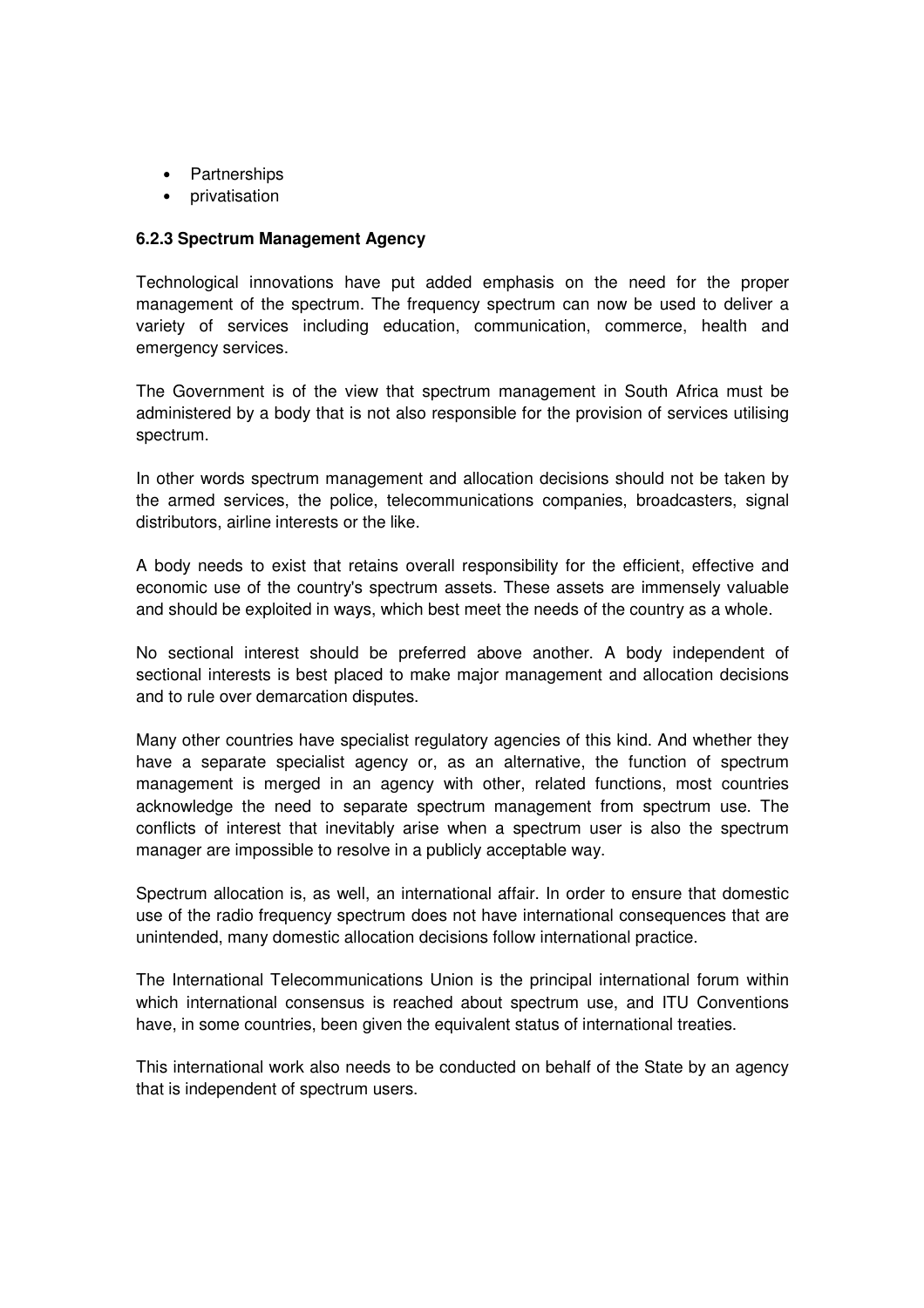### **6.3 Policy Framework**

In order to achieve these ends the government feels that a Spectrum Management Agency should be established, by Parliament, within the portfolio of the Minister for Communications.

The Agency should be vested by Parliament with the function of overall policy development and supervision of South Africa's radio frequency spectrum in order to maximise, by ensuring the efficient allocation and use of spectrum, the overall public benefit derived from using the radio frequency spectrum.

In addition, the Agency should be responsible for the overall research and planning of the use of the spectrum to meet the needs of the various services and to allocate the frequency bands that will be used for communications, broadcasting, telecommunications etc.

The Regulator will continue to perform the important tasks of planning and supervising the frequency spectrum designated for broadcasting purposes in accordance with the national frequency allocation plan.

It is targeted that this Agency will commence operations in the year 2000 when competition will be opened up in the area of signal distribution.

#### **Chapter Seven : Digital Convergence and Multi-Media**

#### **7.1 Cable and other Multi-Channel Distribution Services.**

The Green Paper outlined the need for the development of a framework to introduce multi-channel services, stating that such a strategy is important as a means of expanding the distribution infrastructure and as a platform growth of additional television services in the future. It recognised that successful introduction of these platforms is dependent on the ability to offer an attractive package of new services both domestic and foreign. Such services could be conventional television and radio services but might also be new interactive multimedia and other services delivered from the Internet.

The Green Paper requested comments as to the conditions that should be put upon multi-channel systems so that:

- the widest audience would be available to South African programming services,
- priority be given to local content,
- fair competition be facilitated and
- fair and equitable rates are provided to both consumers and to content providers.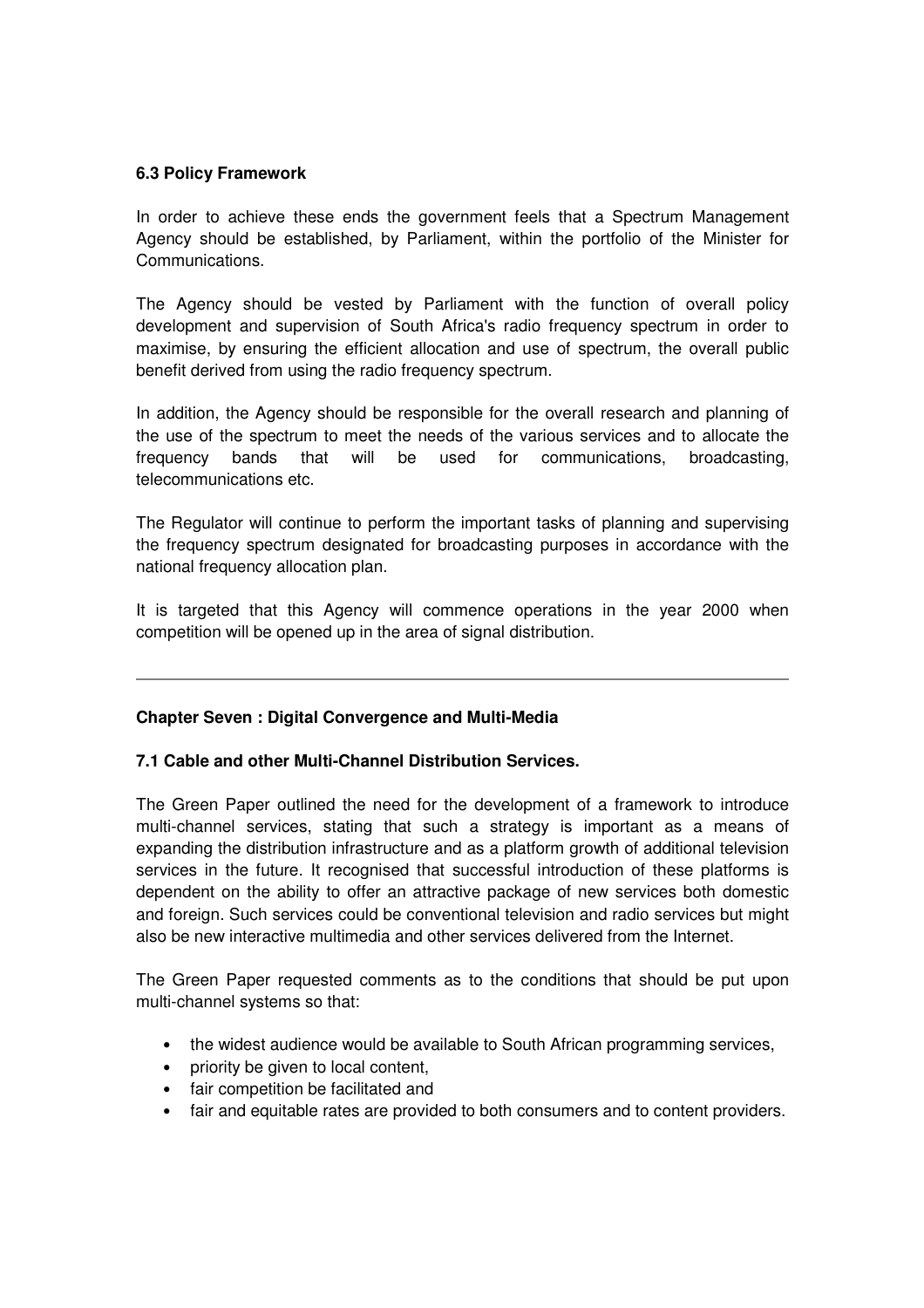The Green Paper noted that signal distributors could avoid the regulation of their services depending on the type of satellite or other platform used and requested comments as to how to ensure that similar businesses be dealt with equitably.

The Green Paper requested comments on competition in the distribution business. It wished discussion as to whether multiple technologies should be licensed to compete with each other as well as whether competition by several operators using the same technology should be permitted.

# **7.2 The Objectives for Multi-Channel Distribution Systems**

Government's objectives that underpin the multi-channel distribution system are:

- Multi-channel delivery systems should be introduced in a manner that will serve social goals cost effectively and efficiently. In particular, these systems should play a significant role in meeting the following goals:
- Universal access by all South Africans to broadcasting and multi-media services.
- Provision of a diversity of types of programme content.
- Delivery of relevant services to all official language groups.
- Efficient rollout of regionally relevant services.
- Delivery of public and educational services.
- The introduction of multi-channel systems should bring economic advantages to South Africa by:
- Providing employment and training for South Africans both in the roll out of the services and in their operation.
- Creating opportunities for South African entrepreneurs to manufacture hardware for such systems.
- Creating opportunities for South African content providers to introduce new services.
- Providing services to marginalised groups that will allow them greater participation in the economy.
- The introduction of multi-channel distribution should not favour one technology over another.
- Multi-channel distribution services have the potential to allow the delivery of multiple local services as well as international services. The introduction of the multi-channel delivery systems should be in line with policy and strategy of prioritising South African content and ownership
- Multi-channel distribution services should play a role in the financing of the production of local content. They can do this in two ways:
- By the payment of license fees.
- By contributing to production funds.
- Multi-channel distribution services can provide competition in the delivery of voice and data to businesses, educational institutions and homes.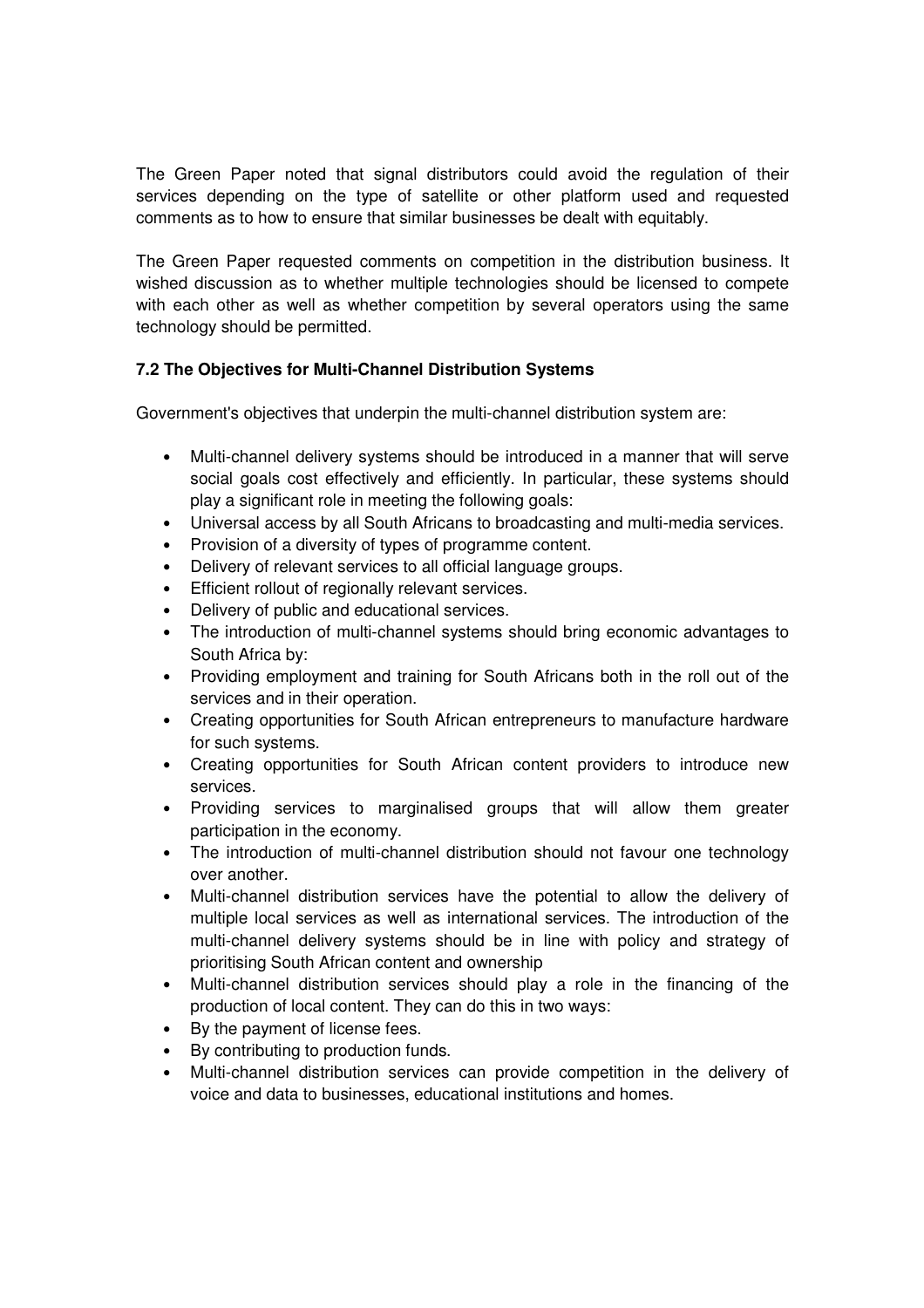## **7.3 Policy Framework**

The Government will direct the Regulator to conduct a Public inquiry and report to the Minister of Communications by December 1999 on the introduction of a regulatory regime for the multi-channel distributions systems.

Policy thrusts that will inform the regulatory regime are:

- All persons providing multi-channel distribution services will be required to hold a license to do so and to pay an appropriate license fee for this purpose.
- There will be competition in the delivery of services between satellite and terrestrial providers.
- In the case of terrestrial providers, one provider could be licensed as a monopoly provider in each area to be licensed. The Regulator will recommend, and the Minister will determine, the franchise areas to be served, bearing in mind the wish to ensure that services are extended to all regions of the country. Applicants wishing to provide monopoly service to a franchise area will be invited to choose the technology or mix of technologies to be used to ensure comprehensive coverage. For example, a franchisee may choose to use wire line cable to serve a densely populated urban area and a wireless technology such as MDS to serve the less densely populated surrounding rural areas. Any technology chosen must be technically capable of the delivery of multi-media services.
- The Regulator will recommend what an appropriate first license term will be. Comprehensive coverage of the franchise area will be required over the first license term. Comprehensive coverage will mean that service is available anywhere that electricity has been provided.
- Service may be provided to Universal Service Agencies, community centres, libraries or other public buildings that are accessible by the mass of the population.
- The Government will direct the Regulator to review and make recommendations on whether there should be competition between DTH satellite services or whether a monopoly should be allowed in this area.
- The Regulator will examine whether there can be vertical integration between multi-channel distributors and broadcasters. If it is eventually decided that this will be permitted, the regulator will report on mechanisms to ensure that neither a multi-channel provider nor a broadcaster provides undue preference to an affiliated company.

#### **7.4 Signal Carriage:**

- All broadcast services to be distributed by multi-channel providers must hold licenses issued by the Regulator
- Multi-channel providers will be required to carry all channels licensed to serve part or all of their franchise area. After this they may carry other signals, domestic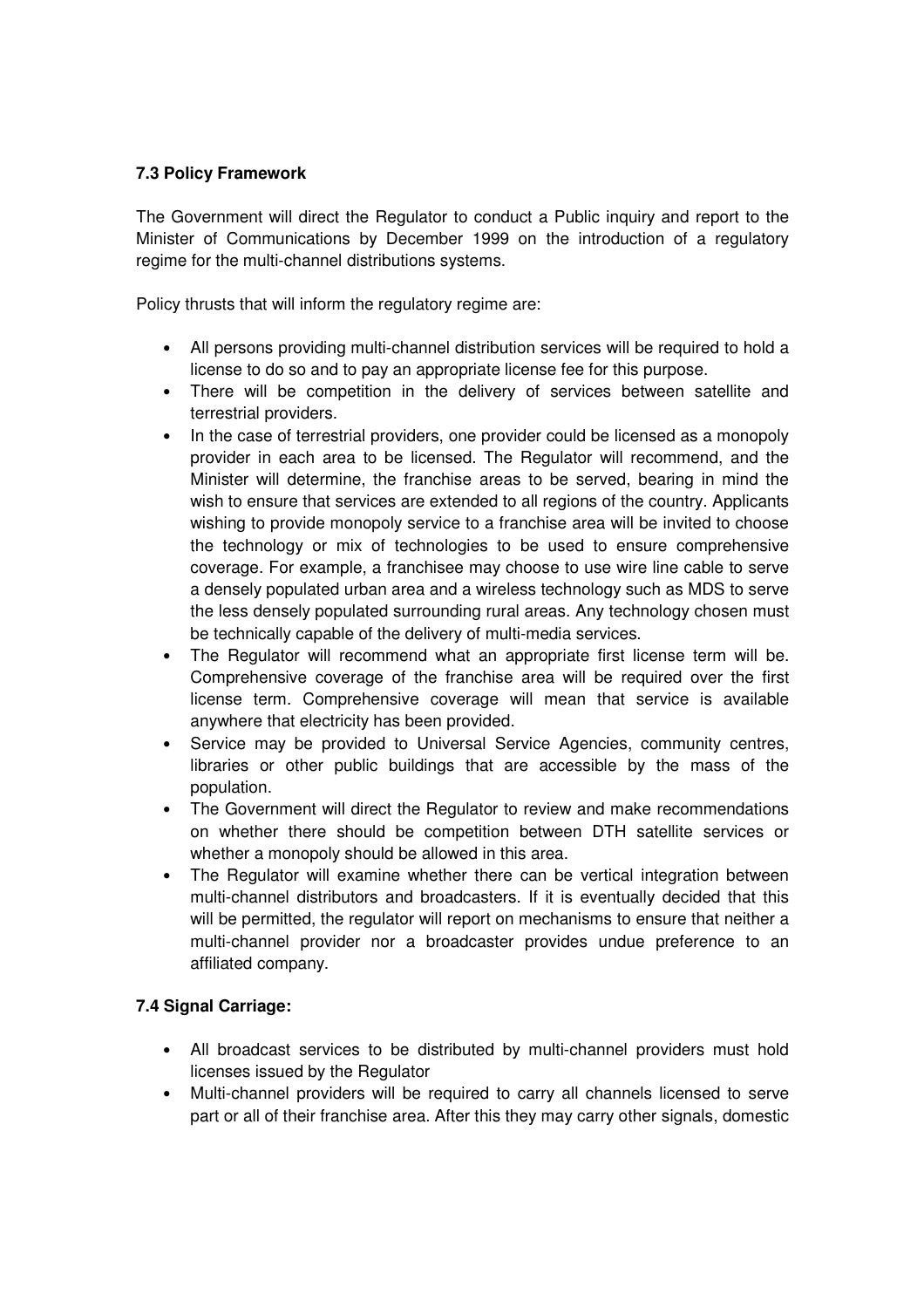and foreign, upon approval by the Regulator. In cases where there is not sufficient channel capacity to carry all signals, signals providing local content will have priority.

- Special efforts must be made by terrestrial providers to give priority to services that reflect the linguistic make-up of the area to be served. Satellite providers should reflect South Africa's linguistic profile.
- Non-broadcast services such as data transmission do not need to hold a license but their revenues must be included in the calculation of license fees to be paid by the provider and no discrimination in access shall be permitted.
- All providers must furnish the capacity to provide Internet TV services throughout their licensed area as is practical. The provision of receiving equipment by community centres will make Internet TV available to the public. For individual homes, multi-channel broadcasting service providers must thus provide services on a rental basis and the rental agreement must allow the customer to terminate the agreement on one month's notice. Customers will be free to purchase such equipment from the provider of their choice. The Regulator will examine the time frame in which such services should be made available.
- Regulation of rates: Given that there may be monopolies granted in terrestrial multi-channel distribution, a price cap system will be put in place to protect consumers from abusive pricing practices. The Regulator will investigate and report on appropriate ways to meet these goals and recommend a regime for the establishment of rates.
- All persons holding multi-channel distribution licenses will be directed to contribute a portion of their revenues to the South African Television and Radio Production Fund. The Regulator will report on the percentage to be collected and the necessary mechanisms.

#### **7.5 The Internet**

The Green Paper outlined how the Internet is evolving from a narrow band interactive facility to wide band transmission of sound, data and images. Cable modems and telephone technologies such as ISDN or ADSL will compete with wireless delivery mechanisms such as satellite and MMDS that use a telephone return path. As more fibre is rolled out even greater bandwidth will become available. Eventually broadcast services will be delivered via the Internet.

The new technologies raise difficult issues for the broadcast arena. While broadcast regulation can ensure that the public does not have to endure racist broadcasts or child pornography, it is not clear how such areas can be regulated on the Internet. Similarly the Internet allows consumers to receive content from anywhere in the world. Local content may or may not be applicable to services in South Africa. The rationale for the regulation of over the-air or subscription broadcasters will be challenged by this potentially unlicensed competition. Finally, the Internet challenges enforcement of copyright and other intellectual property rights.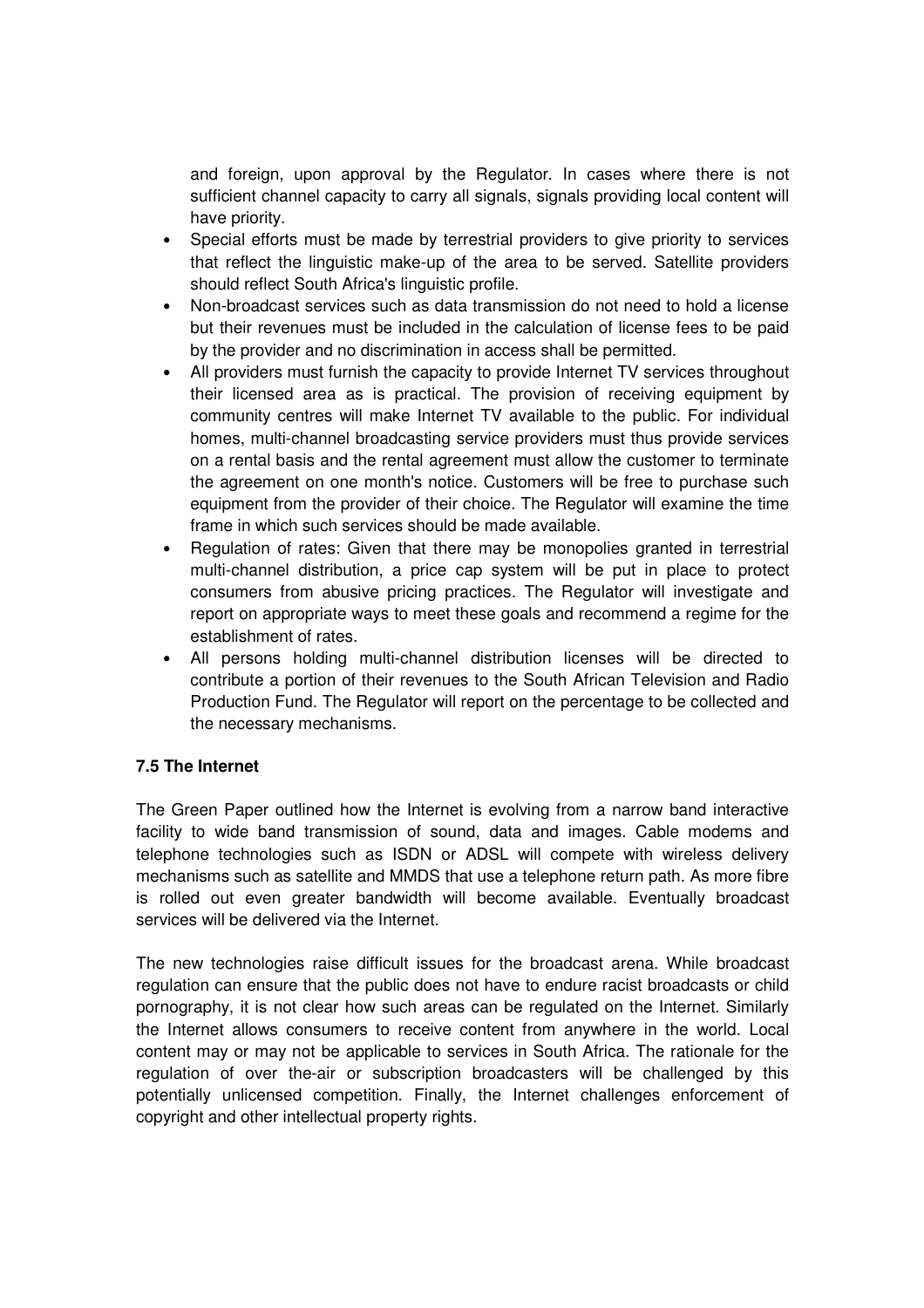Local Internet Service Providers will connect consumers to the Internet. There is potential for the State to intervene via the ISP's. However, the ability of Internet providers to control the material that flows to consumers is limited or non-existent. They can monitor their own proprietary material and can develop navigational systems that offer local material in their default menus. Nonetheless, regulation of the supply side is difficult to achieve.

Most countries are opting for subsidy of local content to ensure their presence on the Net. In South Africa it is not clear that public funds are sufficiently available to make this kind of subsidy a priority for public expenditure. We will need to find innovative ways for private enterprise to meet public policy goods in the rollout of the Internet.

It is likely that the Internet will be provided to the most affluent section of the population earlier than other sectors. One way that services can be provided to the poorer and to the rural sectors is through the use of community centres and libraries as locations where individuals and groups can get access to the Net and in particular to public services. The Government has initiated a project to rollout 100 Telecentres with Internet connection for the year 1998. Public kiosks attached to the Internet could allow individuals to register important information such as births and marriages, to acquire or renew drivers' or other licences and to even input their opinions to government processes such as this one.

Government has placed an emphasis on rolling out terrestrial distribution that has Internet TV capacity. This will be the most efficient way to make Internet capacity available to a large portion of the population.

# **7.5.1 Objectives of the Internet**

The final position on the Internet will be informed by the following policy objectives:

- Access to the Internet should be provided to as wide a population base as possible. This does not require that it is necessarily available to all homes but certainly it could be rolled out to most communities through USA's or other community centres.
- The private sector will probably be in the best position to choose the appropriate technology or combination of technologies that will ensure the widest coverage. The licensing framework proposed for broadcast signal distribution would provide the incentive for franchisees to roll out the technology in the most cost-effective manner.
- Universities and technikons are large users of the Internet. It is hoped that they may find ways to extend services to members of the community.
- The most economically efficient means of providing interactive services to the largest number of people is through Internet TV and therefore, all multi-channel distribution systems should have the capacity to provide Internet TV services.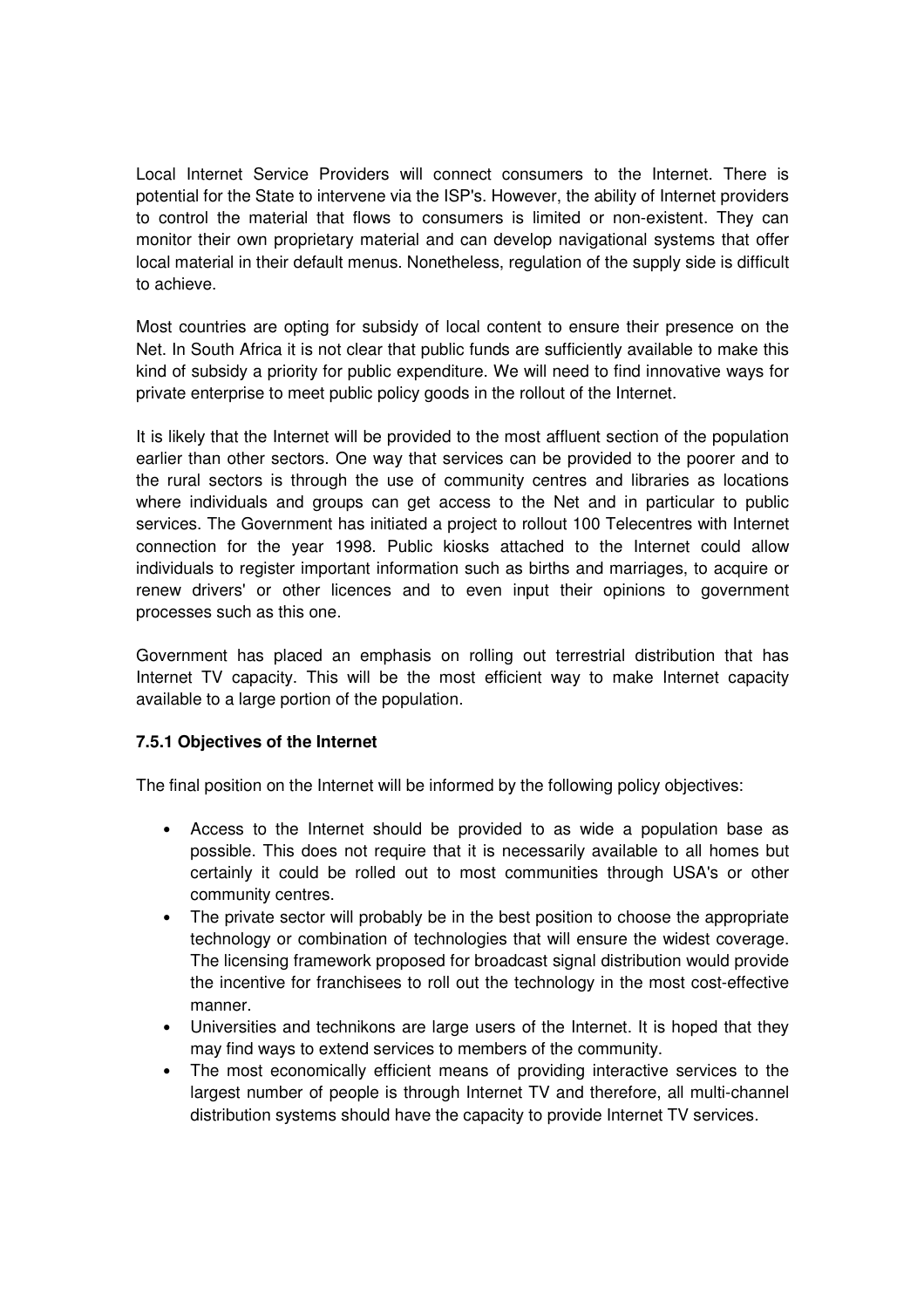• The Internet should help in the democratisation process by allowing the largest number of individuals and communities to have access to a variety of information and educational material. In addition, it can set up inexpensive means for people in one community to reach out to other communities.

A strategy will be developed for the rollout of the Internet. Parts of that strategy are laid out in the multi-channel distribution section of this document

To the extent possible, Government information will be digitised and made available electronically. In addition, citizens who wish to communicate with their governments should be able to do so electronically. The Government will study the possibility of placing information kiosks or other means of accessing the Web in public sites. Government's strategy will be to find means to provide service electronically to be more efficient and effective.

#### **7.6 Digital Broadcasting**

There is no doubt that South Africa faces considerable difficulty with the task of extending broadcasting services to all South Africans.

There are many South Africans who have no access to broadcasting services at all.

Major advances have been achieved in the past four years, but much more remains to be done.

Elsewhere in the world major technological transformations are being actively considered by many developed countries. Some of these countries have even begun setting new policy frameworks in place that will deal with technological change, and a few have actually begun the technological transition.

The technological transformation in question is the change from analogue to digital technology as the means of transmission of broadcasting services.

Ever since broadcasting began, analogue technology has been the technology of transmission.

The development of digital technology, which has had considerable implications for the fields of telephony, telecommunications and computing, has been actively examined for many years by both radio and television broadcasters and their engineers.

Because digital transmission has different implications for the radio and television arms of the broadcasting sector, it is better if the ensuing discussion is broken into separate discussions about radio and television.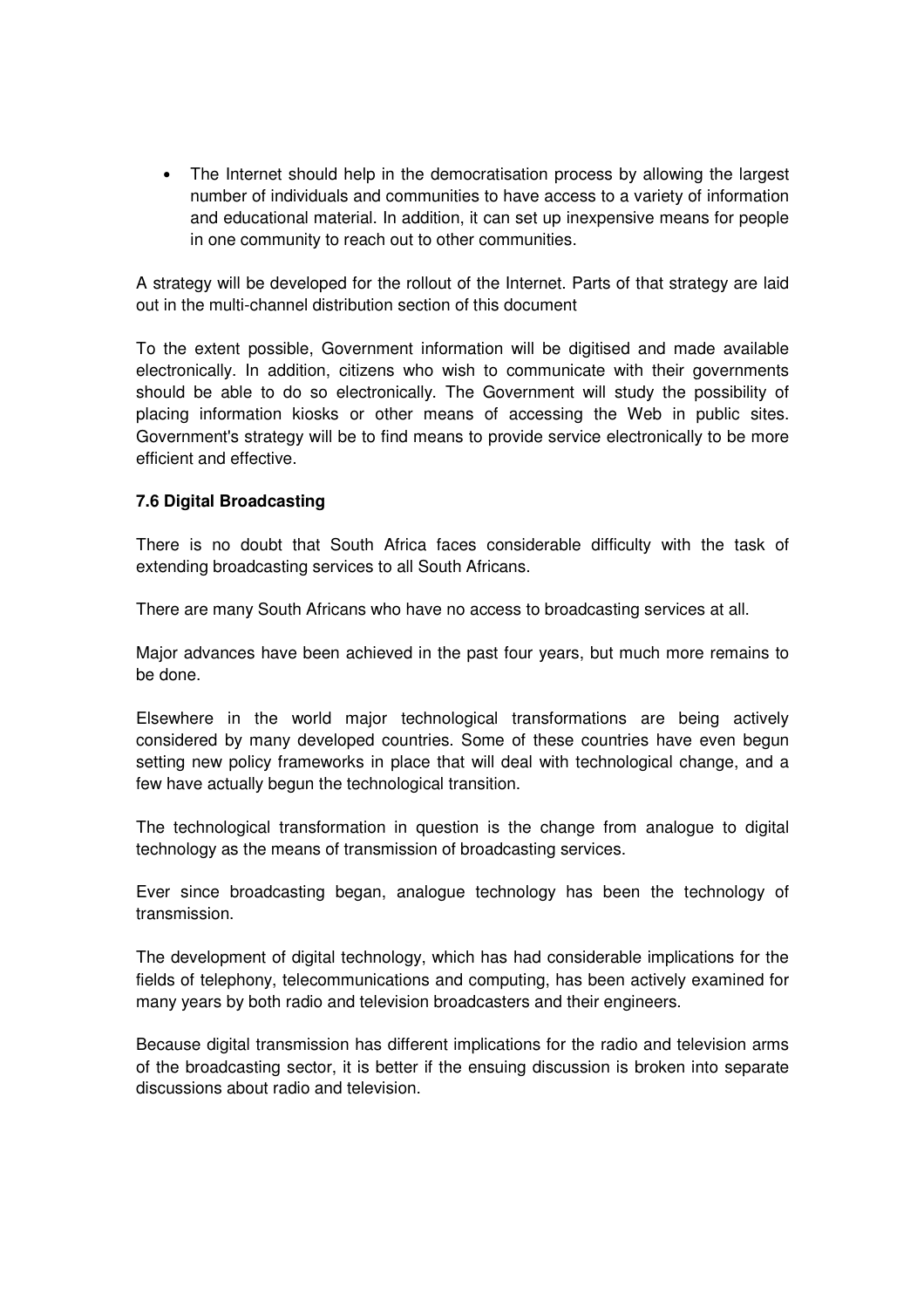### **7.6.1 Digital Television**

The transmission of television by digital means has been, until very recently, the province of multi-channel subscription services delivered to the end user by satellite or cable.

This has served to help broadcasters deliver channels of programs economically. For example, satellite transmission costs have been made affordable because several channels of digitised programming can now be delivered by the same transponder capacity that once supported a much smaller number of channels.

Consumers can receive all these channels on their analogue television receivers with the assistance of reception dish, set-top box and down-converter technology. They receive these programs in analogue form and in standard definition.

Throughout the world there has been virtually no digital terrestrial television broadcasting. The field of terrestrial broadcasting has been the province of free-to-air broadcasters broadcasting by analogue means.

Free-to-air broadcasters have been exploring for many years the concept of 'advanced television' or 'high definition' television, transmitted terrestrially.

These examinations were focussed, when they began, on making analogue technology carry greater signal capacity and deliver high definition images. After a number of years of unproductive research, attention gradually switched to an examination of digital technology. This work was more successful and now two suites of digital transmission standards have emerged, from separate collaborations in America and Europe, offering the prospect of digital terrestrial television broadcasting.

# **7.6.2 Options for the Future**

South Africa is faced with a number of choices for a coherent policy on digital broadcasting. These choices relate to:

- Transmission standards
- Equipment standards

## **7.6.3 Transmission Standards**

- American (ATSC)
- European (DVB)

The American standard was designed for channel spacing of 6MHz, and the European for 8MHz. The Australian channel spacing is 7MHz. South African channel spacing is 8MHz.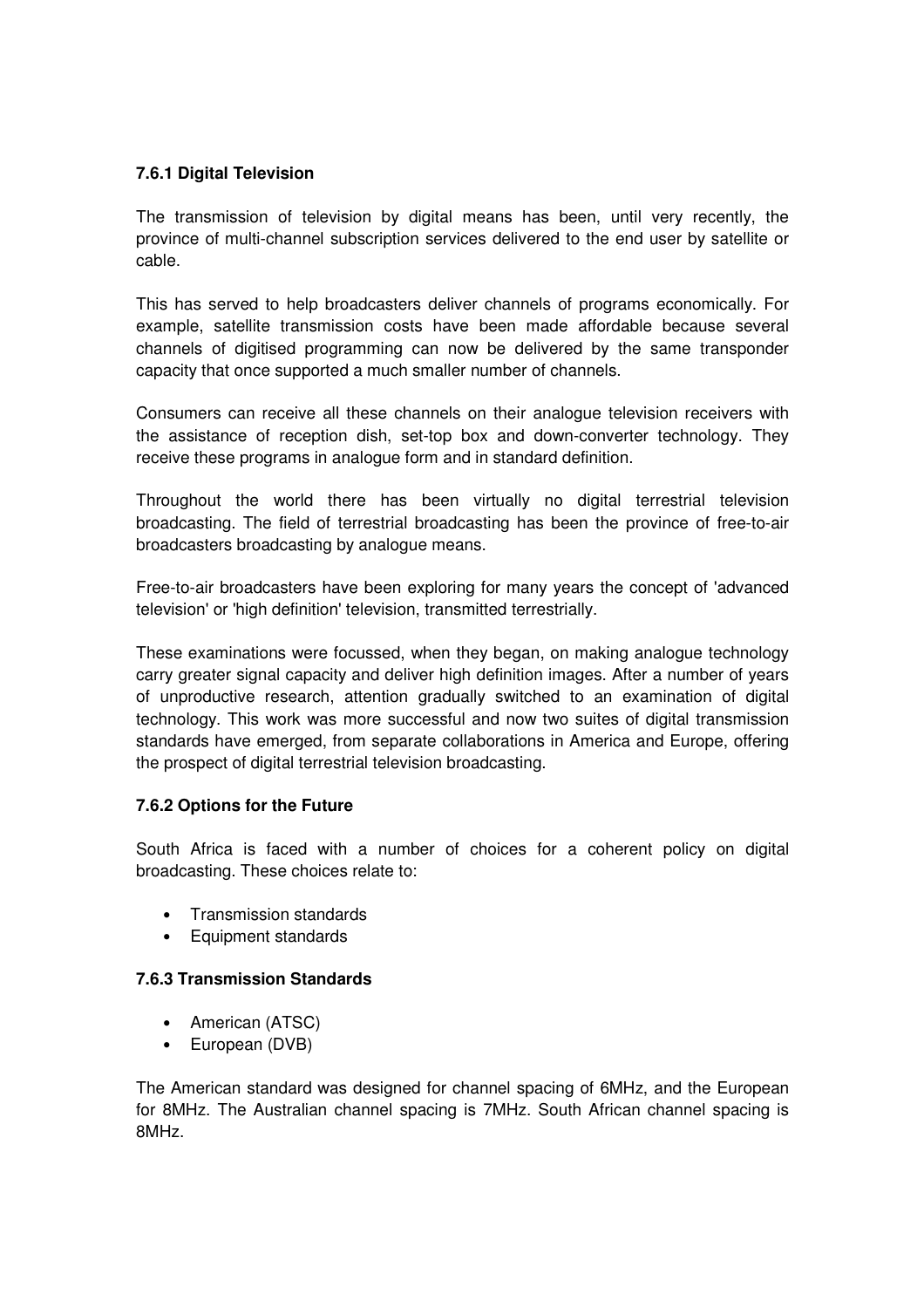### **7.6.4 Conversion of Free-to-Air Networks from Analogue to Digital Transmission**

This will require a long period of simulcasting - broadcasters will broadcast for many years, perhaps as long as ten or fifteen years - so that consumers can make full economic use of analogue-only television sets, before analogue transmissions cease and digital transmissions take over completely.

### **7.6.5 Digital Television**

- High definition
- Standard definition

Single channel high definition programmes can be broadcast on the equivalent spectrum bandwidth taken up by a single analogue free-to-air channel, whilst several channels of standard definition programmes can be offered using the same bandwidth of spectrum.

Standard definition digital programmes can be transmitted, converted to analogue format by set-top box technology, and viewed by audiences on those receivers, but high definition digital television makes it necessary for analogue television receivers to be replaced by receivers with digital capacity.

#### **7.6.6 Digital Receivers**

Receiver manufacturers will also be following international developments closely. Although the Americans have committed to high definition television using the ATSC standards, the global scale economies of production will be very influential in determining how much digital television receivers will cost the consumer.

The cost of new receivers to the consumer will significantly influence the standards choice to be made by policy makers. Many countries will wait until a clearer, more definite picture emerges about standards and consumer costs.

#### **7.6.7 Digital Radio**

Developments in digital audio or radio broadcasting (DAB or DRB) have focussed, after many years of developmental work on the adoption of a single transmission standard - Eureka 147. Most of the countries of the world that are considering digital radio policy have either decided to adopt or are leaning towards that standard, broadcasting in the L-Band.

The United Kingdom has been a pioneer in the development of digital radio technology, through the British Broadcasting Corporation. The BBC has invested very heavily in pilot testing of the technology, but the unavailability of receivers to consumers, until very recently, has held back progress.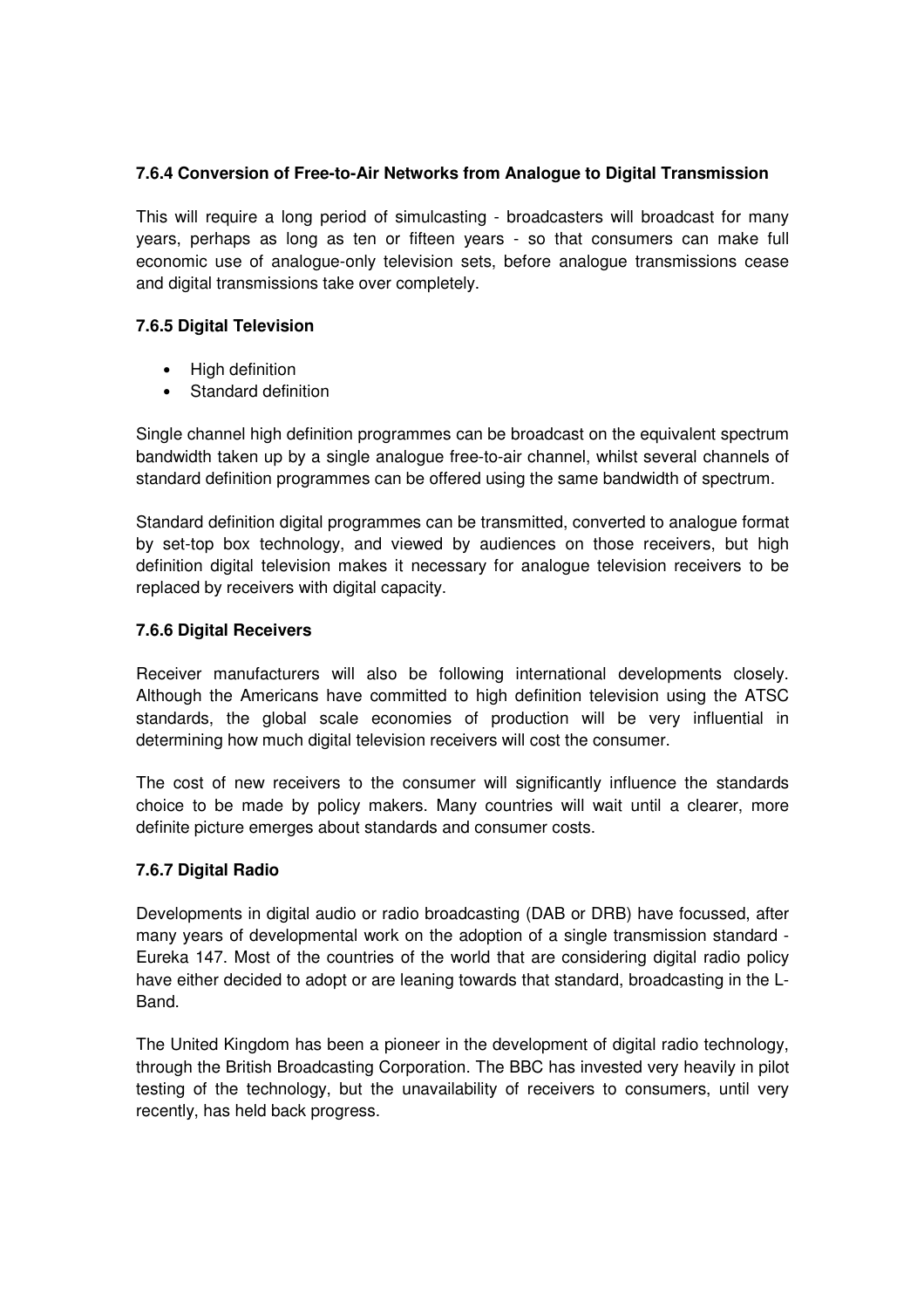In late 1997 a number of receiver manufacturers unveiled digital radio receivers at a German electronics fair. Manufacturers foreshadow that vehicle receivers will be available in UK shops by late 1998, followed by fixed receivers and then portable receivers by the year 2000.

As with all new technologies, there will be an initial premium, but prices will fall as the market grows.

The BBC estimates that, in ten years from now, the prices that consumers will pay for digital radio receivers will be only marginally more expensive than a typical analogue radio receiver.

Further into the future, the BBC is looking at utilising satellite delivered digital radio.

#### **7.6.8 Objectives for Digital Broadcasting**

Developments in digital technologies and digital policy need to be closely studied by the South African broadcasting community, with a view to assessing their potential impacts and to establishing a strategy for the transition from analogue to digital transmission and reception of broadcasting services.

The Government would wish to preserve, in a digital age, a similar policy framework that observed South Africa's cultural imperatives, including obligations relating to local content production, geographic coverage of services and the provision of a comprehensive range of services by public, private and community broadcasters.

The Government has identified two phases of digitisation: preparation and transition followed by implementation.

The first phase – preparation and transition – may well be of several years' duration, but, as has happened in a number of countries that are considering the implications of digital technology in broadcasting, these preparations are essential to underpin progress in the field.

Broadcasters and independent producers will be encouraged to consider conversion of their studio, production and communication technologies from analogue to digital, and, as this conversion takes place, to develop all necessary capacity to operate as a digital broadcaster.

Archives conversion within the SABC and former SABC radio stations also needs to be given some priority – this will ensure that converted programmes will be available to programme makers and, potentially, to online services users and providers. Multi-media applications for these materials will be explored.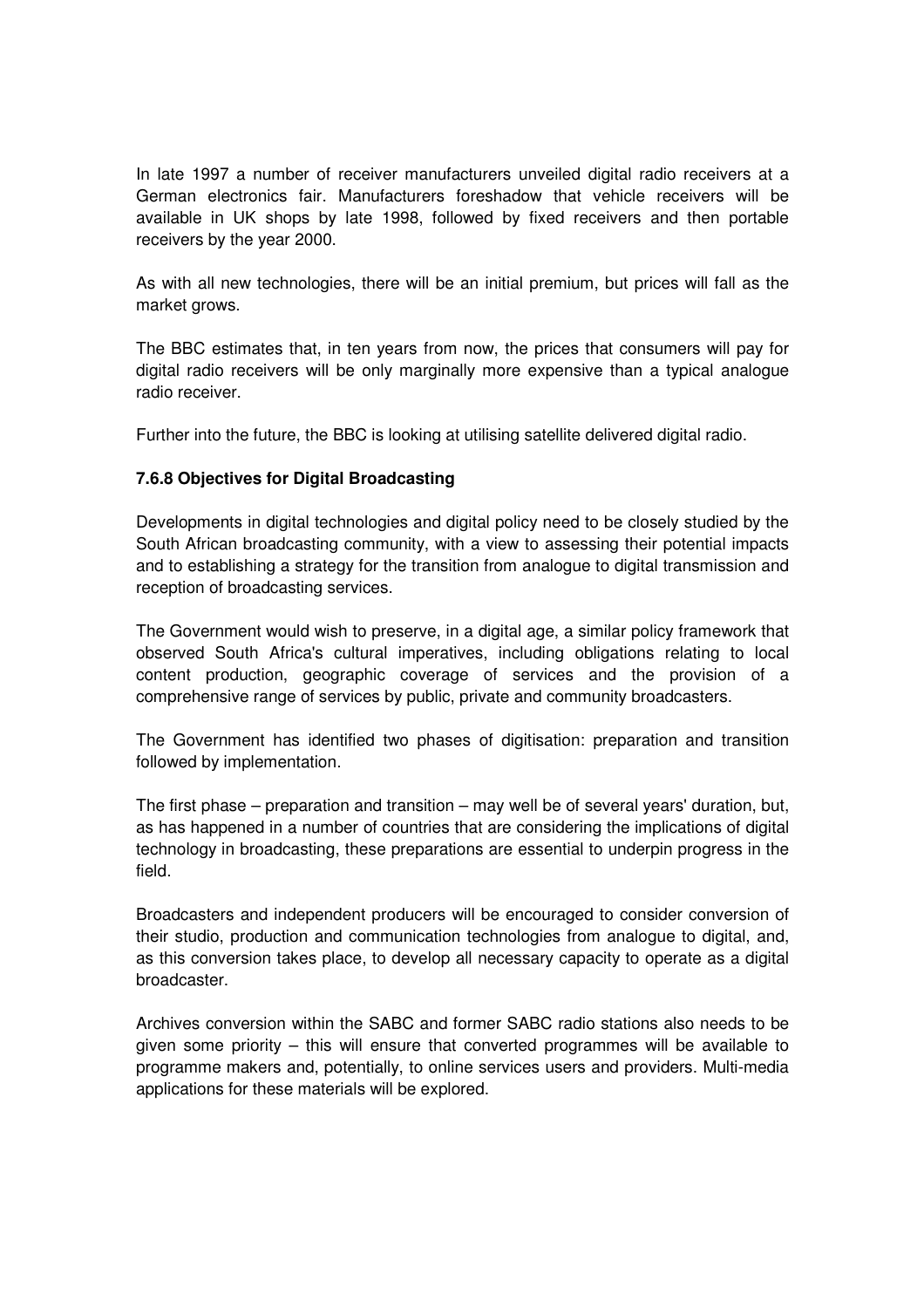## **7.6.9 Digital Broadcasting Advisory Council**

Presently there is no law in South Africa for digital broadcasting.

The Government will direct the Department of Communications to establish a Digital Broadcasting Advisory Council, chaired by an eminent member of the broadcasting community, with membership nominated by the following sectors of the broadcasting sector:

- The South African Broadcasting Corporation
- The private broadcasting industry
- The signal distribution industry
- The advertising industry
- The community broadcasting industry
- The broadcasting regulator
- The manufacturing industry
- The telecommunications industry
- The proposed Spectrum Management Agency
- The independent production sector
- The academics

#### **7.6.9.1 Terms of Reference for the Council**

The Council will establish committees to advise it about technological issues. These technological issues will include the suitability of competing transmission standards to South Africa's spectrum plans, and other relevant radio frequency engineering issues.

The Council will consider both radio and television issues but may organise its consideration of these issues separately and may report separately on them.

The Council will be required to present its first report to Government by 31 December 1999, but may report earlier if it so wishes, or if requested to do so by the Minister.

The Department of Communications will provide support for the Council.

#### **Chapter Eight : Broadcasting and Human Resources Development**

The IBA Act provides for the regulation of broadcasting to promote the provision of a diverse range of sound and television services which, when viewed collectively, cater for entertainment, education and information.

The Green Paper on Broadcasting Policy noted that the role the broadcasting system can play in supporting the education system of the country deserves careful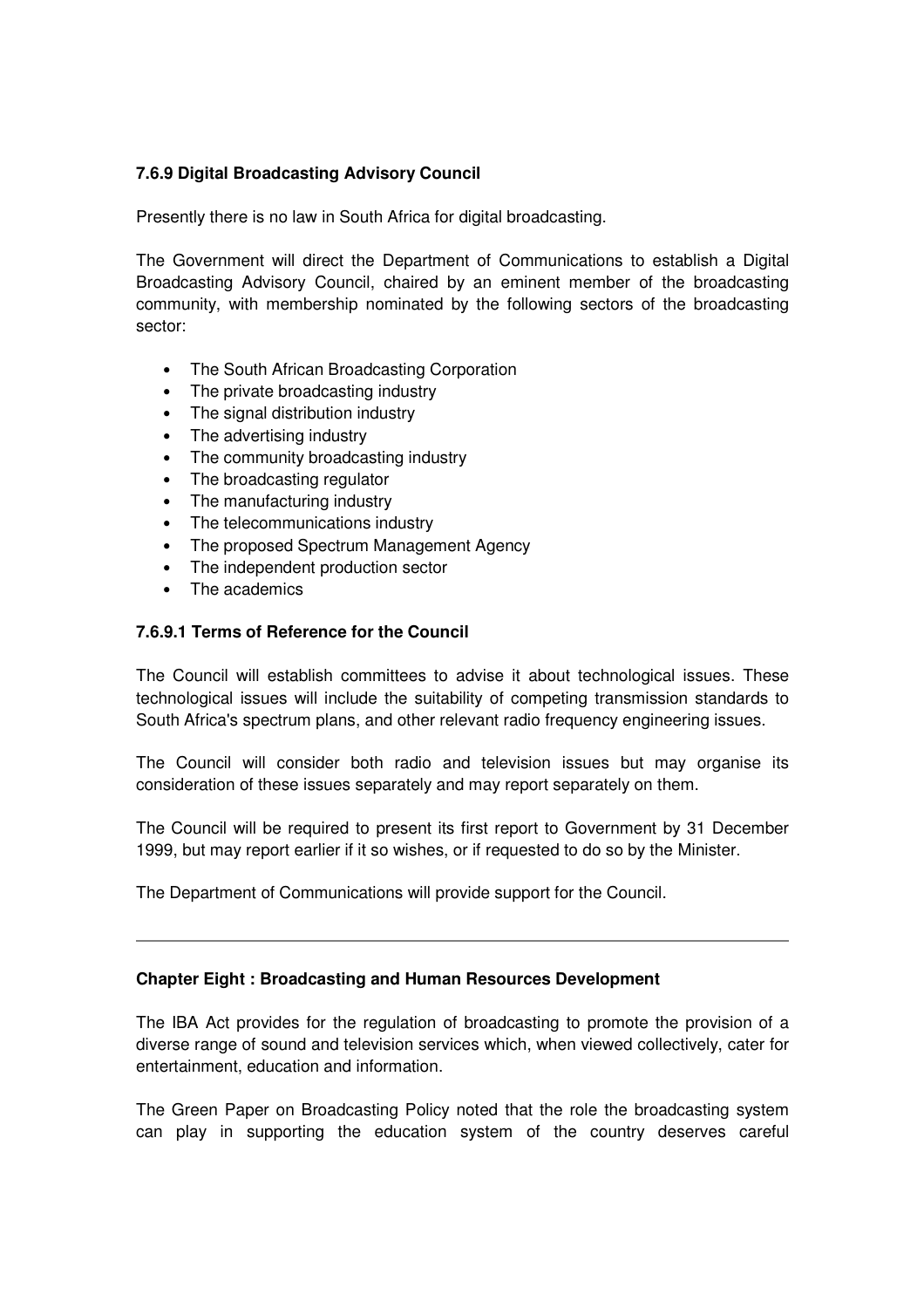consideration. It said the reason for this careful review is the role broadcasting can play in the provision of educational materials in view of many problems experienced by the education system. The Green Paper cited:

- The lack of properly equipped schools and learning facilities
- The lack of adequately trained staff to attend to all educational needs
- The level of resources needed to bring about equity and equitability in the provision of educational services.

The Green Paper pointed out that a great number of South Africans couldn't read and write and rely on broadcasting entirely for their information, education and entertainment needs. Broadcasting can indeed impart information and provide basic information for people to understand and influence the changes that are taking place around them.

## **8.1 Role of Broadcasting in Human Resources Development**

There are two distinct areas of broadcasting in the Human Resources development strategy of the country. They are:

- The use of broadcasting to support the provision of education and information to the South African population
- The Human Resources Strategy to develop broadcasting practitioners and skills

The first relates to the use of broadcasting as a resource in support of both the formal and informal education. In this context broadcasting is a tool for the dissemination of educational materials to learners in all corners of the country in a timeous and cost effective way. Broadcasting is used as a support structure in the provision of materials for human resources development aiding the educators, teachers, trainers and learners wherever they may gather for educational purposes.

Appropriately used educational broadcasting can help South Africa achieve:

- Outcome based education goals
- Drive for life long education
- A link between educational experiences and life experiences
- Communication between the education sector, the Government and society in general
- Facilities for distance learning

Within this context of broadcasting as a tool to support the provision of educational materials, the Task Team on Educational Broadcasting submitted a Report to Government, The Independent Broadcasting Authority and the SABC in 1995 highlighting broad areas of needs that had to be addressed. These fell within two categories: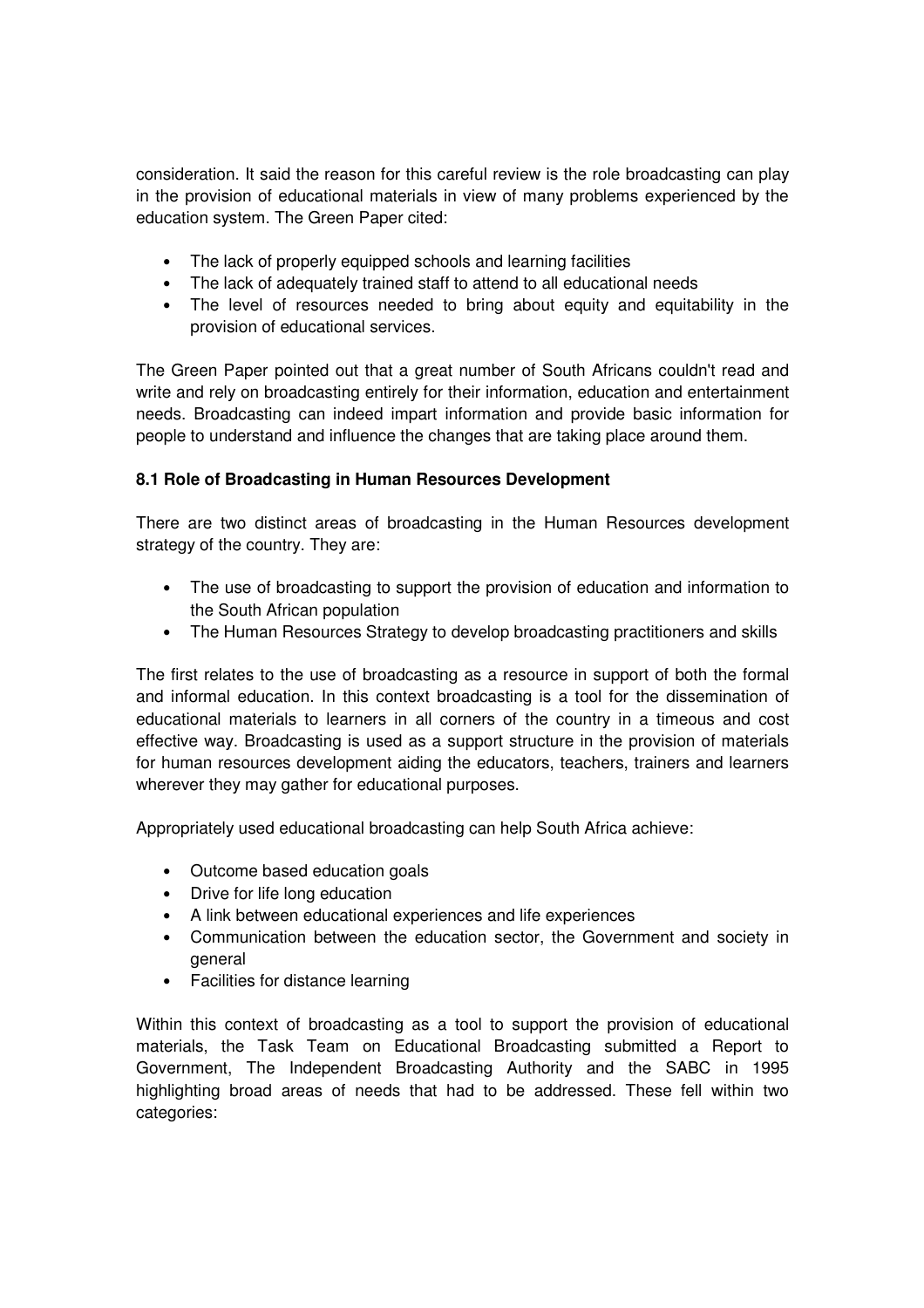- The need for the broadcasting system as a whole to offer programming which is informative and increases the public understanding of political, societal and scientific developments.
- The need for the broadcasting system to offer a structured service supporting curriculum-based education, distance learning, adult basic education and training, early childhood development, teacher development and professional skills development

The Task Team recommended that the Broadcasting System as a whole must offer both the educative and structured educational components as part of meeting the Public Interest.

Respondents to the Green Paper Questions re-iterated the need for broadcasting to play a role in supporting the provision of education. Twenty-five Educational Stakeholders convened a conference and called for specific policy provisions for the holistic approach to the role of broadcasting in supporting education.

#### **8.2 Objectives of Broadcasting in Human Resources Development**

The government recognises the role broadcasting can play in supporting the provision of general, curriculum-based and skills transfer education. The airwaves can be used to deliver educational materials to meet diverse educational needs and most importantly to all areas of the country in a cost-effective manner.

The Government is concerned about the high risk of the perpetuation of the gap in accessing information and education between the urban areas and the rural areas and between the previously disadvantaged and those advantaged in the past.

The technological revolution presents a real danger of the emergence of a new gap between the information-rich and the information-poor and therefore the challenge to utilise the information and communication sector to catapult all South Africans into the mainstream of educational, cultural, economic and political developments. Governments define the role of broadcasting in Human Resources Development within this need.

The proliferation of broadcasting distribution mechanisms and services and the increasing access by the general population mean that broadcasting will remain the most pervasive means of communication that can also be used for addressing the developmental gap between South Africans and between South Africa and other leading countries.

Government is aware that broadcasting can play a meaningful role if it is integrated into a coherent system of educational delivery through multi-media approaches involving the Internet, print and other non-broadcast media. This Policy Document outlines Government Policy positions with regard to the Internet and Multi-media.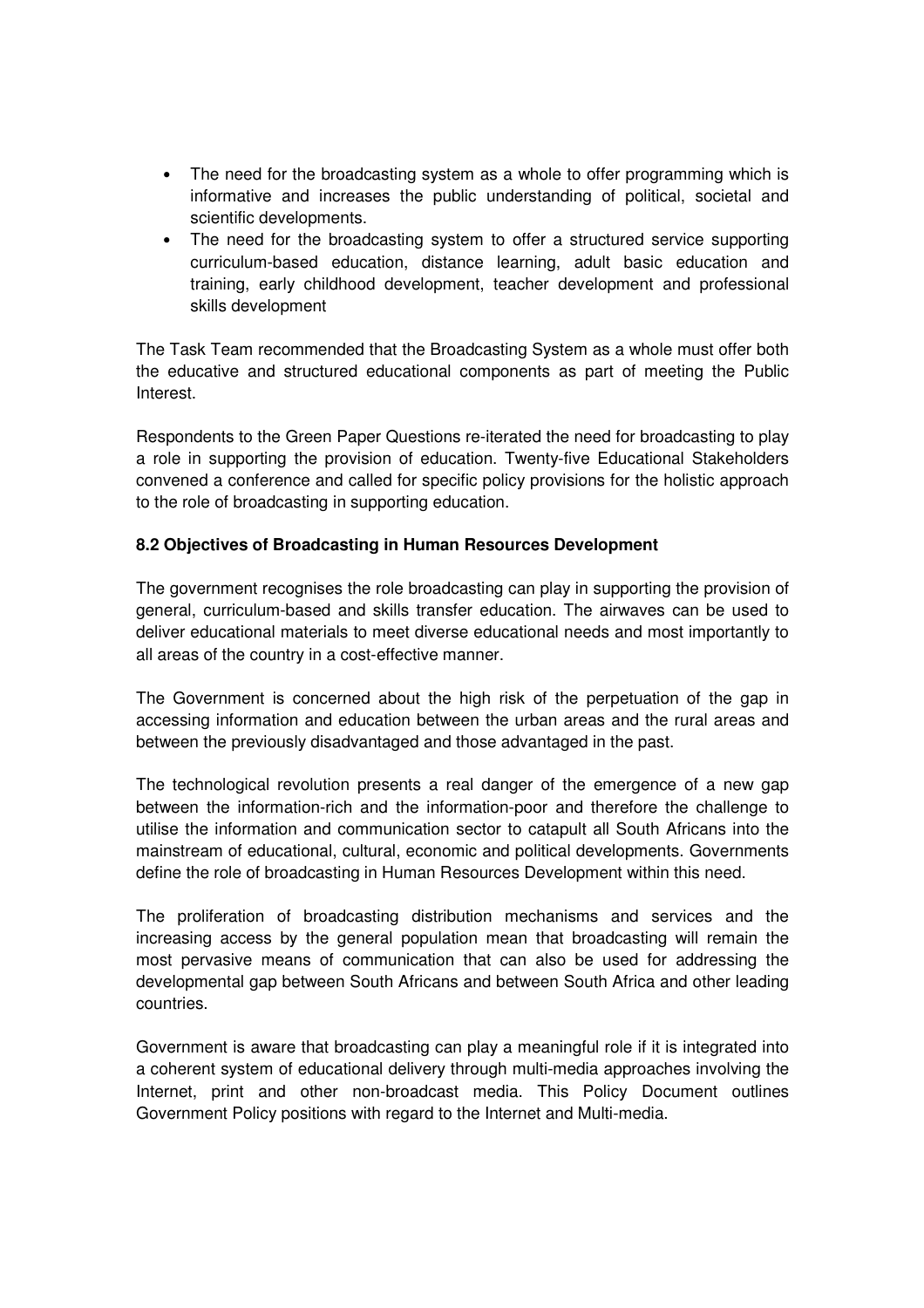Government wishes to create an enabling environment in which the various media forms contribute to new services that help South Africans integrate into the global information and knowledge based economies.

Government is aware that there are different broadcasting services targeting different interests and offering different programming. Government is also of the opinion that the development of South Africa's people and their integration into the mainstream of educational, cultural, economic and social activities also constitutes a Public Interest that must find reflection in policies and the activities that define the South African broadcasting system.

The Government is also aware of the need to address the challenge of local content in the provision of educational material. Local content will help address the concrete South African realities and forge the link between the learning situations, materials and learners. These materials will provide a cultural context, which relates to the language and cultural diversity inherent in society. Most of all it will help in the development of the local industry and skills to produce and package educational materials.

# **8.3 Roles of the Different Players in Human Resources Development**

## **8.3.1 The Public Broadcaster**

The Public broadcasting sector must shoulder the main responsibility to provide programming that is educative as well as curriculum and skills related through its Public Broadcasting Services. These services target a range of audiences that need and require different educational resources and can therefore go a long way towards developing a culture of life-long learning. These services must contribute to the dissemination of programming covering a wide range of social and economic spheres such as:

- Human Rights culture
- Health,
- Early childhood development
- Agriculture
- Culture
- Justice
- Commerce

#### **8.3.2 The Commercial Sector**

The Government recognises the enormous contributions made by this sector in the provision of services that meet South African broadcasting needs. Government does however also see a valuable contribution, which the commercial sector can make towards the provision of educational material. The two roles are**:**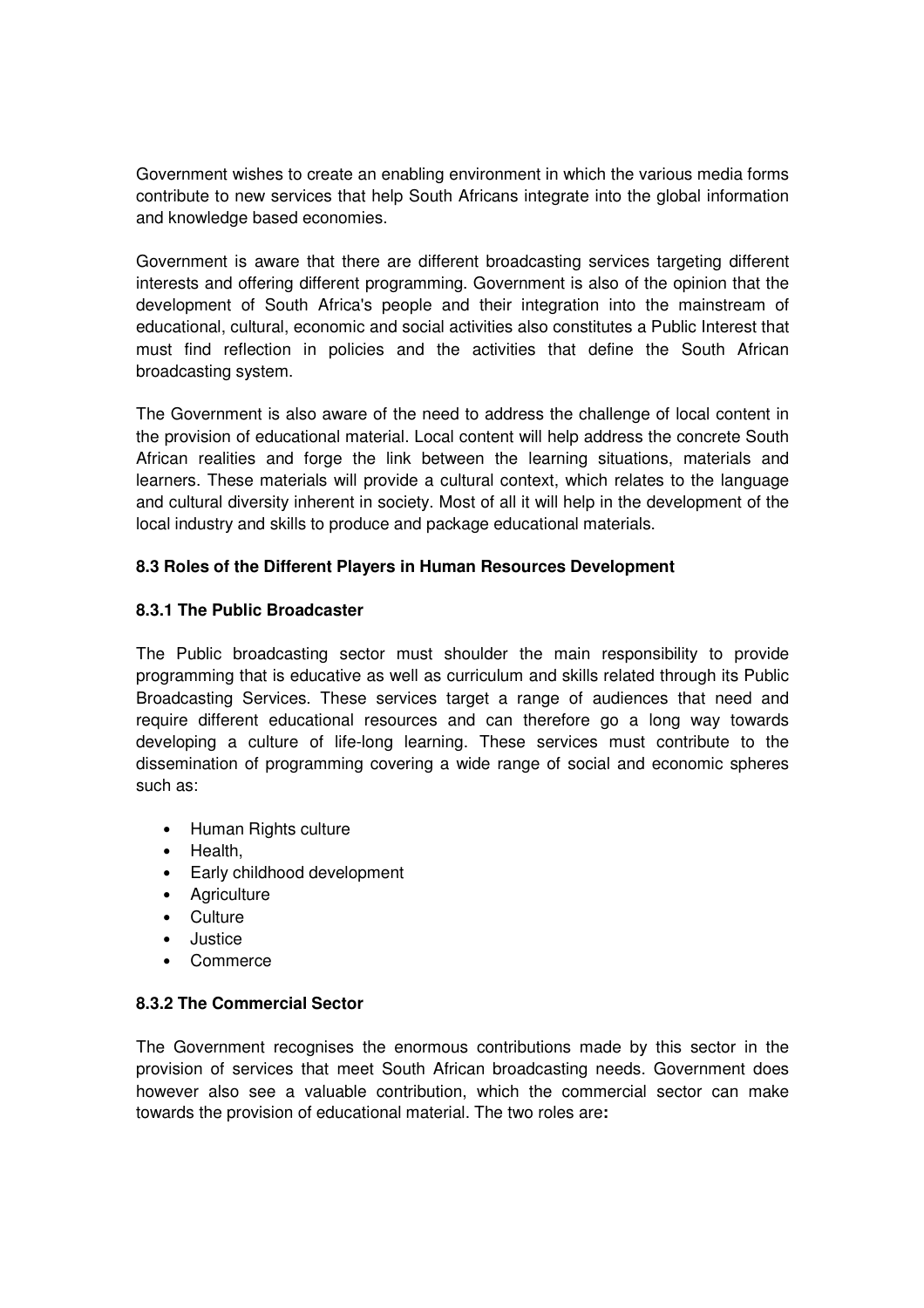## **8.3.2.1 The Commercial Educational Services**

Many companies such as the publishing houses are deriving income from the provision of educational material. As technologies converge, broadcasting will itself play an increasing role within the provision of educational material. This is the opportunity that will help grow the South African Production Industry and the Commercial Services sectors of broadcasting.

Dedicated educational services for educational niche markets will be licensed to open the broadcasting market for the exploitation of this opportunity. Coupled to this will be a quota for broadcasters to outsource their educational productions to the Independent Productions Sector.

## **8.3.2.2 Social Contributions**

Social contributions as part of contributing to the Public Interest will enable the commercial sector to contribute to the delivery of educational materials deemed to be a priority. These contributions will in the main take the form of monetary contributions to the funds for the generation of local and educational content. The commercial broadcasters who are willing to flight or carry educational materials that are curriculum based in content can expect to be excluded from this requirement.

Government proposes devoting some of the broadcaster license fee for the use of the spectrum to the generation of educational material.

#### **8.3.3 The Community Sector**

This sector of broadcasting is ideally placed to deliver developmental and educational programmes at a grass roots level. The scope and the size of the individual operators and links with specific communities allows the community sector to most ably to respond to general community as well as educational needs.

The Government is of the view that education should be included as an integral object of the community sector. Educational Institutions and developmental organisations should be encouraged to forge partnerships with the community sector for the provision of educational and developmental programmes.

## **8.3.4 The Dedicated Educational Channel**

Government is of the view that the enormity of the challenge to address the educational needs of South Africa necessitates a need for a dedicated Educational Channel over and above what is done by the PBS to supplement class based curriculum based education, distance education, teacher development and Early Childhood development This dedicated channel should be governed by a Charter, endorsed by Parliament.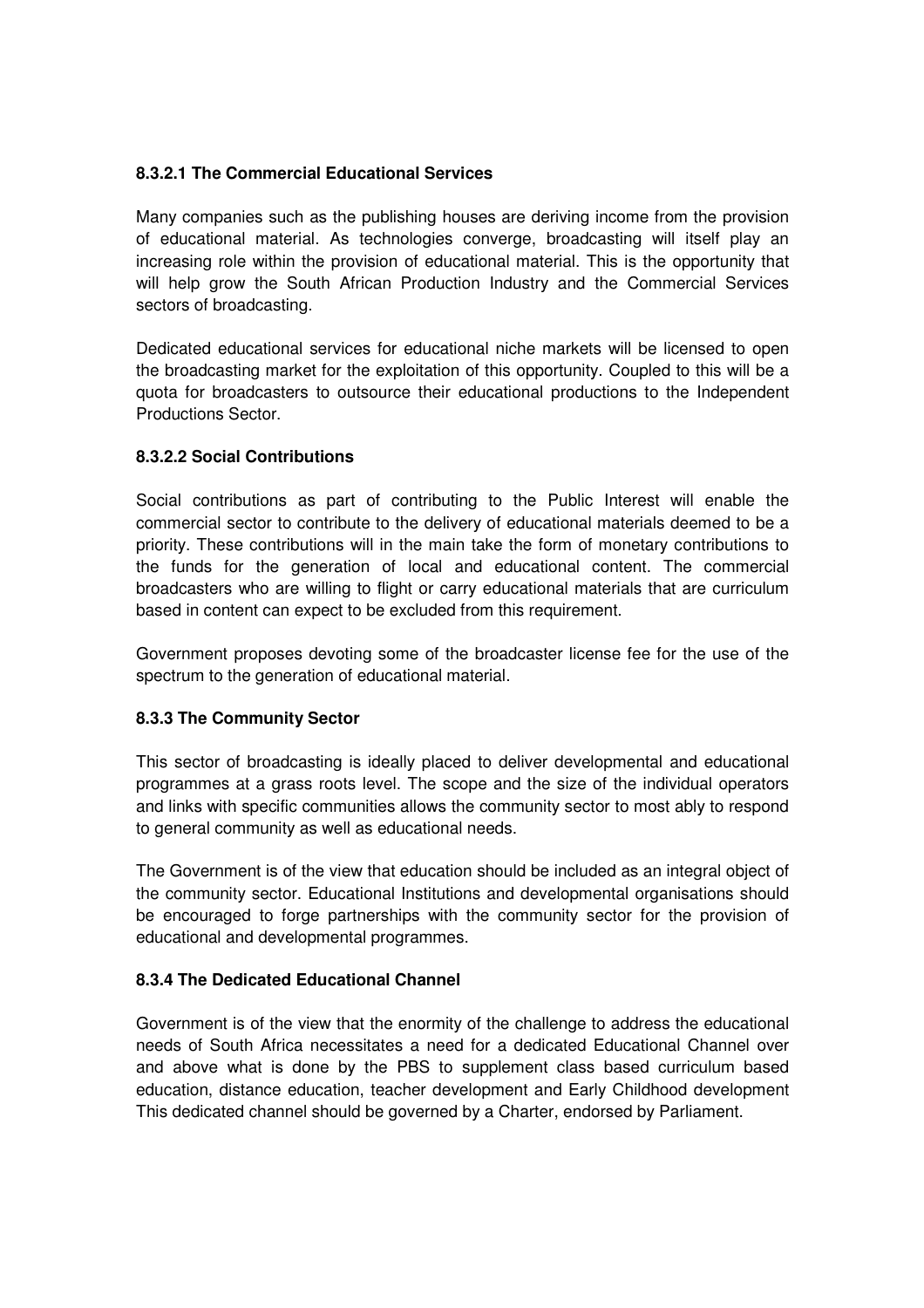The need to access the desirability of a dedicated TV and Radio channel for Educational Broadcasting was endorsed by the IBA Triple Inquiry Report in 1995. The IBA recommended that the proposal of the Education Task Team that the education sector be given adequate opportunity to assess the need for, desirability and viability of dedicated educational channels be accepted by the National Parliament.

The Green Paper asked if there was a need for this dedicated channel.

Many respondents supported this need to establish a dedicated Educational Channel to focus the energies of the broadcasting system to support education and human resources Development.

The National Department of Education, the Department of Communication and the SABC have already set up a Task Team to investigate the role, viability and sustainability of a dedicated TV channel to support education.

The Terms of reference of this Task Team identify such a dedicated channel as contributing to:

- Making the opportunities for education available to South Africans who need them
- Improving the quality of education through the provision of quality materials to the needy areas
- Promotion of the concept of life-long education
- The provision of educational materials which are integrated into the educational process and supporting educators and learners through the country.
- Supporting distance education

The Government is aware of the need to develop a coherent approach to the regulation of educational broadcasting. In this approach, what constitutes materials to back structured education must be defined and expanded upon and the scope and extent of such programme provision should also be formulated. It is because of the regulatory implications that Government proposes that the Independent Regulatory Authority should also join the Task Team investigating the concept of a Dedicated Channel.

The Government would like to have this feasibility study finalised in 1998. Immediately after completion the report must be handed to the Minister for Education, Minister responsible for Broadcasting and the Independent Broadcasting Authority.

Upon Government endorsement, the Authority should develop an appropriate licensing regime and authorise the development of this channel.

As indicated earlier, the Government is of the view that the license fee for operating a frequency spectrum currently imposed on broadcasters should be used for the running and the generation of the educational service.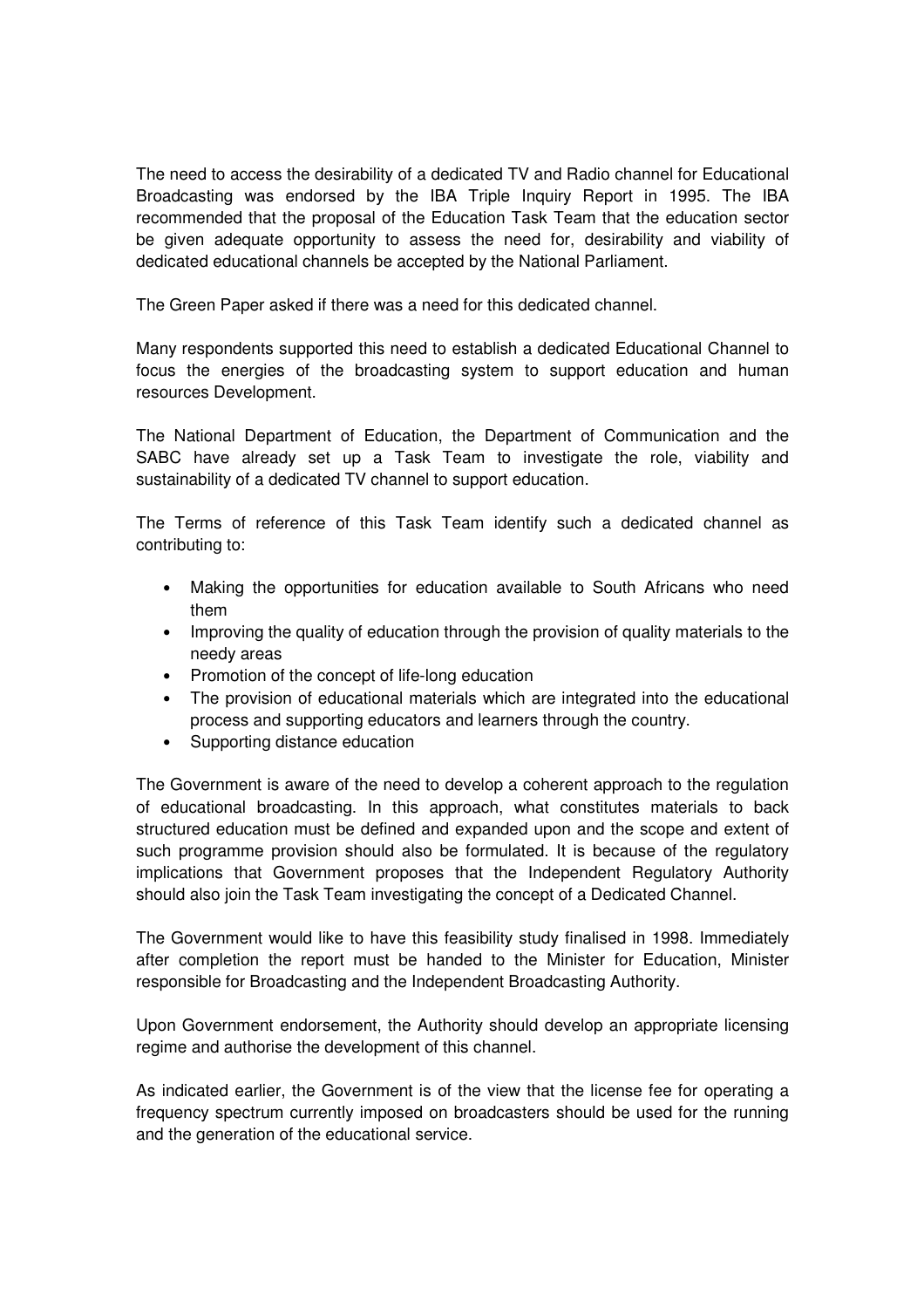### **8.3.5 Skills Development and Broadcasting**

The Human Resources Strategy in Broadcasting aim to achieve the following:

- To establish a formal and practical training and development system, which is fully integrated and capable of delivering all round skills in broadcasting
- To develop a system in close collaboration with the communications, information and cultural sectors.
- To redress the imbalances of the past through targeted programmes addressing the training needs of the previously disadvantaged including women, the disabled and children
- To upgrade the skills levels of practitioners in the broadcasting industry.
- To recognise and facilitate a common human resource base for related industries.
- To develop a coherent system to accredit the skills of people involved in the industry.
- To make efficient and cost-effective use of the financial resources.

#### **8.3.5.1 National Framework**

Government's policy places great importance on Human Resources Development as an integral part of the over-all developmental needs of the country. The RDP and the Education and Training White Papers both support an integrated education and training system for South Africa. The objectives of this integrated approach to education and Training are to redress the inequalities and provide human resources for the growth of the South African industries. In the broadcasting sector, many stakeholders have spoken of the need to develop the skill levels in order to make programmes and provide services that can compete with the best of what the world has to offer. Since this sector was not open to members of the historically disadvantaged groups special initiatives must be developed to integrate and see to the needs of these sectors of the population.

The South African Qualifications Framework has been developed as part of the Strategy for the implementation of this human resources development.

The South African Qualifications Authority has been instituted to recognise and accredit the sectoral bodies setting educational and training standards.

The draft legislation expected to be passed in June this year advocates for a levy on all employers for financing training and skills development.

Another relevant legislation is the Equal Employment Bill. This Bill has as its objectives the transformation of the work place to reflect the demographics of South Africa. It seeks to redress the employment inequalities.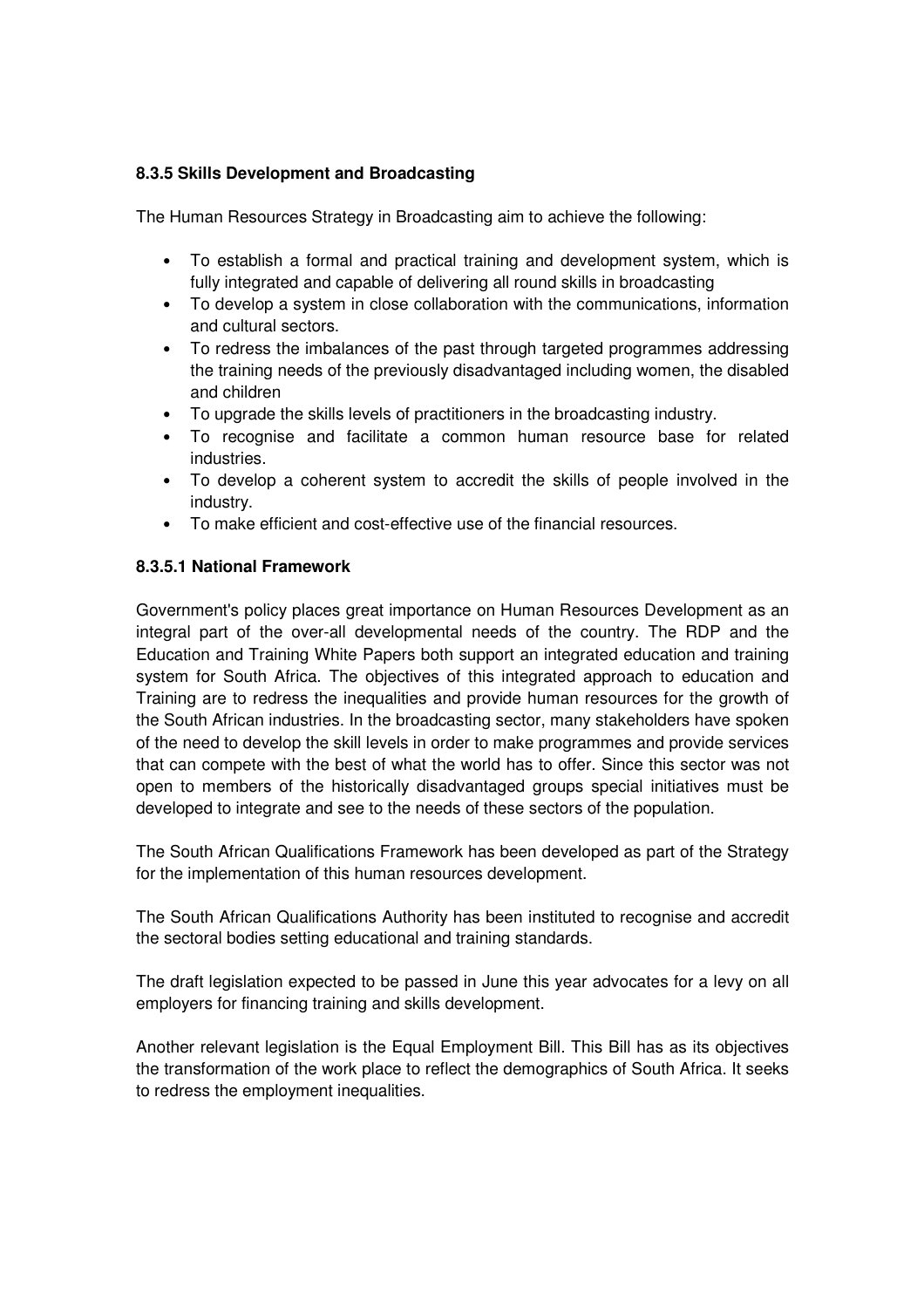Broadcasting will be expected to fall in line with the National Frameworks. The Government will form partnerships with all of the important stakeholder groups to ensure that all projects are reflective of the sector's needs. In particular, the Government wishes to work with all sectors of the broadcasting industry, public, commercial and community, as well as universities and technikons to put in place a number of initiatives:

- Smart partnerships with existing educational institutions with a view to:
	- o revising curricula
	- $\circ$  developing programs for trainers (training the trainer)
- A dedicated facility to provide in one place all aspects of training in broadcasting.

# **8.3.5.2 Sector Education and Training Authority**

The Human Resource Development Strategy for the broadcasting sector must be viewed holistically in terms of qualification standards, skills development, teaching, interrelationship with complementary sectors and the funding of the training system.

Accordingly:

- Qualification standards will be set collectively for broadcasting, telecommunications and information technology (Communications) within the framework of the South African Qualification Authority Standards;
- Standards will be outcome-based;
- Communications qualifications standards must attain accreditation from the South African Qualifications Authority;
- Communications sector will establish a Sector Education and Training Authority, and it will:
- define discreet sectors within the one SETA by reference to categories of employer;
- determine the provisions of the SETA constitution in recognition of the individual needs of the three discreet sectors so defined by the Minister of Labour
- The Communications SETA will define the scope of the employer education and training needs for each of the discreet sectors
- The SETA will develop a sector skills plan, incorporating each of the three discreet sectors, within the framework of the national skills development strategy;
- The SETA will implement the Communications Sector Skills Plan by :
- Establishing learnership programs
- Approving workplace skills plans
- Allocating grants to employers, education and training providers and, notably, employees;
- Monitoring education and training in the sector.
- The SETA will promote learnership programs for the entire Communications sector;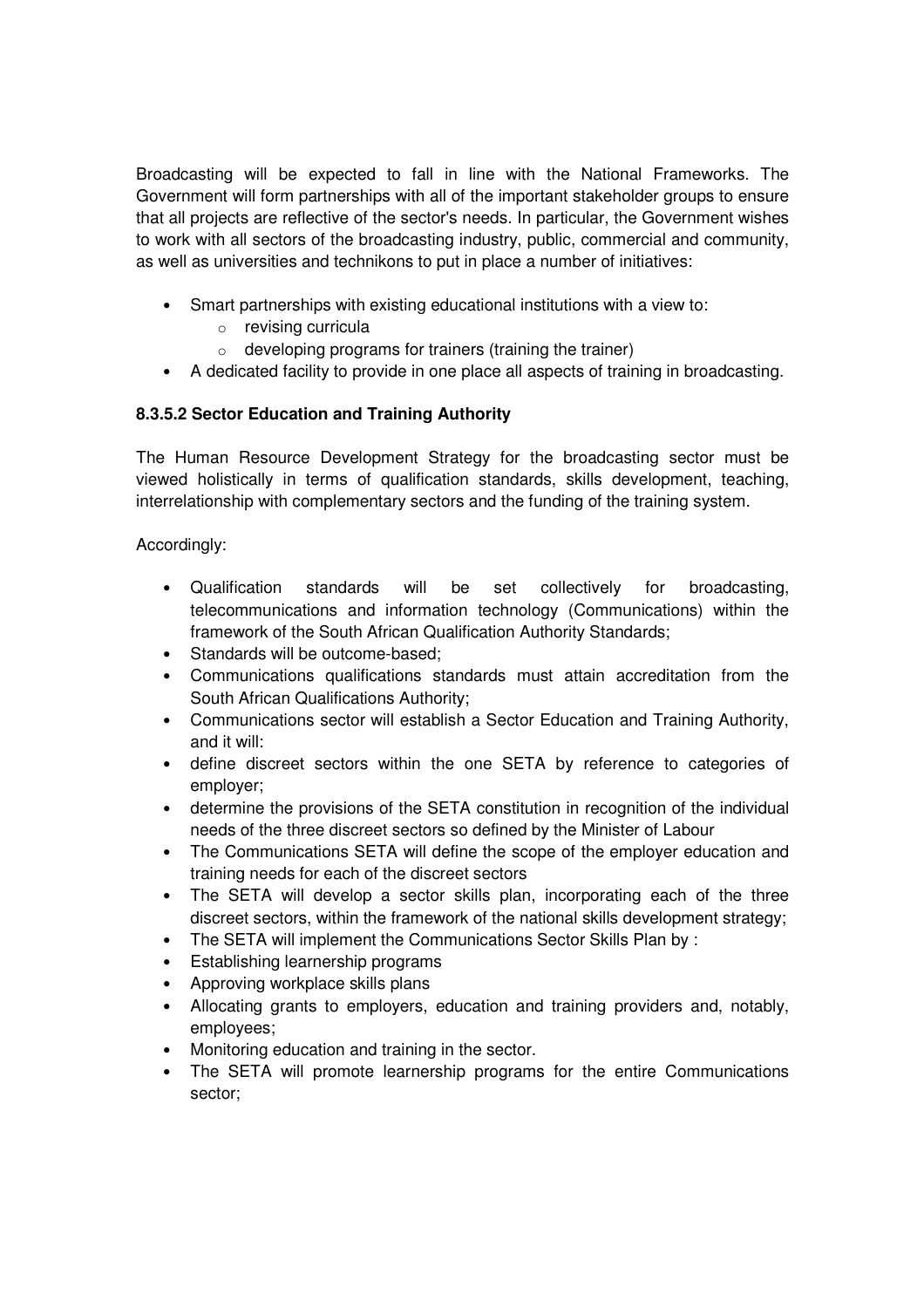- The human resources development system for the Communications sector will take account of the technical and non-technical needs of each of the discreet sectors.
- Accordingly, learnership programs for skills development will be established and promoted for each discreet sector and, where applicable, broader training facilities will also be provided;
- A Broadcasting School that will provide all-round training for the broadcasting industry will be established in partnership with the stakeholders in the broadcasting sector. The Broadcasting School will co-operate with existing institutions and training programmes. The Advisory Board of the School will include representatives of the Public Broadcasters, of private and community broadcasters, of the academic and training communities as well as Government.

#### **Chapter Nine : Ownership and Control**

#### **9.1 Ownership by Historically Disadvantaged**

The primary objectives of empowerment in the current broadcasting policy process, and of the broader democratisation process is to transform broadcasting as a sector in order to:

- Direct the broadcasting activities and output to address the full range of South African needs and interests;
- Restructure the service operations of the sector so that control and ownership rests with a more representative set of interests than is currently the case
- Ensure that benefits from the economic opportunities and wealth creation in broadcasting accrues to a broader range of interests than it has been the case in the past.

Policy in broadcasting should encourage increasing the ownership of private broadcasting services by people from disadvantaged backgrounds. This is meant not only to re-dress historical imbalances, but also to ensure that services are extended to unserved groups by owners who understand their needs. At the same time, it recognises that there may be need to include people with existing expertise in the ownership structure of broadcasters. Spectrum planning and frequency allocation should give priority to services for the disadvantaged and in that manner help to increase both participation and ownership by the previously disadvantaged.

Empowerment of the previously should be understood against the backdrop of marginalisation that has been characterised by:

• Race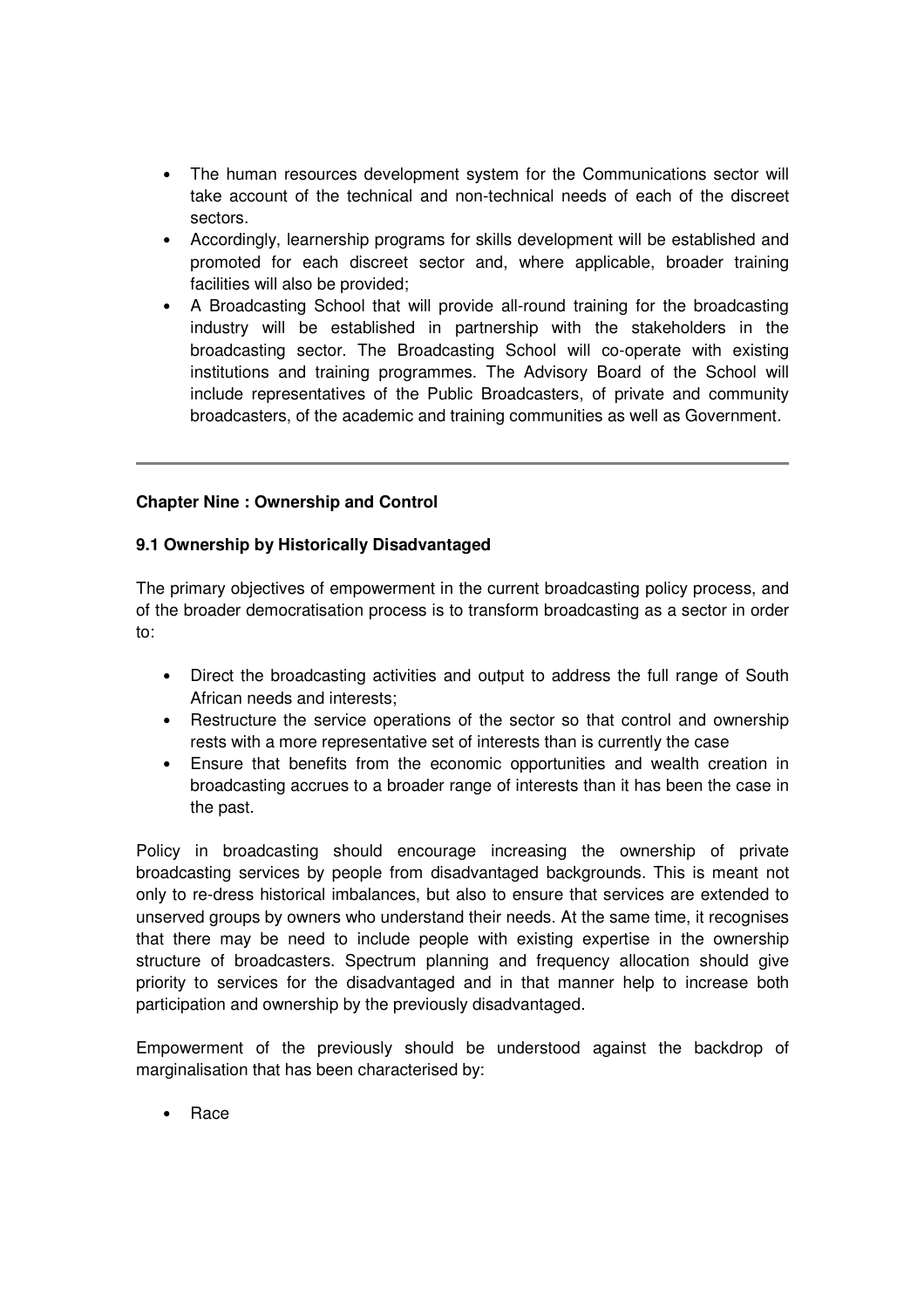- Gender
- Disability

### **9.2 Policy Framework**

There are three areas in which policy will encourage the empowerment of the previously disadvantaged in broadcasting. These areas relate to:

- Benefit through ownership and control of broadcasting services
- Corporate empowerment to promote an active involvement of the previously disadvantaged in the board, managerial and operational levels
- Professional skills development to ensure that those previously disadvantaged develop to their full potential

Policy will direct the Independent Broadcasting Authority to observe the principles of empowerment when awarding licenses in order to achieve the following outcomes:

- A significant ownership of the broadcasting service by the previously disadvantaged
- Restrictive ownership requirements are reviewed and amended. In particular the requirement of guarantee of funding does not serve as a barrier to the entry of the previously disadvantaged.
- Prioritising the licensing of services to those sectors of the South African community that is under or unserved by the broadcasting system whether assessed by geography, age demographics, social status

#### **9.3 Cross Media Control**

#### **9.3.1 International Experience and Broad Principles**

In many countries around the world, the privilege of being given access to a radio frequency is often subject to a number of obligations and impositions to achieve social values. One such obligation is ownership and cross-media rules.

Cross-media ownership as envisaged in the IBA Act refers to the cross-investment of entities in a manner as to straddle both print and electronic media.

The regulation of cross-media control derives legitimacy from section 50 of the IBA Act. The section, inter alia, charged the regulator to, "as soon as may be reasonably practicable after the commencement of this Act, conduct an inquiry in accordance with the provisions of section 28 and shall in doing so have regard to:

• The various categories of newspapers according to frequency of population, geographical extent of circulation figures as well as any matter relevant to the existing and future control of any such newspaper; and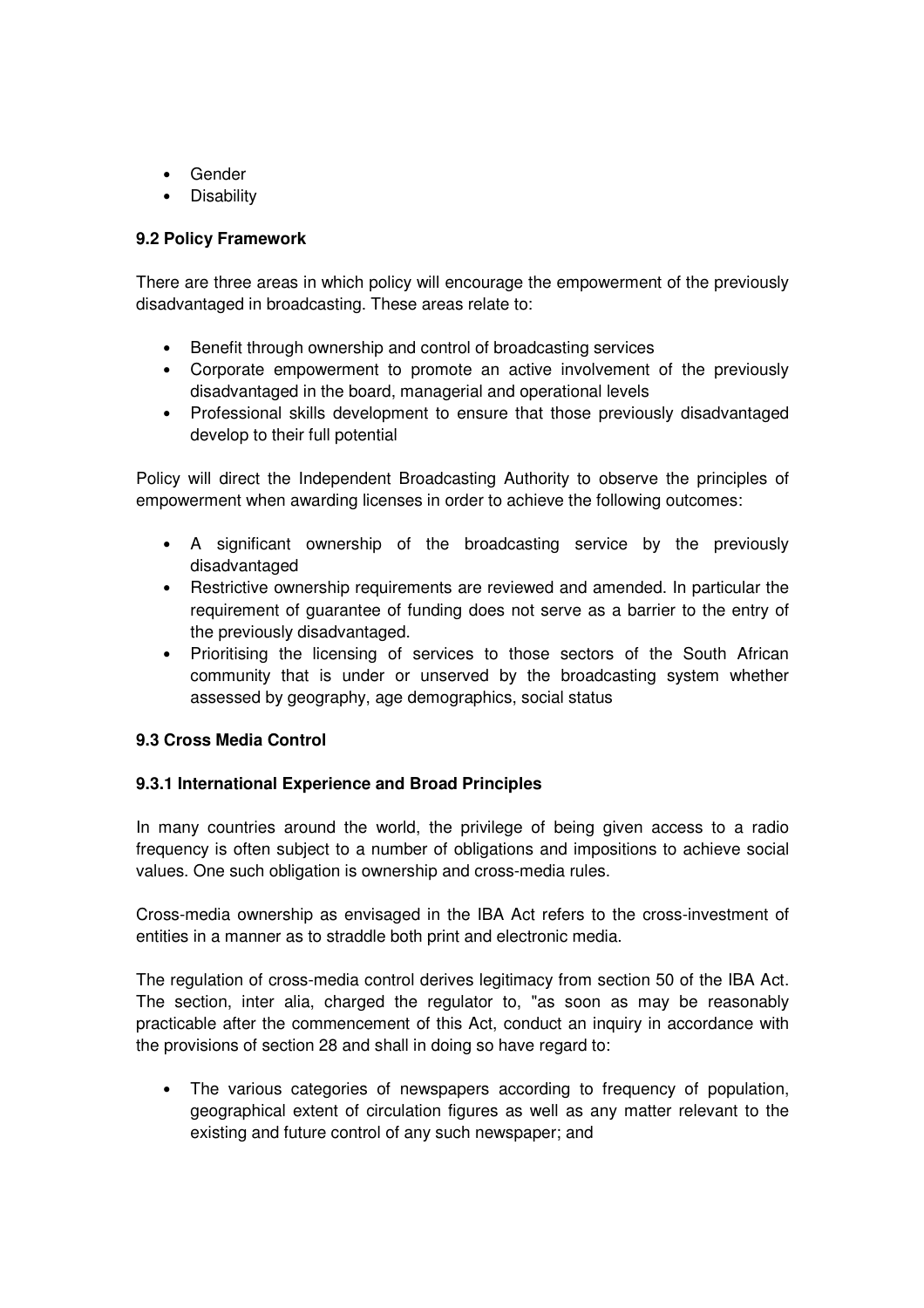• The maximum percentage of financial and voting interests which may be held in any one or more private broadcasting licensees by a person who controls one or more newspapers, or group of newspapers,

Submissions to the inquiry were received from a wide range of entities, interest groups and representatives of civil society. The major newspaper interests argued that media economics demanded that they rationalise and synergise their media production facilities to achieve economies of scale.

These groups alleged that they experienced a shift in advertising income with the introduction of SATV and believe that they were about to re-live that experience. Given the fact that the airwaves were then being opened, some of these companies claimed that new electronic media entities would drive them out of business.

Other submissions argued that such fears were groundless and those newspapers should re-strategise and improve their quality in order to meet the challenge of proliferating electronic media. Yet others argued that the public interest, diversity, choice and nation building should enjoy precedence over self-serving interests of existing companies.

Concentration of media power refers to the phenomenon whereby a few media players, through joint co-operation deals, mergers, acquisitions and cross-acquisitions and any other arrangements, establish themselves into powerful cross-holdings with financial or other interests straddling media types.

The extent, to which concentration may create problems of pluralism or the absence thereof, is dependent on the definition of diversity in the choice of information offered to the public.

The control of a number of media by one person or entity limits the spread of views and ideas. Such concentration of control or media access in the hands of a powerful few, is a threat to diversity of information.

Governments the world over have been trying to establish different kinds of publisher links to avoid monopolies and ensure proper working of the market in the public interest. Therefor, limits are often set to cross-media ownership and especially to the relationship between the print and electronic sectors.

International approaches to cross-media control reveal five broad trends:

- A percentage-based limit, in which case the extent to which newspapers may invest in broadcasting activities, is limited. The limits arrange from 15 percent to 20 percent;
- Total daily circulation limits, where limits are based on the total daily circulation of newspapers;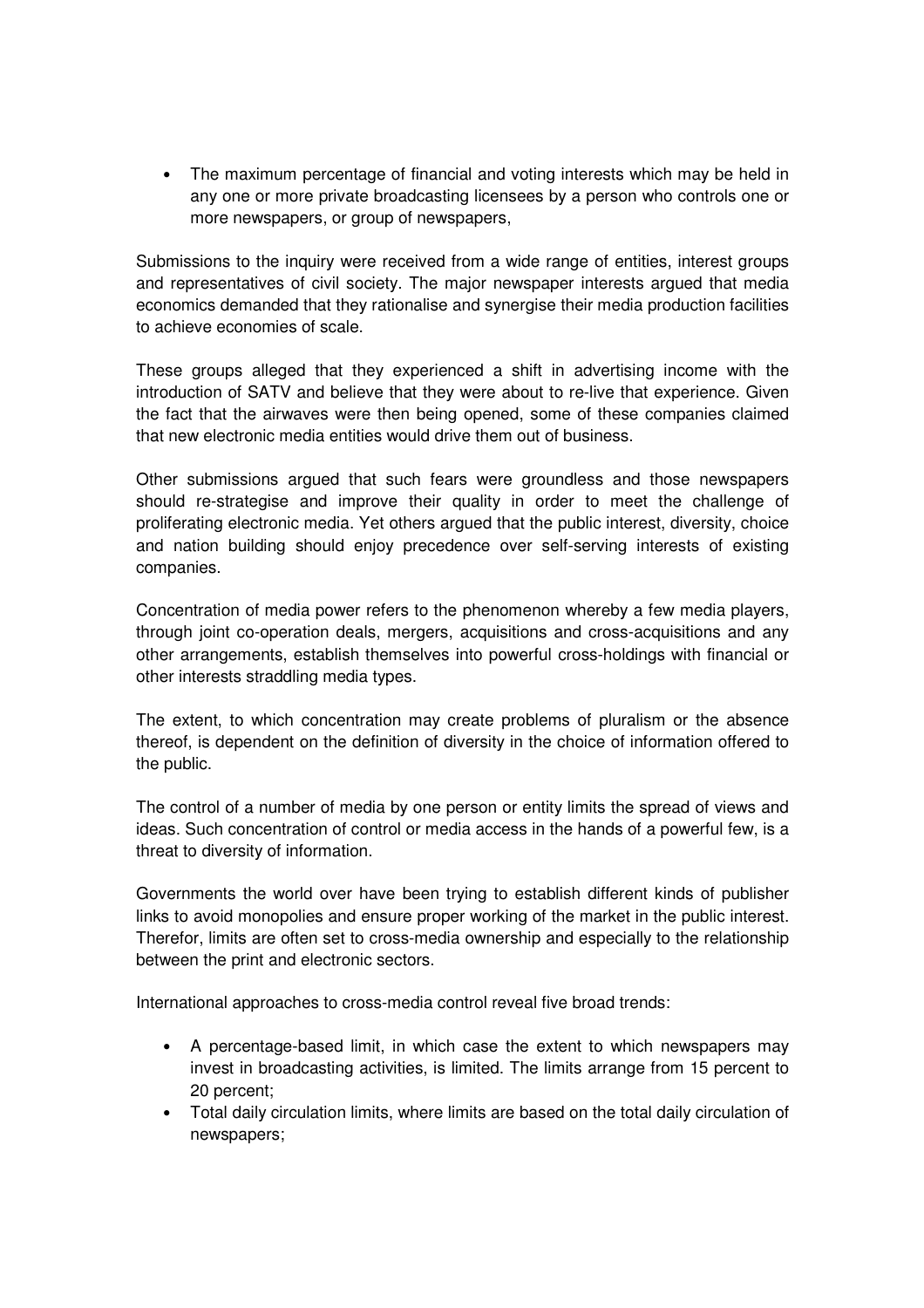- No limits so that, no legislation or cross-media control is permitted;
- Flexible implementation so that the authorities generally do not enforce the rule for whatever reason;
- A duopoly rule prohibiting ownership of more than one station in each market type.

### **9.3.2 The South African Situation**

The flow of information in South Africa has historically been characterised by monopolies, virtual monopolies and oligopolies.

The IBA recommended principles to govern cross-media limitations in its Triple Report to parliament in September 1995. Those recommendations were approved by parliament in March 1996.

The IBA was to draw up proposed cross-media limitations and submit those to the Minister. However there are as yet no formal regulations in place so that the intended legislation will expressly empower the IBA to regulate the investment by print media owners in electronic media.

It is in the public interest that cross-media control should be limited to ensure that there is an equitable share of voice across all print and electronic media in South Africa.

Accordingly, to address the phenomenon whereby a few media players, through joint cooperation deals, mergers, acquisitions and cross acquisitions and any other arrangements, establish themselves into powerful cross holdings with financial or other interests straddling media types.

The objective is to ensure that the viewer or listener has a choice of different voices so as to protect the principle of pluralism and diversity.

This will prevent a concentration of print and electronic media in the hands of a few owners so as to promote heterogeneity and freedom of expression.

The principle of deemed control will apply. As such, a person shall be regarded as being in control of, or being in a position to exercise control over a company if he holds shares exceeding 15% or has other financial interests therein equal to at least 15% of its net assets.

Cross-media limitations are based on the various categories of newspapers according to frequency of publication, geographical extent of relationship well as any matter relevant to the existing and future control of any such newspaper.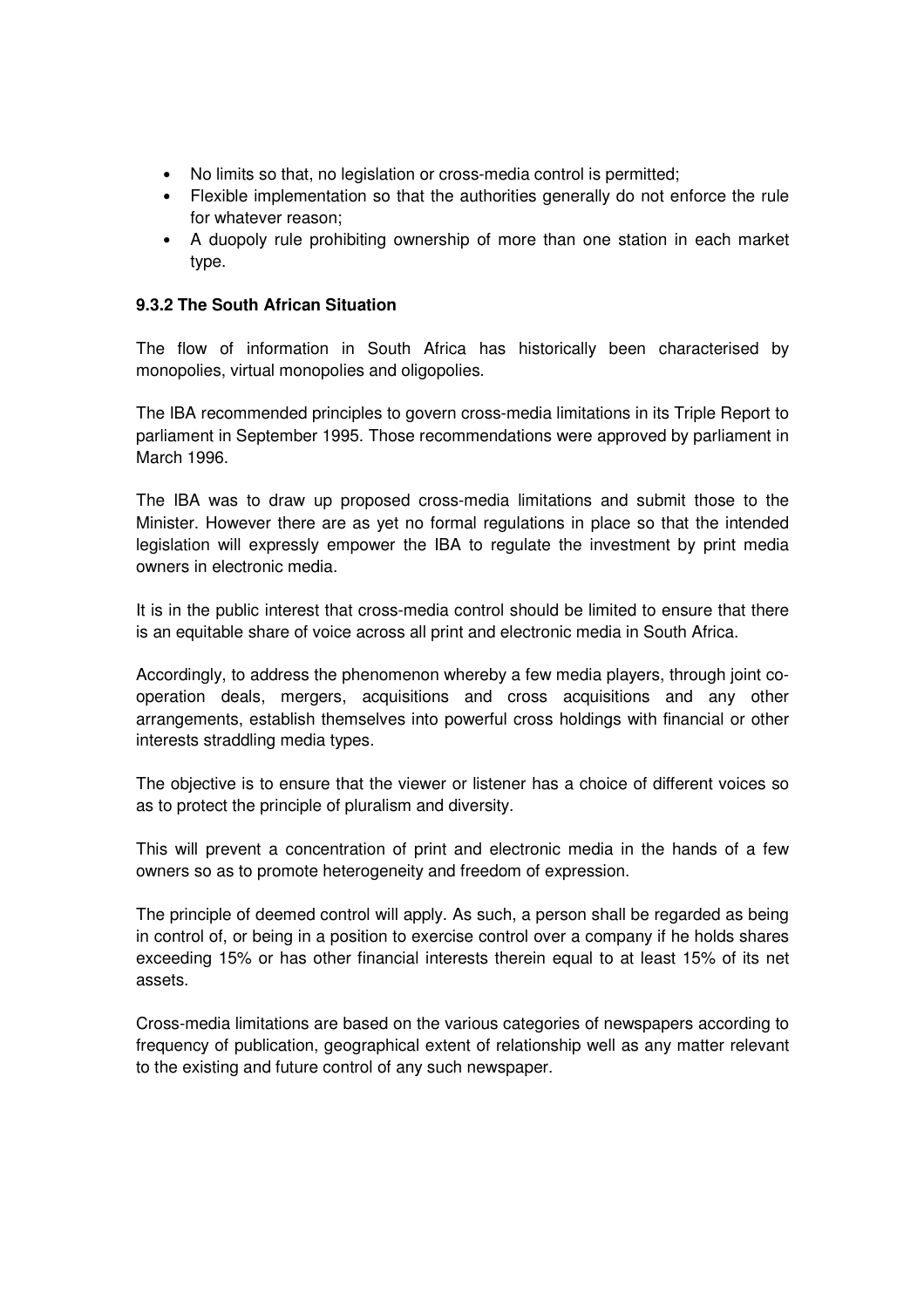These provisions must be regarded with other provisions of the IBA Act notably; section 49 and paragraph 3 of schedule 2 to the Act, which deal with limitations and control of private broadcasting services.

No person who is in a position to control a newspaper may be in a position to control a radio or television license in an area where the newspaper has an advantage issue readership of more than 15% of the total newspaper readership in that area, if the license area of the radio license overlaps substantially with the said circulation area of the newspaper. Substantial overlap shall be interpreted to mean an overlap by 50% or more. The effect of this is that the newspaper will still be able to acquire or retain a financial interest in a radio or television license but may not be in a position of control over such license, if its readership exceeds the prescribed figure.

There should be full and extensive disclosure of the share-holding and financial structures of private broadcasting licenses must be provided.

The government does not propose changing the limitations on control of private broadcasting services provided for in section 49 of the IBA Act.

Regional television services are not yet a reality but as already recommended the grant of regional television licenses will be considered in the next round of expanding the broadcasting system.

The IBA will be asked to investigate the limitations on cross media control of private broadcasting services as regards cross ownership between radio, television and print media.

Criminal sanctions and financial penalties for the breach of regulations to cross-media limitations will be implemented.

Special incentives will be created to promote the degree of ownership and control of radio and television services by persons from historically disadvantaged group.

#### **9.4 Limits on Foreign Ownership**

Private broadcasters are expected to fulfil significant public policy goals. To ensure that the broadcasting system meets the needs of South Africa, it is imperative that effective ownership and control of our broadcasting system remain in the hands of South African citizens. However, in order meet their obligations private broadcasters need access to adequate amounts of capital. An appropriate balance must be met between these priorities.

The Government is keen to increase investment opportunities in the South African broadcasting system so that South Africa can play its rightful role in global markets. The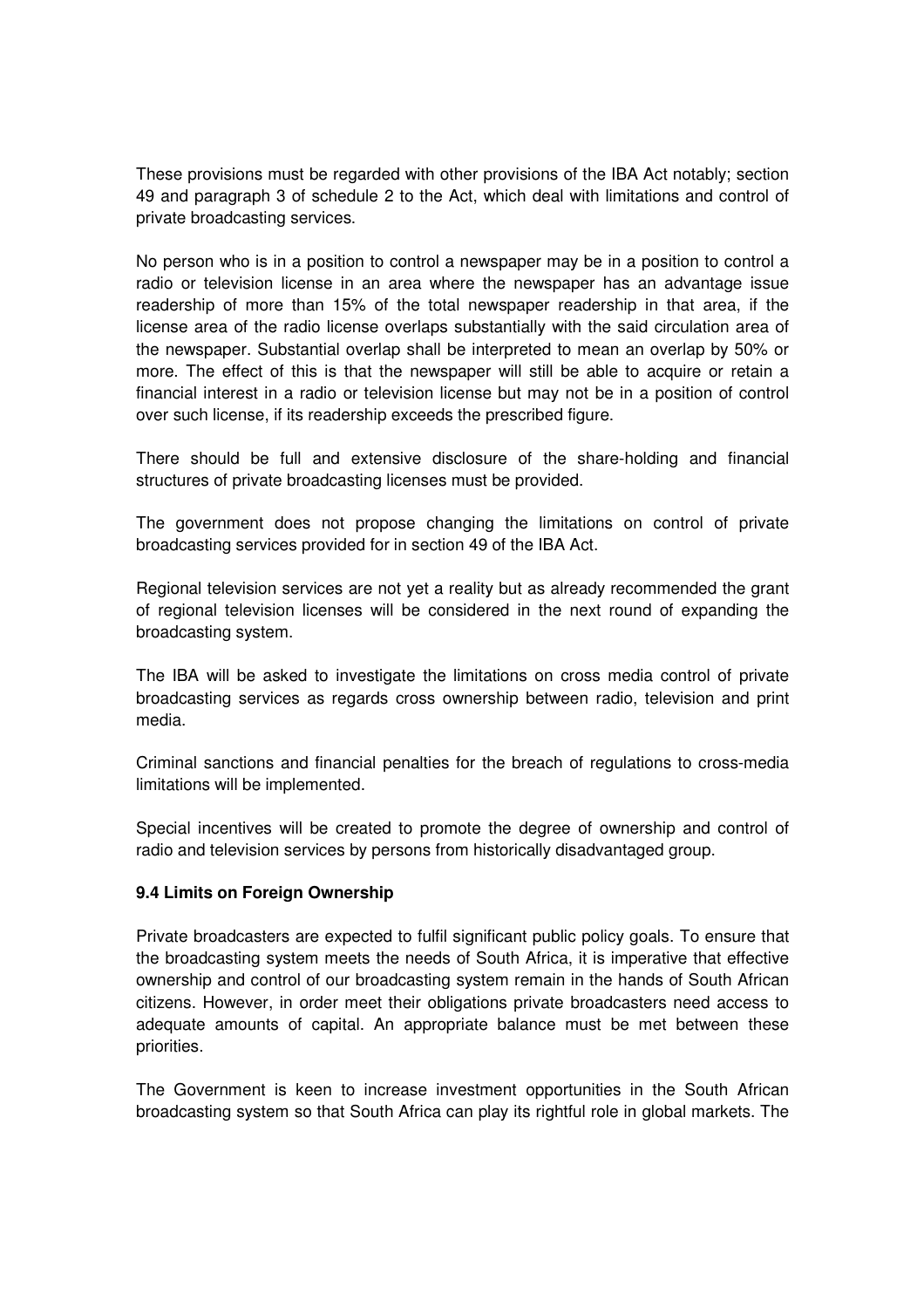increase in investment opportunities will flow from the investments by both South African companies and foreign companies that partner South African in new undertakings.

The level of ownership of private radio and television stations permitted for a foreigner is currently 20%. The Government is of the view that this ceiling should be raised in order to facilitate an increase in investments.

The Government will request the IBA to undertake an investigation of this matter and to report on what the appropriate new level of foreign ownership should be. This investigation should determine any mechanisms that should be put in place to ensure an appropriate balance between the issues mentioned above. In addition, the IBA should report on whether the same requirements are appropriate to all classes of license. Finally the IBA should report on the criteria to be used to determine where effective control is held and to ensure that effective control is held by South Africans. Once the Government has received this report, it will draft a proposal on the issue of the appropriate level of foreign ownership which it will publish in the Government Gazette. requesting public comment.

#### **Chapter Ten : Financing Production in South Africa**

The Green Paper noted the important role that the film, television production and sound recording industries have a role to play in the development and reflection of national and local culture. It further noted that in many countries around the world, governments support the production of local content by requiring the broadcast of local content by licensed broadcasters and by subsidising local film and television production as a means of allowing local broadcasters to afford to buy local programming.

In South Africa, the IBA introduced local content requirements in both television and radio. Much concern has been expressed by broadcasters that the quotas have been set at too high a level and that not enough material meeting international standards of quality is available. At the same time, the local production industry is concerned that the level is not sufficient to provide sufficient windows for South African product and that the market is saturated with foreign material. It is clear that all sectors are concerned that there are not sufficient resources devoted to production to be able to compete fairly with the best of what the world has to offer.

The Green Paper requested comment on what policies should be put in place to stimulate the South African film, television production and music industries as well as the role of the Government in promoting South African productions and the production industry. Among the means discussed was a greater use of co-productions with other countries.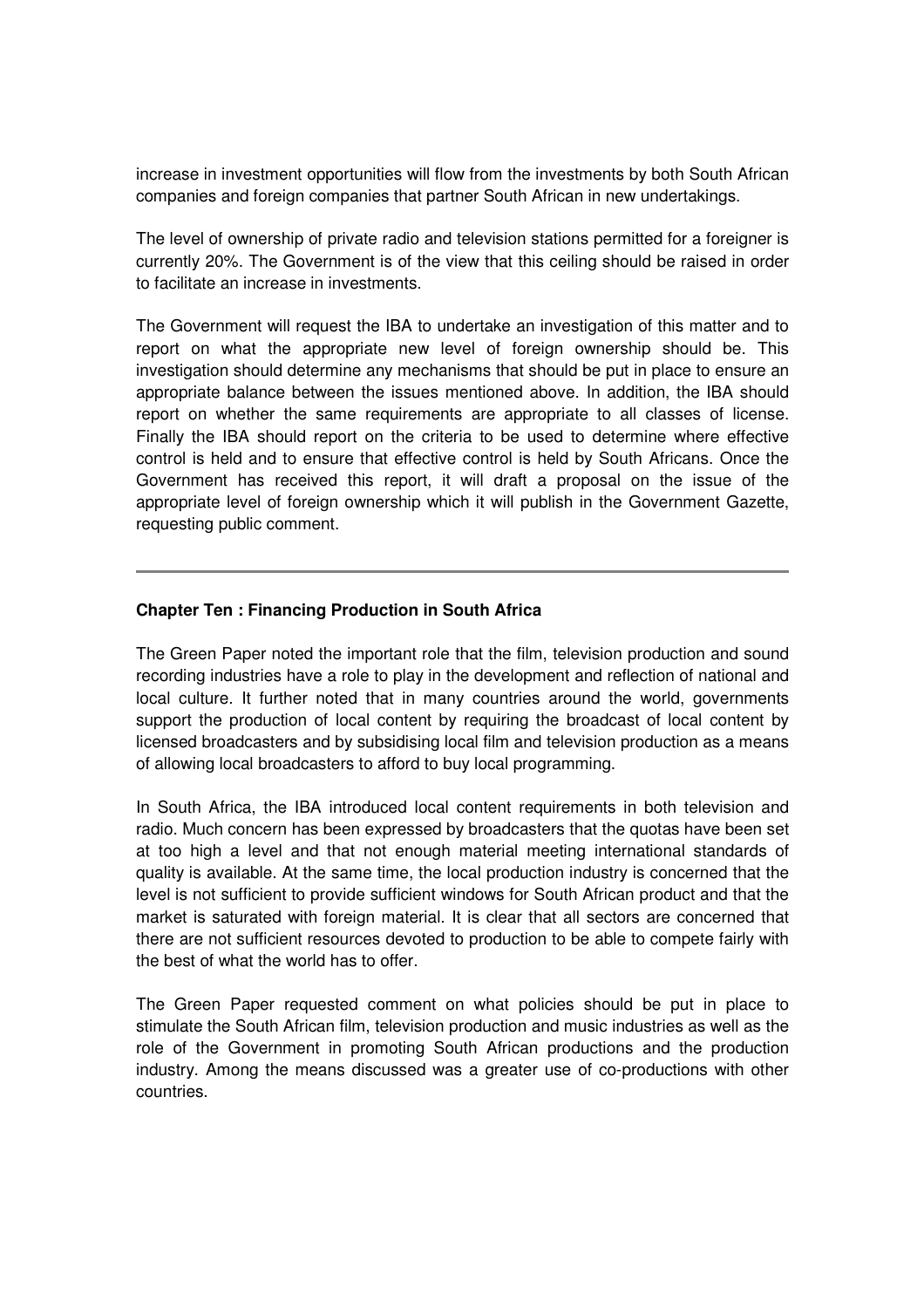### **10.1 The Objectives for South African Production**

The production of local content reflecting South Africa's cultures, languages and character is a top priority for this broadcasting policy process. A number of things need to be in place for local content to flourish and be competitive with the best the world has to offer.

- Radio and television stations must commit sufficient resources to schedule appropriate amounts of local content at times when citizens can see or hear them. They must not only meet local content obligations but also make all efforts to ensure that South African content is of a quality that will draw listeners and viewers.
- Television broadcasters must provide a mix of their own productions and of programs produced by independent South African producers. In most countries, news, public affairs and sports programming are usually in-house productions while documentaries, children's programmes and drama are either produced inhouse or purchased.
- Radio stations typically produce the vast majority of their programmes themselves. Clearly, music formatted stations are very dependent on the music industry for both foreign and domestic recordings. South African music will be prioritised in the South African broadcasting system.
- Local independent production industries must have sufficient resources to be able to provide content competitive with the international products available.
- While productions by foreign companies in South Africa, essentially using this country as an exotic backdrop, do not contribute to the reflection of South African society, they do have the potential to bring foreign cash to the country. In addition, such productions can also provide an opportunity for South African camera operators, line producers, sound recorders etc to work in the industry and be exposed to international best practices. Similarly, if international recording artists record in South Africa, this can help develop world class recording studios that are then available for use by domestic musicians.
- A non-statutory Agency will be established to support the production of quality South African broadcasting content. This Agency will seek to promote and encourage local content production in radio and television.
- South Africa will pursue co-production strategies with other countries. Such coproductions in which the South African creative talent, artists and producers play a meaningful role will be treated as South African productions. South Africa has recently signed a treaty with Canada whereby co-productions will be treated as local content in both countries. Such agreements allow new producers in either country to work with more experienced partners and to develop a track record.
- Multi-media production for CD-ROM or Web sites in the mid- to long-term will be crucial. Priority for the immediate term will be on production of conventional radio and television materials that can be made available to a wide range of South Africans. Of course, such productions can be re-purposed for use in multi-media.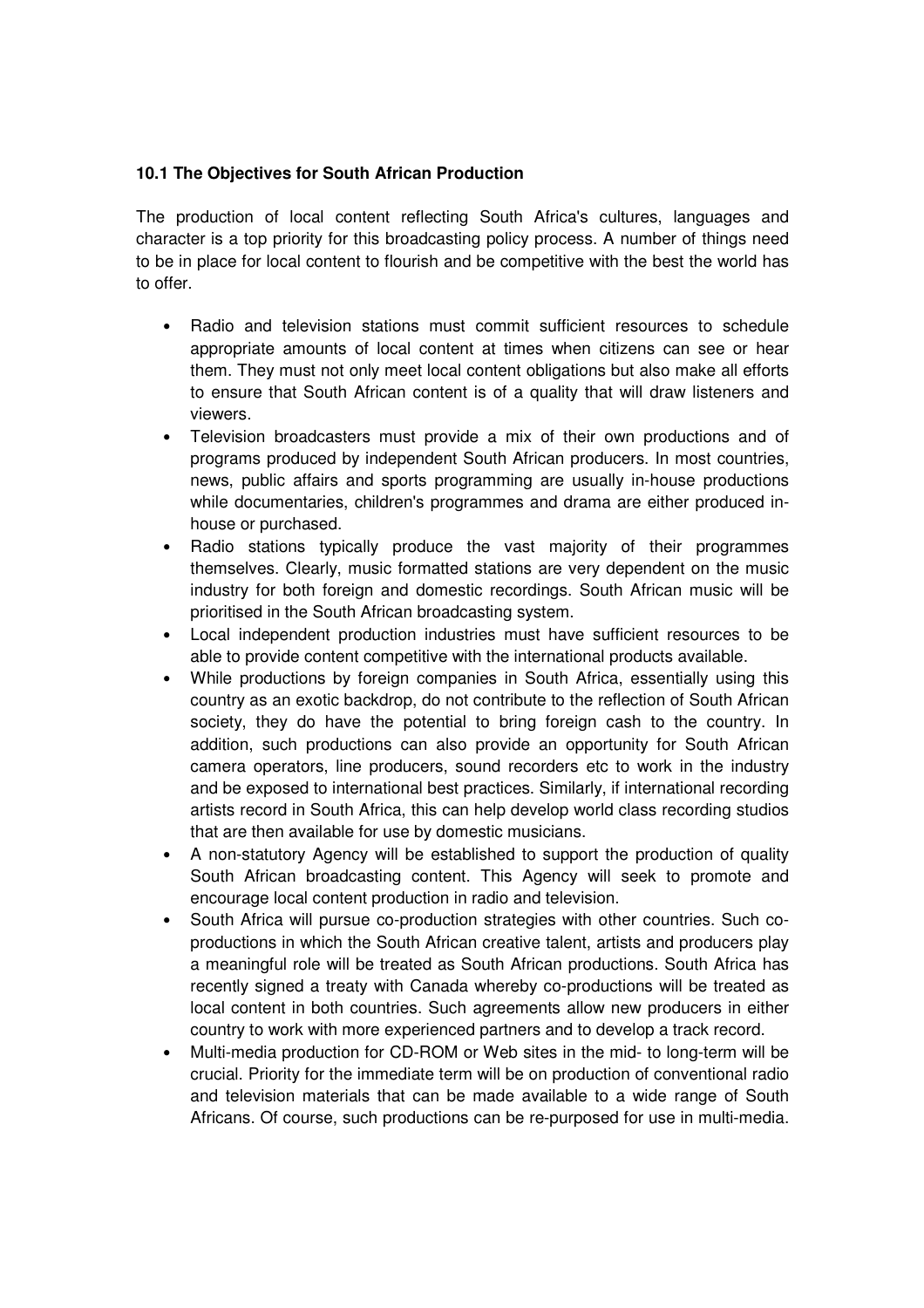In particular, products relevant to those previously disadvantaged or for regions without service should be the first priority.

### **10.2 Growing South African Productions**

The development of strong television production and sound recording industries able to produce top-drawer audio-visual products relevant to South Africa will be a priority. Materials that feature South African artists, musicians and other creative talent will underpin the strategy for the transformation of the South African broadcasting system to be more reflective of the cultural heritage and meeting the broadcasting needs of South Africans.

Training and skills development targeting the previously disadvantaged will be prioritised. Government will support a skills development project through funding the Broadcast School.

Operators will be required to observe the terms of the Skills Development Bill in their recruitment strategies and training schemes so as to generate a sufficient pool of skills to redress the imbalances of the past and address gender, disability and race inequities.

In line with the provisions of the Skills Development Bill, the operators will be expected to contribute to addressing the skills developments needs of the sector.

There will be recognition that the building of such industries relies on the creation of a pool of creative and technical talent that may be provided by foreign productions or by domestic productions for an international market.

# **10.3 The South African Broadcast Production Agency**

- A Broadcast Production Agency will be established to support the development of South African content. The South African Broadcast Production Agency will have representation from all broadcasting stakeholders.
- The objectives of the Agency will be to:
- promote the production of South African broadcasting content
- promote the production of broadcasting materials that meet the broadcasting needs of the community sector
- promote the distribution and exhibition of South African content in foreign markets
- redress the imbalances of the past
- The Government will identify and promote all necessary supply-side initiatives to support the production of South African content.

#### **Chapter Eleven : A New Regulatory Framework**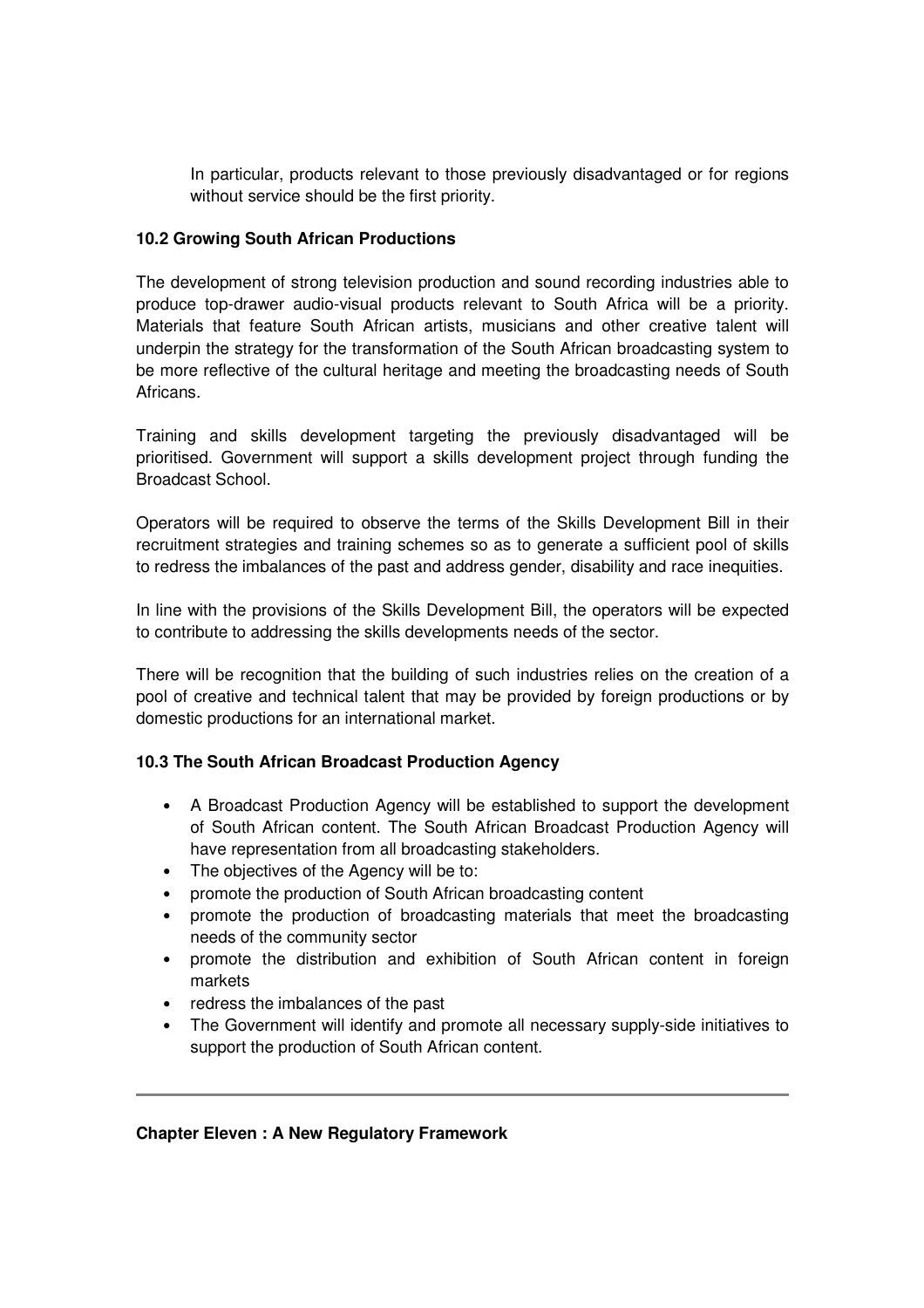South Africa's present regulatory framework for broadcasting involves the Parliament, the executive and the courts in a scheme of shared responsibilities. This arrangement is usual in most democratic countries. What differs from country to country is the balance in the relationships.

Parliament outlines the law to be administered. The Minister and the regulator share responsibility for executive action that needs to be taken to give effect to the law, and the judiciary provides final certainty, where necessary, about the interpretation and meaning of the law.

Most systems of broadcasting governance place stress on the achievement of identified goals or objectives, such as:

- the promotion of national identity
- the provision of a diverse range of services and programmes offering entertainment, education and information
- rules about ownership and control of broadcasting the development of various kinds of license conditions
- monitoring technological, operational and market developments with a view to reviewing laws and regulations

For South Africa, which is attempting to construct new broadcasting governance in the light of both its history and some relatively short experience of broadcasting regulation, it is very important to define clearly the social outcomes that it wishes to achieve.

There is no doubt that the provision of broadcasting services to the historically disadvantaged and the underprivileged is a clear priority.

Services should be as representative as possible of South Africa's cultural identity, character and cultural diversity. Measures designed to increase South African representation in broadcast programs are also a clear priority.

A strong emphasis on educational broadcasting is important.

Participation by the historically disadvantaged in the broadcasting system, including the radio and television production sector, as workers, craftspeople and owners is also important.

The achievement of these outcomes will become the shared responsibility of those entrusted with the broadcasting governance of the country.

#### **11.1 Government's Objectives for Broadcasting Regulation.**

The Government has identified the need to clarify responsibilities in the broadcasting sector, and has identified the appropriate arrangements for governance of that sector -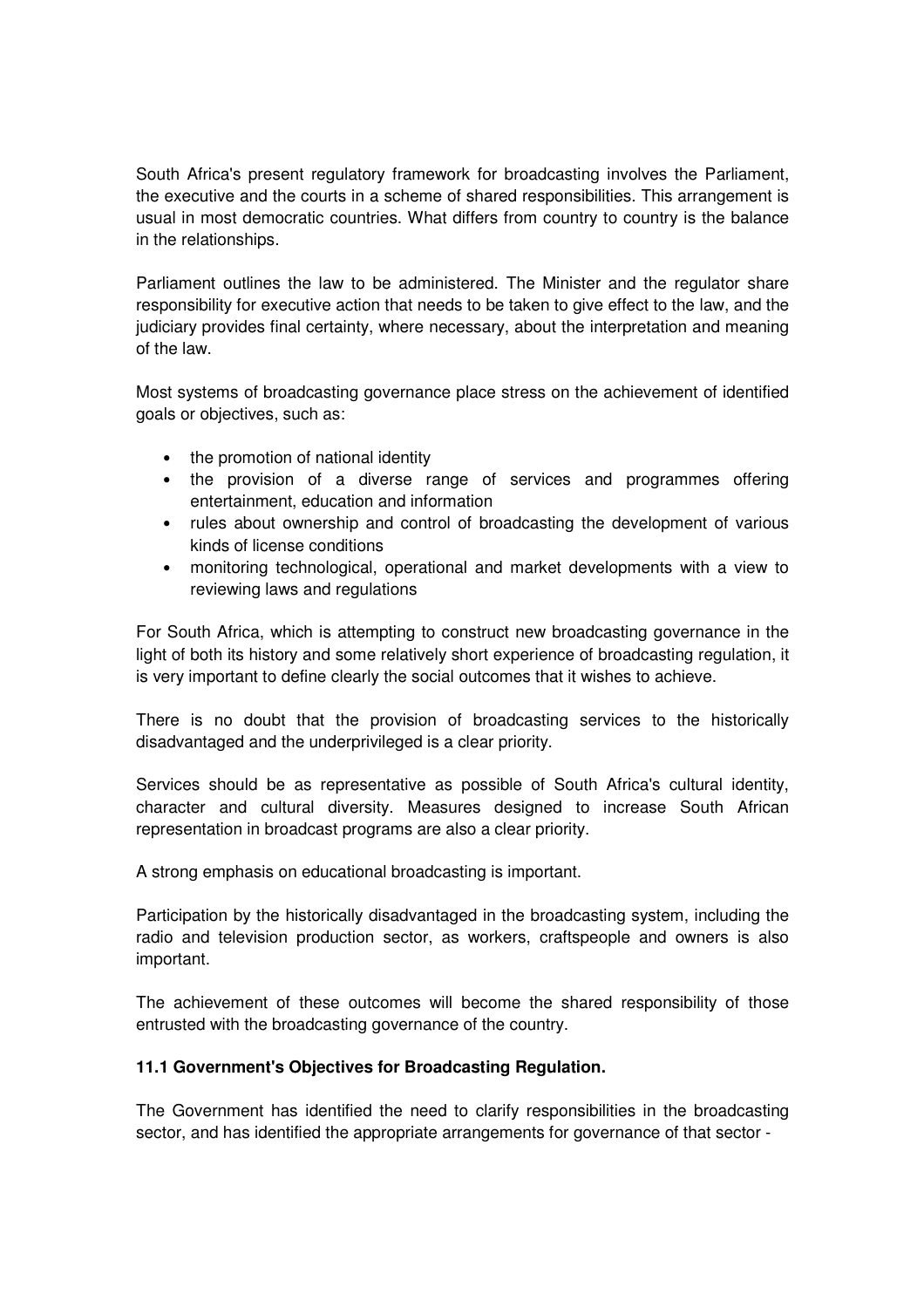#### **11.1.1 The Parliament**

The Parliament, as the body in which the legislative authority of the national sphere of government is vested, is bound only by the Constitution, and, as such, is the supreme legislative authority on matters relating to broadcasting.

The Constitution requires that national legislation must establish an independent authority to regulate broadcasting in the public interest, and to ensure fairness and a diversity of views broadly representing South African society (see Section 192).

Parliament should continue to exercise its supervision of South Africa's scheme for the regulation of broadcasting. The Parliament should define major principles of policy.

The Parliament should define the principal responsibilities of stakeholders.

The Parliament, possibly through its committee system, should review the Annual Report of the broadcasting regulator, after it has been presented to the Minister.

The primary objects of the Independent Broadcasting Authority Act should be clearly expressed in that Act, but necessary provision must be made as well for the role of the Minister, not just the IBA, in achieving those objects.

A proper balance of authority and responsibility between the Minister and the IBA for the achievement of general broadcasting objectives, and the promotion of the objects of the Act, needs to be reflected in the rules of governance for the sector.

#### **11.1.2 The Executive**

The Minister, as the representative of the Executive designated to deal with supervision of the broadcasting sector, including public, private and community broadcasting, will observe the powers, duties, responsibilities and obligations imposed by the Parliament and the Constitution.

The Minister will be accountable to the Parliament upon the terms prescribed by the Parliament, and, being the Minister also responsible for the administration of public broadcasting services in South Africa, will have special responsibilities in relation to those services

- These special responsibilities will include a role in the management of, and budgetary allocation for, such services
- But these special responsibilities will not include any power to interfere in or direct editorial or programming decisions. These will remain the sole responsibility of the public broadcaster which will retain complete independence over those matters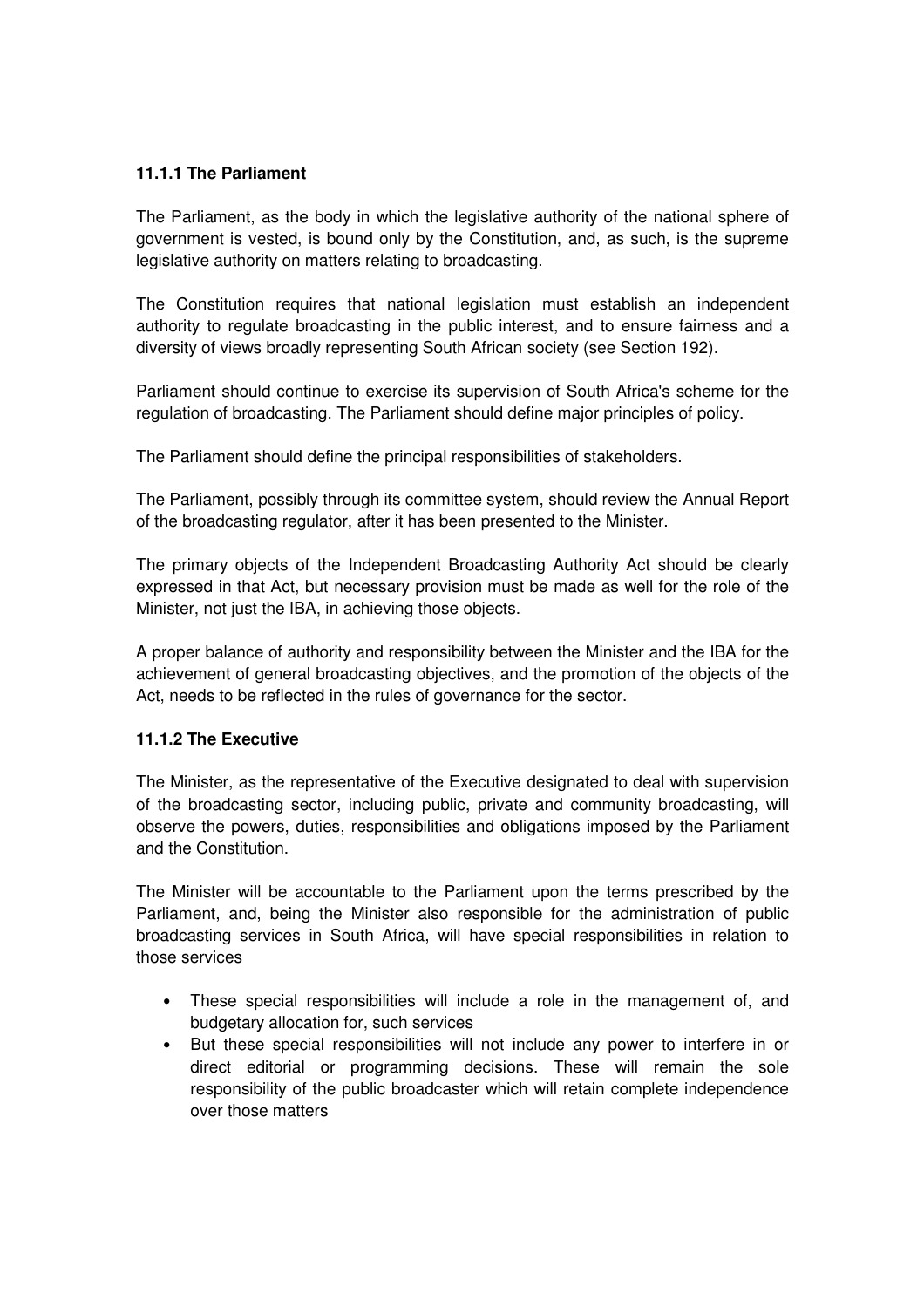The Minister will determine all matters relating to the privatisation, if any, of public broadcasting services, and may require both the public broadcaster and the regulator to furnish advice and recommendations on those matters.

The Minister will have statutory responsibilities for, and the authority to direct the regulator about, matters relating to broadcasting that are of significant economic, cultural and social importance to the people of South Africa

# **11.1.3 The Regulator**

The Regulator, subject to the law as it is determined from time to time by the Parliament, and to the lawful directions of the Minister, must observe the terms of its statutory Charter, Ministerial Directions and the relevant provisions of the Constitution.

The Regulator will retain all necessary independence in relation to the administration of matters delegated to it by the Parliament or the Minister, and will be required to:

- Administer those matters delegated to it by the Parliament and the Minister, and
- report to, and take direction from, the Minister in areas identified by the Parliament to be the prerogative of the Minister

The functions of the regulator shall be as prescribed by Parliament.

The powers of the IBA will not, as at present, be generalised in their nature (see Section 13(a) of the IBA Act). Specific powers will be particularised in amendments to the IBA Act.

#### **11.2 Policy Framework**

In pursuit of its objectives, the Government has resolved to adopt the following policy initiatives.

The Parliament will be asked to amend the Independent Broadcasting Authority Act so that:

#### **11.2.1 The Parliament**

- Responsibility for the achievement of the objects of the Act is better defined
- It is the responsibility of the Minister to promote public broadcasting services, and the shared responsibility of the Minister and the IBA to promote private and community broadcasting services.
- It is the shared responsibility of the Minister and the IBA, but principally that of the Minister, to protect the financial accountability of public broadcasting services
- Some objects of the present Act are brought into other regulatory schemes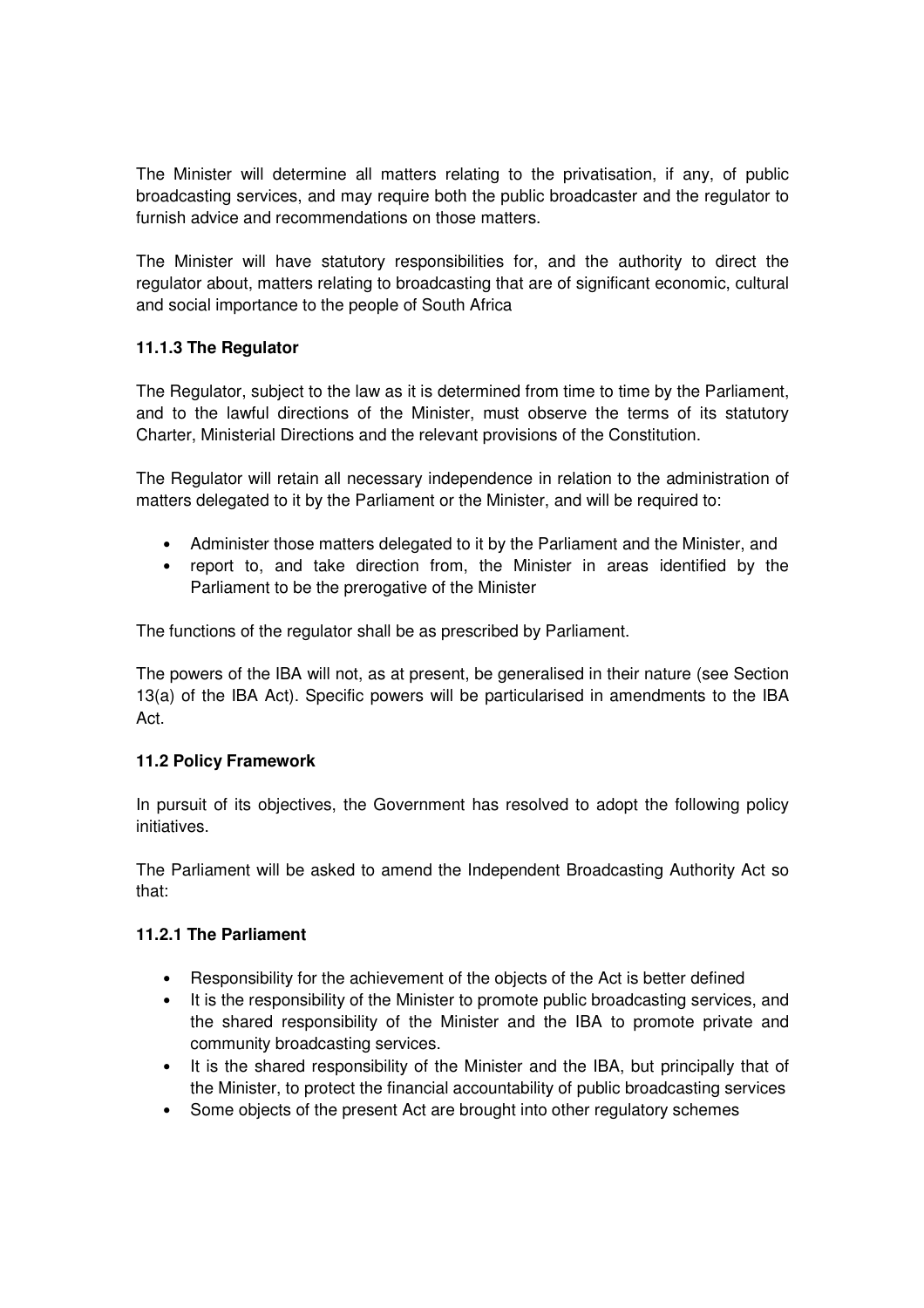- Ensuring fair competition should be a function for the country's competition regulator.
- Ensuring broadcast signal distribution facilities are made available in respect of all licensed broadcasting services.
- Ensure that private and community broadcasting services also cater for the needs of language, cultural, religious groups, the constituent regions of the Republic and local communities and the need for educational programmes.
- Public broadcasting responsibilities relating to protecting the integrity and viability of public broadcasting services and to ensuring that in the provision of public services, the needs of language, culture and religious groups, the constituent regions of the Republic and local communities and those for educational programmes will be a shared responsibility of the SABC Board and the Minister.
- Parliament is entitled to determine how any grants of public monies by the State to the SABC are deployed.
- A statutory charter for the public broadcasting arm of the SABC should be legislated for, and this charter should place appropriate stress on the obligations of the SABC to provide a comprehensive service of wide geographic coverage
- The Parliament will retain its powers of appointment in relation to the IBA
- The concept of two co-chairpersons of the IBA will be abolished in favour of a single chairperson
- The power of the IBA to remunerate employees at levels considered as being competitive in the open employment market, which confers a very wide discretion on the IBA, will be curtailed. The IBA will be required to offer salaries consistent with public sector standards.
- The IBA will be funded directly by government, and not be allowed to retain funds obtained from any other source.
- No statutory authority should be permitted to profit from fines it might impose.
- Surplus funds will not be allowed to accumulate in the IBA.
- The IBA's Annual Report obligations will be broadened; in particular the IBA will be required to report on operational as well as financial matters. These matters should include comprehensive statements about:
- Licensing
- Planning
- Supervision of standards
- Ownership and control issues
- Industry compliance with license and other obligations
- Local content issues
- Technological developments, including the Internet and multi-media

# **11.2.2 The Minister**

• The Minister is entitled to be consulted by the South African Broadcasting Corporation about the management and financial affairs of the Corporation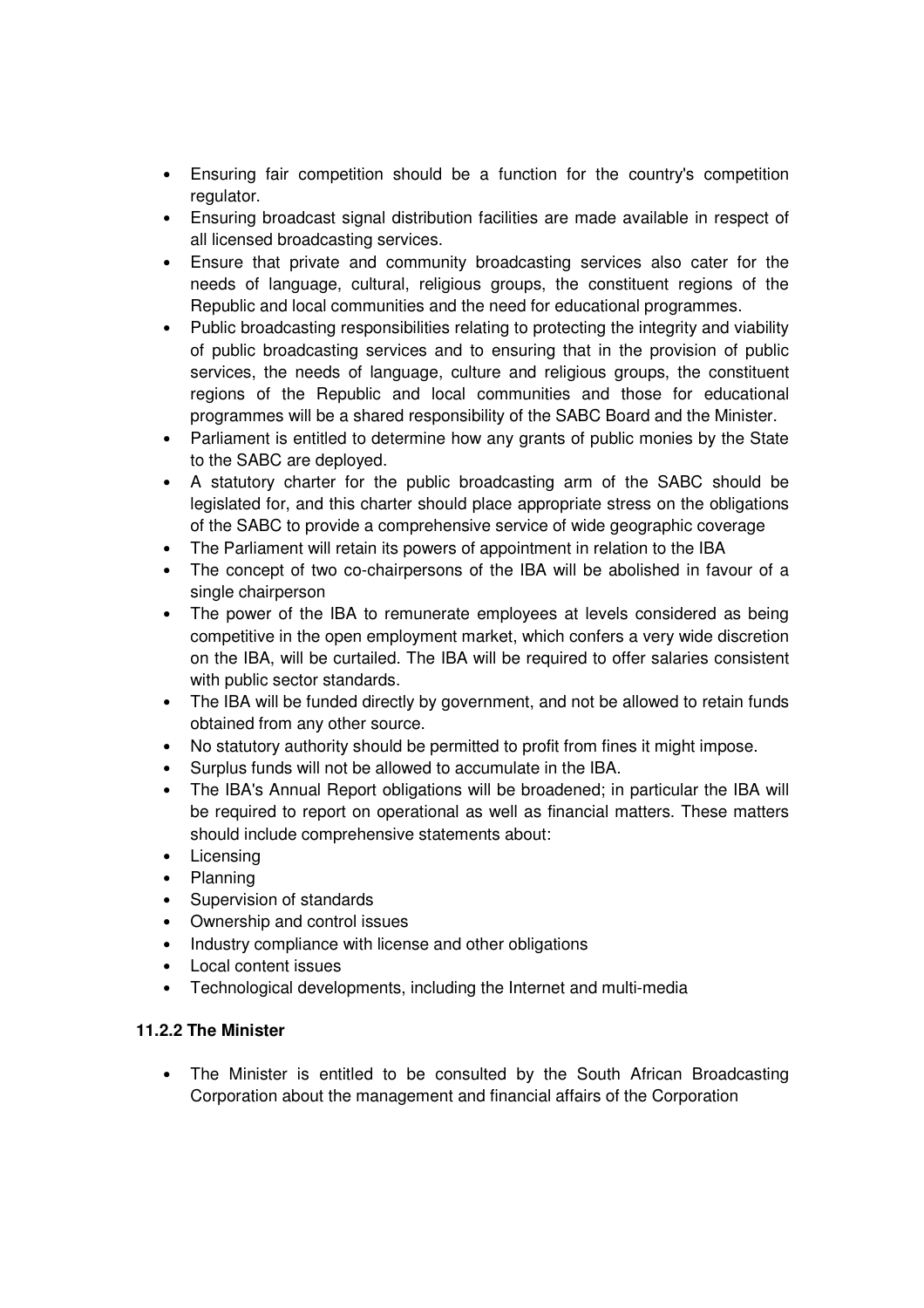- The Minister is entitled to recommend to Cabinet what proportion of revenues obtained from license fees levied in respect of the licensing of radio and television sets shall be allocated from the National Revenue Fund between the SABC and the State
- The Minister's responsibilities for matters relating to broadcasting that are of significant economic, cultural and social importance to the people of South Africa include:
- The determination of overall broadcasting services planning priorities, including priorities for planning services by category of service, by geographical identification, and by means of delivery of such services
- The allocation, on the advice of the Spectrum Management Agency, of radio frequency spectrum to the Regulator for the purposes of planning broadcasting services
- The universal service responsibilities and obligations of public broadcasters
- The Government's obligations under international treaties and conventions
- General policies of the Government as they relate to broadcasting, including policies relating to:
	- o Empowerment
	- o the Internet
	- o online services and
	- o multi-media
- The Minister may delegate to the IBA from time to time responsibility for furnishing him with advice and recommendations about these matters.

# **11.2.3 The Regulator**

The principal roles of the regulator include –

- The administration of the statutory scheme for granting, and renewing, broadcasting licenses
- The management of the broadcasting services frequency bands and other parts of the radio frequency spectrum properly delegated by the Parliament and the Minister to broadcasting purposes
- The design and implementation of license conditions for different categories of broadcasting service, including conditions relating to:
- Local content requirements
- Program requirements
- Service provision, including:
- Coverage obligations
- Language service provision
- Ownership and control compliance
- Code of Conduct compliance
- Empowerment.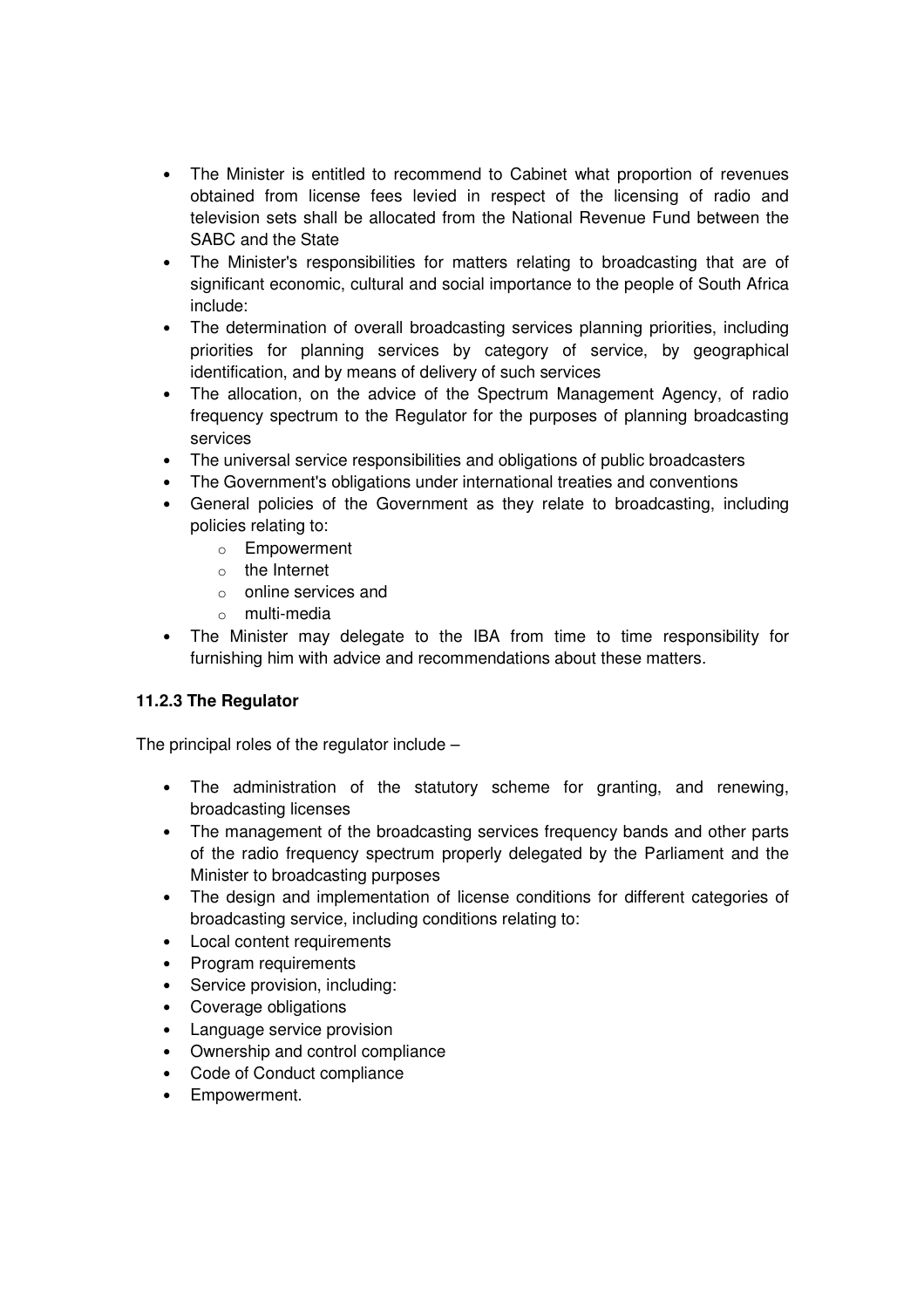- Monitoring the broadcasting industry so as to ensure compliance with broadcasting laws and regulations
- The conduct of research, including research into community standards, so as to inform its regulatory role
- The enforcement, where appropriate and necessary, of broadcasting laws and regulatory requirements
- An appropriate accountability to the Parliament, the Minister and the system of judicial review
- The functions of the regulator will include, but not be limited to:
- To plan, subject to the approval of the Minister, the availability of segments of the radio frequency spectrum on a national and area basis, including the preparation of a frequency allocation plan and license are plans for South Africa
- The grant and renewal of broadcasting licenses
- Monitoring the operation of the IBA Act and technological developments and service trends in the broadcasting sector, and reporting to the Minister from time to time
- Dealing with complaints about broadcasters' observance of community standards in programming and advertising
- Dealing with, and prescribing, the appropriate radio frequency spectrum engineering characteristics of broadcasting services
- The making of regulations necessary to give effect to broadcasting policy through duo public processes.

# **11.2.4 The Courts**

Section 3(3) of the IBA Act states that "The Authority shall function without any political or other bias or interference, and shall be wholly independent and separate from the State, the government and its administration or any political party, or from any other functionary or body directly or indirectly representing the interest of the State, the government or any political party.

This provision is effected in four ways in the Act:

- Open and transparent nomination of IBA Councillors by the public, and appointment by the President on the advice of the National Assembly;
- Exemption of political office bearers from holding office in the IBA;
- Exemption of persons with financial interests in telecommunications, broadcasting and printing industries from holding office in the IBA; and
- Exemption of the IBA Councillors from participating in the proceedings of the IBA, in the event of having an interest in the matter considered by the Authority.

The IBA is accountable to the Minister for Posts, Telecommunications and Broadcasting, and has to provide an annual report about its activities, income and expenditure.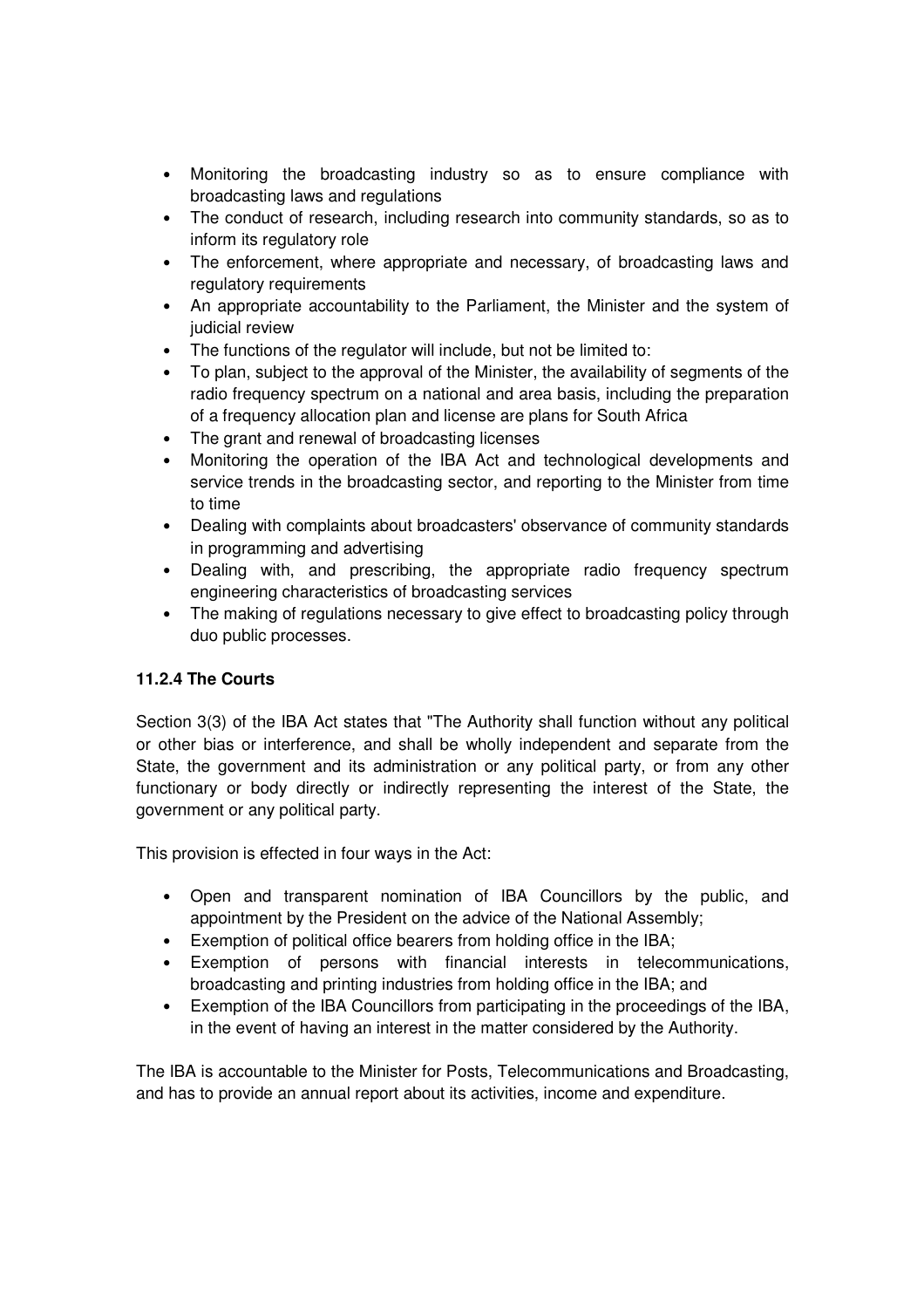The Constitution establishes a number of state institutions supporting constitutional democracy. These include the Public Protector, the Auditor-General, the Human Rights Commission, the Electoral Commission, the Commission of Gender Equality, etc.

These institutions are independent, and subject only to the Constitution and the law, and are required to be impartial in exercising their powers and functions.

With regard to the IBA, the Constitution calls for the enactment of national legislation to establish an independent authority to regulate broadcasting activities in South Africa.

The IBA may do so only in so far as it does not derogate from the provisions of the IBA Act or nay other law, including the Constitution.

Like any other institution, the IBA's administrative actions or decisions are subject to judicial review. The Constitution provides for a review of any administrative action on the following grounds:

- Lawful
- Reasonable
- Procedurally fair/due process
- The furnishing of written reasons for the administrative decision.

If any member of the public or group of persons are not satisfied that the above criteria were not followed by the IBA in any of its administrative actions or decisions, such a person or group of persons are entitled to challenge the IBA in a court of law. This relates to all of the IBA's licensing and regulatory functions.

The government does not propose to seek any change to the role of the courts in reviewing the decisions of the IBA.

#### **11.3 A Single Regulator for Broadcasting and Telecommunications**

The IBA Act of 1993 and the SATRA Act of 1996 established two separate regulatory Authorities for the broadcasting and telecommunications area. These Acts vested these two Authorities with independent powers to regulate the two areas in the public interest.

The establishment of a single independent authority to regulate both telecommunications and broadcasting was first mooted during the constitutional negotiations in the Transitional Executive Council in 1992. However because broadcasting has become highly politicised area and the revision of telecommunications legislation required a lengthy period of consultation and study, it was decided to proceed as a matter of urgency with the establishment of a regulatory body for broadcasting.

During 1996 the Telecommunications Act was promulgated after a wide-ranging consultative process. The Telecommunications Act provided for the establishment of the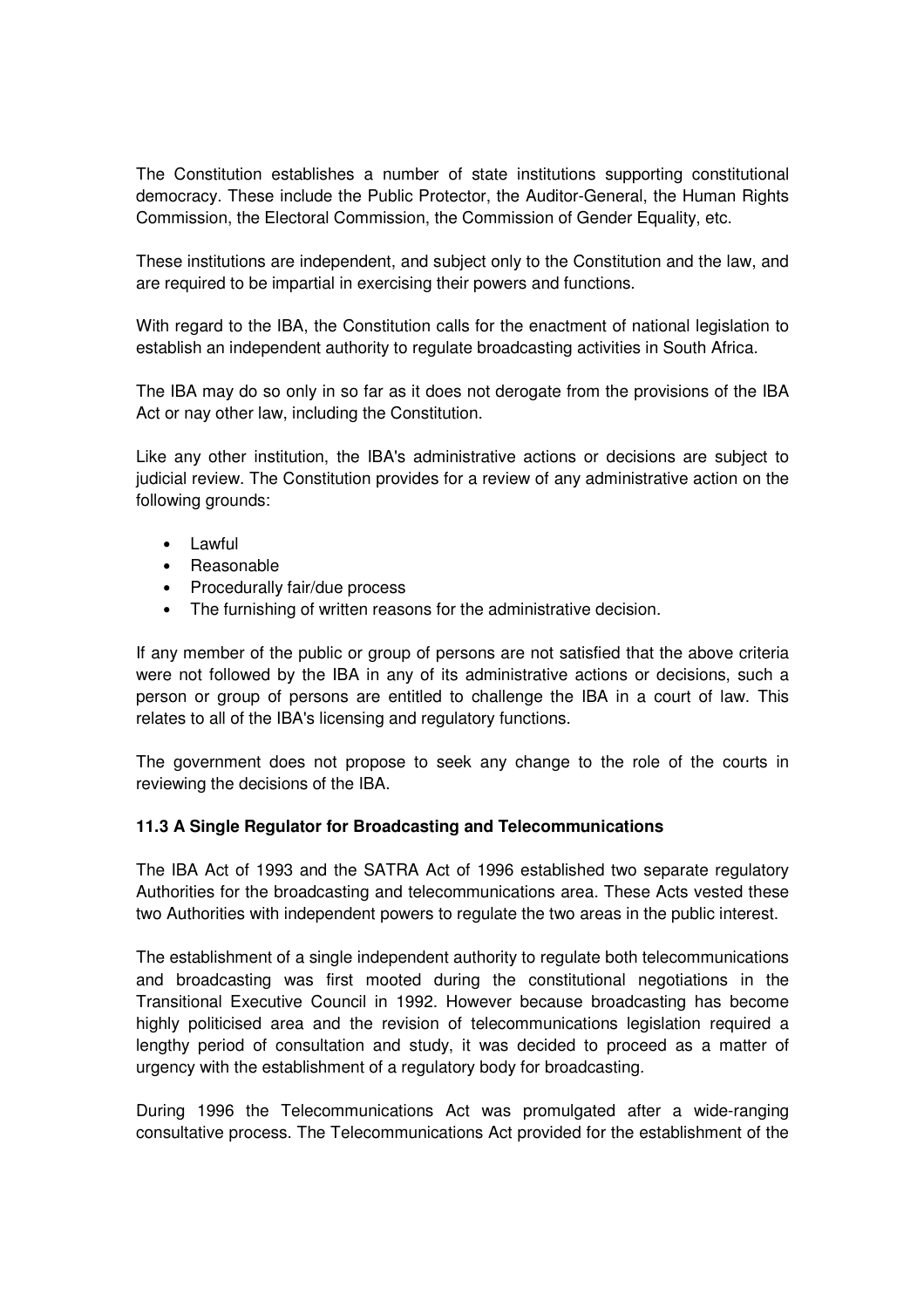telecommunications regulatory authority to regulate telecommunications and manage that part of the radio frequency spectrum appropriate to telecommunications services.

The convergence of telecommunications, broadcasting and information technologies has forced government to focus on an appropriate regulatory structure.

The increasing difficulty to differentiate between radio frequency spectrum used for telecommunications and that used for broadcasting and other services has pointed to the need to merge the two regulatory authorities into a new Authority responsible for regulating both the broadcasting and telecommunications areas.

The merging of the two regulatory authorities will also ensure that the high costs associated with maintaining separate regulatory structures requiring virtually the same scarce technical skills and facilities will be minimised.

The South African government has taken the decision to merge the IBA and SATRA into a single authority. Appropriate legislation enabling the merger of the two bodies will be tabled in the course of the 1998 parliamentary session and the new regulatory body will commence operations in the 1999/2000 financial year.

The new regulatory body will enjoy the same independent statutory framework as the existing authorities.

#### **Conclusion**

This White Paper pronounces the Government's policy for broadcasting in the future South Africa. It provides, for the first time in this country, a clear policy framework which ensures that the diverse needs of the total South African society are accounted for in the broadcasting system.

The role of the Parliament, the Government and the broadcasting Regulator will be clearly defined in the Broadcasting Act which will emanate from this White Paper. Accordingly, the allocation of roles and the proper assignment of tasks, coupled with the definition of intermediate and long term policy ends, will be clearly delineated in the broadcasting law. In addition, a number of additional policy initiatives are announced in this Paper. Appropriate laws, regulations and processes will be put in place to give force to these determinations.

The overriding objective of this process is to create a broadcasting system within which the airwaves are utilised for the maximisation of the public good within the context of the Constitution.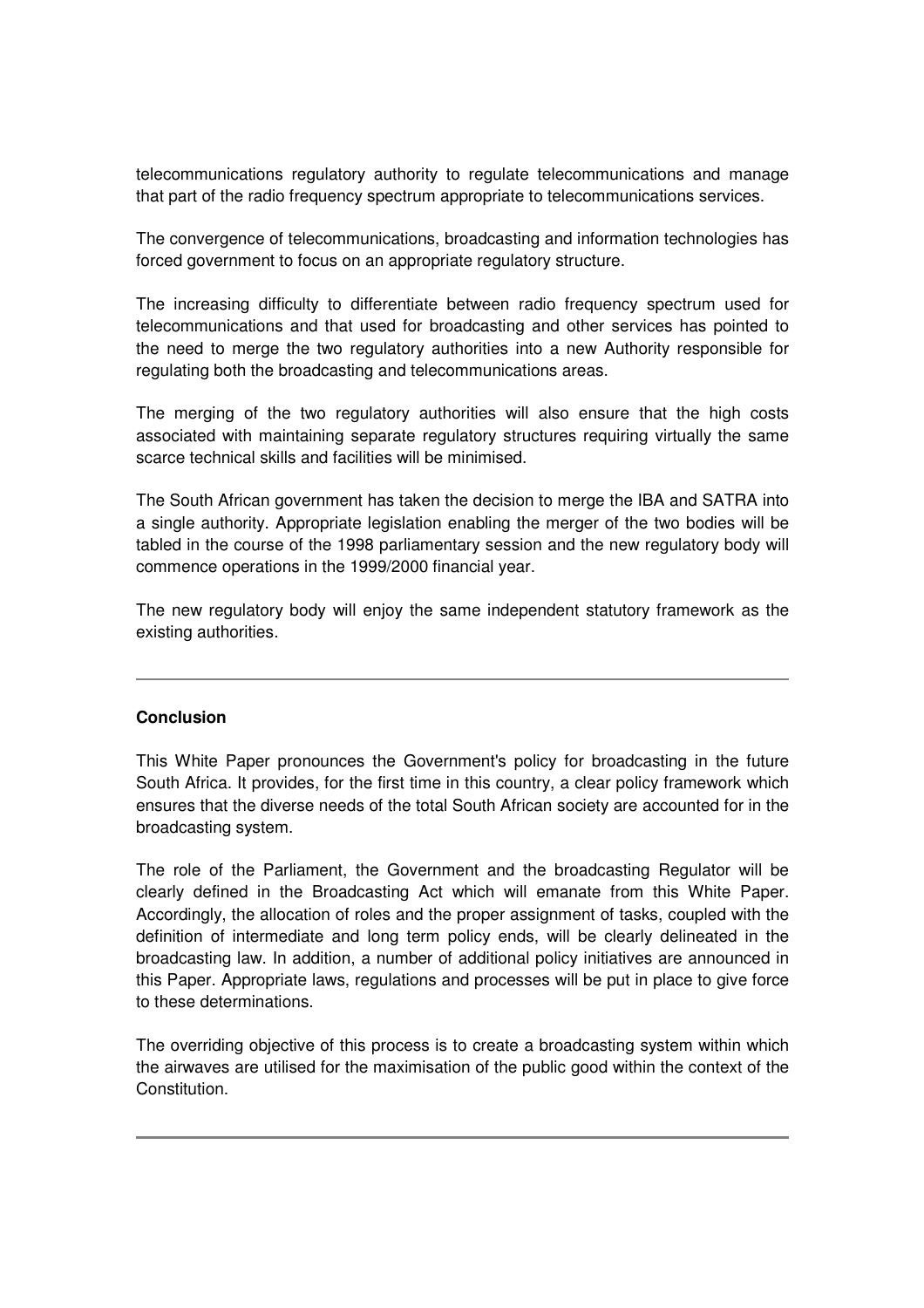#### **Glossary of Terms**

**AM:** Amplitude modulation. Used for radio broadcasts, usually in the MW and SW bands.

**ADSL:** Asymmetrical Digital Subscriber Line

**ATSC:** American Telecommunications Standard Council

**BBC:** British Broadcasting Corporation

**BOP:** Bophuthatswana Television Service

**Barriers to Entry:** Are legal or natural impediments protecting a firm from competition by potential new entrants.

**C-band:** The frequency band from 4-6 Ghz, used mainly for distribution of television signals to terrestrial relay transmitters.

**DAB:** Digital Audio Broadcasting

**DVB:** Digital Visual Broadcasting

**DTH:** Direct to home

**Deregulation:** When a highly regulated broadcasting environment is reassessed and a number of rules and regulations are reduced, making it easier for interest groups other than the state to participate, own and control a broadcasting station.

**Duopoly:** A special type of Oligopoly. It is a market in which there are two producers of a commodity competing with each other; e.g. SABC vs M-NET

**Economics of Scale:** Occurs when a single producer can supply the entire market at an average total cost of production that is lower than what can be achieved by two or more firms; e.g. Eskom, Telkom

**Encryption:** A mechanism for changing the broadcast signal in a systematic way so that the picture would be unintelligible without a suitable decoder. The procedure is highly mathematical and very secure. Encryption usually infers a higher degree of security than "scrambling", which is a simple rearrangement of parts of the signal according to some simple formula and it's therefore less secure.

**Free-to-air:** Broadcasts that can be received without the necessity for any encrypting process.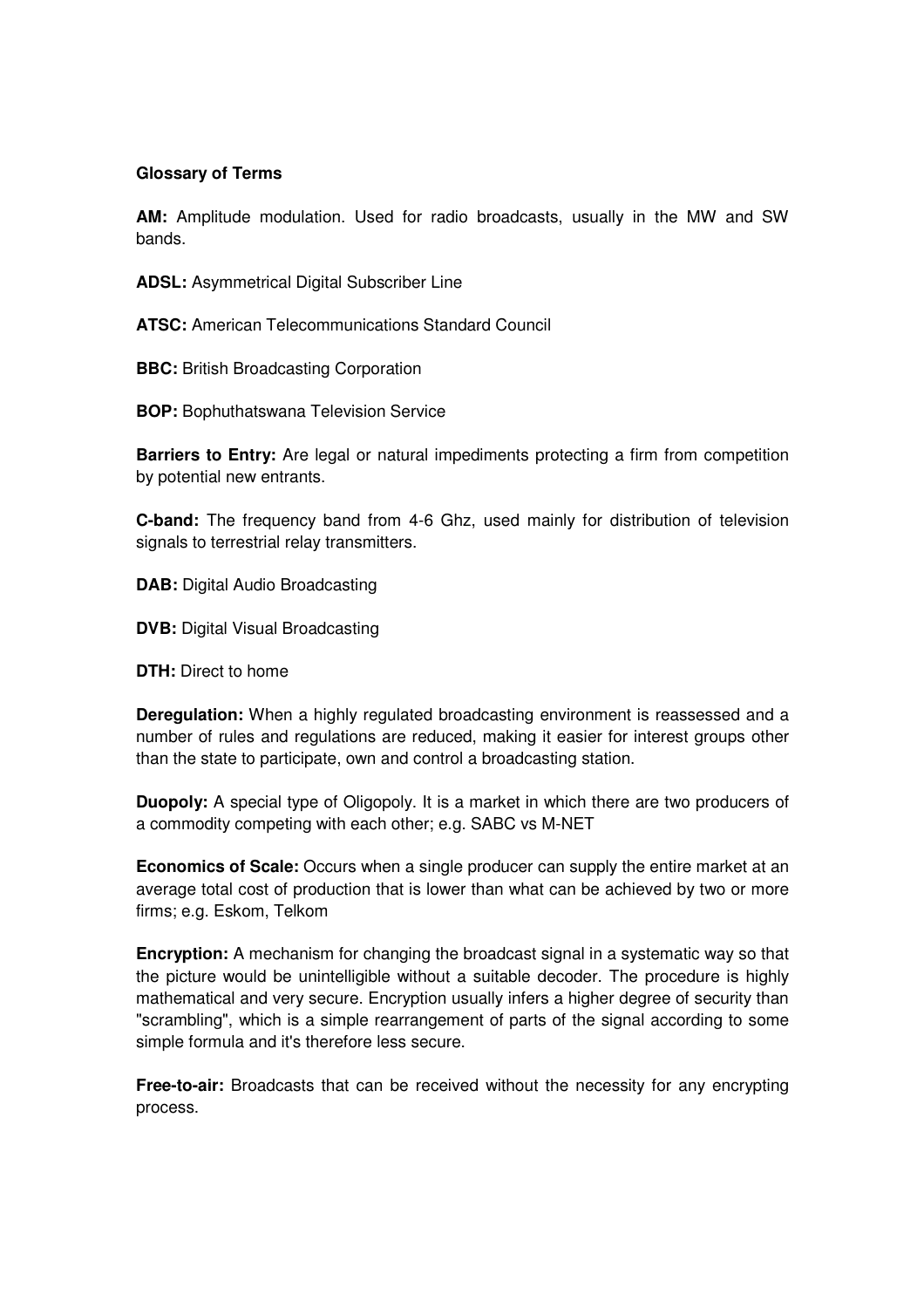**FM:** Frequency modulation. Used for radio transmissions usually in the VHF bands. Produces good fidelity.

**Foot Print:** The area of the earth's surface in which a particular satellite signal can be received.

**Grandfather Clause:** A clause ensuring that the existing rights of present broadcasters are carried over and continued in a new regulatory dispensation.

**IBA:** Independent Broadcasting Authority

**ISP:** Internet Service Provider

**IT:** Information Technology

**ITU:** International Telecommunications Union based in Geneva, Switzerland. Assigns frequency spectrum to different parts of the world through the International Frequency Registration Board.

**Ku-band:** The frequency band form 11-14 Ghz, intended for direct-to-home satellite television broadcast.

**Local Content:** Television programmes which are identifiably South African, recognise the diversity of all cultural backgrounds in South African society, are developed for South African audiences and are produced under South African creative control.

**LMDS:** local Multi-point Distribution System

**MMDS:** Microwave Multi-point Distribution System

**M-NET:** Electronic Media Network; an encoded subscription television service in South Africa owned by a company listed on the Johannesburg Stock Exchange, founded by a consortium of six newspaper groups.

**MW:** Medium Wave (band): radio frequencies between 300 and 3000 khz.

**Monopoly:** Is an industry in which there is one supplier of a good, service or resource that has no close substitutes and in which there is a barrier of entry to new firms.

**Monopolistic Competition:** Is a market type in which a large number of firms compete with each other by making similar but slightly different products; e.g. Radio Stations.

**Terrestrial:** A term used to distinguish broadcasting from transmitters situated on the earth's surface from satellite (celestial)